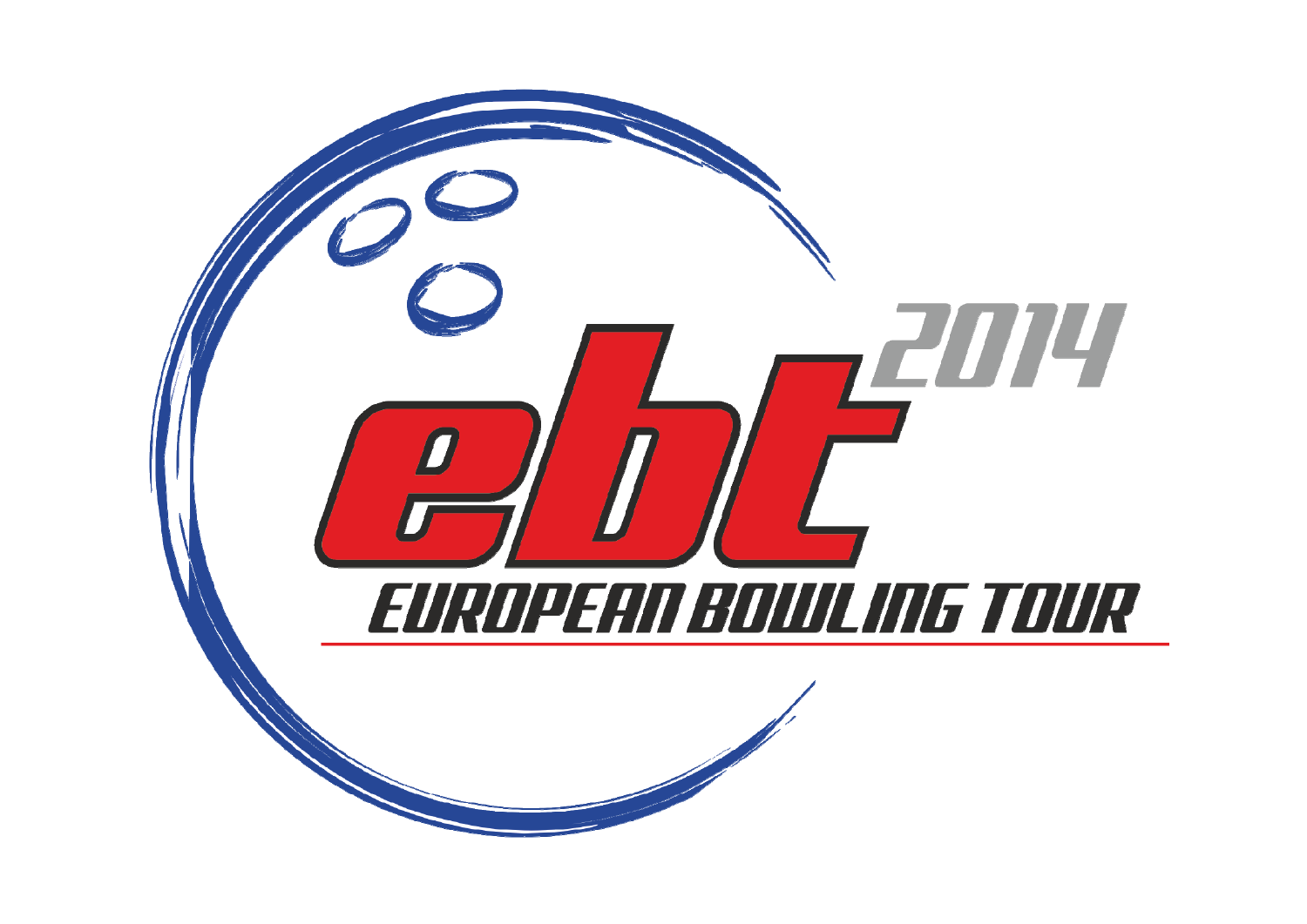| Pos            | Last name         | First name    | Federation | <b>Tot</b> | 01  | 02 | 03  | 04  | 05 | 06  | 07  | 08 | 09  | 10 <sub>1</sub> | 11  | $12$ | 13 | 14 | 15  | 16  | 17 | 18 | 19  |
|----------------|-------------------|---------------|------------|------------|-----|----|-----|-----|----|-----|-----|----|-----|-----------------|-----|------|----|----|-----|-----|----|----|-----|
| $\mathbf 1$    | Kjeldsen          | Kamilla       | Denmark    | 968        |     | 50 | 100 | 250 |    | 150 | 28  | 35 | 30  |                 |     |      |    |    | 105 | 45  | 50 |    | 125 |
| $\overline{2}$ | Andersson         | Ida           | Sweden     | 696        | 120 |    | 24  | 125 |    |     | 80  |    | 100 |                 |     |      |    |    | 150 | 75  | 22 |    |     |
| 3              | Persson-Planefors | Joline        | Sweden     | 526        | 150 |    | 48  | 120 |    |     | 42  | 30 |     |                 |     |      |    |    | 63  | 60  | 13 |    |     |
| 4              | Jensen            | Mai Ginge     | Denmark    | 521        |     |    | 70  | 15  |    |     | 46  | 40 | 60  |                 |     |      |    |    |     |     | 40 |    | 250 |
| 5              | Pöppler           | <b>Birgit</b> | Germany    | 502        |     |    | 60  | 30  |    | 120 |     | 23 |     |                 | 150 | 50   |    |    | 69  |     |    |    |     |
| 6              | Wegner            | Jenny         | Sweden     | 385        | 42  |    | 42  | 20  |    |     | 70  |    | 70  |                 |     |      |    |    | 75  | 66  |    |    |     |
| $\overline{7}$ | Larsen            | Rebecka       | Sweden     | 378        | 75  |    | 80  |     |    |     | 48  |    |     | 150             |     |      |    |    |     |     | 25 |    |     |
| 8              | Zavjalova         | Diana         | Latvia     | 350        |     |    |     |     |    |     |     |    |     |                 |     |      |    |    |     | 150 |    |    | 200 |
| 9              | Johnson           | Liz           | <b>USA</b> | 325        |     |    |     | 175 |    |     | 100 | 50 |     |                 |     |      |    |    |     |     |    |    |     |
| 10             | Beuthner          | Laura         | Germany    | 313        |     |    | 26  | 20  |    |     |     |    |     |                 | 75  |      |    |    | 72  | 120 |    |    |     |
| 11             | de Rooij          | Maxime        | Germany    | 291        |     |    | 24  | 5   |    |     |     |    |     |                 | 120 |      |    | 25 | 45  | 72  |    |    |     |
| 12             | Wedel             | Sascha        | Denmark    | 275        |     |    | 16  | 70  |    |     | 60  |    |     |                 |     |      |    |    | 60  | 69  |    |    |     |
| 13             | Johansson         | Victoria      | Sweden     | 259        | 69  |    |     |     |    |     |     |    | 40  |                 |     |      |    |    |     |     |    |    | 150 |
| 14             | Kovalova          | Daria         | Ukraine    | 252        | 42  |    |     | 105 |    |     |     |    |     |                 | 105 |      |    |    |     |     |    |    |     |
| 15             | McEwan            | Danielle      | <b>USA</b> | 240        |     |    |     | 65  |    |     |     |    |     |                 |     |      |    |    |     |     |    |    | 175 |
| 16             | Bröndsted         | <b>Britt</b>  | Denmark    | 219        |     |    |     | 70  |    |     | 24  | 24 |     |                 |     |      |    |    | 66  |     | 35 |    |     |
| 17             | Kulick            | Kelly         | <b>USA</b> | 200        |     |    |     | 200 |    |     |     |    |     |                 |     |      |    |    |     |     |    |    |     |
| 18             | Rasmussen         | Pernille      | Denmark    | 199        |     | 35 |     | 55  |    |     | 12  | 11 |     |                 |     |      |    |    | 24  | 39  | 23 |    |     |
| 19             | Schütz            | Martina       | Germany    | 198        |     |    | 6   | 30  |    |     |     |    |     |                 |     |      |    |    | 120 | 42  |    |    |     |
| 20             | Andersson         | Sandra        | Sweden     | 197        | 18  |    |     | 15  |    |     | 44  |    |     |                 |     |      |    |    |     |     |    |    | 120 |
| 21             | Luoto             | Patricia      | Germany    | 189        | 90  |    |     | 60  |    |     |     |    |     |                 |     |      |    |    |     | 39  |    |    |     |
| 22             | Maja              | Piritta       | Finland    | 189        | 105 |    |     | 15  |    | 69  |     |    |     |                 |     |      |    |    |     |     |    |    |     |
| 23             | Christensen       | Randi B.      | Denmark    | 173        |     |    | 8   | 10  |    |     | 16  | 13 |     |                 |     |      |    |    |     |     | 11 |    | 115 |
| 24             | Gaillard          | Laurence      | France     | 158        |     |    |     |     |    |     |     |    | 28  | 90              |     |      |    |    |     |     |    | 40 |     |
| 25             | Kabowski          | Lisa          | Germany    | 150        |     |    | 30  | 30  |    |     |     |    |     |                 |     |      |    |    | 90  |     |    |    |     |
| 26             | Tan               | Jazreel       | Singapore  | 150        |     |    |     | 150 |    |     |     |    |     |                 |     |      |    |    |     |     |    |    |     |
| 27             | Farkas-Bucin      | Luminita      | Romania    | 144        |     |    |     |     |    |     |     |    |     | 120             |     |      |    |    |     | 24  |    |    |     |
| 28             | Pasanen           | Sanna         | Finland    | 141        | 36  |    |     |     |    | 105 |     |    |     |                 |     |      |    |    |     |     |    |    |     |
| 29             | Balzano           | Annalisa      | Italy      | 140        |     |    |     |     |    |     |     |    |     | 105             |     |      |    |    |     |     |    | 35 |     |
| 30             | Korobkova         | Alena         | Russia     | 135        | 45  |    |     |     |    |     |     |    |     |                 | 90  |      |    |    |     |     |    |    |     |
| 31             | Agerbo            | Rikke Holm    | Denmark    | 130        | 24  |    |     | 20  |    |     | 40  | 22 |     |                 |     |      |    |    | 24  |     |    |    |     |
| 32             | Pöntinen          | Marjo         | Finland    | 126        | 39  |    |     | 15  |    | 72  |     |    |     |                 |     |      |    |    |     |     |    |    |     |
| 33             | Flack             | Nina          | Sweden     | 123        |     |    |     |     |    |     | 22  |    | 80  |                 |     |      |    |    |     |     | 21 |    |     |
| 34             | Geissler          | Nadine        | Germany    | 121        |     |    | 46  | 75  |    |     |     |    |     |                 |     |      |    |    |     |     |    |    |     |
| 35             | Ng                | Shayna        | Singapore  | 115        |     |    |     | 115 |    |     |     |    |     |                 |     |      |    |    |     |     |    |    |     |
| 36             | Tan               | Cherie        | Singapore  | 110        |     |    |     | 110 |    |     |     |    |     |                 |     |      |    |    |     |     |    |    |     |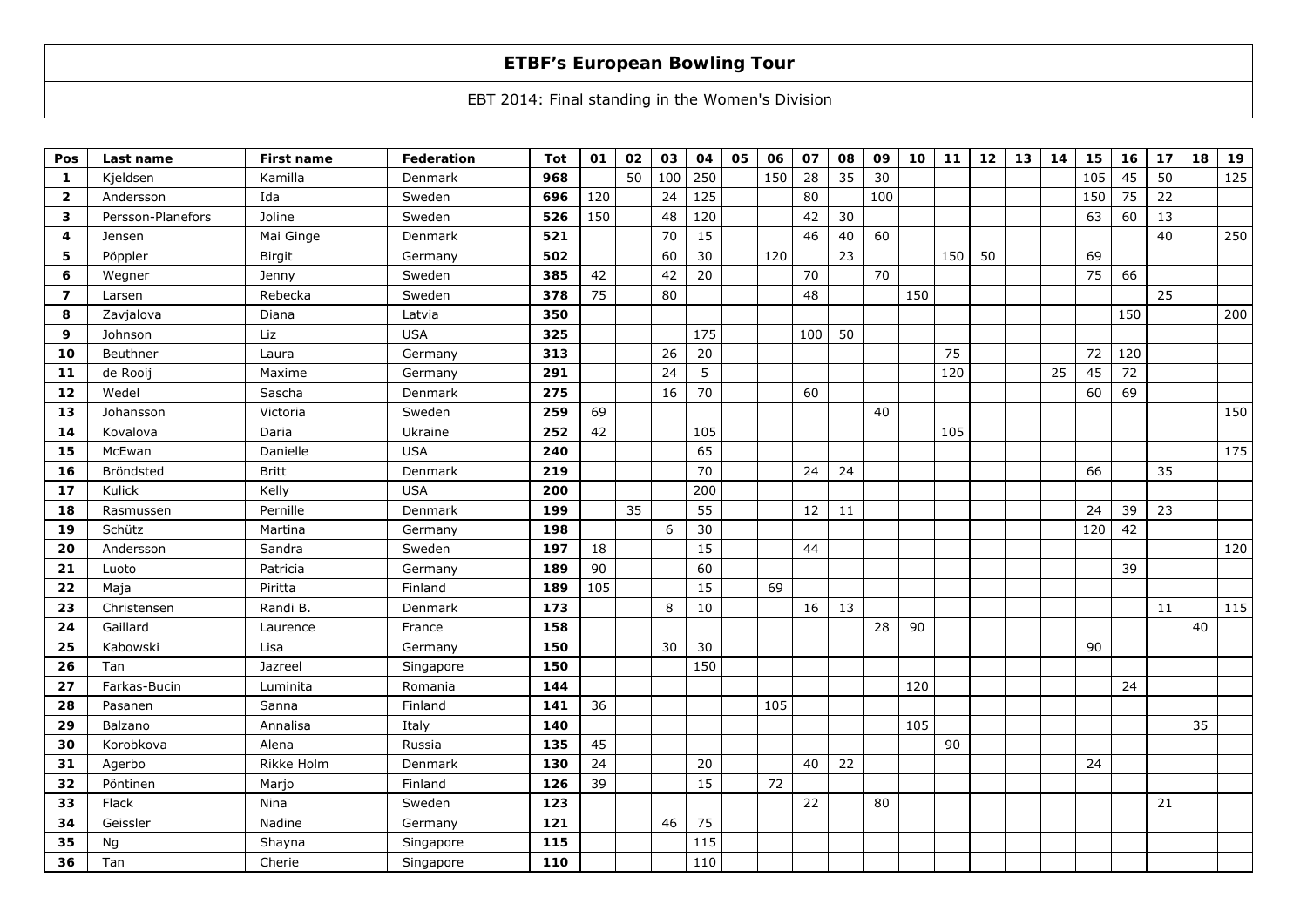| Pos | Last name         | First name    | Federation  | <b>Tot</b> | 01 | 02 | 03 | 04  | 05 | 06 | 07 | 08 | 09 | 10 | 11 | 12 | 13 | 14 | 15 | 16  | 17 | 18 | 19 |
|-----|-------------------|---------------|-------------|------------|----|----|----|-----|----|----|----|----|----|----|----|----|----|----|----|-----|----|----|----|
| 37  | Gongora           | Sandra        | Mexico      | 105        |    |    |    |     |    |    |    |    |    |    |    |    |    |    |    | 105 |    |    |    |
| 38  | Breeschoten       | Lisanne       | Netherlands | 104        |    |    | 44 |     |    |    |    | 25 |    |    |    |    |    | 35 |    |     |    |    |    |
| 39  | Thorell           | Annie         | Sweden      | 103        | 39 |    |    |     |    |    | 50 |    |    |    |    |    |    |    |    |     | 14 |    |    |
| 40  | Adler             | Tamara        | Austria     | 102        |    |    |    |     |    |    |    |    |    |    | 42 |    |    |    | 24 | 36  |    |    |    |
| 41  | <b>Berg Almes</b> | Line          | Norway      | 100        | 36 |    |    | 20  |    |    |    |    | 44 |    |    |    |    |    |    |     |    |    |    |
| 42  | Jean              | Anna-Belle    | France      | 100        |    |    | 50 |     |    |    |    |    |    |    |    |    |    |    |    |     |    | 50 |    |
| 43  | Zulkifli          | Shalin        | Malaysia    | 100        |    |    |    | 100 |    |    |    |    |    |    |    |    |    |    |    |     |    |    |    |
| 44  | Rossi             | Melania       | Italy       | 97         |    |    |    |     |    |    |    |    |    | 75 |    |    |    |    |    |     |    | 22 |    |
| 45  | Bagnolini         | Monica        | Italy       | 96         |    |    |    |     |    |    |    |    |    | 72 |    |    |    |    |    |     |    | 24 |    |
| 46  | Jacques           | Amandine      | France      | 93         |    |    | 28 | 5   |    |    |    |    |    |    | 60 |    |    |    |    |     |    |    |    |
| 47  | Michajlow         | Adile Sevgi   | Turkey      | 93         |    |    |    |     |    | 75 |    |    |    |    |    |    |    |    | 18 |     |    |    |    |
| 48  | Frioni            | Pamela        | Italy       | 92         |    |    |    |     |    |    |    |    |    | 69 |    |    |    |    |    |     |    | 23 |    |
| 49  | Aksular           | Gülhan        | Turkey      | 90         |    |    |    |     |    | 90 |    |    |    |    |    |    |    |    |    |     |    |    |    |
| 50  | Hernandez         | Gabriela      | Mexico      | 90         |    |    |    |     |    |    |    |    |    |    |    |    |    |    |    | 90  |    |    |    |
| 51  | Andersson         | Anna          | Sweden      | 89         |    |    | 30 |     |    |    | 24 | 20 |    |    |    |    |    |    |    |     | 15 |    |    |
| 52  | <b>Blase</b>      | Nicole        | Germany     | 87         |    |    |    |     |    |    |    |    |    |    | 45 |    |    |    |    | 42  |    |    |    |
| 53  | Pöppler           | <b>Bianca</b> | Germany     | 86         |    |    | 12 | 20  |    |    |    | 15 |    |    |    |    |    |    | 39 |     |    |    |    |
| 54  | Tomas             | Cheska        | Netherlands | 86         |    |    | 12 | 5   |    |    |    |    | 30 |    | 39 |    |    |    |    |     |    |    |    |
| 55  | Guigon            | Daniele       | France      | 84         |    |    |    |     |    |    |    |    |    | 42 | 42 |    |    |    |    |     |    |    |    |
| 56  | Hiltunen          | Eliisa        | Finland     | 84         | 24 |    |    |     |    | 60 |    |    |    |    |    |    |    |    |    |     |    |    |    |
| 57  | Impola            | Hannele       | Finland     | 84         | 18 |    |    |     |    | 66 |    |    |    |    |    |    |    |    |    |     |    |    |    |
| 58  | Mishkina          | Anastasia     | Russia      | 84         |    |    |    |     | 24 | 39 |    |    |    |    |    |    | 21 |    |    |     |    |    |    |
| 59  | Ciattoni          | Simona        | Italy       | 81         |    |    |    |     |    |    |    |    |    | 60 |    |    |    |    |    |     |    | 21 |    |
| 60  | Linderoth         | Josefine      | Sweden      | 81         | 63 |    |    | 10  |    |    | 8  |    |    |    |    |    |    |    |    |     |    |    |    |
| 61  | Glasl             | Cornelia      | Germany     | 79         |    |    |    | 10  |    |    |    |    |    |    | 69 |    |    |    |    |     |    |    |    |
| 62  | Lundén            | Roosa         | Finland     | 75         | 12 |    |    |     |    | 63 |    |    |    |    |    |    |    |    |    |     |    |    |    |
| 63  | Tan               | Daphne        | Singapore   | 75         |    |    |    | 75  |    |    |    |    |    |    |    |    |    |    |    |     |    |    |    |
| 64  | Björklund         | Lisa          | Sweden      | 74         | 24 | 40 |    | 10  |    |    |    |    |    |    |    |    |    |    |    |     |    |    |    |
| 65  | Jansen            | Ellen         | Netherlands | 72         |    |    | 22 |     |    |    |    |    |    |    |    |    |    | 50 |    |     |    |    |    |
| 66  | Laub              | Sabrina       | Germany     | 72         |    |    |    |     |    |    |    |    |    |    | 72 |    |    |    |    |     |    |    |    |
| 67  | Manninen          | Heidi         | Finland     | 72         | 72 |    |    |     |    |    |    |    |    |    |    |    |    |    |    |     |    |    |    |
| 68  | Wegner            | Cajsa         | Sweden      | 72         | 18 |    |    |     |    |    | 28 |    | 26 |    |    |    |    |    |    |     |    |    |    |
| 69  | Smirnova          | Evgeniya      | Russia      | 70         |    |    |    |     | 35 |    |    |    |    |    |    |    | 35 |    |    |     |    |    |    |
| 70  | Johansen          | Stine         | Denmark     | 67         |    |    |    |     |    |    | 22 |    |    |    |    |    |    |    |    | 45  |    |    |    |
| 71  | Cremer            | Nina          | Germany     | 66         |    |    |    |     |    |    |    |    |    |    | 66 |    |    |    |    |     |    |    |    |
| 72  | Pöllänen          | Krista        | Finland     | 66         | 66 |    |    |     |    |    |    |    |    |    |    |    |    |    |    |     |    |    |    |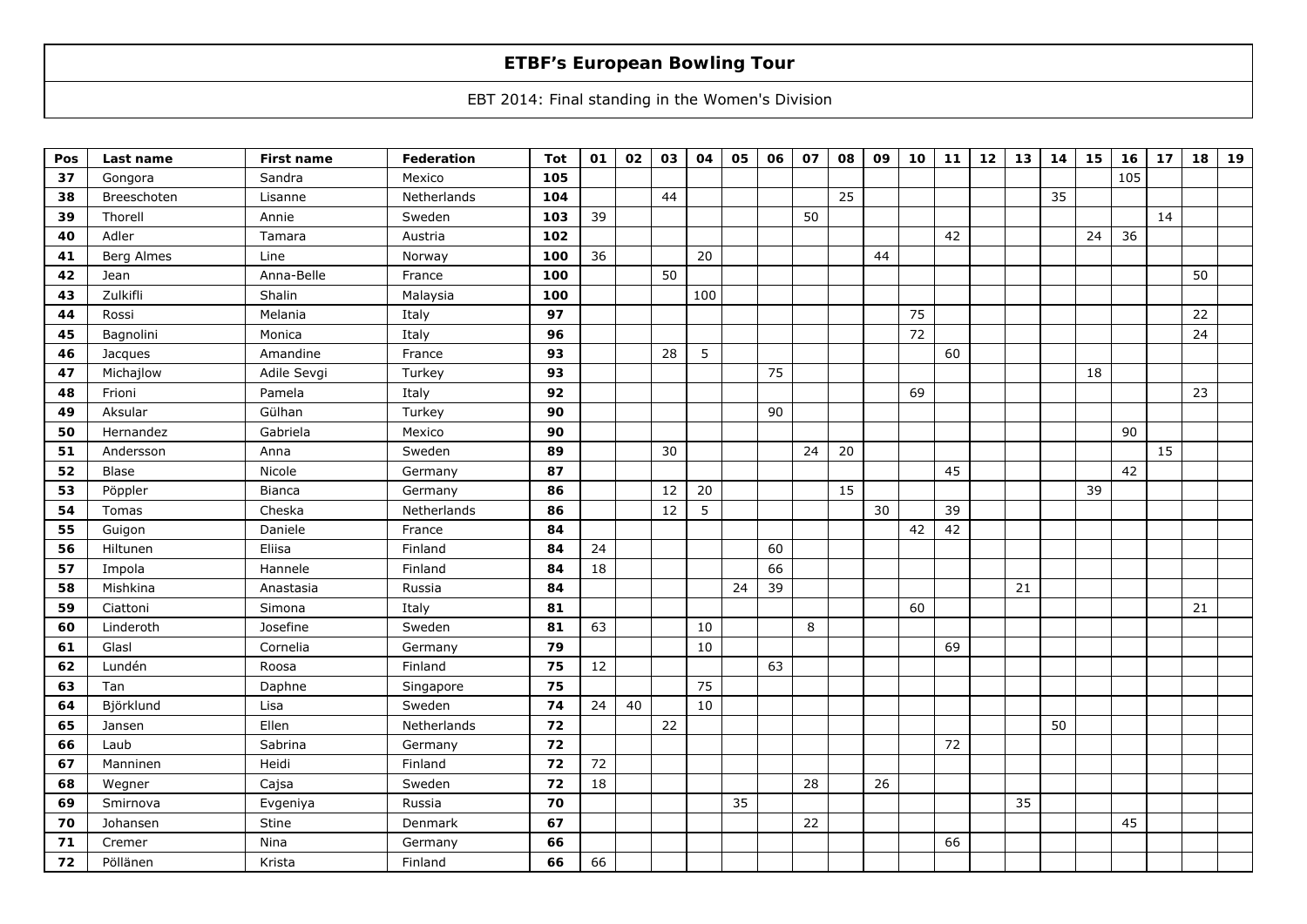| Pos | Last name     | First name     | Federation     | <b>Tot</b> | 01 | 02 | 03             | 04 | 05 | 06 | 07 | 08 | 09 | 10 | 11 | 12 | 13 | 14 | 15 | 16 | 17 | 18 | 19 |
|-----|---------------|----------------|----------------|------------|----|----|----------------|----|----|----|----|----|----|----|----|----|----|----|----|----|----|----|----|
| 73  | Stankova      | Petra          | Slovakia       | 66         |    |    |                |    |    |    |    |    |    | 66 |    |    |    |    |    |    |    |    |    |
| 74  | Amirah        | Siti           | Malaysia       | 65         |    |    |                | 65 |    |    |    |    |    |    |    |    |    |    |    |    |    |    |    |
| 75  | Degenhardt    | Lea            | Germany        | 63         |    |    |                |    |    |    |    |    |    |    | 63 |    |    |    |    |    |    |    |    |
| 76  | Gross         | Ivonne         | Austria        | 63         |    |    |                |    |    |    |    |    |    |    |    |    |    |    |    | 63 |    |    |    |
| 77  | Szabó         | Nóra           | Hungary        | 63         |    |    |                |    |    |    |    |    |    | 63 |    |    |    |    |    |    |    |    |    |
| 78  | Glendert      | Malin          | Sweden         | 60         |    |    |                | 60 |    |    |    |    |    |    |    |    |    |    |    |    |    |    |    |
| 79  | Jokinen       | Jonna          | Finland        | 60         | 60 |    |                |    |    |    |    |    |    |    |    |    |    |    |    |    |    |    |    |
| 80  | Gryaznova     | Varvara        | Russia         | 55         | 33 |    |                |    |    |    |    |    |    |    |    |    | 22 |    |    |    |    |    |    |
| 81  | Sin           | Li Jane        | Malaysia       | 55         |    |    |                | 55 |    |    |    |    |    |    |    |    |    |    |    |    |    |    |    |
| 82  | Suslova       | Oxana          | Russia         | 54         |    |    |                |    |    | 39 |    |    |    |    |    |    | 15 |    |    |    |    |    |    |
| 83  | Agerbo        | Mie            | Denmark        | 53         |    |    |                |    |    |    | 12 | 8  |    |    |    |    |    |    |    | 33 |    |    |    |
| 84  | Dubourg       | Stéphanie      | France         | 52         |    |    | $\overline{4}$ |    |    |    |    |    | 48 |    |    |    |    |    |    |    |    |    |    |
| 85  | Matz          | Sandra         | Germany        | 52         |    |    | 16             |    |    |    |    |    |    |    | 36 |    |    |    |    |    |    |    |    |
| 86  | Goettel       | Casey          | <b>USA</b>     | 50         |    |    |                |    |    |    |    |    | 50 |    |    |    |    |    |    |    |    |    |    |
| 87  | Korablinova   | Nadejda        | Russia         | 50         |    |    |                |    |    |    |    |    |    |    |    |    | 50 |    |    |    |    |    |    |
| 88  | Zelenkova     | Evgeniya       | Russia         | 50         |    |    |                |    | 50 |    |    |    |    |    |    |    |    |    |    |    |    |    |    |
| 89  | Garcia        | Vanessa        | Spain          | 47         |    |    |                |    |    |    |    |    | 24 |    |    | 23 |    |    |    |    |    |    |    |
| 90  | Ainge         | Nicki          | England        | 46         |    |    |                |    |    |    |    |    | 46 |    |    |    |    |    |    |    |    |    |    |
| 91  | Barbieri      | Morena         | San Marino     | 45         |    |    |                |    |    |    |    |    |    | 45 |    |    |    |    |    |    |    |    |    |
| 92  | Erol          | Hicran         | Turkey         | 45         |    |    |                |    |    | 45 |    |    |    |    |    |    |    |    |    |    |    |    |    |
| 93  | Kryl          | Kristina       | Russia         | 45         | 45 |    |                |    |    |    |    |    |    |    |    |    |    |    |    |    |    |    |    |
| 94  | Padarova      | Ivana          | Czech Republic | 45         |    |    |                |    |    |    |    |    |    |    | 45 |    |    |    |    |    |    |    |    |
| 95  | Santamaria    | Lara           | Italy          | 45         |    |    |                |    |    |    |    |    |    | 45 |    |    |    |    |    |    |    |    |    |
| 96  | Völkl-Brandt  | Bianca         | Germany        | 45         |    |    |                |    |    |    |    |    |    |    |    |    |    |    | 45 |    |    |    |    |
| 97  | Özoğluuntur   | Ebru           | Turkey         | 45         |    |    |                |    |    | 45 |    |    |    |    |    |    |    |    |    |    |    |    |    |
| 98  | Jimenez       | Wendy Bartaire | France         | 44         |    |    | 6              | 10 |    |    |    |    | 28 |    |    |    |    |    |    |    |    |    |    |
| 99  | <b>Binici</b> | Elhan Sevgi    | Turkey         | 42         |    |    |                |    |    | 42 |    |    |    |    |    |    |    |    |    |    |    |    |    |
| 100 | Çınar         | Gökçe          | Turkey         | 42         |    |    |                |    |    | 42 |    |    |    |    |    |    |    |    |    |    |    |    |    |
| 101 | Frassineti    | Daniela        | Italy          | 42         |    |    |                |    |    |    |    |    |    | 42 |    |    |    |    |    |    |    |    |    |
| 102 | Gedies        | <b>Bibiane</b> | Germany        | 42         |    |    |                |    |    |    |    |    |    |    |    |    |    |    | 42 |    |    |    |    |
| 103 | Holton        | Cydney         | England        | 42         |    |    |                |    |    |    |    |    | 42 |    |    |    |    |    |    |    |    |    |    |
| 104 | Johansen      | Rikke N.       | Denmark        | 42         |    |    |                |    |    |    | 30 | 12 |    |    |    |    |    |    |    |    |    |    |    |
| 105 | Pfeifer       | Anke           | Germany        | 42         |    |    |                |    |    |    |    |    |    |    |    |    |    |    | 42 |    |    |    |    |
| 106 | Litchfield    | Linnéa         | Sweden         | 41         |    |    |                |    |    |    | 26 | 15 |    |    |    |    |    |    |    |    |    |    |    |
| 107 | Abela         | Sue            | Malta          | 40         |    |    |                |    |    |    |    |    |    |    |    | 40 |    |    |    |    |    |    |    |
| 108 | Bulanova      | Maria          | Russia         | 40         |    |    |                |    |    |    |    |    |    |    |    |    | 40 |    |    |    |    |    |    |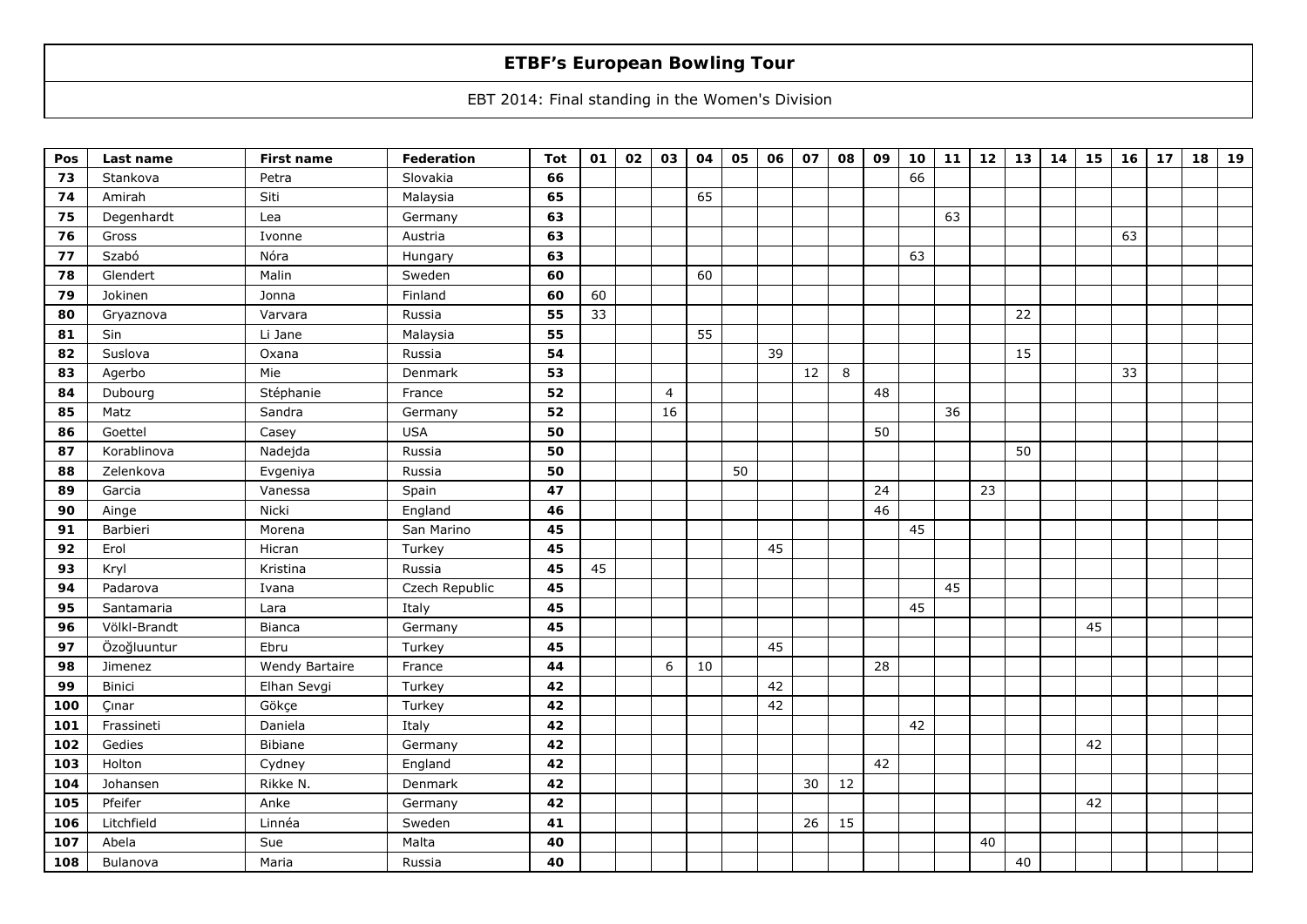| Pos | Last name    | First name | Federation  | Tot | 01 | 02 | 03 | 04 | 05 | 06 | 07 | 08 | 09 | 10 | 11 | 12 | 13 | 14 | 15 | 16 | 17 | 18 | 19 |
|-----|--------------|------------|-------------|-----|----|----|----|----|----|----|----|----|----|----|----|----|----|----|----|----|----|----|----|
| 109 | Cheah        | Esther     | Malaysia    | 40  |    |    |    | 40 |    |    |    |    |    |    |    |    |    |    |    |    |    |    |    |
| 110 | Gorbacheva   | Yuliya     | Russia      | 40  |    |    |    |    | 40 |    |    |    |    |    |    |    |    |    |    |    |    |    |    |
| 111 | Guldbaek     | Heidi      | Denmark     | 40  |    |    | 40 |    |    |    |    |    |    |    |    |    |    |    |    |    |    |    |    |
| 112 | Guldbäk      | Mika       | Denmark     | 40  |    |    |    |    |    |    | 16 |    |    |    |    |    |    |    |    | 24 |    |    |    |
| 113 | Hulsch       | Tina       | Germany     | 40  |    |    |    | 40 |    |    |    |    |    |    |    |    |    |    |    |    |    |    |    |
| 114 | <b>Lim</b>   | Bernice    | Singapore   | 40  |    |    |    | 40 |    |    |    |    |    |    |    |    |    |    |    |    |    |    |    |
| 115 | Maaswinkel   | Priscilla  | Netherlands | 40  |    |    |    |    |    |    |    |    |    |    |    |    |    | 40 |    |    |    |    |    |
| 116 | New          | Hui Fen    | Singapore   | 40  |    |    |    | 40 |    |    |    |    |    |    |    |    |    |    |    |    |    |    |    |
| 117 | Ng           | Geraldine  | Singapore   | 40  |    |    |    | 40 |    |    |    |    |    |    |    |    |    |    |    |    |    |    |    |
| 118 | Ogriseck     | Michelle   | Germany     | 39  |    |    |    |    |    |    |    |    |    |    | 39 |    |    |    |    |    |    |    |    |
| 119 | Tal          | Yifat      | Israel      | 39  |    |    |    |    |    |    |    |    |    |    |    |    |    |    | 39 |    |    |    |    |
| 120 | Hultin       | Isabelle   | Sweden      | 38  |    |    | 12 |    |    |    | 26 |    |    |    |    |    |    |    |    |    |    |    |    |
| 121 | Carlsson     | Christel   | Sweden      | 36  |    |    |    |    |    |    | 30 |    |    |    |    |    |    |    |    |    | 6  |    |    |
| 122 | Guldbæk      | Heidi      | Denmark     | 36  |    |    |    |    |    |    |    |    |    |    |    |    |    |    |    | 36 |    |    |    |
| 123 | Kashirskaya  | Olga       | Russia      | 36  |    |    |    |    |    | 36 |    |    |    |    |    |    |    |    |    |    |    |    |    |
| 124 | Kontaş       | Ayşe       | Turkey      | 36  |    |    |    |    |    | 36 |    |    |    |    |    |    |    |    |    |    |    |    |    |
| 125 | Pietschner   | Nicole     | Germany     | 36  |    |    |    |    |    |    |    |    |    |    | 36 |    |    |    |    |    |    |    |    |
| 126 | Rose         | Stefanie   | Germany     | 36  |    |    |    |    |    |    |    |    |    |    |    |    |    |    | 36 |    |    |    |    |
| 127 | Siegmund     | Yvonne     | Germany     | 36  |    |    |    |    |    |    |    |    |    |    |    |    |    |    | 36 |    |    |    |    |
| 128 | Agata        | Colletta   | Italy       | 35  |    |    |    |    |    |    |    |    |    |    |    | 35 |    |    |    |    |    |    |    |
| 129 | Barriopedro  | Teresa     | Spain       | 34  |    |    |    |    |    |    |    |    | 12 |    |    | 22 |    |    |    |    |    |    |    |
| 130 | Gürkan       | Duygu      | Turkey      | 33  |    |    |    |    |    | 33 |    |    |    |    |    |    |    |    |    |    |    |    |    |
| 131 | Jacques      | Pepita     | France      | 33  |    |    |    |    |    |    |    |    |    |    | 33 |    |    |    |    |    |    |    |    |
| 132 | Laub         | Angela     | Germany     | 33  |    |    |    |    |    |    |    |    |    |    | 33 |    |    |    |    |    |    |    |    |
| 133 | Nurmilo      | Mari       | Finland     | 33  | 33 |    |    |    |    |    |    |    |    |    |    |    |    |    |    |    |    |    |    |
| 134 | Ortega       | Adriana    | Mexico      | 33  |    |    |    |    |    |    |    |    |    |    |    |    |    |    |    | 33 |    |    |    |
| 135 | Reitmeister  | Anka       | Germany     | 33  |    |    |    |    |    |    |    |    |    |    |    |    |    |    | 33 |    |    |    |    |
| 136 | Sancar       | Naile      | Turkey      | 33  |    |    |    |    |    | 33 |    |    |    |    |    |    |    |    |    |    |    |    |    |
| 137 | Scheinert    | Jana       | Germany     | 33  |    |    |    |    |    |    |    |    |    |    |    |    |    |    | 33 |    |    |    |    |
| 138 | Timter       | Vanessa    | Germany     | 31  |    |    | 26 | 5  |    |    |    |    |    |    |    |    |    |    |    |    |    |    |    |
| 139 | Afifah       | Syaidatul  | Malaysia    | 30  |    |    |    | 30 |    |    |    |    |    |    |    |    |    |    |    |    |    |    |    |
| 140 | Barrett      | Cassie     | Australia   | 30  |    |    |    |    |    |    |    |    |    |    |    |    |    | 30 |    |    |    |    |    |
| 141 | Di Benedetto | Helga      | Italy       | 30  |    |    |    |    |    |    |    |    |    |    |    | 30 |    |    |    |    |    |    |    |
| 142 | Kosyakova    | Polina     | Russia      | 30  |    |    |    |    | 30 |    |    |    |    |    |    |    |    |    |    |    |    |    |    |
| 143 | Lozovaya     | Ludmila    | Russia      | 30  |    |    |    |    | 15 |    |    |    |    |    |    |    | 15 |    |    |    |    |    |    |
| 144 | Morra        | Alessandra | Italy       | 30  |    |    |    |    |    |    |    |    |    |    |    |    |    |    |    |    |    | 30 |    |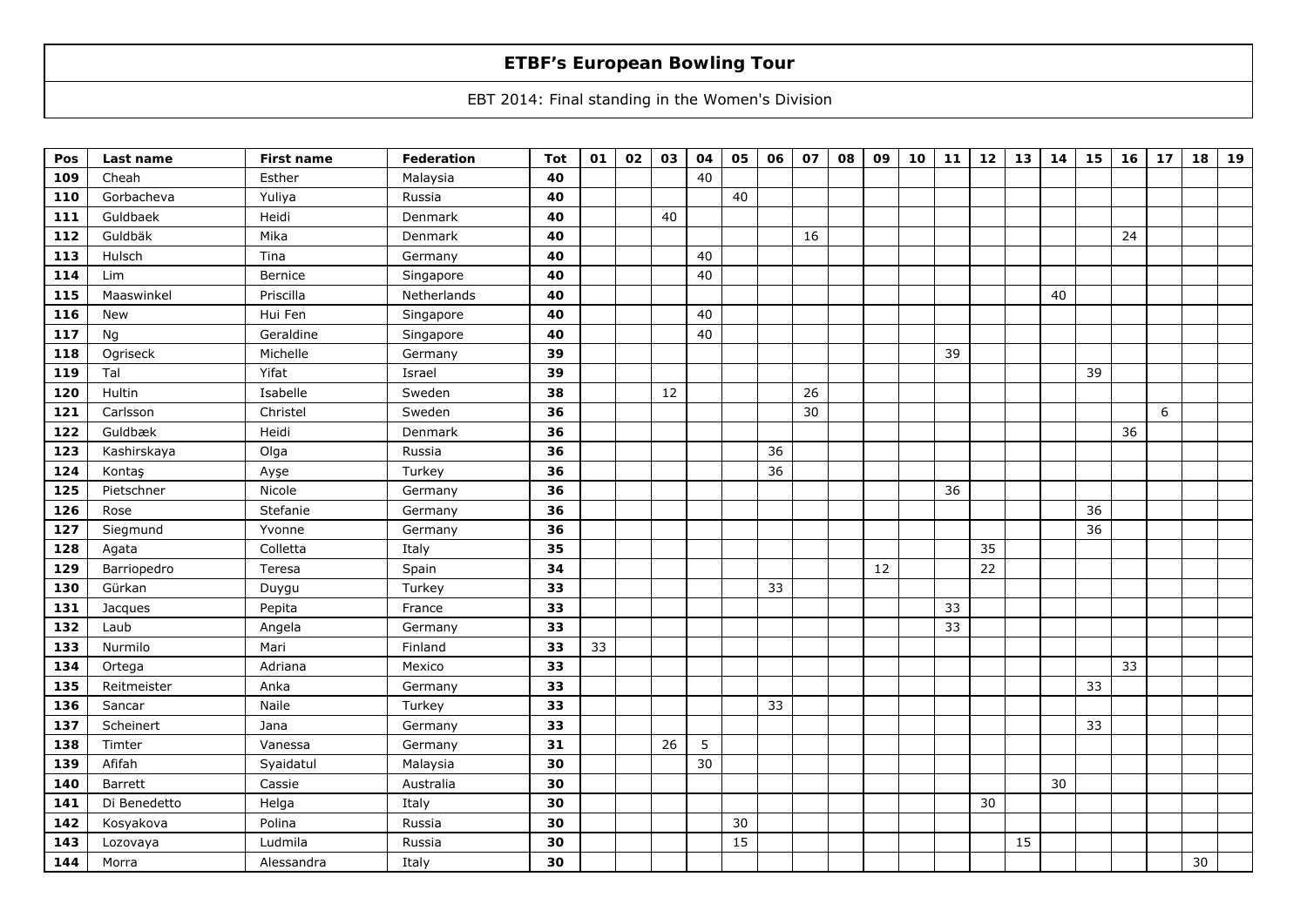| Pos | Last name  | First name      | Federation  | <b>Tot</b> | 01 | 02 | 03 | 04 | 05 | 06 | 07 | 08 | 09 | 10 | 11 | 12 | 13 | 14 | 15 | 16 | 17 | 18 | 19 |
|-----|------------|-----------------|-------------|------------|----|----|----|----|----|----|----|----|----|----|----|----|----|----|----|----|----|----|----|
| 145 | Petersen   | Cecilie         | Denmark     | 30         |    | 30 |    |    |    |    |    |    |    |    |    |    |    |    |    |    |    |    |    |
| 146 | Plummen    | Kelly           | Netherlands | 30         |    |    | 6  |    |    |    |    |    |    |    |    |    |    | 24 |    |    |    |    |    |
| 147 | Tabachkova | Olga            | Russia      | 30         |    |    |    |    |    |    |    |    |    |    |    |    | 30 |    |    |    |    |    |    |
| 148 | Torgersen  | Patcharin       | Norway      | 30         |    |    |    |    |    |    |    |    |    |    |    |    |    |    |    |    | 30 |    |    |
| 149 | Yeo        | Joey            | Singapore   | 30         |    |    |    | 30 |    |    |    |    |    |    |    |    |    |    |    |    |    |    |    |
| 150 | Jespers    | Bauke           | Belgium     | 29         |    |    | 6  |    |    |    |    |    |    |    |    |    |    | 23 |    |    |    |    |    |
| 151 | Célié      | Lauriane        | France      | 28         |    |    | 6  |    |    |    |    |    | 22 |    |    |    |    |    |    |    |    |    |    |
| 152 | Sacco      | Isabelle        | France      | 28         |    |    | 28 |    |    |    |    |    |    |    |    |    |    |    |    |    |    |    |    |
| 153 | Mas-Lazaro | Cristina        | Spain       | 26         |    |    |    |    |    |    |    |    | 26 |    |    |    |    |    |    |    |    |    |    |
| 154 | Celino     | Patrizia        | Italy       | 25         |    |    |    |    |    |    |    |    |    |    |    |    |    |    |    |    |    | 25 |    |
| 155 | Gäbel      | Janine          | Germany     | 25         |    |    |    |    |    |    |    |    |    |    |    | 25 |    |    |    |    |    |    |    |
| 156 | Lipkina    | Svetlana        | Russia      | 25         |    |    |    |    |    |    |    |    |    |    |    |    | 25 |    |    |    |    |    |    |
| 157 | Rasmussen  | Hertha          | Denmark     | 25         |    | 25 |    |    |    |    |    |    |    |    |    |    |    |    |    |    |    |    |    |
| 158 | Ushakova   | Kristina        | Russia      | 25         |    |    |    |    | 25 |    |    |    |    |    |    |    |    |    |    |    |    |    |    |
| 159 | Aşar       | Pırıl           | Turkey      | 24         |    |    |    |    |    | 24 |    |    |    |    |    |    |    |    |    |    |    |    |    |
| 160 | Çorak      | Aslı            | Turkey      | 24         |    |    |    |    |    | 24 |    |    |    |    |    |    |    |    |    |    |    |    |    |
| 161 | Dahlin     | Katarina        | Sweden      | 24         |    |    |    |    |    |    |    |    |    |    |    |    |    |    |    |    | 24 |    |    |
| 162 | Di Martino | Giada           | Italy       | 24         |    |    |    |    |    |    |    |    |    |    |    | 24 |    |    |    |    |    |    |    |
| 163 | Gablek     | Christine       | Austria     | 24         |    |    |    |    |    |    |    |    |    |    |    |    |    |    |    | 24 |    |    |    |
| 164 | Gümüş      | Ezgi            | Turkey      | 24         |    |    |    |    |    | 24 |    |    |    |    |    |    |    |    |    |    |    |    |    |
| 165 | Herz       | Julia           | Germany     | 24         |    |    |    |    |    |    |    |    |    |    |    |    |    |    | 24 |    |    |    |    |
| 166 | Jimenez    | Monica          | Spain       | 24         |    |    |    |    |    |    |    |    | 24 |    |    |    |    |    |    |    |    |    |    |
| 167 | Kalaycı    | Ayşe            | Turkey      | 24         |    |    |    |    |    | 24 |    |    |    |    |    |    |    |    |    |    |    |    |    |
| 168 | Lundén     | Reija           | Finland     | 24         | 24 |    |    |    |    |    |    |    |    |    |    |    |    |    |    |    |    |    |    |
| 169 | Merzdorf   | Anja            | Germany     | 24         |    |    |    |    |    |    |    |    |    |    |    |    |    |    | 24 |    |    |    |    |
| 170 | Tamminen   | Tuula           | Finland     | 24         | 24 |    |    |    |    |    |    |    |    |    |    |    |    |    |    |    |    |    |    |
| 171 | Türkkan    | Özgül           | Turkey      | 24         |    |    |    |    |    | 24 |    |    |    |    |    |    |    |    |    |    |    |    |    |
| 172 | Udem       | Alexandra       | Russia      | 24         |    |    |    |    |    |    |    |    |    |    |    |    | 24 |    |    |    |    |    |    |
| 173 | Witura     | Jacqueline      | Austria     | 24         |    |    |    |    |    |    |    |    |    |    |    |    |    |    |    | 24 |    |    |    |
| 174 | Yifat      | Tal             | Israel      | 24         |    |    |    |    |    |    |    |    |    |    |    |    |    |    |    | 24 |    |    |    |
| 175 | Egel       | Alena           | Russia      | 23         |    |    |    |    | 23 |    |    |    |    |    |    |    |    |    |    |    |    |    |    |
| 176 | Hudjakova  | Veronika        | Latvia      | 23         |    |    |    |    |    |    |    |    |    |    |    |    | 23 |    |    |    |    |    |    |
| 177 | Stivang    | Miriam Lindgard | Norway      | 23         | 3  |    |    |    |    |    | 12 |    |    |    |    |    |    |    |    |    | 8  |    |    |
| 178 | Jacobs     | Chantal         | Netherlands | 22         |    |    |    |    |    |    |    |    |    |    |    |    |    | 22 |    |    |    |    |    |
| 179 | Johansen   | Jeanett H.      | Norway      | 22         |    |    |    |    |    |    | 16 |    |    |    |    |    |    |    |    |    | 6  |    |    |
| 180 | Julia      | Ingrid          | Spain       | 22         |    |    |    |    |    |    |    |    | 22 |    |    |    |    |    |    |    |    |    |    |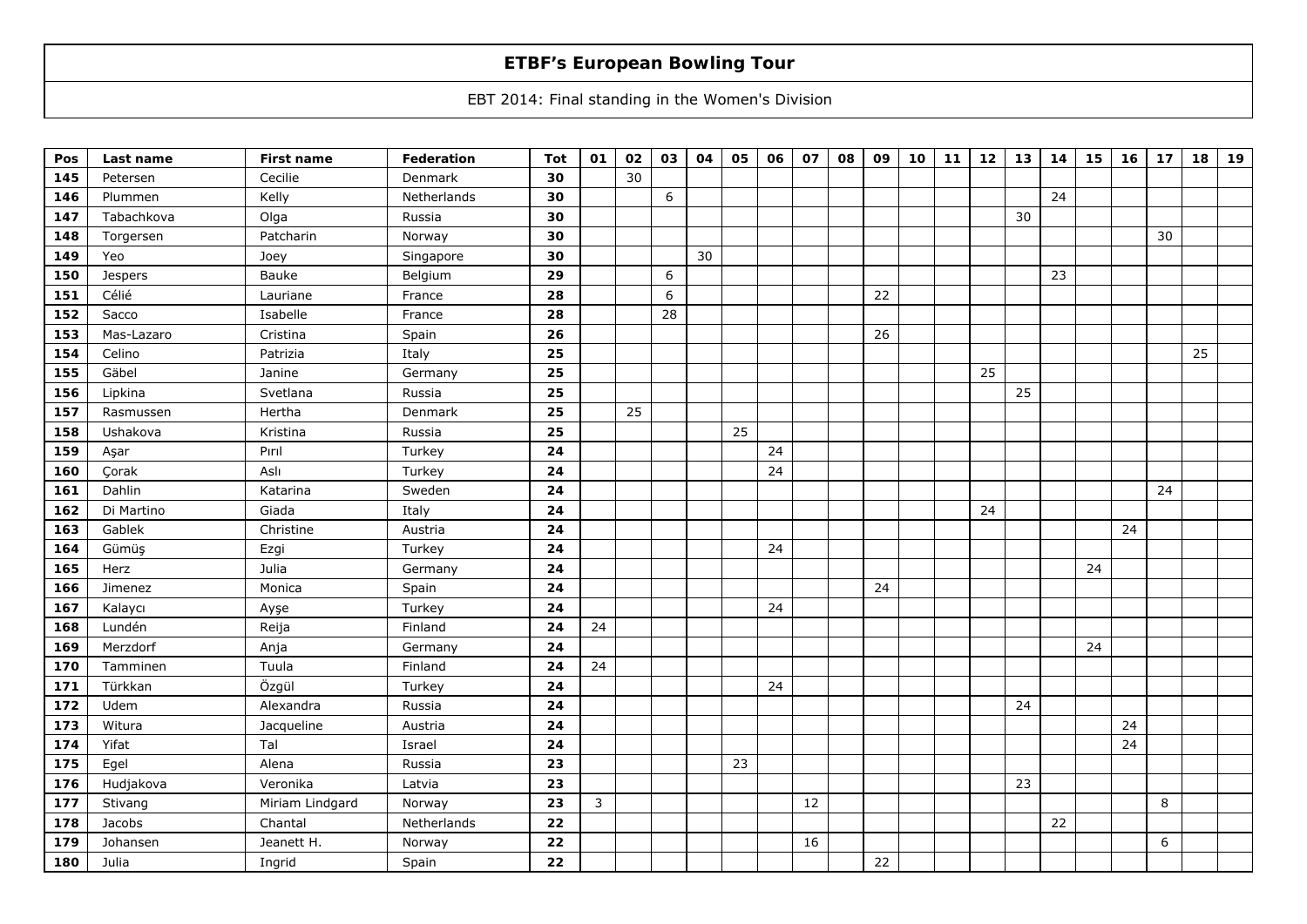| Pos | Last name    | First name    | Federation  | Tot | 01 | 02 | 03 | 04 | 05 | 06 | 07 | 08      | 09 | 10 | 11 | 12 | 13 | 14 | 15 | 16 | 17             | 18 | 19 |
|-----|--------------|---------------|-------------|-----|----|----|----|----|----|----|----|---------|----|----|----|----|----|----|----|----|----------------|----|----|
| 181 | Wiekeraad    | <b>Bianca</b> | Netherlands | 22  |    |    | 22 |    |    |    |    |         |    |    |    |    |    |    |    |    |                |    |    |
| 182 | Zavodnaya    | Elena         | Russia      | 22  |    |    |    |    | 22 |    |    |         |    |    |    |    |    |    |    |    |                |    |    |
| 183 | Koshel       | Mariya        | Russia      | 21  |    |    |    |    | 21 |    |    |         |    |    |    |    |    |    |    |    |                |    |    |
| 184 | Ribet        | Celine        | France      | 21  |    |    |    |    |    |    |    |         |    |    |    |    |    | 21 |    |    |                |    |    |
| 185 | Romano       | Sabrina       | Italy       | 21  |    |    |    |    |    |    |    |         |    |    |    | 21 |    |    |    |    |                |    |    |
| 186 | Simonsen     | Trine         | Denmark     | 21  |    |    |    |    |    |    |    | 21      |    |    |    |    |    |    |    |    |                |    |    |
| 187 | Capponcelli  | Anna Maria    | Italy       | 20  |    |    |    |    |    |    |    |         |    |    |    |    |    |    |    |    |                | 20 |    |
| 188 | Carlsson     | Åsa           | Sweden      | 20  |    |    |    |    |    |    | 12 |         |    |    |    |    |    |    |    |    | 8              |    |    |
| 189 | Groenestein  | Marissa       | Netherlands | 20  |    |    |    |    |    |    |    |         |    |    |    |    |    | 20 |    |    |                |    |    |
| 190 | Hansen       | Andrea E.     | Norway      | 20  |    |    |    |    |    |    |    |         |    |    |    |    |    |    |    |    | 20             |    |    |
| 191 | Minenko      | Daria         | Russia      | 20  |    |    |    |    |    |    |    |         |    |    |    |    | 20 |    |    |    |                |    |    |
| 192 | Mosyakova    | Anna          | Russia      | 20  |    |    |    |    | 20 |    |    |         |    |    |    |    |    |    |    |    |                |    |    |
| 193 | Rapisarda    | Provvidenza   | Italy       | 20  |    |    |    |    |    |    |    |         |    |    |    | 20 |    |    |    |    |                |    |    |
| 194 | Anders       | Jennifer      | Germany     | 18  |    |    |    |    |    |    |    |         |    |    |    |    |    |    | 18 |    |                |    |    |
| 195 | Bulça        | Emel          | Turkey      | 18  |    |    |    |    |    | 18 |    |         |    |    |    |    |    |    |    |    |                |    |    |
| 196 | <b>Bulut</b> | Hilal         | Turkey      | 18  |    |    |    |    |    | 18 |    |         |    |    |    |    |    |    |    |    |                |    |    |
| 197 | Doğanoğlu    | Ece           | Turkey      | 18  |    |    |    |    |    | 18 |    |         |    |    |    |    |    |    |    |    |                |    |    |
| 198 | Erdem        | Nursena       | Turkey      | 18  |    |    |    |    |    | 18 |    |         |    |    |    |    |    |    |    |    |                |    |    |
| 199 | Höflich      | Jaqueline     | Austria     | 18  |    |    |    |    |    |    |    |         |    |    |    |    |    |    |    | 18 |                |    |    |
| 200 | Klug         | Patricia      | Austria     | 18  |    |    |    |    |    |    |    |         |    |    |    |    |    |    |    | 18 |                |    |    |
| 201 | Kovanen      | Nina          | Finland     | 18  | 18 |    |    |    |    |    |    |         |    |    |    |    |    |    |    |    |                |    |    |
| 202 | Neumann      | Ariane        | Germany     | 18  |    |    |    |    |    |    |    |         |    |    |    |    |    |    | 18 |    |                |    |    |
| 203 | Nielsen      | Pernille      | Denmark     | 18  |    |    |    |    |    |    |    |         |    |    |    |    |    |    |    | 18 |                |    |    |
| 204 | Pilecky      | Jutta         | Austria     | 18  |    |    |    |    |    |    |    |         |    |    |    |    |    |    |    | 18 |                |    |    |
| 205 | Ratia        | Riikka        | Finland     | 18  | 18 |    |    |    |    |    |    |         |    |    |    |    |    |    |    |    |                |    |    |
| 206 | Vrtena       | Katharina     | Austria     | 18  |    |    |    |    |    |    |    |         |    |    |    |    |    |    |    | 18 |                |    |    |
| 207 | Yeşilkaya    | Hande         | Turkey      | 18  |    |    |    |    |    | 18 |    |         |    |    |    |    |    |    |    |    |                |    |    |
| 208 | Overgaard    | Christel      | Denmark     | 17  |    |    |    |    |    |    | 6  | 11      |    |    |    |    |    |    |    |    |                |    |    |
| 209 | Albert       | Milagros      | Spain       | 16  |    |    |    |    |    |    |    |         | 16 |    |    |    |    |    |    |    |                |    |    |
| 210 | Del Olmo     | Sara          | Spain       | 16  |    |    |    |    |    |    |    |         | 16 |    |    |    |    |    |    |    |                |    |    |
| 211 | Gamblen      | Lesley Ann    | Spain       | 16  |    |    |    |    |    |    |    |         | 16 |    |    |    |    |    |    |    |                |    |    |
| 212 | Hansen       | Christine     | Denmark     | 16  |    |    |    |    |    |    | 16 |         |    |    |    |    |    |    |    |    |                |    |    |
| 213 | Larsen       | Celine        | Norway      | 16  |    |    |    |    |    |    | 12 |         |    |    |    |    |    |    |    |    | $\overline{4}$ |    |    |
| 214 | Morcillo     | Maria         | <b>USA</b>  | 16  |    |    |    |    |    |    |    |         | 16 |    |    |    |    |    |    |    |                |    |    |
| 215 | Munoz        | Carolina      | Spain       | 16  |    |    |    |    |    |    |    |         | 16 |    |    |    |    |    |    |    |                |    |    |
| 216 | Nilsson      | Viktoria      | Sweden      | 16  |    |    |    |    |    |    | 8  | $\,8\,$ |    |    |    |    |    |    |    |    |                |    |    |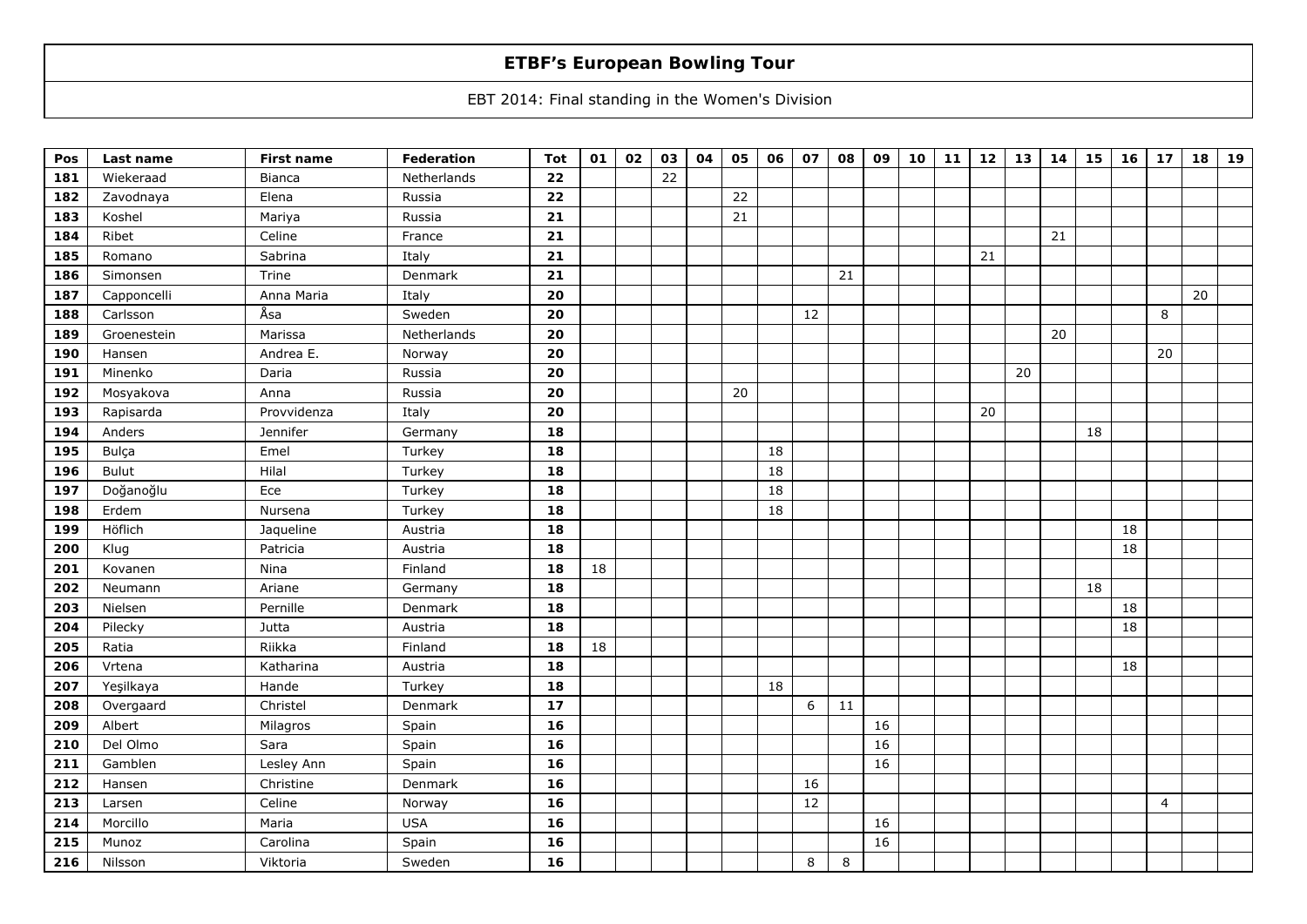| Pos | Last name         | First name    | Federation     | <b>Tot</b>        | 01 | 02 | 03             | 04 | 05 | 06 | 07 | 08 | 09 | 10 | 11 | 12 | 13 | 14 | 15 | 16 | 17 | 18 | 19 |
|-----|-------------------|---------------|----------------|-------------------|----|----|----------------|----|----|----|----|----|----|----|----|----|----|----|----|----|----|----|----|
| 217 | Perniaux          | Veronique     | Belgium        | 16                |    |    | 16             |    |    |    |    |    |    |    |    |    |    |    |    |    |    |    |    |
| 218 | Persson           | Filippa       | Sweden         | 16                |    |    |                |    |    |    | 16 |    |    |    |    |    |    |    |    |    |    |    |    |
| 219 | Sanders           | Nicole        | Netherlands    | 16                |    |    | 16             |    |    |    |    |    |    |    |    |    |    |    |    |    |    |    |    |
| 220 | Trouniac          | Elise         | France         | 16                |    |    | 16             |    |    |    |    |    |    |    |    |    |    |    |    |    |    |    |    |
| 221 | Turci             | Nora          | Luxemburg      | 16                |    |    | $\overline{2}$ |    |    |    |    |    |    |    |    |    |    | 14 |    |    |    |    |    |
| 222 | <b>Brommer</b>    | <b>Bianca</b> | Netherlands    | 15                |    |    |                |    |    |    |    |    |    |    |    |    |    | 15 |    |    |    |    |    |
| 223 | Marchisio         | Antonella     | Italy          | 15                |    |    |                |    |    |    |    |    |    |    |    |    |    |    |    |    |    | 15 |    |
| 224 | Marin             | Sonia         | Italy          | 15                |    |    |                |    |    |    |    |    |    |    |    | 15 |    |    |    |    |    |    |    |
| 225 | Memmola           | Rosalba       | Italy          | 15                |    |    |                |    |    |    |    |    |    |    |    |    |    |    |    |    |    | 15 |    |
| 226 | Miceli            | Agata         | Italy          | 15                |    |    |                |    |    |    |    |    |    |    |    | 15 |    |    |    |    |    |    |    |
| 227 | Nayrgi            | Ekaterina     | Russia         | 15                |    |    |                |    | 15 |    |    |    |    |    |    |    |    |    |    |    |    |    |    |
| 228 | Roslan            | Natasha       | Malaysia       | 15                |    |    |                | 15 |    |    |    |    |    |    |    |    |    |    |    |    |    |    |    |
| 229 | Slink-Korpershoek | Barbara       | Netherlands    | 15                |    |    |                |    |    |    |    |    |    |    |    |    |    | 15 |    |    |    |    |    |
| 230 | Thorstensen       | Heidi         | Norway         | 15                |    |    |                |    |    |    |    |    |    |    |    |    |    |    |    |    | 15 |    |    |
| 231 | Buzzelli          | Daniela       | Italy          | 14                |    |    |                |    |    |    |    |    |    |    |    |    |    |    |    |    |    | 14 |    |
| 232 | Grigorieva        | Nadejda       | Russia         | 14                |    |    |                |    |    |    |    |    |    |    |    |    | 14 |    |    |    |    |    |    |
| 233 | Jensen            | Anja Ginge    | Denmark        | 14                |    |    |                |    |    |    |    | 14 |    |    |    |    |    |    |    |    |    |    |    |
| 234 | Korobkova         | Varvara       | Russia         | 14                |    |    |                |    |    |    |    |    |    |    |    |    | 14 |    |    |    |    |    |    |
| 235 | Leen              | Charlotte     | Denmark        | 14                |    |    |                |    |    |    |    | 14 |    |    |    |    |    |    |    |    |    |    |    |
| 236 | Lislien           | Monica        | Norway         | 14                |    |    |                |    |    |    |    |    |    |    |    |    |    |    |    |    | 14 |    |    |
| 237 | Orlanda           | Alina         | Romania        | 14                |    |    |                |    |    |    |    |    |    |    |    |    |    |    |    |    |    | 14 |    |
| 238 | Borsari           | Elena         | Italy          | 13                |    |    |                |    |    |    |    |    |    |    |    |    |    |    |    |    |    | 13 |    |
| 239 | Ciampolini        | Fabrizia      | Italy          | 13                |    |    |                |    |    |    |    |    |    |    |    |    |    |    |    |    |    | 13 |    |
| 240 | De Lisser         | Natalia Ann   | Denmark        | 13                |    |    |                |    |    |    |    | 13 |    |    |    |    |    |    |    |    |    |    |    |
| 241 | Persson           | Maria         | Sweden         | 13                |    |    |                |    |    |    |    |    |    |    |    |    |    |    |    |    | 13 |    |    |
| 242 | Abras             | Florence      | Belgium        | 12                |    |    | 12             |    |    |    |    |    |    |    |    |    |    |    |    |    |    |    |    |
| 243 | Balkar            | Esra          | Turkey         | $12 \overline{ }$ |    |    |                |    |    | 12 |    |    |    |    |    |    |    |    |    |    |    |    |    |
| 244 | Blomqvist         | Anneli        | Sweden         | 12                |    |    |                |    |    |    |    |    |    |    |    |    |    |    |    |    | 12 |    |    |
| 245 | Burianova         | Eva           | Czech Republic | 12                |    |    |                |    |    |    |    |    |    |    |    |    |    |    |    | 12 |    |    |    |
| 246 | <b>Burkal</b>     | Pia           | Denmark        | 12                |    |    |                |    |    |    |    | 12 |    |    |    |    |    |    |    |    |    |    |    |
| 247 | Chladkova         | Hana          | Czech Republic | 12                |    |    |                |    |    |    |    |    |    |    |    |    |    |    |    | 12 |    |    |    |
| 248 | Gutsjahr          | Carmen        | Austria        | 12                |    |    |                |    |    |    |    |    |    |    |    |    |    |    |    | 12 |    |    |    |
| 249 | Huertas           | Manoli        | Spain          | 12                |    |    |                |    |    |    |    |    | 12 |    |    |    |    |    |    |    |    |    |    |
| 250 | Jokiniemi         | Leena         | Finland        | 12                | 12 |    |                |    |    |    |    |    |    |    |    |    |    |    |    |    |    |    |    |
| 251 | Kayım             | Ferah Şöhret  | Turkey         | 12                |    |    |                |    |    | 12 |    |    |    |    |    |    |    |    |    |    |    |    |    |
| 252 | Kutlu             | Gaye          | Turkey         | 12                |    |    |                |    |    | 12 |    |    |    |    |    |    |    |    |    |    |    |    |    |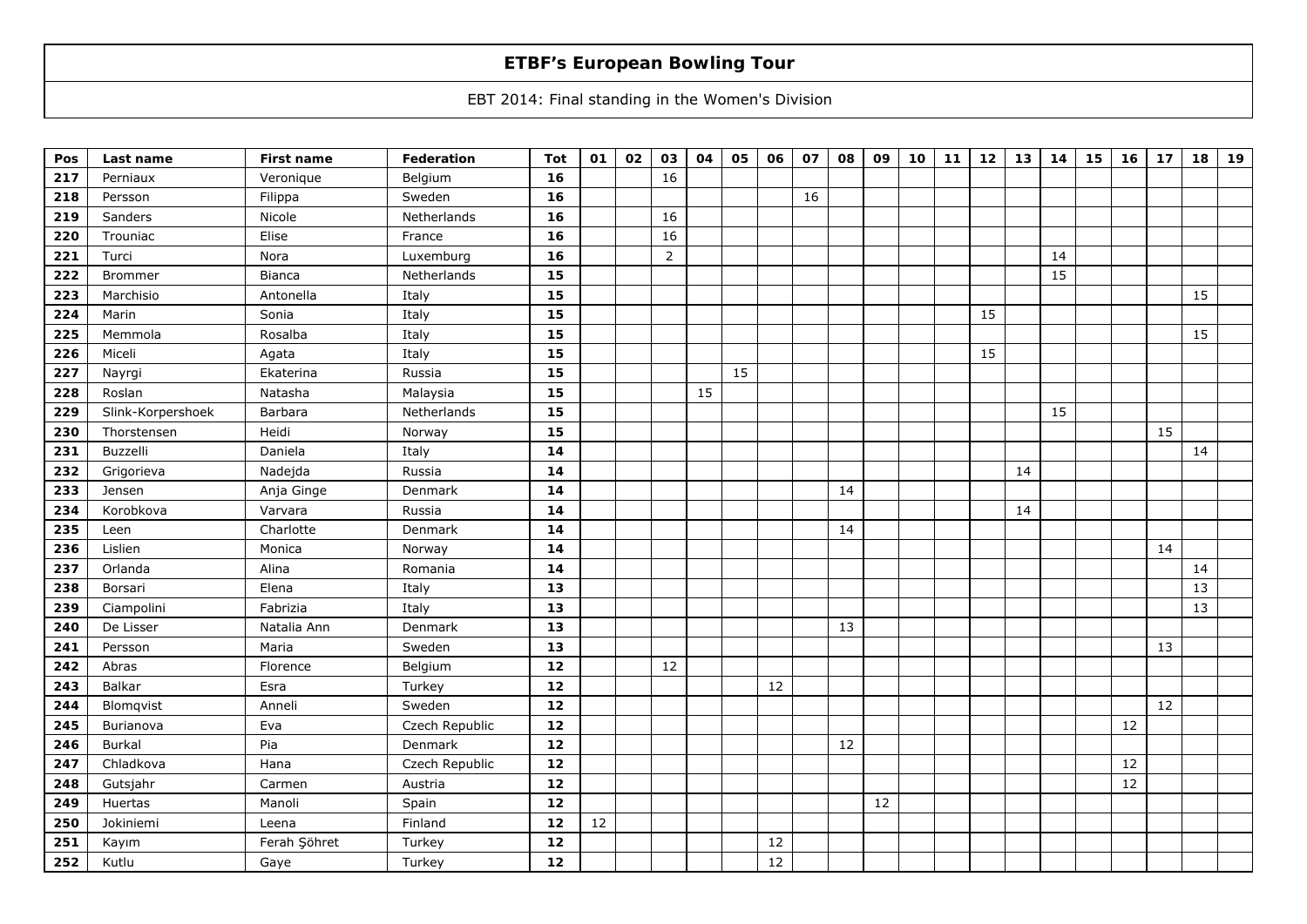| Pos | Last name   | First name     | Federation  | <b>Tot</b> | 01 | 02 | 03 | 04 | 05 | 06 | 07 | 08 | 09 | 10 | 11 | 12 <sub>2</sub> | 13 | 14 | 15 | 16 | 17 | 18 | 19 |
|-----|-------------|----------------|-------------|------------|----|----|----|----|----|----|----|----|----|----|----|-----------------|----|----|----|----|----|----|----|
| 253 | Lenz        | Eveline        | Austria     | 12         |    |    |    |    |    |    |    |    |    |    |    |                 |    |    |    | 12 |    |    |    |
| 254 | Nadya       | Umnyakova      | Russia      | $12$       | 12 |    |    |    |    |    |    |    |    |    |    |                 |    |    |    |    |    |    |    |
| 255 | Pettinen    | Emilia         | Finland     | $12$       | 12 |    |    |    |    |    |    |    |    |    |    |                 |    |    |    |    |    |    |    |
| 256 | Pittesser   | Sonja          | Austria     | $12$       |    |    |    |    |    |    |    |    |    |    |    |                 |    |    |    | 12 |    |    |    |
| 257 | Riise       | Lisa Iren      | Norway      | $12$       |    |    |    |    |    |    |    |    |    |    |    |                 |    |    |    |    | 12 |    |    |
| 258 | Segura      | Asuncion       | Spain       | 12         |    |    |    |    |    |    |    |    | 12 |    |    |                 |    |    |    |    |    |    |    |
| 259 | Sinitsa     | Aksana         | Belarus     | $12$       | 12 |    |    |    |    |    |    |    |    |    |    |                 |    |    |    |    |    |    |    |
| 260 | Urbistazu   | Gabriela       | Spain       | 12         |    |    |    |    |    |    |    |    | 12 |    |    |                 |    |    |    |    |    |    |    |
| 261 | van der Tol | Ghislaine      | Netherlands | $12$       |    |    | 12 |    |    |    |    |    |    |    |    |                 |    |    |    |    |    |    |    |
| 262 | Vasquez     | Keyla          | Spain       | $12$       |    |    |    |    |    |    |    |    | 12 |    |    |                 |    |    |    |    |    |    |    |
| 263 | Asplund     | Sabina         | Sweden      | 11         |    |    |    |    |    |    |    |    |    |    |    |                 |    |    |    |    | 11 |    |    |
| 264 | Gabriel     | Dagmar         | Austria     | 9          |    |    |    |    |    |    |    |    |    |    |    |                 |    |    |    | 9  |    |    |    |
| 265 | Gylden      | Iida           | Finland     | 9          | 9  |    |    |    |    |    |    |    |    |    |    |                 |    |    |    |    |    |    |    |
| 266 | Holy        | Anna           | Austria     | 9          |    |    |    |    |    |    |    |    |    |    |    |                 |    |    |    | 9  |    |    |    |
| 267 | Hubertus    | Sonja          | Germany     | 9          |    |    |    |    |    |    |    |    |    |    |    |                 |    |    |    | 9  |    |    |    |
| 268 | Keituri     | Margit         | Finland     | 9          | 9  |    |    |    |    |    |    |    |    |    |    |                 |    |    |    |    |    |    |    |
| 269 | Lönnroth    | Daniela        | Finland     | 9          | 9  |    |    |    |    |    |    |    |    |    |    |                 |    |    |    |    |    |    |    |
| 270 | Mäkelä      | Teea           | Finland     | 9          | 9  |    |    |    |    |    |    |    |    |    |    |                 |    |    |    |    |    |    |    |
| 271 | Pittesser   | Margot         | Austria     | 9          |    |    |    |    |    |    |    |    |    |    |    |                 |    |    |    | 9  |    |    |    |
| 272 | Savikurki   | Senni          | Finland     | 9          | 9  |    |    |    |    |    |    |    |    |    |    |                 |    |    |    |    |    |    |    |
| 273 | Weber       | Andrea         | Austria     | 9          |    |    |    |    |    |    |    |    |    |    |    |                 |    |    |    | 9  |    |    |    |
| 274 | Andersson   | Amanda         | Sweden      | 8          |    |    |    |    |    |    | 8  |    |    |    |    |                 |    |    |    |    |    |    |    |
| 275 | Bader       | Sandra         | Denmark     | 8          |    |    |    |    |    |    |    | 8  |    |    |    |                 |    |    |    |    |    |    |    |
| 276 | <b>Buch</b> | Christina      | Denmark     | 8          |    |    |    |    |    |    |    | 8  |    |    |    |                 |    |    |    |    |    |    |    |
| 277 | Espinosa    | Laura          | Spain       | 8          |    |    |    |    |    |    |    |    | 8  |    |    |                 |    |    |    |    |    |    |    |
| 278 | Fernandez   | Karolina       | Spain       | 8          |    |    |    |    |    |    |    |    | 8  |    |    |                 |    |    |    |    |    |    |    |
| 279 | Fosseide    | Grethe Walstad | Norway      | 8          |    |    |    |    |    |    |    |    |    |    |    |                 |    |    |    |    | 8  |    |    |
| 280 | Färber      | Tonje          | Norway      | 8          |    |    |    |    |    |    |    |    |    |    |    |                 |    |    |    |    | 8  |    |    |
| 281 | Goron       | Solène         | France      | 8          |    |    | 8  |    |    |    |    |    |    |    |    |                 |    |    |    |    |    |    |    |
| 282 | Horgen      | Trine          | Norway      | 8          |    |    |    |    |    |    | 8  |    |    |    |    |                 |    |    |    |    |    |    |    |
| 283 | Jacobsen    | Åse            | Norway      | 8          |    |    |    |    |    |    |    |    |    |    |    |                 |    |    |    |    | 8  |    |    |
| 284 | Lindahl     | Fanny          | Sweden      | 8          |    |    | 8  |    |    |    |    |    |    |    |    |                 |    |    |    |    |    |    |    |
| 285 | Marazuela   | Encami         | <b>USA</b>  | 8          |    |    |    |    |    |    |    |    | 8  |    |    |                 |    |    |    |    |    |    |    |
| 286 | Marc        | Aude Saint     | France      | 8          |    |    | 8  |    |    |    |    |    |    |    |    |                 |    |    |    |    |    |    |    |
| 287 | Rasmussen   | Lotte Holm     | Denmark     | 8          |    |    |    |    |    |    | 8  |    |    |    |    |                 |    |    |    |    |    |    |    |
| 288 | Rasmussen   | Nicole         | Denmark     | 8          |    |    |    |    |    |    |    | 8  |    |    |    |                 |    |    |    |    |    |    |    |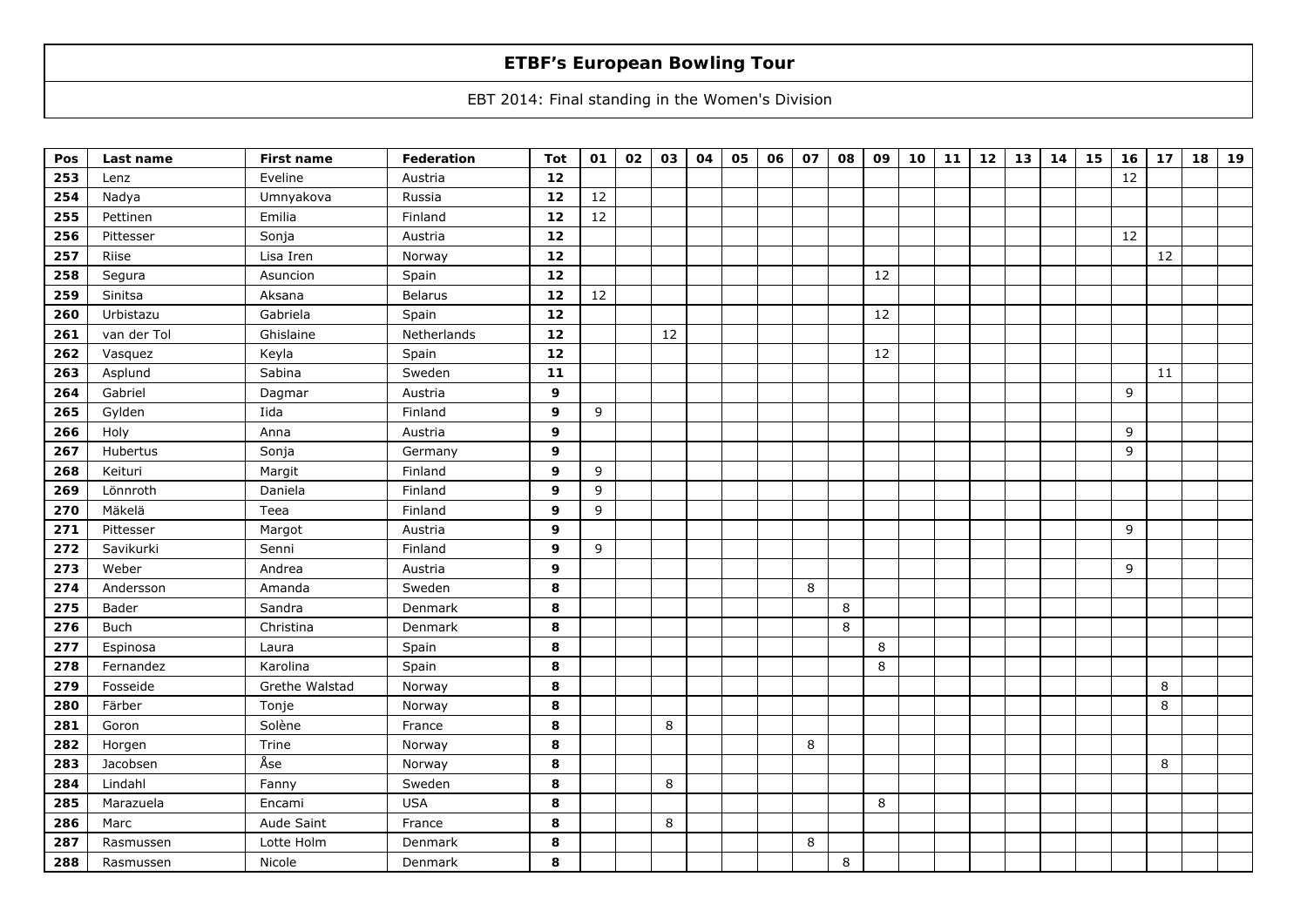| Pos | Last name       | First name            | Federation     | Tot                     | 01                      | 02 | 03             | 04 | 05 | 06 | 07 | 08 | 09 | 10 | 11 | 12 | 13 | 14 | 15 | 16 | 17             | 18 | 19 |
|-----|-----------------|-----------------------|----------------|-------------------------|-------------------------|----|----------------|----|----|----|----|----|----|----|----|----|----|----|----|----|----------------|----|----|
| 289 | Vallons         | Melissa               | Belgium        | 8                       |                         |    | 8              |    |    |    |    |    |    |    |    |    |    |    |    |    |                |    |    |
| 290 | Bakken          | Sandra                | Norway         | 6                       |                         |    |                |    |    |    |    |    |    |    |    |    |    |    |    |    | 6              |    |    |
| 291 | Bergersen       | Grethe Barbro         | Norway         | 6                       |                         |    |                |    |    |    |    |    |    |    |    |    |    |    |    |    | 6              |    |    |
| 292 | Buchwald        | Hannah M.             | Denmark        | 6                       |                         |    |                |    |    |    |    | 6  |    |    |    |    |    |    |    |    |                |    |    |
| 293 | Dvorackova      | Dasa                  | Czech Republic | 6                       |                         |    |                |    |    |    |    |    |    |    |    |    |    |    |    | 6  |                |    |    |
| 294 | Gustafsson      | Tone                  | Norway         | 6                       |                         |    |                |    |    |    |    |    |    |    |    |    |    |    |    |    | 6              |    |    |
| 295 | Haavisto        | Nina                  | Finland        | 6                       | 6                       |    |                |    |    |    |    |    |    |    |    |    |    |    |    |    |                |    |    |
| 296 | Jensen          | Emma Kaimar<br>Möller | Denmark        | 6                       |                         |    |                |    |    |    | 6  |    |    |    |    |    |    |    |    |    |                |    |    |
| 297 | Keränen         | Jenni                 | Finland        | 6                       | 6                       |    |                |    |    |    |    |    |    |    |    |    |    |    |    |    |                |    |    |
| 298 | Kurppa          | Jenna                 | Finland        | 6                       | 6                       |    |                |    |    |    |    |    |    |    |    |    |    |    |    |    |                |    |    |
| 299 | Overgaard       | Ida Boel              | Denmark        | 6                       |                         |    |                |    |    |    |    | 6  |    |    |    |    |    |    |    |    |                |    |    |
| 300 | Piksilä         | Elice                 | Finland        | 6                       | 6                       |    |                |    |    |    |    |    |    |    |    |    |    |    |    |    |                |    |    |
| 301 | Tammisto        | Leena                 | Finland        | 6                       | 6                       |    |                |    |    |    |    |    |    |    |    |    |    |    |    |    |                |    |    |
| 302 | Kühn            | Christiane            | Germany        | 5                       |                         |    |                | 5  |    |    |    |    |    |    |    |    |    |    |    |    |                |    |    |
| 303 | Bouillier       | Laurene               | France         | 4                       |                         |    | $\overline{4}$ |    |    |    |    |    |    |    |    |    |    |    |    |    |                |    |    |
| 304 | Frøshaug        | Ragnhild              | Norway         | 4                       |                         |    |                |    |    |    |    |    |    |    |    |    |    |    |    |    | $\overline{4}$ |    |    |
| 305 | Hansen          | Mette                 | Norway         | 4                       |                         |    |                |    |    |    |    |    |    |    |    |    |    |    |    |    | $\overline{4}$ |    |    |
| 306 | Hansen          | Randi                 | Norway         | 4                       |                         |    |                |    |    |    |    |    |    |    |    |    |    |    |    |    | $\overline{4}$ |    |    |
| 307 | Nys             | Hanne                 | Belgium        | 4                       |                         |    | $\overline{4}$ |    |    |    |    |    |    |    |    |    |    |    |    |    |                |    |    |
| 308 | Sand            | Line                  | Norway         | 4                       |                         |    |                |    |    |    |    |    |    |    |    |    |    |    |    |    | 4              |    |    |
| 309 | van der Meer    | Sophie                | Netherlands    | 4                       |                         |    | 4              |    |    |    |    |    |    |    |    |    |    |    |    |    |                |    |    |
| 310 | Visser          | Jolanda               | Netherlands    | 4                       |                         |    | $\overline{4}$ |    |    |    |    |    |    |    |    |    |    |    |    |    |                |    |    |
| 311 | Andersen Löfman | Christin              | Norway         | 3                       |                         |    |                |    |    |    |    |    |    |    |    |    |    |    |    |    | 3              |    |    |
| 312 | <b>Brandett</b> | Gerd                  | Norway         | 3                       |                         |    |                |    |    |    |    |    |    |    |    |    |    |    |    |    | 3              |    |    |
| 313 | Hakonen         | Mirja                 | Finland        | 3                       | 3                       |    |                |    |    |    |    |    |    |    |    |    |    |    |    |    |                |    |    |
| 314 | Kippo           | Ann-Christi           | Finland        | 3                       | $\overline{\mathbf{3}}$ |    |                |    |    |    |    |    |    |    |    |    |    |    |    |    |                |    |    |
| 315 | Ljunggren       | Anneli                | Norway         | 3                       |                         |    |                |    |    |    |    |    |    |    |    |    |    |    |    |    | 3              |    |    |
| 316 | Madsen          | Nathalie              | Sweden         | 3                       | 3                       |    |                |    |    |    |    |    |    |    |    |    |    |    |    |    |                |    |    |
| 317 | Rundgren        | Linnea                | Sweden         | 3                       | 3                       |    |                |    |    |    |    |    |    |    |    |    |    |    |    |    |                |    |    |
| 318 | Søhagen         | Line                  | Norway         | 3                       |                         |    |                |    |    |    |    |    |    |    |    |    |    |    |    |    | 3              |    |    |
| 319 | Wangsvik        | Julianne              | Norway         | 3                       |                         |    |                |    |    |    |    |    |    |    |    |    |    |    |    |    | 3              |    |    |
| 320 | Bjerke          | Heidi                 | Norway         | $\mathbf{2}$            |                         |    |                |    |    |    |    |    |    |    |    |    |    |    |    |    | $\overline{2}$ |    |    |
| 321 | Dalhaug         | Phebe Florida         | Norway         | $\overline{\mathbf{c}}$ |                         |    |                |    |    |    |    |    |    |    |    |    |    |    |    |    | $\overline{2}$ |    |    |
| 322 | Krogh           | Therese               | Norway         | $\overline{2}$          |                         |    |                |    |    |    |    |    |    |    |    |    |    |    |    |    | 2              |    |    |
| 323 | Løvdal          | Mona                  | Norway         | $\mathbf{2}$            |                         |    |                |    |    |    |    |    |    |    |    |    |    |    |    |    | $\overline{2}$ |    |    |
| 324 | Paulsson Berg   | Marie Jenny           | Norway         | $\overline{\mathbf{c}}$ |                         |    |                |    |    |    |    |    |    |    |    |    |    |    |    |    | $\overline{2}$ |    |    |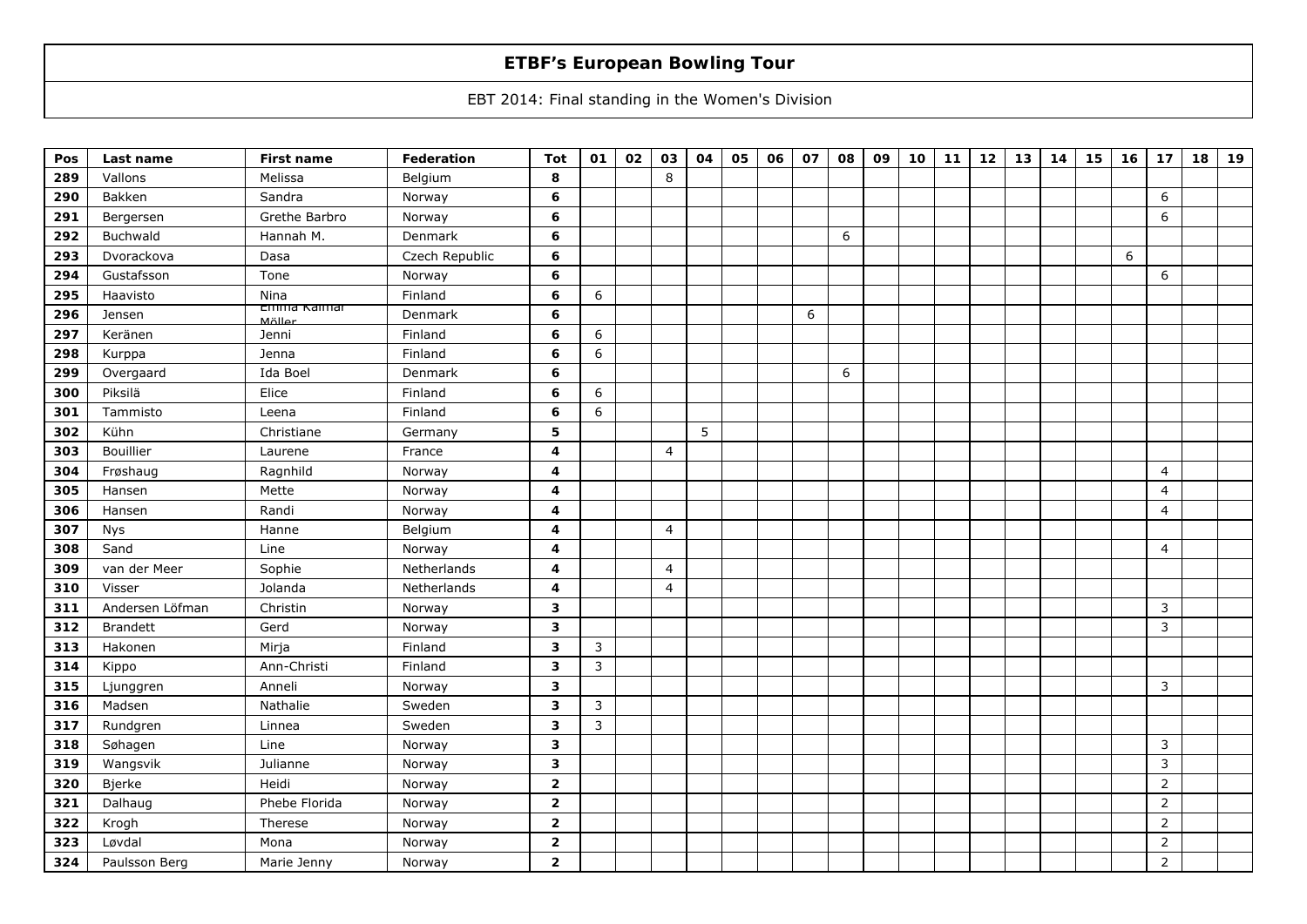| Pos | Last name   | First name | Federation  | Tot | <b>O1</b> | 02 | 03 | <b>O4</b> | 05 | 06 | 07 | 08 | -09 | 10 | - - | $\sim$ | 13 | -14 | $\overline{\phantom{a}}$<br>15. | 16 | $\sim$ $\sim$ | 18 | 10 |
|-----|-------------|------------|-------------|-----|-----------|----|----|-----------|----|----|----|----|-----|----|-----|--------|----|-----|---------------------------------|----|---------------|----|----|
| 325 | van de Laar | Chelsea    | Netherlands |     |           |    |    |           |    |    |    |    |     |    |     |        |    |     |                                 |    |               |    |    |
| 326 | Zwart       | Debbie     | Netherlands |     |           |    |    |           |    |    |    |    |     |    |     |        |    |     |                                 |    |               |    |    |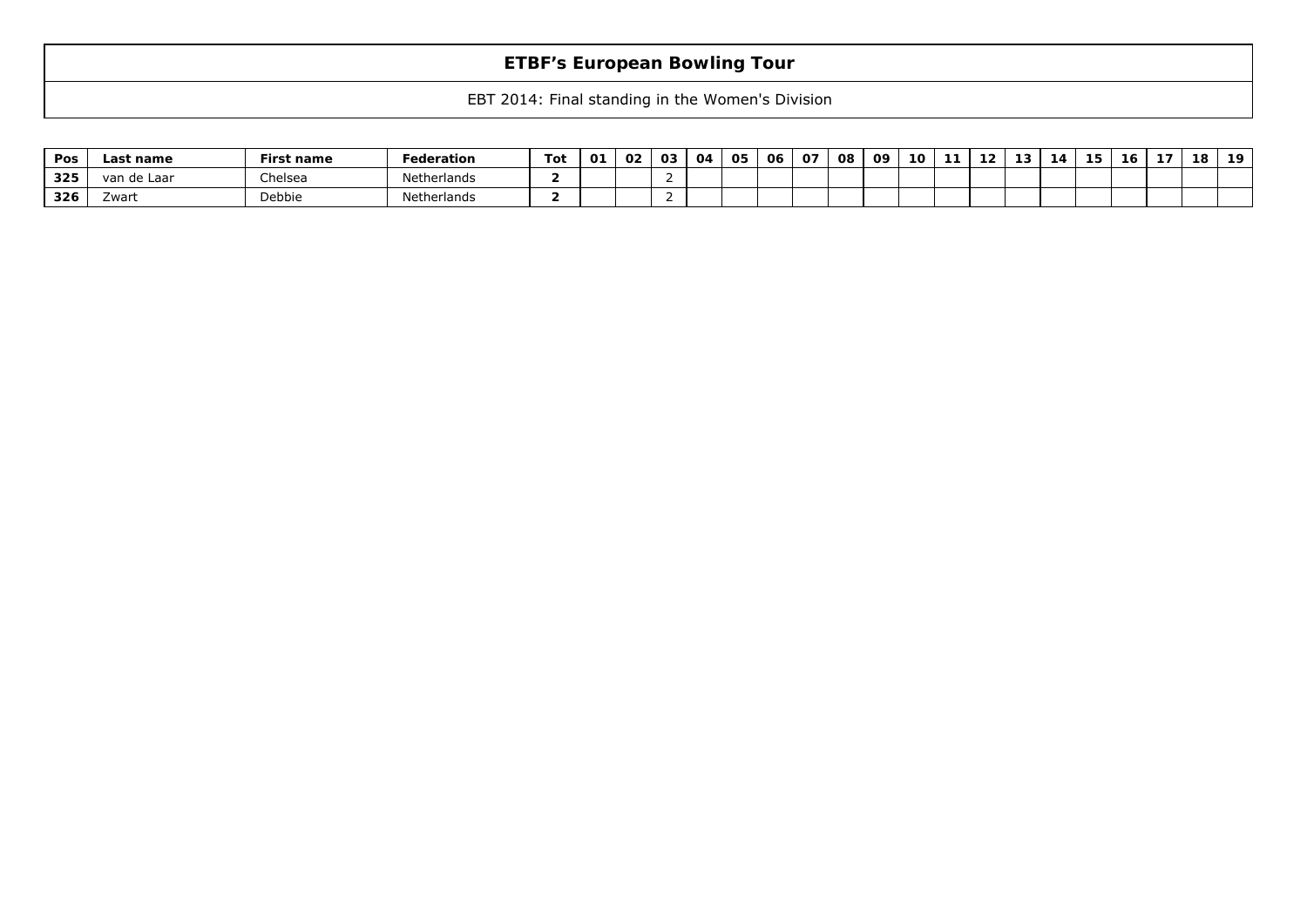### **Brunswick Ballmaster Open / Finland / Gold**

| Pos.            | <b>Points</b>  | Last name         | First name  | Federation     |
|-----------------|----------------|-------------------|-------------|----------------|
| $\mathbf{1}$    | 150            | Persson-Planefors | Joline      | Sweden         |
| $\overline{2}$  | 120            | Andersson         | Ida         | Sweden         |
| 3               | 105            | Maja              | Piritta     | Finland        |
| $\overline{4}$  | 90             | Luoto             | Patricia    | Germany        |
| 5               | 75             | Larsen            | Rebecka     | Sweden         |
| 6               | 72             | Manninen          | Heidi       | Finland        |
| $\overline{7}$  | 69             | Johansson         | Victoria    | Sweden         |
| 8               | 66             | Pöllänen          | Krista      | Finland        |
| 9               | 63             | Linderoth         | Josefine    | Sweden         |
| 10              | 60             | Jokinen           | Jonna       | Finland        |
| 11              | 45             | Kryl              | Kristina    | Russia         |
| 12              | 45             | Korobkova         | Alena       | Russia         |
| 13              | 42             | Kovalova          | Daria       | Ukraine        |
| 14              | 42             | Wegner            | Jenny       | Sweden         |
| 15              | 39             | Thorell           | Annie       | Sweden         |
| 16              | 39             | Pöntinen          | Marjo       | Finland        |
| 17              | 36             | Pasanen           | Sanna       | Finland        |
| 18              | 36             | Berg Almes        | Line        | Norway         |
| 19              | 33             | Gryaznova         | Varvara     | Russia         |
| 20              | 33             | Nurmilo           | Mari        | Finland        |
| 21              | 24             | Agerbo            | Rikke Holm  | Denmark        |
| 22              | 24             | Björklund         | Lisa        | Sweden         |
| 23              | 24             | Tamminen          | Tuula       | Finland        |
| 24              | 24             | Hiltunen          | Eliisa      | Finland        |
| 25              | 24             | Lundén            | Reija       | Finland        |
| 26              | 18             | Kovanen           | Nina        | Finland        |
| 27              | 18             | Impola            | Hannele     | Finland        |
| 28              | 18             | Wegner            | Cajsa       | Sweden         |
| 29              | 18             | Ratia             | Riikka      | Finland        |
| 30              | 18             | Andersson         | Sandra      | Sweden         |
| 31              | 12             | Lundén            | Roosa       | Finland        |
| $\overline{32}$ | 12             | <b>Nadya</b>      | Umnyakova   | Russia         |
| 33              | 12             | Sinitsa           | Aksana      | <b>Belarus</b> |
| 34              | 12             | Pettinen          | Emilia      | Finland        |
| 35              | 12             | Jokiniemi         | Leena       | Finland        |
| 36              | 9              | Lönnroth          | Daniela     | Finland        |
| 37              | 9              | Keituri           | Margit      | Finland        |
| 38              | $\overline{9}$ | Savikurki         | Senni       | Finland        |
| 39              | 9              | Gylden            | Iida        | Finland        |
| 40              | $\overline{9}$ | Mäkelä            | Teea        | Finland        |
| 41              | 6              | Keränen           | Jenni       | Finland        |
| 42              | 6              | Piksilä           | Elice       | Finland        |
| 43              | 6              | Tammisto          | Leena       | Finland        |
| 44              | 6              | Haavisto          | Nina        | Finland        |
| 45              | $\overline{6}$ | Kurppa            | Jenna       | Finland        |
| 46              | 3              | Kippo             | Ann-Christi | Finland        |
| 47              | $\overline{3}$ | Hakonen           | Mirja       | Finland        |
| 48              | $\overline{3}$ | Stivang           | Miriam Lind | Norway         |
| 49              | $\overline{3}$ | Madsen            | Nathalie    | Sweden         |
| 50              | $\overline{3}$ | Rundgren          | Linnea      | Sweden         |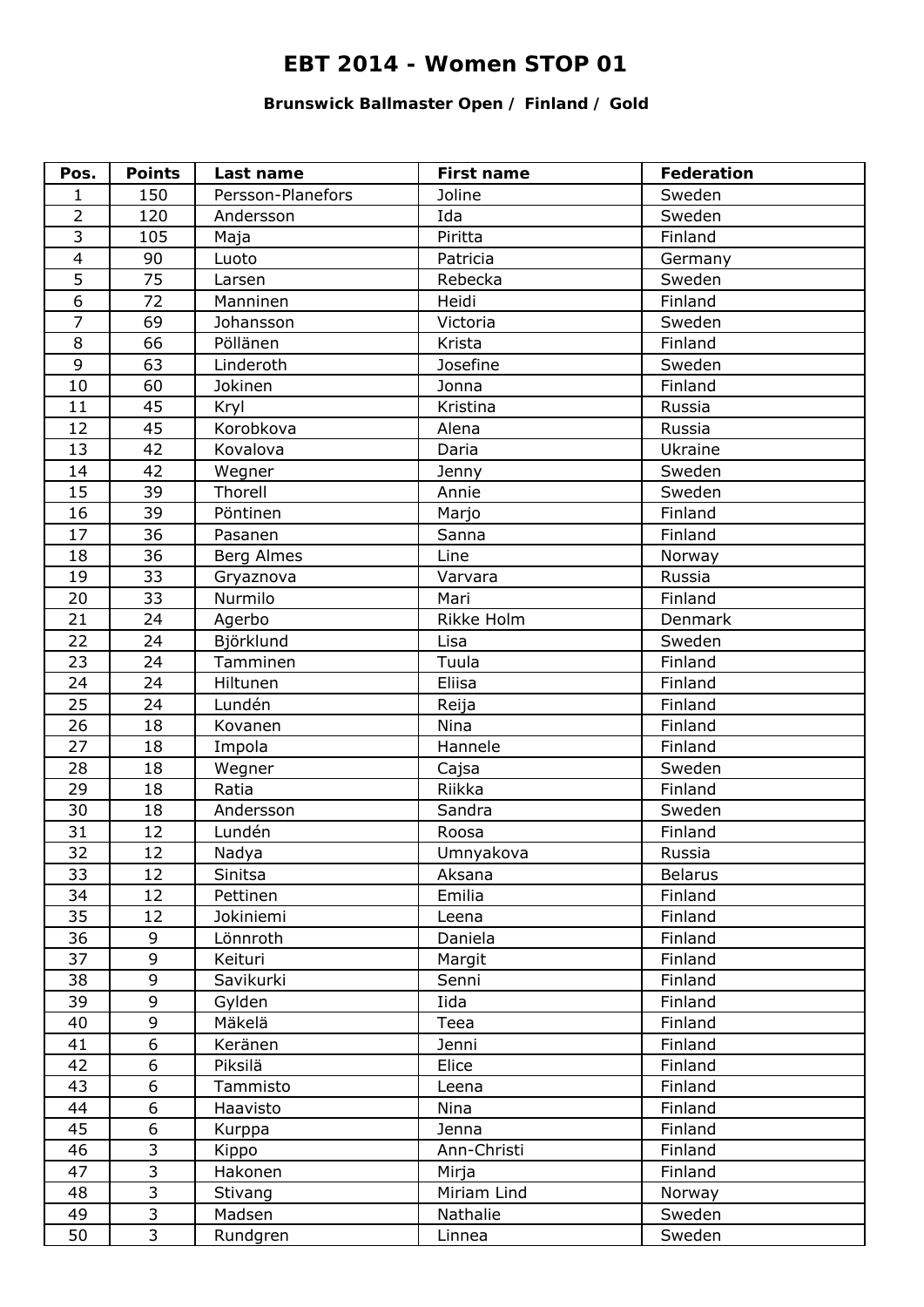### **8th International Wroclaw Open by Hammer / Poland / Satellite**

| Pos. | <b>Points</b> | Last name | First name | Federation     |
|------|---------------|-----------|------------|----------------|
|      | 50            | Kjeldsen  | Kamilla    | Denmark        |
|      | 40            | Björklund | Lisa       | Sweden         |
|      | 35            | Rasmussen | Pernille   | <b>Denmark</b> |
|      | 30            | Petersen  | Cecilie    | Denmark        |
|      | 25            | Rasmussen | Hertha     | Denmark        |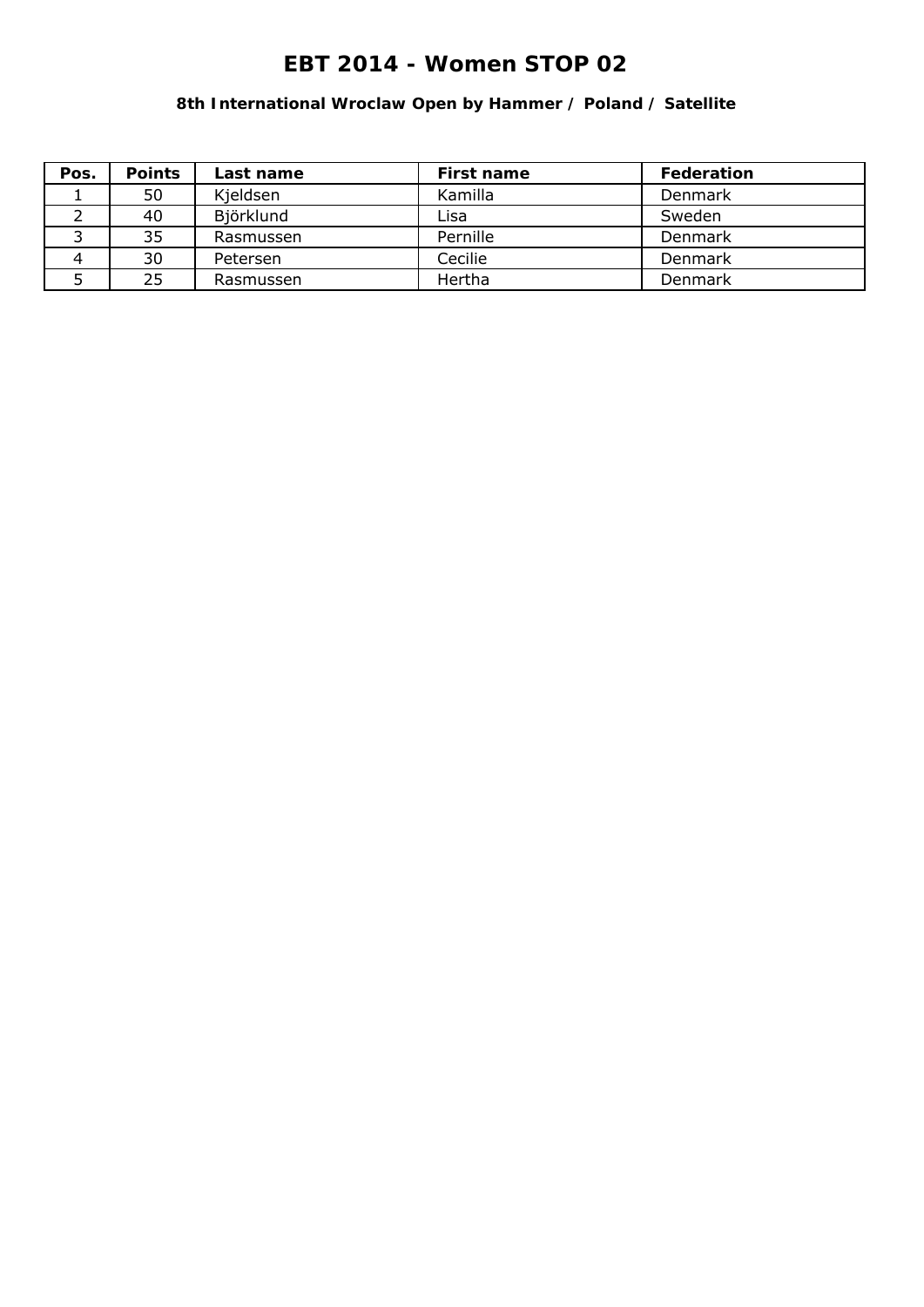### **Hammer Bronzen Schietspoel TournaWoment 2014 / Netherlands / Silver**

| Pos.            | <b>Points</b>           | Last name         | <b>First name</b>     | <b>Federation</b> |
|-----------------|-------------------------|-------------------|-----------------------|-------------------|
| $\mathbf{1}$    | 100                     | Kjeldsen          | Kamilla               | Denmark           |
| $\overline{2}$  | 80                      | Larsen            | Rebecka               | Sweden            |
| 3               | 70                      | Jensen            | Mai Ginge             | Denmark           |
| $\overline{4}$  | 60                      | Pöppler           | <b>Birgit</b>         | Germany           |
| 5               | 50                      | Jean              | Anna-Belle            | France            |
| 6               | 48                      | Persson-Planefors | Joline                | Sweden            |
| $\overline{7}$  | 46                      | Geissler          | Nadine                | Germany           |
| $\overline{8}$  | 44                      | Breeschoten       | Lisanne               | Netherlands       |
| 9               | 42                      | Wegner            | Jenny                 | Sweden            |
| 10              | 40                      | Guldbaek          | Heidi                 | Denmark           |
| 11              | 30                      | Andersson         | Anna                  | Sweden            |
| 12              | 30                      | Kabowski          | Lisa                  | Germany           |
| 13              | 28                      | Sacco             | Isabelle              | France            |
| 14              | 28                      | Jacques           | Amandine              | France            |
| 15              | 26                      | Timter            | Vanessa               | Germany           |
| 16              | 26                      | Beuthner          | Laura                 | Germany           |
| 17              | 24                      | de Rooij          | Maxime                | Germany           |
| 18              | 24                      | Andersson         | Ida                   | Sweden            |
| 19              | 22                      | Wiekeraad         | <b>Bianca</b>         | Netherlands       |
| 20              | 22                      | Jansen            | Ellen                 | Netherlands       |
| 21              | 16                      | Matz              | Sandra                | Germany           |
| 22              | 16                      | Wedel             | Sascha                | Denmark           |
| 23              | 16                      | Sanders           | Nicole                | Netherlands       |
| 24              | 16                      | Perniaux          | Veronique             | Belgium           |
| 25              | 16                      | Trouniac          | Elise                 | France            |
| 26              | 12                      | <b>Tomas</b>      | Cheska                | Netherlands       |
| 27              | 12                      | van der Tol       | Ghislaine             | Netherlands       |
| 28              | 12                      | Hultin            | Isabelle              | Sweden            |
| 29              | 12                      | Abras             | Florence              | Belgium           |
| 30              | 12                      | Pöppler           | <b>Bianca</b>         | Germany           |
| 31              | 8                       | Christensen       | Randi B.              | Netherlands       |
| $\overline{32}$ | $\overline{8}$          | Marc              | Aude Saint            | France            |
| 33              | 8                       | Lindahl           | Fanny                 | Sweden            |
| 34              | 8                       | Vallons           | Melissa               | Belgium           |
| 35              | 8                       | Goron             | Solène                | France            |
| 36              | 6                       | Plummen           | Kelly                 | Netherlands       |
| 37              | 6                       | Jimenez           | <b>Wendy Bartaire</b> | France            |
| 38              | 6                       | <b>Jespers</b>    | Bauke                 | Belgium           |
| 39              | 6                       | Célié             | Lauriane              | France            |
| 40              | 6                       | Schütz            | Martina               | Germany           |
| 41              | 4                       | Visser            | Jolanda               | Netherlands       |
| 42              | $\overline{\mathbf{4}}$ | <b>Nys</b>        | Hanne                 | Belgium           |
| 43              | $\overline{\mathbf{4}}$ | van der Meer      | Sophie                | Netherlands       |
| 44              | $\overline{4}$          | Dubourg           | Stéphanie             | France            |
| 45              | 4                       | <b>Bouillier</b>  | Laurene               | France            |
| 46              | $\overline{2}$          | Turci             | Nora                  | Luxemburg         |
| 47              | $\overline{2}$          | van de Laar       | Chelsea               | Netherlands       |
| 48              | $\overline{2}$          | Zwart             | Debbie                | Netherlands       |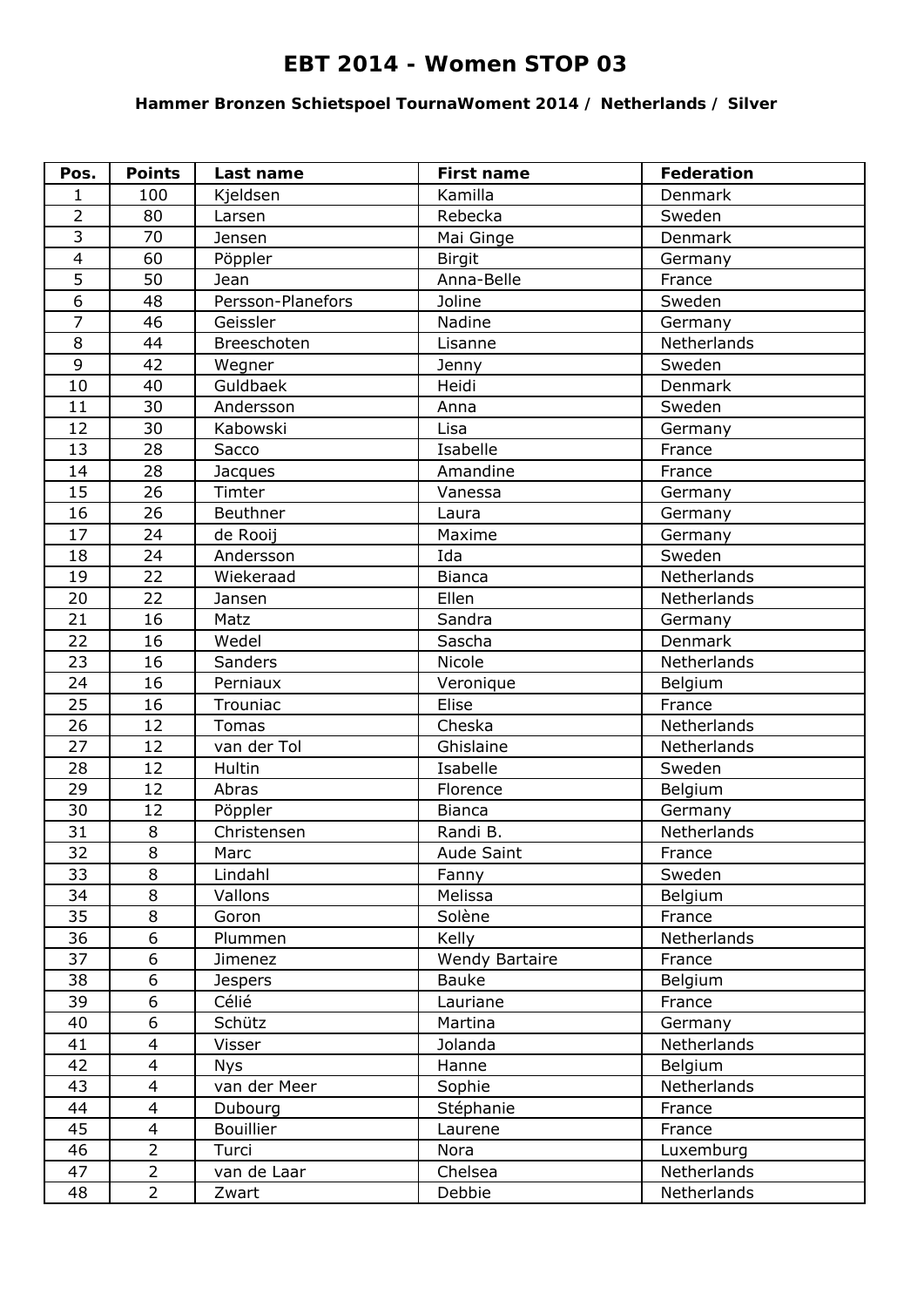### **Brunswick Euro Challenge / Germany / Platinum**

| Pos.            | <b>Points</b>  | Last name         | <b>First name</b>     | Federation  |
|-----------------|----------------|-------------------|-----------------------|-------------|
| 1               | 250            | Kjeldsen          | Kamilla               | Denmark     |
| $\overline{2}$  | 200            | Kulick            | Kelly                 | <b>USA</b>  |
| 3               | 175            | Johnson           | Liz                   | <b>USA</b>  |
| $\overline{4}$  | 150            | Tan               | Jazreel               | Singapore   |
| 5               | 125            | Andersson         | Ida                   | Sweden      |
| $\overline{6}$  | 120            | Persson-Planefors | Joline                | Sweden      |
| $\overline{7}$  | 115            | Ng                | Shayna                | Singapore   |
| 8               | 110            | Tan               | Cherie                | Singapore   |
| 9               | 105            | Kovalova          | Darya                 | Ukraine     |
| 10              | 100            | Zulkifli          | Shalin                | Malaysia    |
| 11              | 75             | Tan               | Daphne                | Singapore   |
| 12              | 75             | Geissler          | Nadine                | Germany     |
| 13              | 70             | Wedel             | Sascha                | Denmark     |
| 14              | 70             | Bröndsted         | <b>Britt</b>          | Denmark     |
| 15              | 65             | McEwan            | Danielle              | <b>USA</b>  |
| 16              | 65             | Amirah            | Siti                  | Malaysia    |
| 17              | 60             | Luoto             | Patricia              | Germany     |
| 18              | 60             | Glendert          | Malin                 | Sweden      |
| 19              | 55             | Sin               | Li Jane               | Malaysia    |
| 20              | 55             | Rasmussen         | Pernille              | Denmark     |
| 21              | 40             | Cheah             | Esther                | Malaysia    |
| 22              | 40             | <b>New</b>        | Hui Fen               | Singapore   |
| 23              | 40             | Hulsch            | Tina                  | Germany     |
| 24              | 40             | Lim               | <b>Bernice</b>        | Singapore   |
| 25              | 40             | Ng                | Geraldine             | Singapore   |
| 26              | 30             | Afifah            | Syaidatul             | Malaysia    |
| 27              | 30             | Kabowski          | Lisa                  | Germany     |
| 28              | 30             | Schütz            | Martina               | Germany     |
| 29              | 30             | Yeo               | Joey                  | Singapore   |
| 30              | 30             | Pöppler           | <b>Birgit</b>         | Germany     |
| $\overline{31}$ | 20             | Almestrand        | Line Berg             | Sweden      |
| 32              | 20             | Pöppler           | <b>Bianca</b>         | Germany     |
| 33              | 20             | Wegner            | Jenny                 | Sweden      |
| 34              | 20             | Beuthner          | Laura                 | Germany     |
| 35              | 20             | Agerbo            | Rikke Holm            | Denmark     |
| 36              | 15             | Maja              | Piritta               | Finland     |
| 37              | 15             | Andersson         | Sandra                | Sweden      |
| 38              | 15             | Roslan            | Natasha               | Malaysia    |
| 39              | 15             | Jensen            | Mai Ginge             | Denmark     |
| 40              | 15             | Pöntinen          | Marjo                 | Finland     |
| 41              | 10             | Glasl             | Cornelia              | Germany     |
| 42              | 10             | Jimenez           | <b>Wendy Bartaire</b> | France      |
| 43              | 10             | Linderoth         | Josefine              | Sweden      |
| 44              | 10             | Björklund         | Lisa                  | Sweden      |
| 45              | 10             | Christensen       | Randi B.              | Denmark     |
| 46              | $\overline{5}$ | De Rooij          | Maxime                | Germany     |
| 47              | $\overline{5}$ | Jacques           | Amandine              | France      |
| 48              | $\overline{5}$ | Timter            | Vanessa               | Germany     |
| 49              | $\overline{5}$ | Tomas             | Cheska                | Netherlands |
| 50              | $\overline{5}$ | Kühn              | Christiane            | Germany     |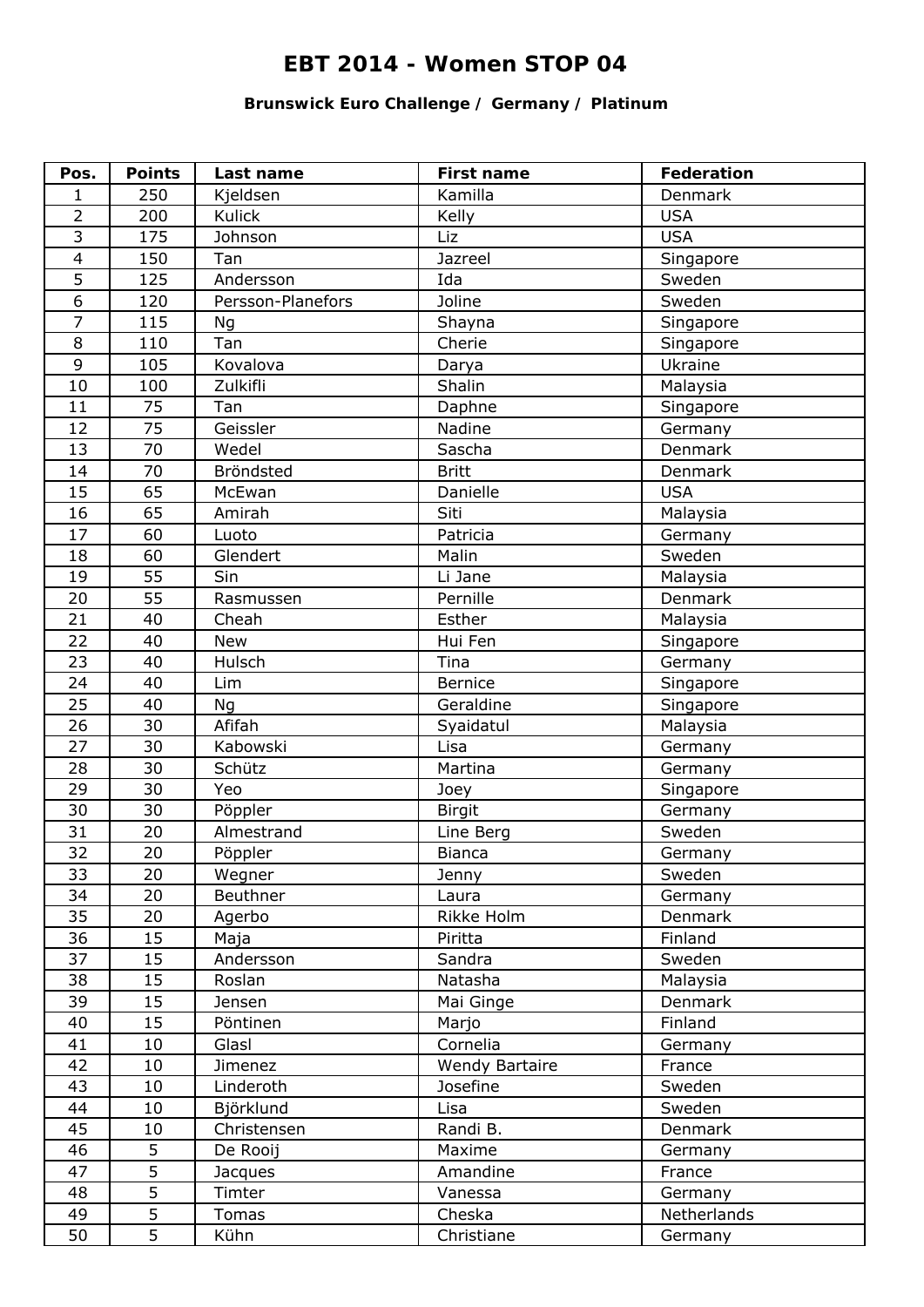### **Ekaterinburg Open 2014 / Russia / Satellite**

| Pos.           | <b>Points</b> | Last name  | First name | <b>Federation</b> |
|----------------|---------------|------------|------------|-------------------|
|                | 50            | Zelenkova  | Evgeniya   | Russia            |
| $\overline{2}$ | 40            | Gorbacheva | Yuliya     | Russia            |
| 3              | 35            | Smirnova   | Evgeniya   | Russia            |
| 4              | 30            | Kosyakova  | Polina     | Russia            |
| 5              | 25            | Ushakova   | Kristina   | Russia            |
| 6              | 24            | Mishkina   | Anastasia  | Russia            |
| ⇁              | 23            | Egel       | Alena      | Russia            |
| 8              | 22            | Zavodnaya  | Elena      | Russia            |
| 9              | 21            | Koshel     | Mariya     | Russia            |
| 10             | 20            | Mosyakova  | Anna       | Russia            |
| 11             | 15            | Nayrgi     | Ekaterina  | Russia            |
| 12             | 15            | Lozovaya   | Ludmila    | Russia            |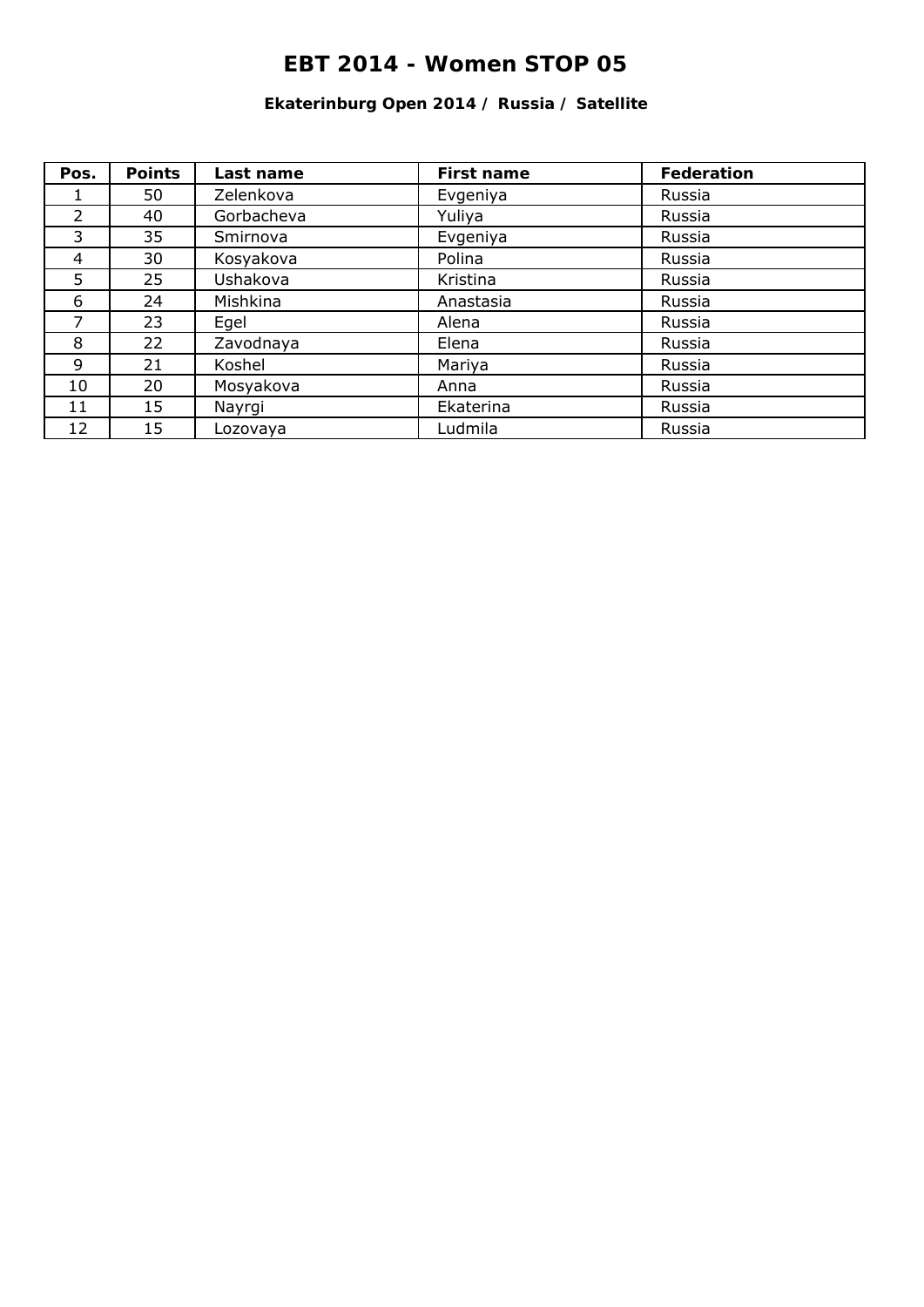### **9th Istanbul Bowling Open / Slovakia / Gold**

| Pos.           | <b>Points</b> | Last name     | First name    | Federation |
|----------------|---------------|---------------|---------------|------------|
| $\mathbf{1}$   | 150           | Kjeldsen      | Kamilla       | Denmark    |
| $\overline{2}$ | 120           | Pöppler       | <b>Birgit</b> | Germany    |
| $\overline{3}$ | 105           | Pasanen       | Sanna         | Finland    |
| $\overline{4}$ | 90            | Aksular       | Gülhan        | Turkey     |
| $\overline{5}$ | 75            | Michajlow     | Adile Sevgi   | Turkey     |
| $\overline{6}$ | 72            | Pöntinen      | Marjo         | Finland    |
| $\overline{7}$ | 69            | Maja          | Piritta       | Finland    |
| 8              | 66            | Impola        | Hannele       | Finland    |
| $\overline{9}$ | 63            | Lundén        | Roosa         | Finland    |
| 10             | 60            | Hiltunen      | Eliisa        | Finland    |
| 11             | 45            | Özoğluuntur   | Ebru          | Turkey     |
| 12             | 45            | Erol          | Hicran        | Turkey     |
| 13             | 42            | Cinar         | Gökçe         | Turkey     |
| 14             | 42            | <b>Binici</b> | Elhan Sevgi   | Turkey     |
| 15             | 39            | Suslova       | Oxana         | Russia     |
| 16             | 39            | Mishkina      | Anastasia     | Russia     |
| 17             | 36            | Kontaş        | Ayşe          | Turkey     |
| 18             | 36            | Kashirskaya   | Olga          | Russia     |
| 19             | 33            | Gürkan        | Duygu         | Turkey     |
| 20             | 33            | Sancar        | <b>Naile</b>  | Turkey     |
| 21             | 24            | Gümüş         | Ezgi          | Turkey     |
| 22             | 24            | Kalaycı       | Ayşe          | Turkey     |
| 23             | 24            | Türkkan       | Özgül         | Turkey     |
| 24             | 24            | Aşar          | Pırıl         | Turkey     |
| 25             | 24            | Corak         | Aslı          | Turkey     |
| 26             | 18            | <b>Bulca</b>  | Emel          | Turkey     |
| 27             | 18            | Doğanoğlu     | Ece           | Turkey     |
| 28             | 18            | Yeşilkaya     | Hande         | Turkey     |
| 29             | 18            | <b>Bulut</b>  | Hilal         | Turkey     |
| 30             | 18            | Erdem         | Nursena       | Turkey     |
| 31             | 12            | Kutlu         | Gaye          | Turkey     |
| 32             | 12            | Kayım         | Ferah Şöhret  | Turkey     |
| 33             | 12            | <b>Balkar</b> | Esra          | Turkey     |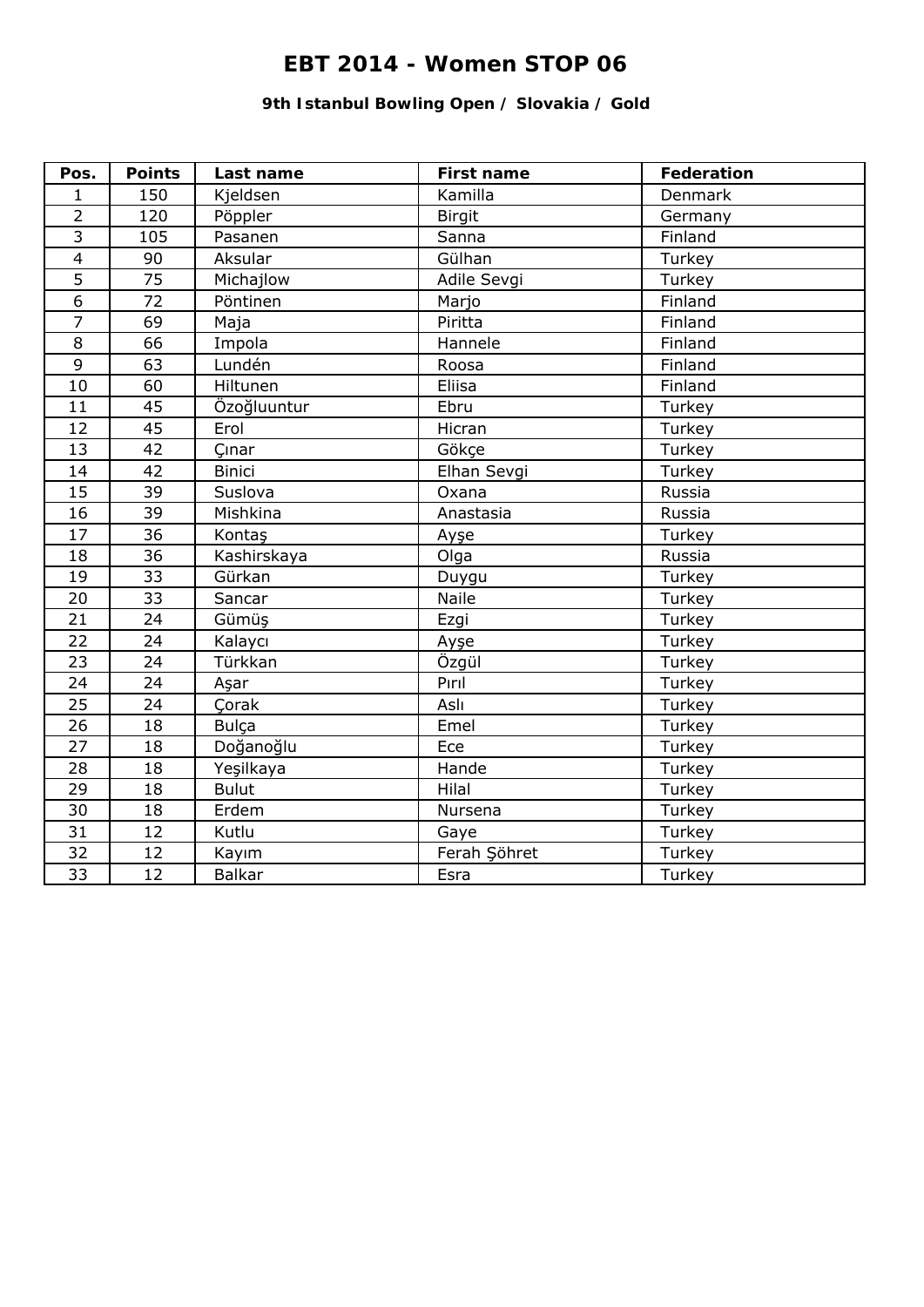### **Kegel Aalborg International 2014 / Denmark / Silver**

| Pos.            | <b>Points</b>   | Last name         | First name         | Federation |
|-----------------|-----------------|-------------------|--------------------|------------|
| $\mathbf{1}$    | 100             | Johnson           | Liz                | <b>USA</b> |
| $\overline{2}$  | 80              | Andersson         | Ida                | Sweden     |
| $\overline{3}$  | 70              | Wegner            | Jenny              | Sweden     |
| $\overline{4}$  | 60              | Wedel             | Sascha             | Denmark    |
| $\overline{5}$  | 50              | Thorell           | Annie              | Sweden     |
| $\overline{6}$  | 48              | Larsen            | Rebecka            | Sweden     |
| $\overline{7}$  | $\overline{46}$ | Jensen            | Mai Ginge          | Denmark    |
| $\overline{8}$  | 44              | Andersson         | Sandra             | Sweden     |
| 9               | 42              | Persson-Planefors | Joline             | Sweden     |
| 10              | 40              | Agerbo            | Rikke Holm         | Denmark    |
| 11              | 30              | Carlsson          | Christel           | Sweden     |
| 12              | $\overline{30}$ | Johansen          | Rikke N.           | Denmark    |
| 13              | 28              | Kjeldsen          | Kamilla            | Denmark    |
| 14              | $\overline{28}$ | Wegner            | Cajsa              | Sweden     |
| 15              | 26              | Litchfield        | Linnéa             | Sweden     |
| 16              | 26              | Hultin            | Isabelle           | Sweden     |
| 17              | 24              | Andersson         | Anna               | Sweden     |
| 18              | 24              | Bröndsted         | <b>Britt</b>       | Denmark    |
| 19              | $\overline{22}$ | Johansen          | <b>Stine</b>       | Denmark    |
| $\overline{20}$ | $\overline{22}$ | Flack             | Nina               | Sweden     |
| 21              | 16              | Johansen          | Jeanett H.         | Norway     |
| 22              | 16              | Christensen       | Randi B.           | Denmark    |
| 23              | 16              | Persson           | Filippa            | Sweden     |
| 24              | 16              | Hansen            | Christine          | Denmark    |
| $\overline{25}$ | 16              | Guldbäk           | Mika               | Denmark    |
| $\overline{26}$ | $\overline{12}$ | Agerbo            | Mie                | Denmark    |
| 27              | $\overline{1}2$ | Larsen            | Celine             | Norway     |
| 28              | 12              | Rasmussen         | Pernille           | Denmark    |
| $\overline{29}$ | $\overline{12}$ | Carlsson          | Aasa               | Sweden     |
| $\overline{30}$ | 12              | Stivang           | Miriam Lindgaard   | Norway     |
| $\overline{31}$ | 8               | Andersson         | Amanda             | Sweden     |
| $\overline{32}$ | $\overline{8}$  | Rasmussen         | Lotte Holm         | Denmark    |
| 33              | 8               | Horgen            | <b>Trine</b>       | Norway     |
| 34              | $\overline{8}$  | Linderoth         | Josefine           | Sweden     |
| $\overline{35}$ | $\overline{8}$  | Nilsson           | Viktoria           | Sweden     |
| 36              | $\overline{6}$  | Jensen            | Emma Kalmar Möller | Denmark    |
| $\overline{37}$ | $\overline{6}$  | Overgaard         | Christel           | Denmark    |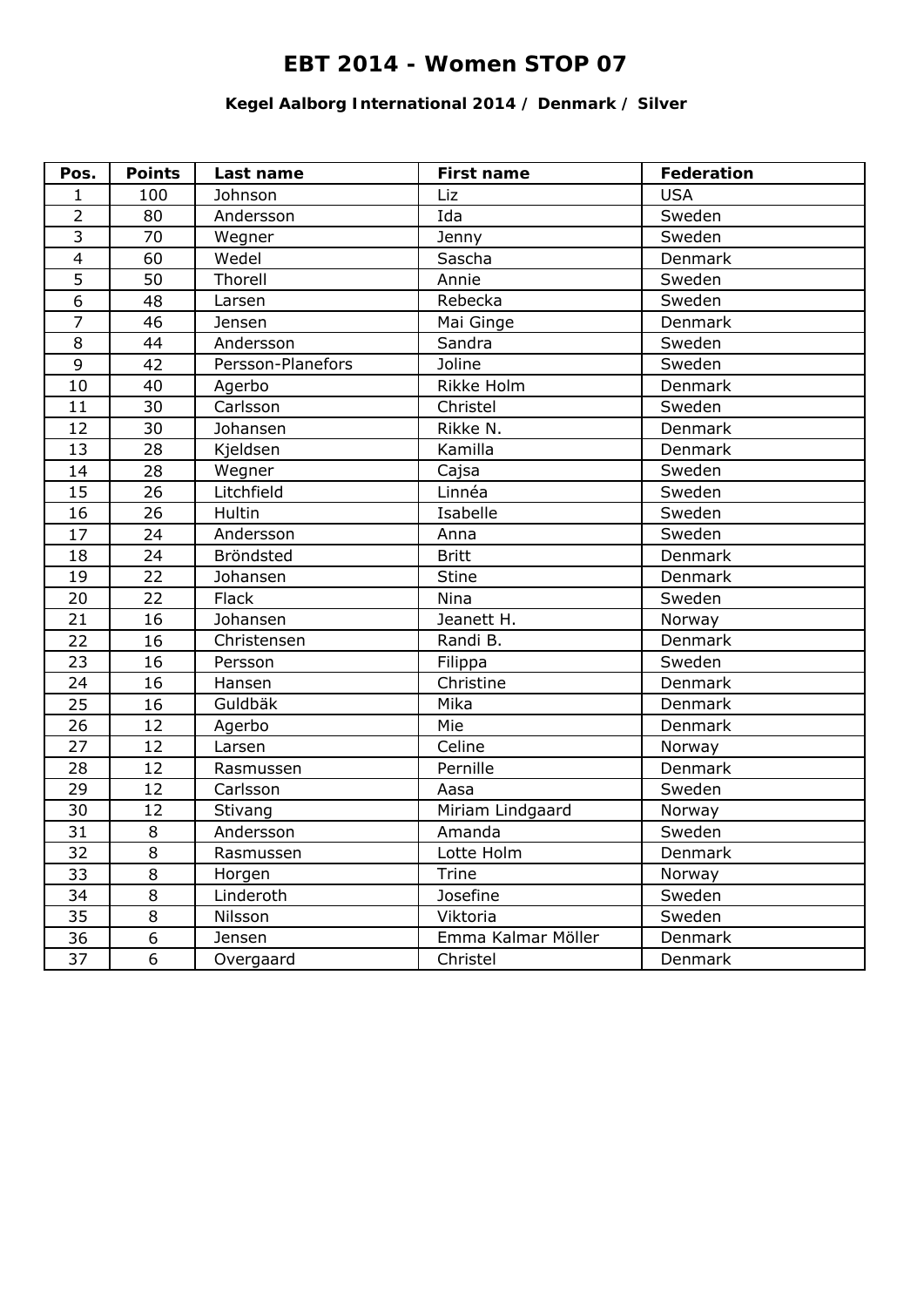#### **Odense International / Denmark / Satellite**

| Pos.           | <b>Points</b>  | Last name         | <b>First name</b> | <b>Federation</b> |
|----------------|----------------|-------------------|-------------------|-------------------|
| 1              | 50             | Johnson           | Liz               | <b>USA</b>        |
| $\overline{2}$ | 40             | Jensen            | Mai Ginge         | Denmark           |
| $\overline{3}$ | 35             | Kjeldsen          | Kamilla           | Denmark           |
| $\overline{4}$ | 30             | Persson-Planefors | Joline            | Sweden            |
| 5              | 25             | Breeschoten       | Lisanne           | Netherlands       |
| 6              | 24             | Bröndsted         | <b>Britt</b>      | Denmark           |
| $\overline{7}$ | 23             | Pöppler           | <b>Birgit</b>     | Germany           |
| 8              | 22             | Agerbo            | Rikke Holm        | Denmark           |
| 9              | 21             | Simonsen          | <b>Trine</b>      | Denmark           |
| 10             | 20             | Andersson         | Anna              | Sweden            |
| 11             | 15             | Pöppler           | <b>Bianca</b>     | Germany           |
| 12             | 15             | Litchfield        | Linnéa            | Sweden            |
| 13             | 14             | Jensen            | Anja Ginge        | Denmark           |
| 14             | 14             | Leen              | Charlotte         | Denmark           |
| 15             | 13             | De Lisser         | Natalia Ann       | Denmark           |
| 16             | 13             | Christensen       | Randi B.          | Denmark           |
| 17             | 12             | Johansen          | Rikke N.          | Denmark           |
| 18             | 12             | <b>Burkal</b>     | Pia               | Denmark           |
| 19             | 11             | Overgaard         | Christel          | Denmark           |
| 20             | 11             | Rasmussen         | Pernille          | Denmark           |
| 21             | 8              | Rasmussen         | Nicole            | Denmark           |
| 22             | 8              | <b>Bader</b>      | Sandra            | Denmark           |
| 23             | 8              | Agerbo            | Mie               | Denmark           |
| 24             | $\overline{8}$ | Nilsson           | Viktoria          | Sweden            |
| 25             | 8              | <b>Buch</b>       | Christina         | Denmark           |
| 26             | 6              | Overgaard         | Ida Boel          | Denmark           |
| 27             | 6              | <b>Buchwald</b>   | Hannah M.         | Denmark           |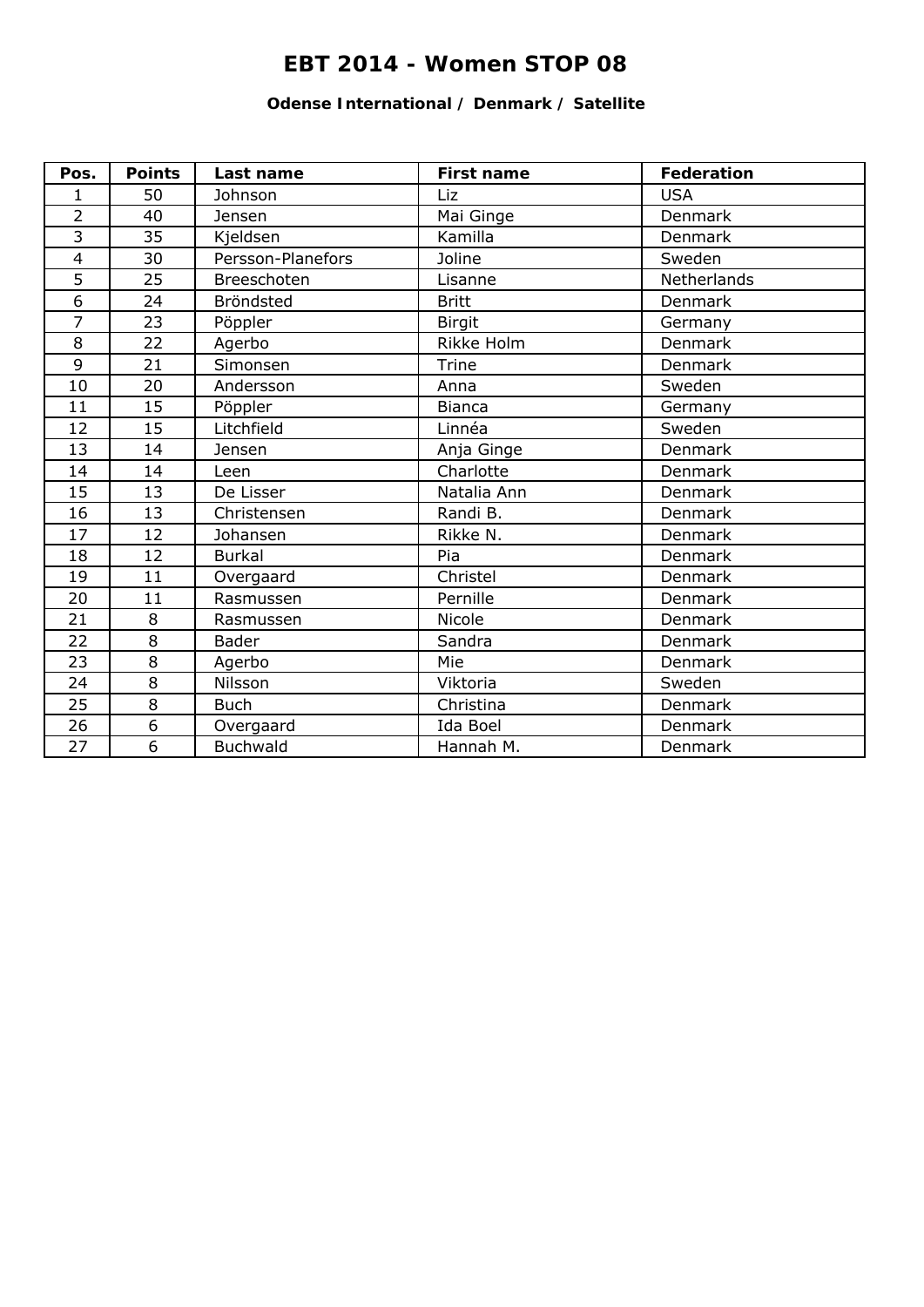### **II Brunswick Madrid Challenge / Spain / Silver**

| Pos.           | <b>Points</b>  | Last name       | <b>First name</b> | Federation  |
|----------------|----------------|-----------------|-------------------|-------------|
| 1              | 100            | Andersson       | Ida               | Sweden      |
| $\overline{2}$ | 80             | Flack           | Nina              | Sweden      |
| 3              | 70             | Wegner          | Jenny             | Sweden      |
| $\overline{4}$ | 60             | Ginge Jensen    | Mai               | Denmark     |
| $\overline{5}$ | 50             | Goettel         | Casey             | <b>USA</b>  |
| 6              | 48             | Duburg          | Stéphanie         | France      |
| $\overline{7}$ | 46             | Ainge           | Nicki             | England     |
| 8              | 44             | Berg Almestrand | Line              | Norway      |
| 9              | 42             | Holton          | Cydney            | England     |
| 10             | 40             | Johansson       | Victoria          | Sweden      |
| 11             | 30             | Kjeldsen        | Kamilla           | Denmark     |
| 12             | 30             | <b>Tomas</b>    | Cheska            | Netherlands |
| 13             | 28             | Gaillard        | Laurence          | France      |
| 14             | 28             | <b>Bartaire</b> | Wendy             | France      |
| 15             | 26             | Mas-Lazaro      | Cristina          | Spain       |
| 16             | 26             | Wegner          | Cajsa             | Sweden      |
| 17             | 24             | Garcia          | Vanessa           | Spain       |
| 18             | 24             | Jimenez         | Monica            | Spain       |
| 19             | 22             | Celie           | Lauriane          | France      |
| 20             | 22             | Julia           | Ingrid            | Spain       |
| 21             | 16             | Munoz           | Carolina          | Spain       |
| 22             | 16             | Del Olmo        | Sara              | Spain       |
| 23             | 16             | Gamblen         | Lesley Ann        | Spain       |
| 24             | 16             | Albert          | Milagros          | Spain       |
| 25             | 16             | Morcillo        | Maria             | <b>USA</b>  |
| 26             | 12             | Urbistazu       | Gabriela          | Spain       |
| 27             | 12             | Segura          | Asuncion          | Spain       |
| 28             | 12             | Barriopedro     | Teresa            | Spain       |
| 29             | 12             | Vasquez         | Keyla             | Spain       |
| 30             | 12             | Huertas         | Manoli            | Spain       |
| 31             | 8              | Espinosa        | Laura             | Spain       |
| 32             | 8              | Fernandez       | Karolina          | Spain       |
| 33             | $\overline{8}$ | Marazuela       | Encami            | <b>USA</b>  |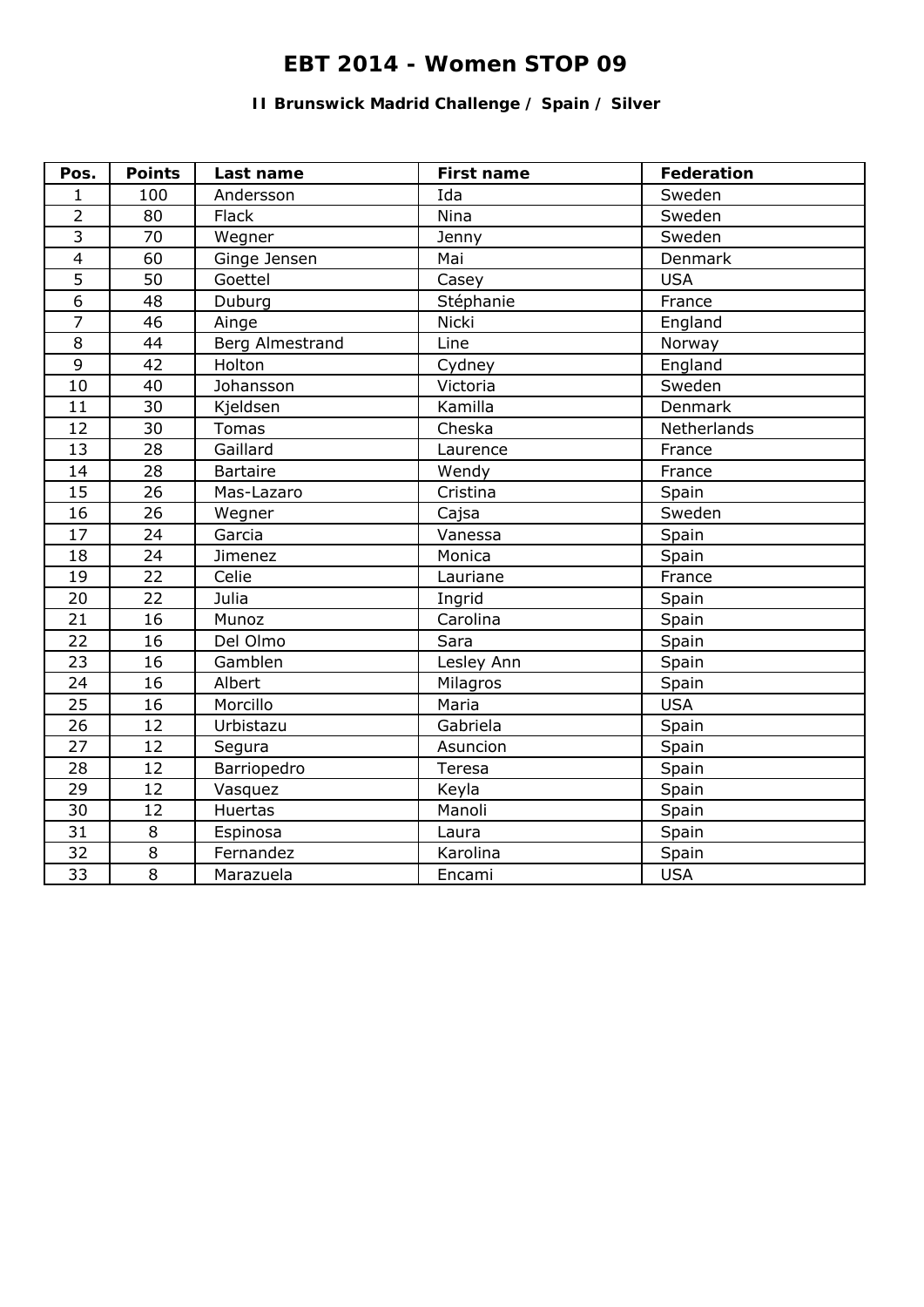### **10th San Marino Open / San Marino / Gold**

| Pos.           | <b>Points</b> | Last name    | <b>First name</b> | Federation |
|----------------|---------------|--------------|-------------------|------------|
|                | 150           | Larsen       | Rebecka           | Sweden     |
| $\overline{2}$ | 120           | Farkas-Bucin | Luminita          | Romania    |
| 3              | 105           | Balzano      | Annalisa          | Italy      |
| 4              | 90            | Gaillard     | Laurence          | France     |
| 5              | 75            | Rossi        | Melania           | Italy      |
| 6              | 72            | Bagnolini    | Monica            | Italy      |
| 7              | 69            | Frioni       | Pamela            | Italy      |
| 8              | 66            | Stankova     | Petra             | Slovakia   |
| 9              | 63            | Szabó        | Nóra              | Hungary    |
| 10             | 60            | Ciattoni     | Simona            | Italy      |
| 11             | 45            | Santamaria   | Lara              | Italy      |
| 12             | 45            | Barbieri     | Morena            | San Marino |
| 13             | 42            | Frassineti   | Daniela           | Italy      |
| 14             | 42            | Guigon       | Daniele           | France     |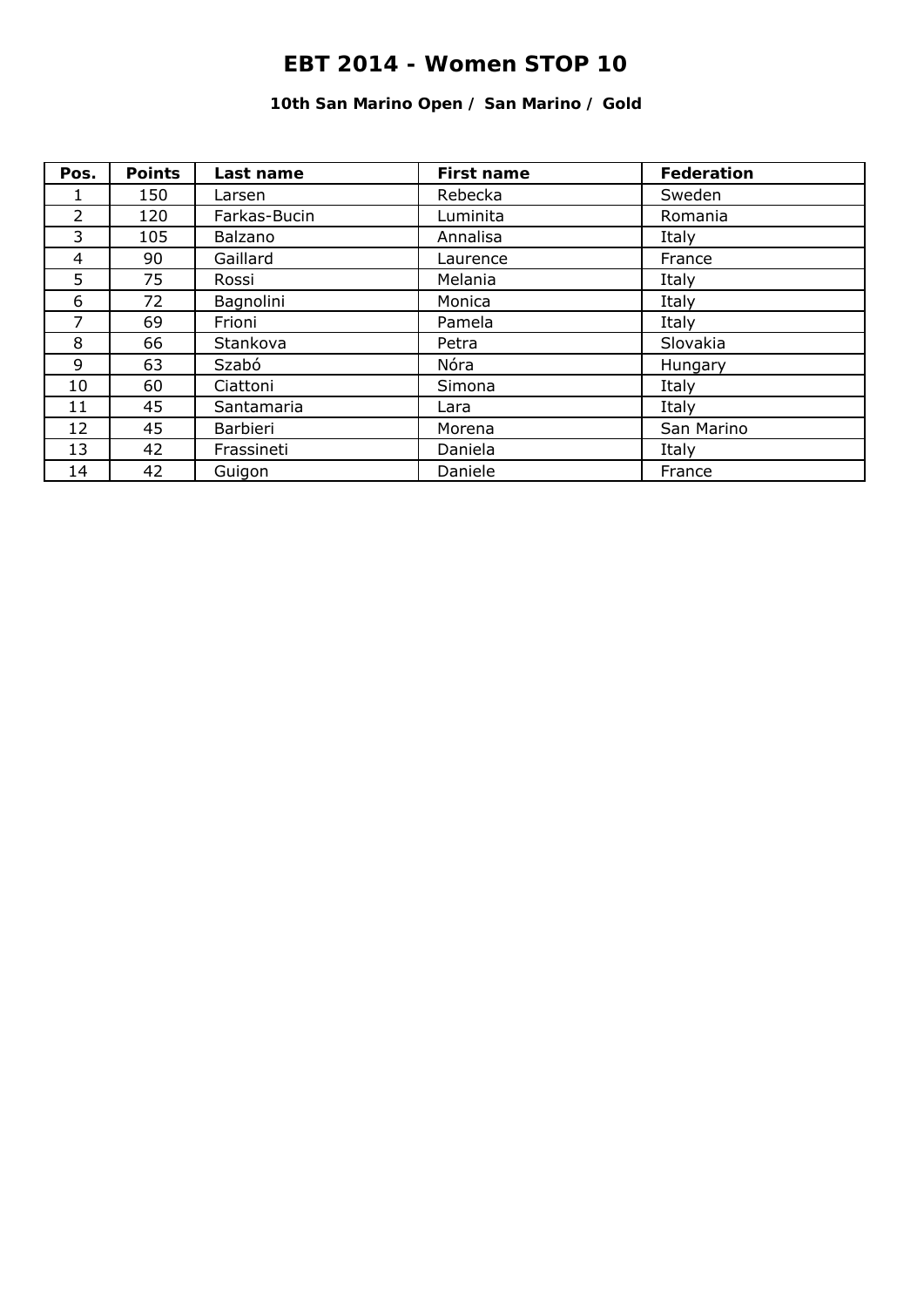### **Track Dream-Bowl Palace Open by Erdinger / Germany / Gold**

| Pos. | <b>Points</b> | Last name      | First name    | Federation     |
|------|---------------|----------------|---------------|----------------|
|      | 150           | Pöppler        | <b>Birgit</b> | Germany        |
| 2    | 120           | de Rooij       | Maxime        | Germany        |
| 3    | 105           | Kovalova       | Daria         | Ukraine        |
| 4    | 90            | Korobkova      | Alene         | Russia         |
| 5    | 75            | Beuthner       | Laura         | Germany        |
| 6    | 72            | Laub           | Sabrina       | Germany        |
| 7    | 69            | Glasl          | Cornelia      | Germany        |
| 8    | 66            | Cremer         | Nina          | Germany        |
| 9    | 63            | Degenhardt     | Lea           | Germany        |
| 10   | 60            | <b>Jacques</b> | Amandine      | France         |
| 11   | 45            | <b>Blase</b>   | Nicole        | Germany        |
| 12   | 45            | Padarova       | Ivana         | Czech Republic |
| 13   | 42            | Adler          | Tamara        | Austria        |
| 14   | 42            | Guigon         | Daniele       | France         |
| 15   | 39            | <b>Tomas</b>   | Cheska        | Netherlands    |
| 16   | 39            | Ogriseck       | Michelle      | Germany        |
| 17   | 36            | Pietschner     | Nicole        | Germany        |
| 18   | 36            | Matz           | Sandra        | Germany        |
| 19   | 33            | Laub           | Angela        | Germany        |
| 20   | 33            | Jacques        | Pepita        | France         |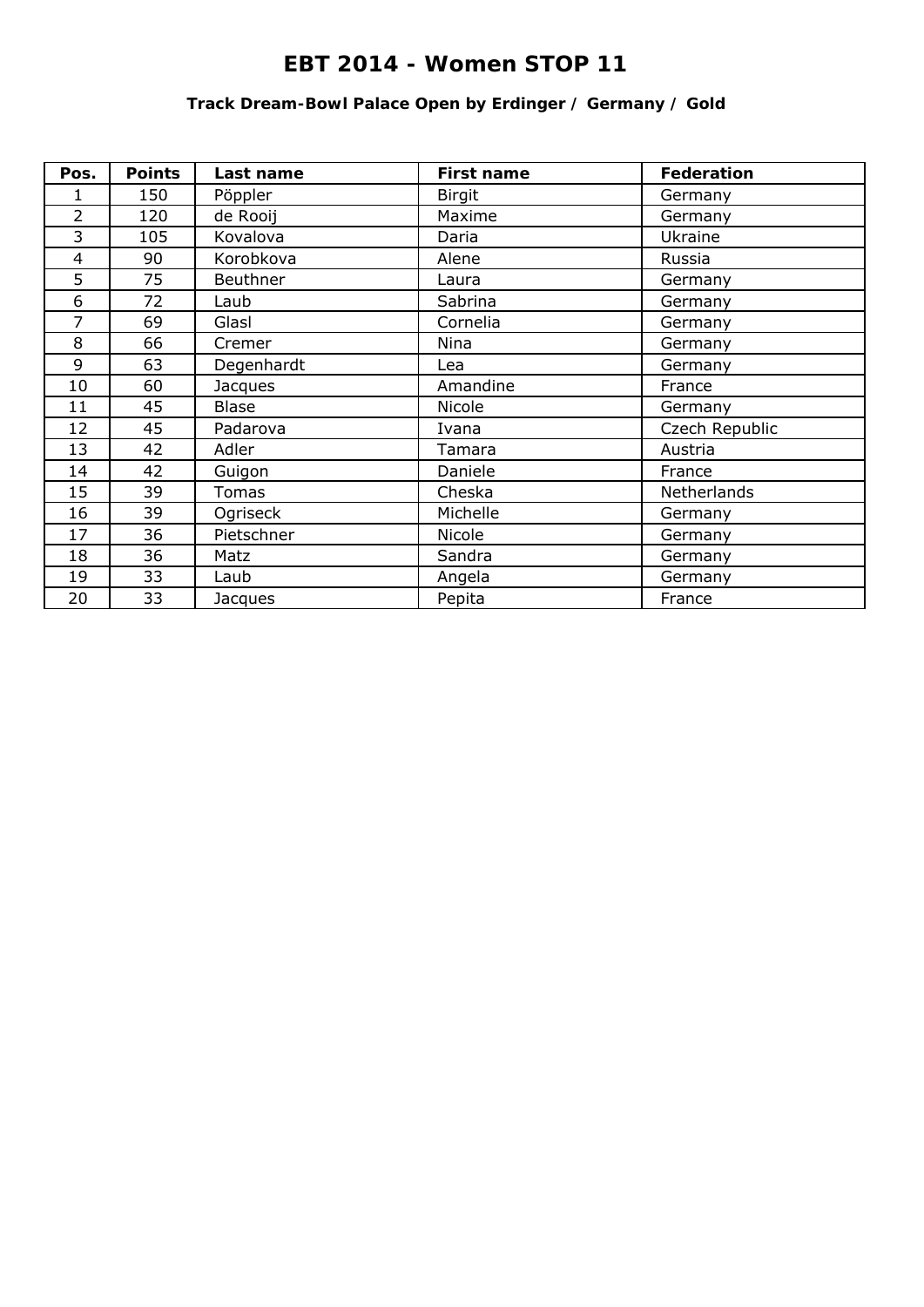### **Brunswick Etna Open / Italy / Satellite**

| Pos.           | <b>Points</b> | Last name    | <b>First name</b> | <b>Federation</b> |
|----------------|---------------|--------------|-------------------|-------------------|
| Τ.             | 50            | Pöppler      | <b>Birgit</b>     | Germany           |
| $\overline{2}$ | 40            | Abela        | Sue               | Malta             |
| 3              | 35            | Agata        | Colletta          | Italy             |
| 4              | 30            | Di Benedetto | Helga             | Italy             |
| 5              | 25            | Gäbel        | Janine            | Germany           |
| 6              | 24            | Di Martino   | Giada             | Italy             |
| 7              | 23            | Garcia       | Vanessa           | Spain             |
| 8              | 22            | Barriopedro  | Teresa            | Spain             |
| 9              | 21            | Romano       | Sabrina           | Italy             |
| 10             | 20            | Rapisarda    | Provvidenza       | Italy             |
| 11             | 15            | Marin        | Sonia             | Italy             |
| 12             | 15            | Miceli       | Agata             | Italy             |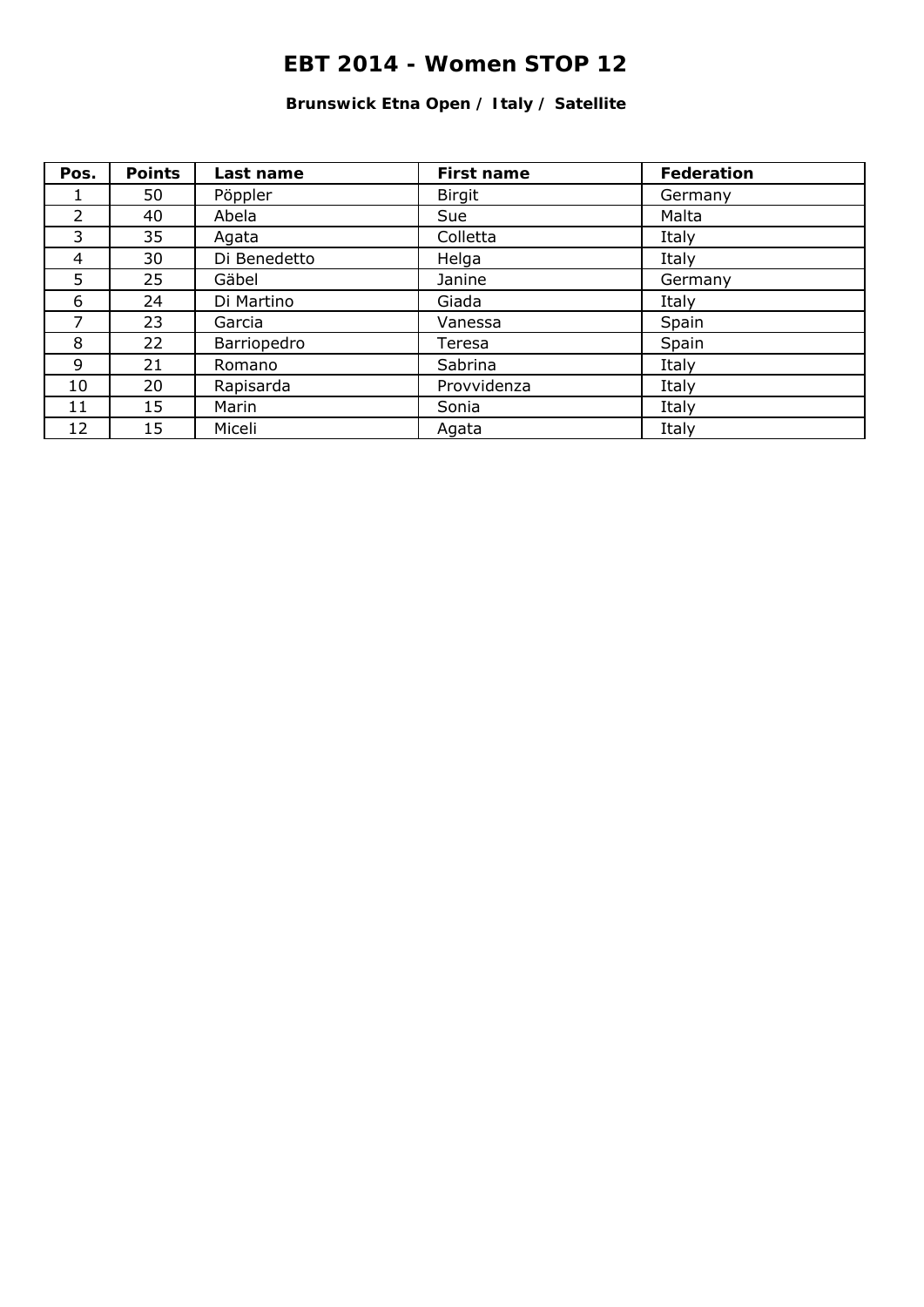#### **Russian Open / Russia / Satellite**

| Pos.          | <b>Points</b> | Last name       | <b>First name</b> | Federation |
|---------------|---------------|-----------------|-------------------|------------|
|               | 50            | Korablinova     | Nadejda           | Russia     |
| $\mathcal{P}$ | 40            | <b>Bulanova</b> | Maria             | Russia     |
| 3             | 35            | Smirnova        | Evgeniya          | Russia     |
| 4             | 30            | Tabachkova      | Olga              | Russia     |
| 5             | 25            | Lipkina         | Svetlana          | Russia     |
| 6             | 24            | Udem            | Alexandra         | Russia     |
| 7             | 23            | Hudjakova       | Veronika          | Latvia     |
| 8             | 22            | Gryaznova       | Varvara           | Russia     |
| 9             | 21            | Mishkina        | Anastasia         | Russia     |
| 10            | 20            | Minenko         | Daria             | Russia     |
| 11            | 15            | Lozovaya        | Ludmila           | Russia     |
| 12            | 15            | Suslova         | Oxana             | Russia     |
| 13            | 14            | Korobkova       | Varvara           | Russia     |
| 14            | 14            | Grigorieva      | Nadejda           | Russia     |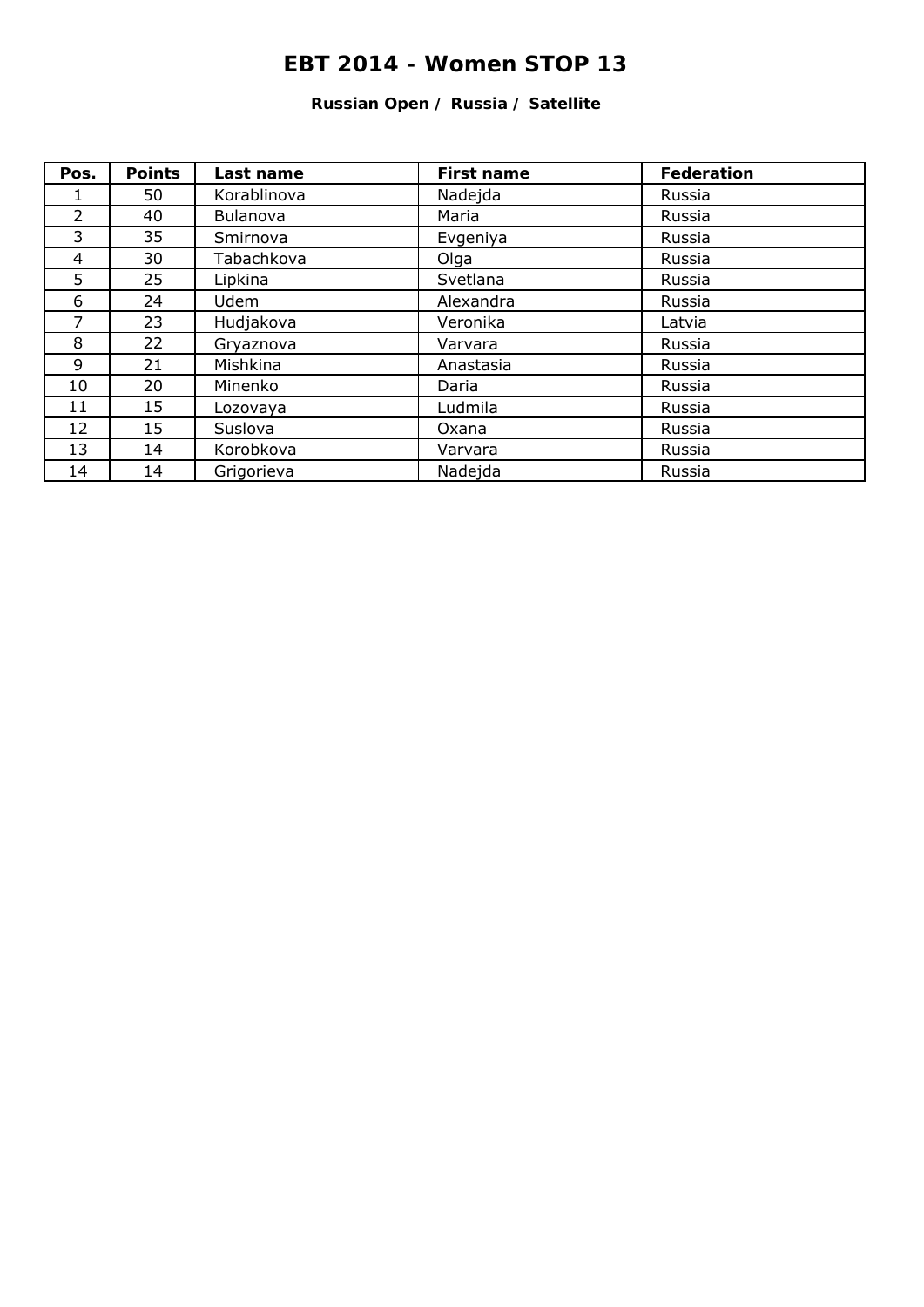### **Chandra Open 2014 / Netherlands / Satellite**

| Pos.          | <b>Points</b> | Last name         | First name     | Federation  |
|---------------|---------------|-------------------|----------------|-------------|
|               | 50            | Jansen            | Ellen          | Netherlands |
| $\mathcal{P}$ | 40            | Maaswinkel        | Priscilla      | Netherlands |
| 3             | 35            | Breeschoten       | Lisanne        | Netherlands |
| 4             | 30            | Barrett           | Cassie         | Australia   |
| 5             | 25            | De Rooij          | Maxime         | Germany     |
| 6             | 24            | Plummen           | Kelly          | Netherlands |
| 7             | 23            | <b>Jespers</b>    | <b>Bauke</b>   | Belgium     |
| 8             | 22            | <b>Jacobs</b>     | Chantal        | Netherlands |
| 9             | 21            | Ribet             | Celine         | France      |
| 10            | 20            | Groenestein       | Marissa        | Netherlands |
| 11            | 15            | Slink-Korpershoek | <b>Barbara</b> | Netherlands |
| 12            | 15            | <b>Brommer</b>    | <b>Bianca</b>  | Netherlands |
| 13            | 14            | Turci             | Nora           | Luxembourg  |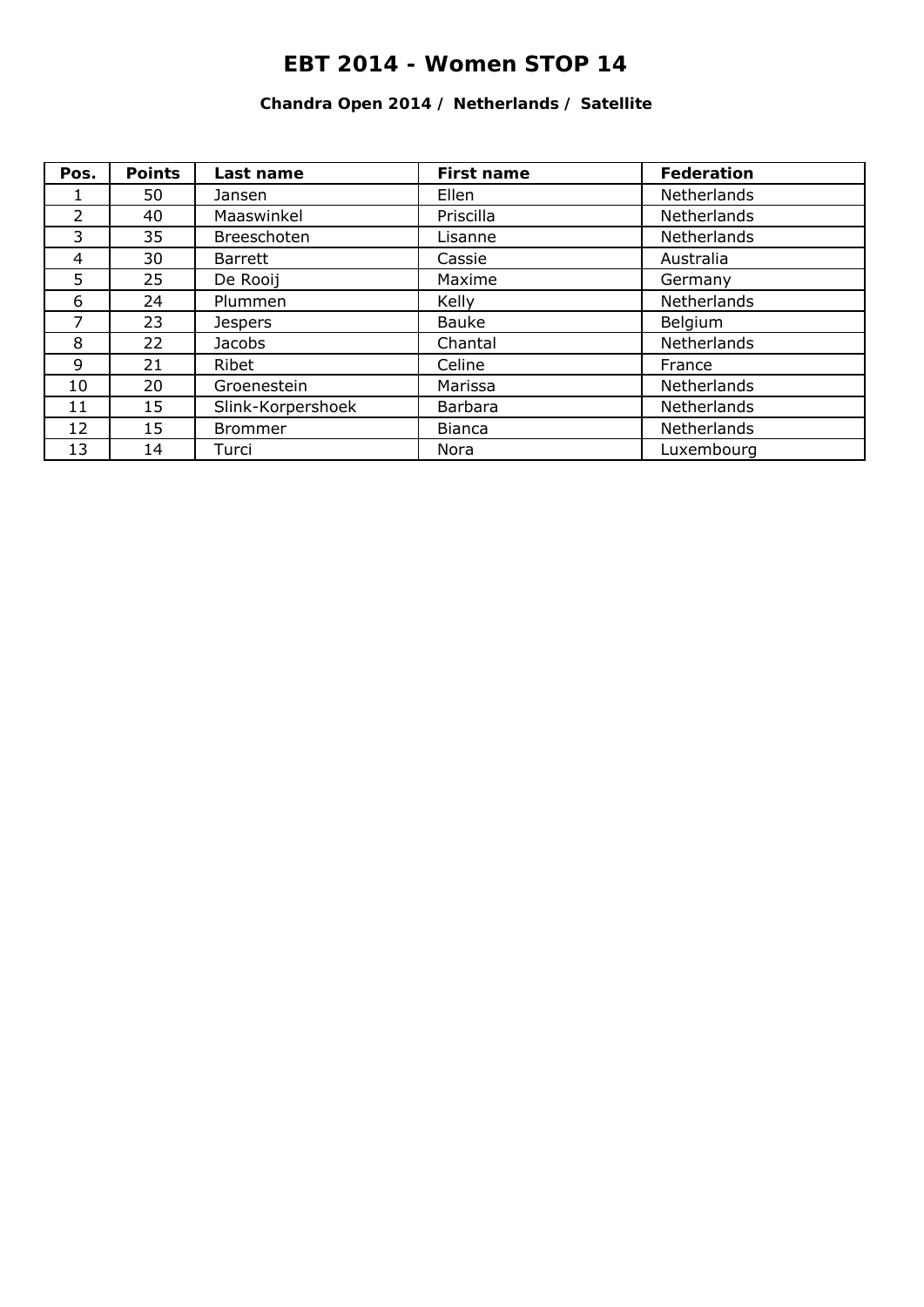### **QubicaAMF German Open 2014 / Germany / Gold**

| Pos.           | <b>Points</b> | Last name        | <b>First name</b> | Federation |
|----------------|---------------|------------------|-------------------|------------|
| 1              | 150           | Andersson        | Ida               | Sweden     |
| $\overline{2}$ | 120           | Schütz           | Martina           | Germany    |
| 3              | 105           | Kjeldsen         | Kamilla           | Denmark    |
| $\overline{4}$ | 90            | Kabowski         | Lisa              | Germany    |
| 5              | 75            | Wegner           | Jenny             | Sweden     |
| $\overline{6}$ | 72            | Beuthner         | Laura             | Germany    |
| $\overline{7}$ | 69            | Pöppler          | <b>Birgit</b>     | Germany    |
| 8              | 66            | <b>Brondsted</b> | <b>Britt</b>      | Denmark    |
| 9              | 63            | Planefors        | Joline            | Sweden     |
| 10             | 60            | Wedel            | Sascha            | Denmark    |
| 11             | 45            | Völkl-Brandt     | <b>Bianca</b>     | Germany    |
| 12             | 45            | de Rooij         | Maxime            | Germany    |
| 13             | 42            | Gedies           | <b>Bibiane</b>    | Germany    |
| 14             | 42            | Pfeifer          | Anke              | Germany    |
| 15             | 39            | Pöppler          | <b>Bianca</b>     | Germany    |
| 16             | 39            | Tal              | Yifat             | Israel     |
| 17             | 36            | Rose             | Stefanie          | Germany    |
| 18             | 36            | Siegmund         | Yvonne            | Germany    |
| 19             | 33            | Scheinert        | Jana              | Germany    |
| 20             | 33            | Reitmeister      | Anka              | Germany    |
| 21             | 24            | Agerbo           | Rikke Holm        | Denmark    |
| 22             | 24            | Adler            | Tamara            | Austria    |
| 23             | 24            | Rasmussen        | Pernille          | Denmark    |
| 24             | 24            | Merzdorf         | Anja              | Germany    |
| 25             | 24            | Herz             | Julia             | Germany    |
| 26             | 18            | Michajlow        | Adile             | Germany    |
| 27             | 18            | Neumann          | Ariane            | Germany    |
| 28             | 18            | Anders           | Jennifer          | Germany    |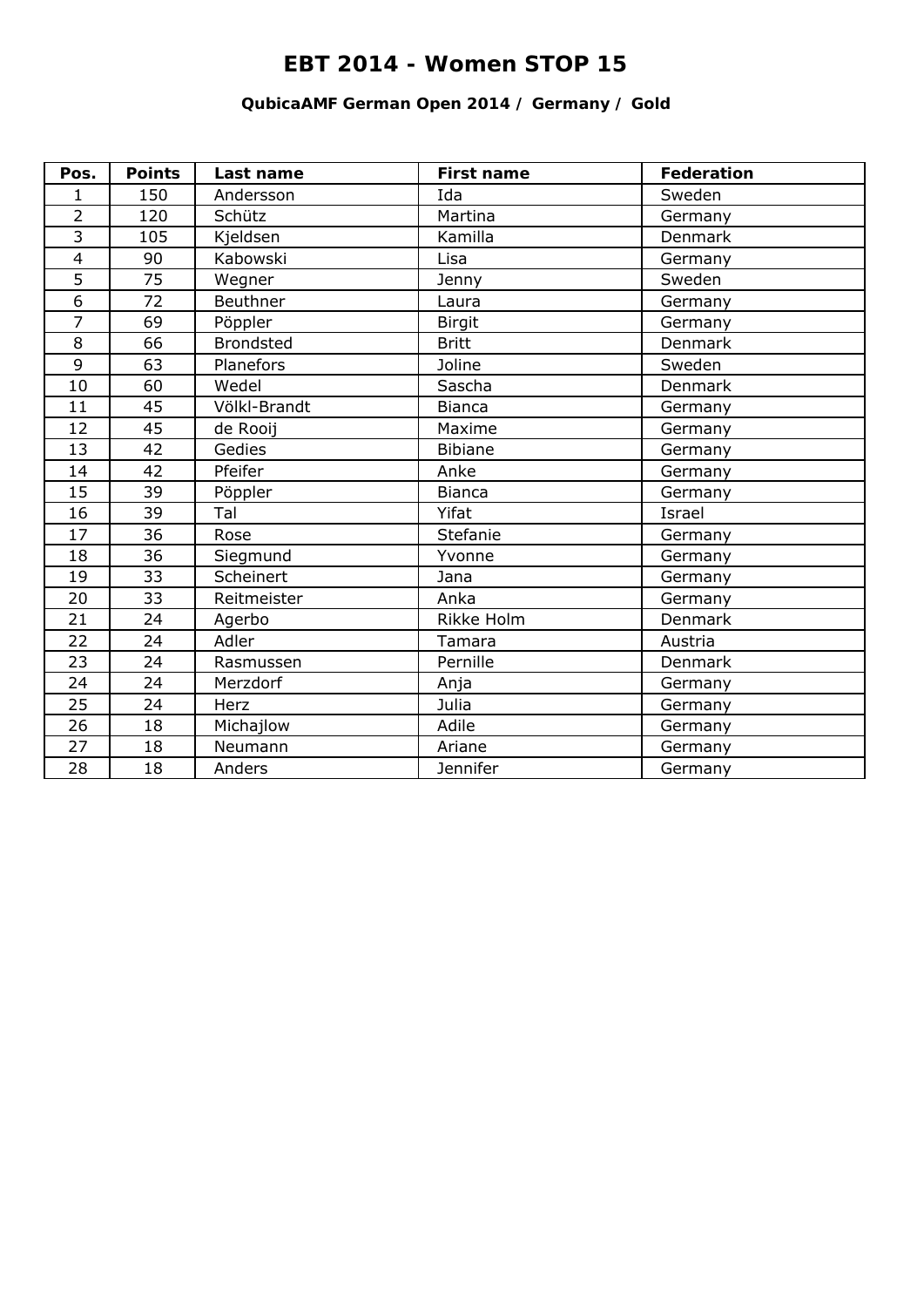### **12th Vianna Open / Austria / Gold**

| Pos.           | <b>Points</b>  | Last name         | First name | Federation     |
|----------------|----------------|-------------------|------------|----------------|
| $\mathbf{1}$   | 150            | Zavjalova         | Diana      | Latvia         |
| $\overline{2}$ | 120            | Beuthner          | Laura      | Germany        |
| $\overline{3}$ | 105            | Gongora           | Sandra     | Mexico         |
| $\overline{4}$ | 90             | Hernandez         | Gabriela   | Mexico         |
| 5              | 75             | Andersson         | Ida        | Sweden         |
| 6              | 72             | de Rooij          | Maxime     | Germany        |
| $\overline{7}$ | 69             | Wedel             | Sascha     | Denmark        |
| 8              | 66             | Wegner            | Jenny      | Sweden         |
| 9              | 63             | Gross             | Ivonne     | Austria        |
| 10             | 60             | Persson-Planefors | Joline     | Sweden         |
| 11             | 45             | Johansen          | Stine      | Denmark        |
| 12             | 45             | Kjeldsen          | Kamilla    | Denmark        |
| 13             | 42             | <b>Blase</b>      | Nicole     | Germany        |
| 14             | 42             | Schütz            | Martina    | Germany        |
| 15             | 39             | Luoto             | Patricia   | Germany        |
| 16             | 39             | Rasmussen         | Pernille   | Denmark        |
| 17             | 36             | Adler             | Tamara     | Austria        |
| 18             | 36             | Guldbæk           | Heidi      | Denmark        |
| 19             | 33             | Ortega            | Adriana    | Mexico         |
| 20             | 33             | Agerbo            | Mie        | Denmark        |
| 21             | 24             | Gablek            | Christine  | Austria        |
| 22             | 24             | Witura            | Jacqueline | Austria        |
| 23             | 24             | Farkas            | Luminita   | Romania        |
| 24             | 24             | Yifat             | Tal        | Israel         |
| 25             | 24             | Guldbæk           | Mika       | Denmark        |
| 26             | 18             | Nielsen           | Pernille   | Denmark        |
| 27             | 18             | Klug              | Patricia   | Austria        |
| 28             | 18             | Pilecky           | Jutta      | Austria        |
| 29             | 18             | Vrtena            | Katharina  | Austria        |
| 30             | 18             | Höflich           | Jaqueline  | Austria        |
| 31             | 12             | Gutsjahr          | Carmen     | Austria        |
| 32             | 12             | Pittesser         | Sonja      | Austria        |
| 33             | 12             | Burianova         | Eva        | Czech Republic |
| 34             | 12             | Lenz              | Eveline    | Austria        |
| 35             | 12             | Chladkova         | Hana       | Czech Republic |
| 36             | 9              | Hubertus          | Sonja      | Germany        |
| 37             | 9              | Weber             | Andrea     | Austria        |
| 38             | 9              | Pittesser         | Margot     | Austria        |
| 39             | 9              | Holy              | Anna       | Austria        |
| 40             | 9              | Gabriel           | Dagmar     | Austria        |
| 41             | $\overline{6}$ | Dvorackova        | Dasa       | Czech Republic |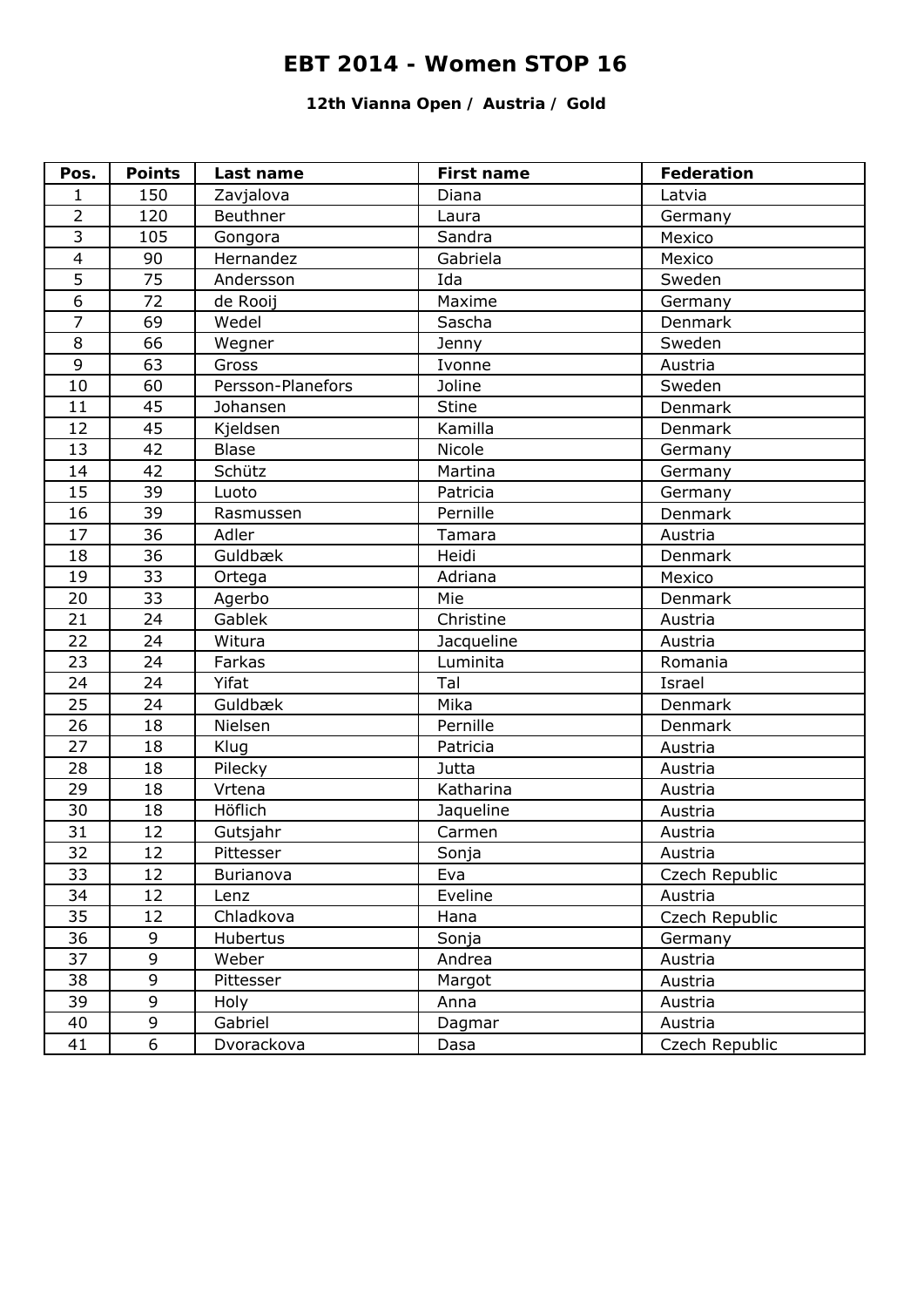### **Norwegian Open 2014 by Brunswick / Norway / Satellite**

| Pos.                    | <b>Points</b>           | Last name       | <b>First name</b>        | Federation |
|-------------------------|-------------------------|-----------------|--------------------------|------------|
| $\mathbf{1}$            | 50                      | Kjeldsen        | Kamilla                  | Denmark    |
| $\overline{2}$          | 40                      | Jensen          | Mai Ginge                | Denmark    |
| 3                       | 35                      | Brøndsted       | <b>Britt</b>             | Denmark    |
| $\overline{\mathbf{4}}$ | 30                      | Torgersen       | Patcharin                | Norway     |
| 5                       | 25                      | Larsen          | Rebecka                  | Sweden     |
| 6                       | 24                      | Dahlin          | Katarina                 | Sweden     |
| $\overline{7}$          | 23                      | Rasmussen       | Pernille W.              | Denmark    |
| 8                       | 22                      | Andersson       | Ida                      | Sweden     |
| 9                       | 21                      | Flack           | Nina                     | Sweden     |
| 10                      | 20                      | Hansen          | Andrea E.                | Norway     |
| 11                      | 15                      | Thorstensen     | Heidi                    | Norway     |
| 12                      | 15                      | Andersson       | Anna                     | Sweden     |
| 13                      | 14                      | Thorell         | Annie                    | Sweden     |
| 14                      | 14                      | Lislien         | Monica                   | Norway     |
| 15                      | 13                      | Persson         | Maria                    | Sweden     |
| 16                      | 13                      | Planefors       | Joline Persson           | Sweden     |
| 17                      | 12                      | Riise           | Lisa Iren                | Norway     |
| 18                      | 12                      | Blomqvist       | Anneli                   | Sweden     |
| 19                      | 11                      | Asplund         | Sabina                   | Sweden     |
| 20                      | 11                      | Christensen     | Randi Brogaard           | Denmark    |
| 21                      | 8                       | Carlsson        | Åsa                      | Sweden     |
| 22                      | 8                       | Fosseide        | Grethe Walstad           | Norway     |
| 23                      | 8                       | Jacobsen        | $\overline{\text{A}}$ se | Norway     |
| 24                      | 8                       | Stivang         | Miriam Lindgaard         | Norway     |
| 25                      | 8                       | Färber          | Tonje                    | Norway     |
| 26                      | $\overline{6}$          | <b>Bakken</b>   | Sandra                   | Norway     |
| 27                      | 6                       | Johansen        | Jeanett Haavelmoen       | Norway     |
| 28                      | 6                       | Gustafsson      | Tone                     | Norway     |
| 29                      | 6                       | Bergersen       | Grethe Barbro            | Norway     |
| 30                      | 6                       | Carlsson        | Christel                 | Sweden     |
| 31                      | $\overline{4}$          | Hansen          | Mette                    | Norway     |
| $\overline{32}$         | $\overline{\mathbf{4}}$ | Sand            | Line                     | Norway     |
| 33                      | $\overline{4}$          | Frøshaug        | Ragnhild                 | Norway     |
| 34                      | $\overline{4}$          | Larsen          | Celine                   | Norway     |
| 35                      | $\overline{4}$          | Hansen          | Randi                    | Norway     |
| 36                      | 3                       | Ljunggren       | Anneli                   | Norway     |
| 37                      | $\overline{3}$          | <b>Brandett</b> | Gerd                     | Norway     |
| 38                      | $\overline{3}$          | Andersen Löfman | Christin                 | Norway     |
| 39                      | $\overline{3}$          | Søhagen         | Line                     | Norway     |
| 40                      | $\overline{3}$          | Wangsvik        | Julianne                 | Norway     |
| 41                      | $\overline{2}$          | Krogh           | Therese                  | Norway     |
| 42                      | $\overline{2}$          | Paulsson Berg   | Marie Jenny              | Norway     |
| 43                      | $\overline{2}$          | Løvdal          | Mona                     | Norway     |
| 44                      | $\overline{2}$          | <b>Bjerke</b>   | Heidi                    | Norway     |
| 45                      | $\overline{2}$          | Dalhaug         | Phebe Florida            | Norway     |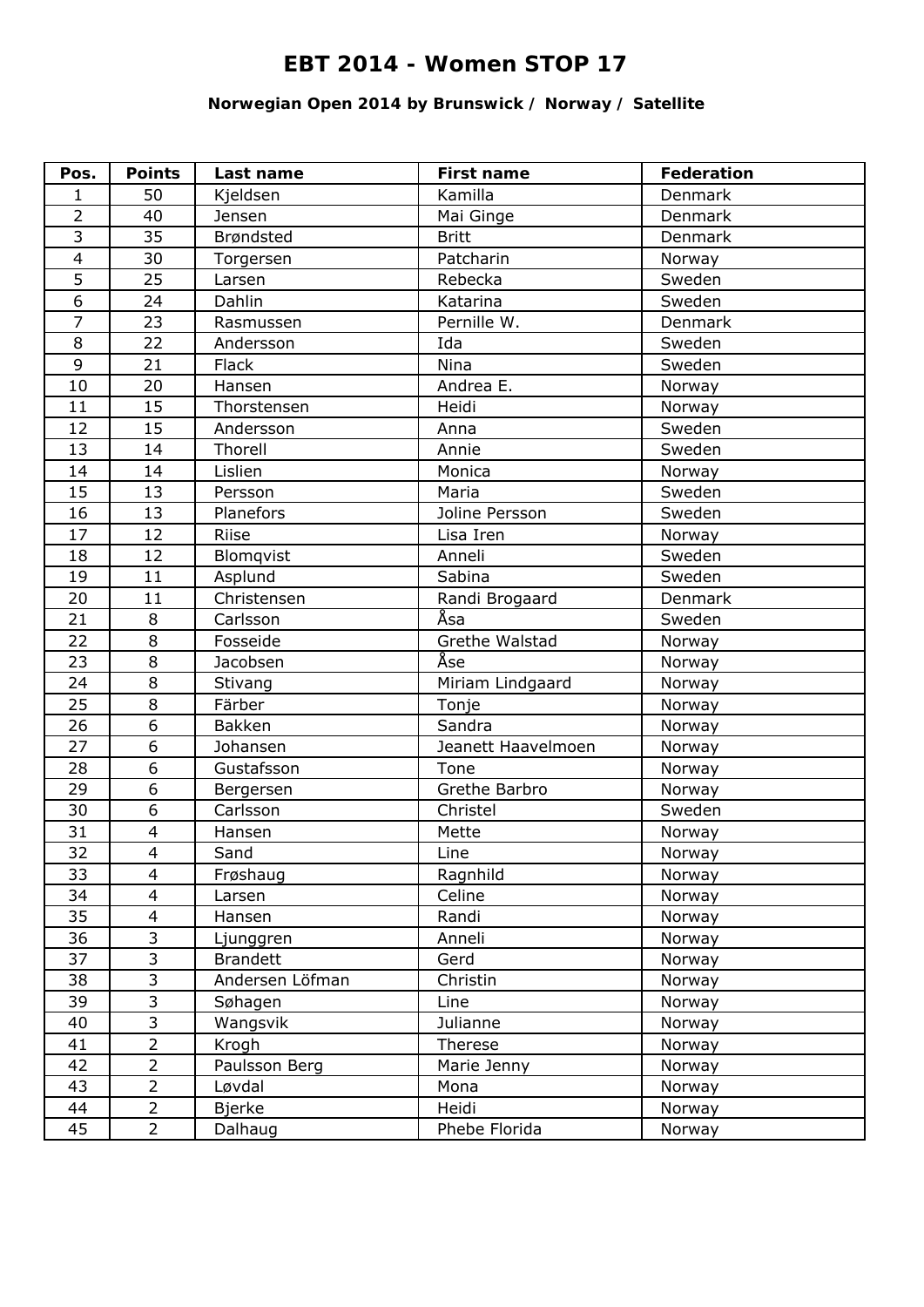### **3th Ebonite Florence International / Italy / Satellite**

| Pos.           | <b>Points</b> | Last name   | First name | Federation |
|----------------|---------------|-------------|------------|------------|
|                | 50            | Jean        | Anna-Belle | France     |
| $\overline{2}$ | 40            | Galiiard    | Laurence   | France     |
| 3              | 35            | Balzano     | Annalisa   | Italy      |
| 4              | 30            | Morra       | Alessandra | Italy      |
| 5              | 25            | Celino      | Patrizia   | Italy      |
| 6              | 24            | Bagnolini   | Monica     | Italy      |
| 7              | 23            | Frioni      | Pamela     | Italy      |
| 8              | 22            | Rossi       | Melania    | Italy      |
| 9              | 21            | Ciattoni    | Simona     | Italy      |
| 10             | 20            | Capponcelli | Anna Maria | Italy      |
| 11             | 15            | Marchisio   | Antonella  | Italy      |
| 12             | 15            | Memmola     | Rosalba    | Italy      |
| 13             | 14            | Buzzelli    | Daniela    | Italy      |
| 14             | 14            | Orlanda     | Alina      | Romania    |
| 15             | 13            | Borsari     | Elena      | Italy      |
| 16             | 13            | Ciampolini  | Fabrizia   | Italy      |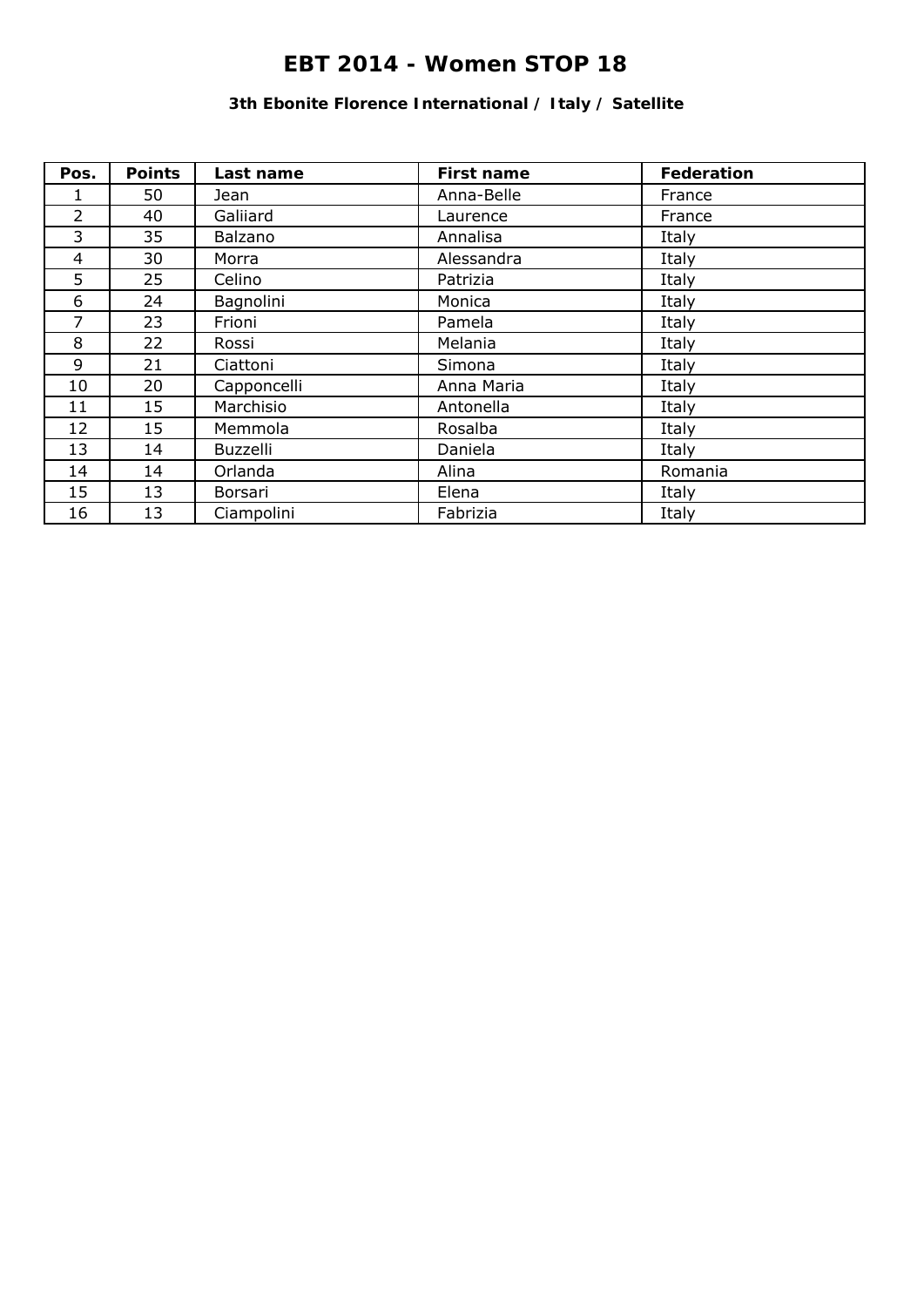### **Qatar Bowling Open / Qatar / Platinum**

| Pos. | <b>Points</b> | Last name   | First name | Federation |
|------|---------------|-------------|------------|------------|
|      | 250           | Jensen      | Mai Ginge  | Denmark    |
|      | 200           | Zavjalova   | Diana      | Latvia     |
| っ    | 175           | McEwan      | Danielle   | <b>USA</b> |
|      | 150           | Johansson   | Victoria   | Sweden     |
|      | 125           | Kjeldsen    | Kamilla    | Denmark    |
| 6    | 120           | Andersson   | Sandra     | Sweden     |
|      | 115           | Christensen | Randi B.   | Denmark    |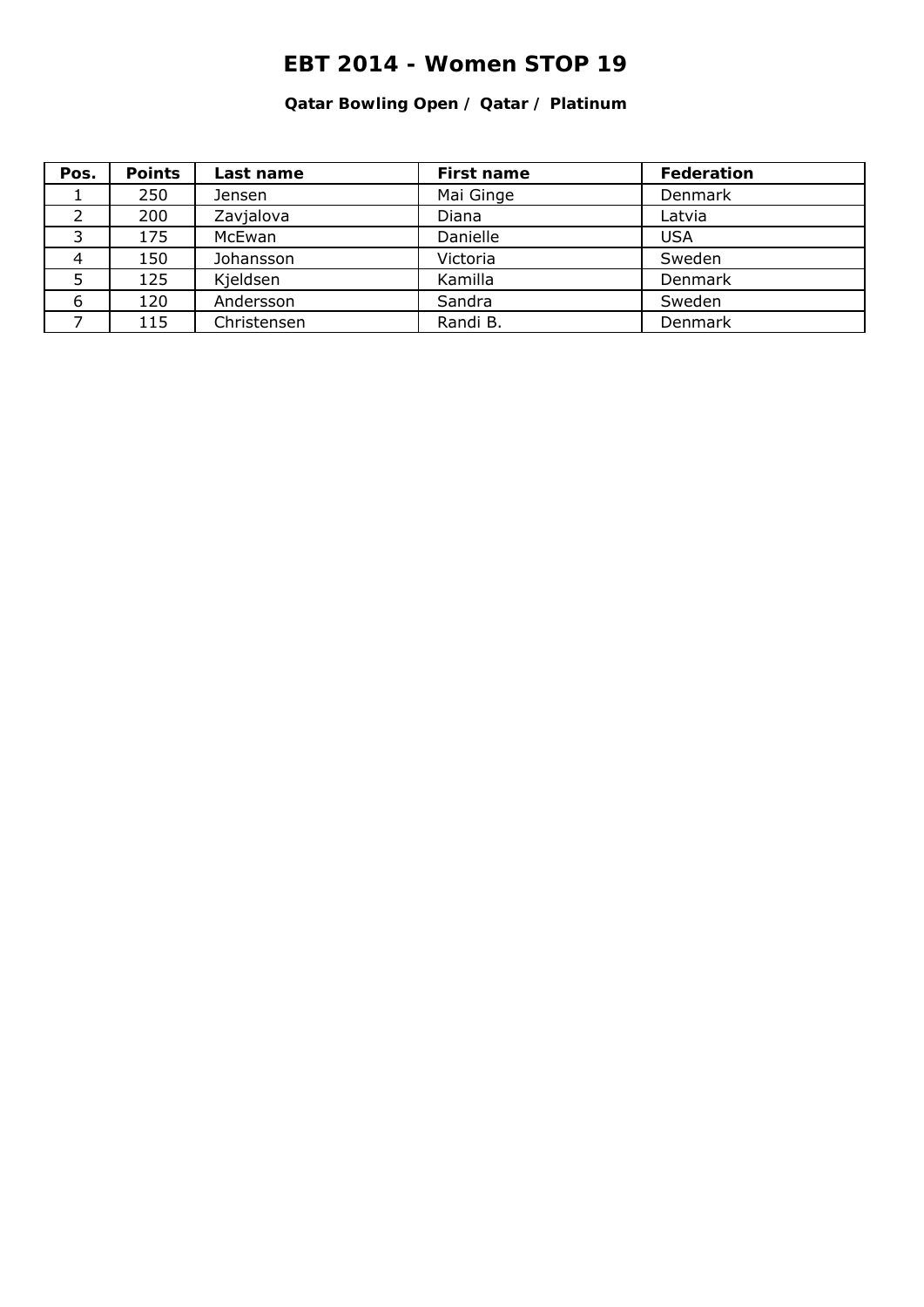| Pos            | Last name  | First name   | Federation  | Tot | 01  | 02             | 03             | 04  | 05 | 06  | 07             | 08             | 09             | 10  | 11  | 12 | 13             | 14 | 15  | 16  | 17 | 18 | 19  |
|----------------|------------|--------------|-------------|-----|-----|----------------|----------------|-----|----|-----|----------------|----------------|----------------|-----|-----|----|----------------|----|-----|-----|----|----|-----|
| $\mathbf 1$    | Larsen     | Thomas       | Denmark     | 878 | 39  |                | 80             | 150 |    | 150 | 8              | 40             | 44             | 75  | 36  | 30 |                | 13 | 45  | 63  |    |    | 105 |
| $\overline{2}$ | Barrett    | Dominic      | England     | 864 | 120 |                |                | 20  |    |     |                |                | 80             | 150 | 75  |    |                | 40 | 105 | 24  |    |    | 250 |
| 3              | Jehkinen   | Joonas       | Finland     | 652 | 105 | 40             | $\overline{4}$ | 115 |    | 120 |                | $\overline{4}$ |                | 24  | 120 |    |                |    |     | 105 |    |    | 15  |
| 4              | Koivuniemi | Mika         | Finland     | 573 | 150 |                |                | 15  |    | 12  |                |                |                | 42  | 150 |    |                |    | 72  | 12  |    |    | 120 |
| 5              | Fransson   | Daniel       | Sweden      | 527 |     |                | 24             | 200 |    |     | 28             |                |                | 18  | 63  |    |                |    | 45  | 24  |    |    | 125 |
| 6              | Moor       | Paul         | England     | 506 | 45  |                |                | 70  |    | 60  |                |                | 8              | 66  |     | 21 |                | 50 | 36  | 150 |    |    |     |
| $\overline{7}$ | Svensson   | Jesper       | Sweden      | 474 | 18  |                | 44             | 55  |    |     | 100            |                | 50             | 9   |     |    |                |    | 150 | 18  |    |    | 30  |
| 8              | Williams   | Stuart       | England     | 453 |     |                |                | 40  |    | 24  |                |                |                | 120 | 33  |    |                |    |     | 36  |    |    | 200 |
| 9              | Hansen     | Carsten W.   | Denmark     | 442 | 24  | 35             | 40             | 55  |    | 33  | 26             | 30             | 70             | 12  | 42  |    |                | 30 | 12  | 18  | 15 |    |     |
| 10             | Palermaa   | Osku         | Finland     | 426 | 33  |                |                | 30  |    |     | 80             |                | 16             | 39  | 36  |    |                | 35 |     | 42  |    |    | 115 |
| 11             | Larsen     | Martin       | Sweden      | 423 | 24  |                | 16             | 30  |    |     |                |                | 100            | 45  |     |    |                |    |     | 33  |    |    | 175 |
| 12             | Wells      | John         | England     | 389 |     |                | 100            | 120 |    | 90  |                |                |                |     | 9   |    |                |    |     |     |    |    | 70  |
| 13             | Voss       | <b>Brian</b> | <b>USA</b>  | 372 |     | $\overline{4}$ | 70             |     |    | 66  | 30             |                | 30             | 72  | 18  | 30 |                | 25 | 9   | 6   |    | 12 |     |
| 14             | Jansson    | Marcus       | Sweden      | 321 |     |                |                |     |    |     | 44             |                |                | 90  |     |    |                |    | 120 | 12  |    |    | 55  |
| 15             | Karlsson   | Joachim      | Sweden      | 316 |     |                |                | 100 |    |     | 22             | 50             |                | 105 | 39  |    |                |    |     |     |    |    |     |
| 16             | Teece      | Richie       | England     | 295 |     |                | 16             |     |    | 39  |                |                | 16             | 9   | 105 |    |                | 12 | 24  | 9   |    |    | 65  |
| 17             | Vezis      | Daniel       | Latvia      | 292 |     | 24             |                |     | 13 | 36  | 60             | 3              | 8              | 9   |     | 40 | 21             | 15 | 18  | 3   | 12 | 30 |     |
| 18             | Barnes     | Chris        | <b>USA</b>  | 290 |     |                |                | 125 |    |     |                |                |                |     |     |    |                |    |     | 90  |    |    | 75  |
| 19             | Kent       | Marshall     | <b>USA</b>  | 290 |     |                |                | 250 |    |     |                |                |                |     |     |    |                |    |     |     |    |    | 40  |
| 20             | Johnson Jr | Magnus       | Sweden      | 289 | 75  |                |                |     |    |     | 46             |                |                | 36  |     |    |                |    | 63  | 39  |    |    | 30  |
| 21             | Jones      | Tommy        | <b>USA</b>  | 285 |     |                |                |     |    |     |                |                |                | 69  | 66  |    |                |    |     | 120 |    |    | 30  |
| 22             | Fagan      | Mike         | <b>USA</b>  | 275 |     |                |                | 65  |    |     |                |                |                |     |     |    |                |    |     | 75  | 25 |    | 110 |
| 23             | Rudshagen  | Björn-Einar  | Norway      | 225 |     |                | 50             |     |    |     | 70             |                |                |     |     |    |                |    | 36  | 69  |    |    |     |
| 24             | Paulsson   | Martin       | Sweden      | 208 |     |                | 6              | 20  |    | 72  | 26             |                |                | 60  |     |    |                |    |     | 24  |    |    |     |
| 25             | Andersson  | Pontus       | Sweden      | 188 | 9   |                |                |     |    |     | 16             |                |                | 33  |     |    |                |    | 90  |     |    |    | 40  |
| 26             | Loschetter | Chris        | <b>USA</b>  | 187 | 12  |                |                | 175 |    |     |                |                |                |     |     |    |                |    |     |     |    |    |     |
| 27             | Lehtonen   | Kimmo        | Finland     | 184 | 72  |                | $\overline{2}$ | 5   |    | 33  |                |                |                |     |     |    |                |    |     | 72  |    |    |     |
| 28             | Johansson  | Alexander    | Sweden      | 181 | 24  |                |                |     |    | 24  | 48             |                | 2              |     | 12  | 50 |                |    | 9   | 12  |    |    |     |
| 29             | Börding    | Tobias       | Germany     | 173 |     |                | $\overline{4}$ | 40  |    |     |                |                |                |     | 90  |    |                |    | 39  |     |    |    |     |
| 30             | Jussila    | Perttu       | Finland     | 168 | 12  |                |                |     |    | 105 |                |                | 8              |     | 3   |    |                |    |     |     |    |    | 40  |
| 31             | Maggi      | Mats         | Belgium     | 165 |     | 12             | 30             |     |    |     |                |                | 60             |     | 12  |    |                | 21 | 6   | 24  |    |    |     |
| 32             | Andersson  | Robert       | Sweden      | 163 | 3   |                | 2              |     |    |     | 30             |                | 26             | 33  | 24  |    |                |    |     | 45  |    |    |     |
| 33             | Koshelev   | Nikita       | Russia      | 157 |     |                |                |     | 50 | 69  |                |                | 22             |     | 12  |    | $\overline{4}$ |    |     |     |    |    |     |
| 34             | van Geel   | Jeroen       | Netherlands | 153 |     |                |                |     |    |     |                | 25             |                |     |     |    |                | 11 | 75  | 42  |    |    |     |
| 35             | Camron     | Weier        | <b>USA</b>  | 150 |     |                |                |     |    |     |                |                |                |     |     |    |                |    |     |     |    |    | 150 |
| 36             | Gruffman   | James        | Sweden      | 148 |     |                | $\overline{4}$ | 15  |    | 75  | $\overline{4}$ | 11             | $\overline{4}$ |     |     |    |                |    |     |     | 35 |    |     |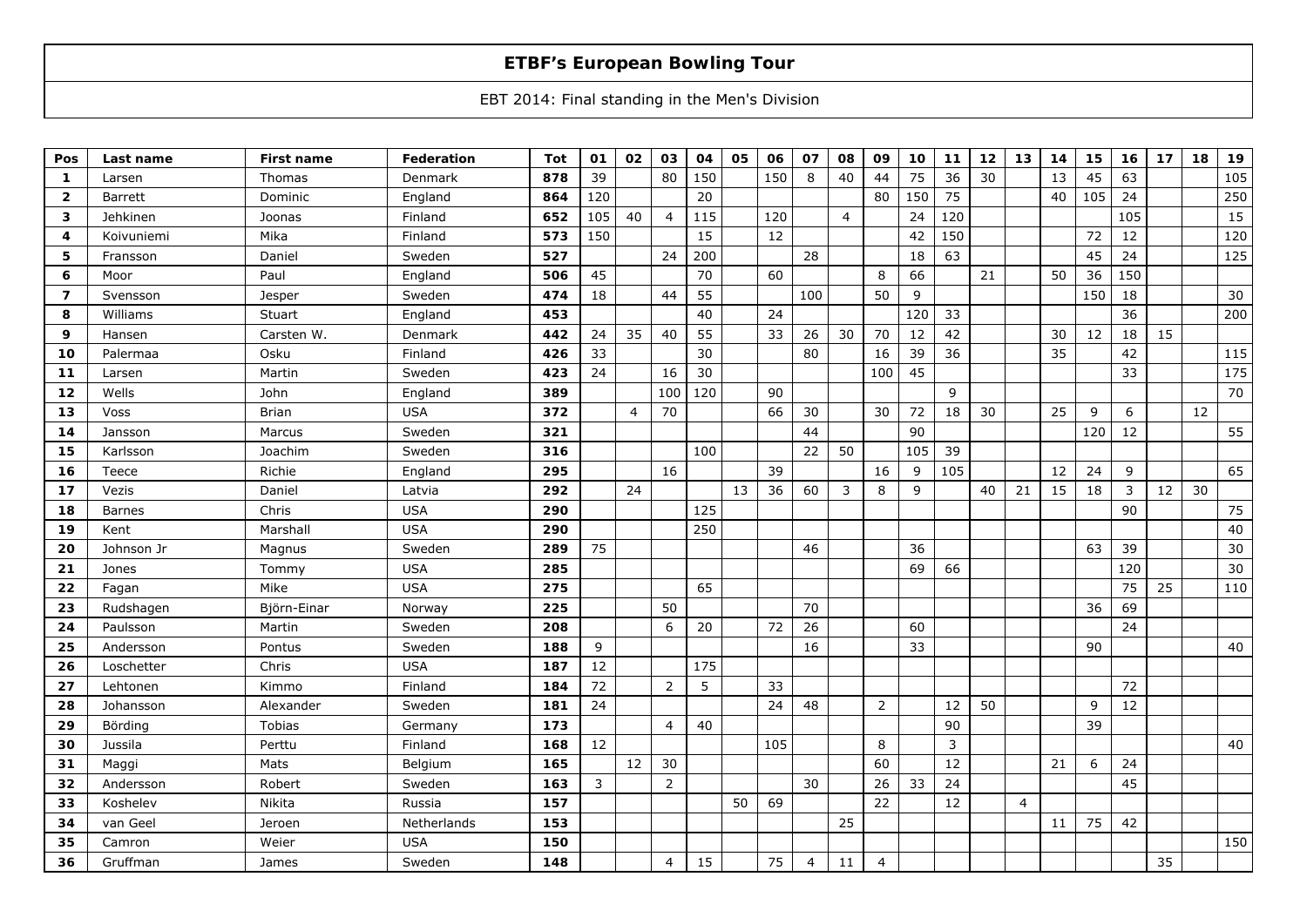| Pos | Last name  | First name  | Federation     | <b>Tot</b> | 01 | 02             | 03             | 04  | 05 | 06 | 07             | 08           | 09 | 10 | 11 | 12 | 13 | 14 | 15 | 16 | 17 | 18 | 19  |
|-----|------------|-------------|----------------|------------|----|----------------|----------------|-----|----|----|----------------|--------------|----|----|----|----|----|----|----|----|----|----|-----|
| 37  | Torgersen  | Tore        | Norway         | 148        |    |                |                |     |    |    | 16             |              | 16 |    |    |    |    |    |    | 66 | 50 |    |     |
| 38  | Rash       | Sean        | <b>USA</b>     | 145        |    |                |                | 75  |    |    |                |              |    |    |    |    |    |    |    |    |    |    | 70  |
| 39  | Sloan      | Christopher | Ireland        | 138        | 6  |                |                |     |    | 45 |                |              | 24 |    | 45 |    |    |    | 3  |    |    |    | 15  |
| 40  | Wetterberg | Mattias     | Sweden         | 136        | 24 |                |                |     |    |    | 28             | 24           |    |    |    |    |    |    |    |    |    |    | 60  |
| 41  | Larsen     | Jesper      | Sweden         | 135        |    |                |                | 105 |    |    | 6              |              |    | 24 |    |    |    |    |    |    |    |    |     |
| 42  | Suslov     | Andrey      | Russia         | 135        |    |                | 6              | 30  | 14 | 24 |                |              |    | 6  |    |    | 30 | 8  |    | 6  |    | 11 |     |
| 43  | Stampe     | Mik         | Denmark        | 134        |    |                |                | 20  |    |    | $\overline{2}$ | $\mathbf{3}$ |    |    |    |    |    | 22 | 69 | 18 |    |    |     |
| 44  | Tonteri    | Juhani      | Finland        | 133        |    |                |                | 75  |    |    |                |              |    | 45 |    |    |    |    |    | 3  |    |    | 10  |
| 45  | Backe      | Patrick     | Sweden         | 132        |    |                |                | 65  |    |    | $\overline{4}$ |              |    | 63 |    |    |    |    |    |    |    |    |     |
| 46  | Hellström  | Peter       | Sweden         | 132        | 12 | $\overline{2}$ |                | 5   |    |    | 42             | 22           |    | 9  |    |    |    |    |    |    |    |    | 40  |
| 47  | Olsson     | Mattias     | Sweden         | 130        |    | 22             | $\overline{4}$ | 20  |    |    | 12             |              |    | 6  |    |    |    |    | 66 |    |    |    |     |
| 48  | Raymond    | Floyd       | <b>USA</b>     | 120        |    |                |                |     |    |    |                |              |    |    |    |    |    |    | 60 | 60 |    |    |     |
| 49  | Talpa      | Marek       | Czech Republic | 115        | 9  |                |                |     |    | 12 |                |              | 28 | 42 |    |    |    |    |    |    |    | 24 |     |
| 50  | Agerbo     | Jesper      | Denmark        | 113        | 36 |                | 48             |     |    |    | $\overline{4}$ | 13           |    |    |    |    |    |    | 12 |    |    |    |     |
| 51  | Hess       | Tom         | <b>USA</b>     | 112        | 63 |                |                | 15  |    |    |                |              |    |    |    | 24 |    |    |    |    |    |    | 10  |
| 52  | Öhrgaard   | Frederik    | Denmark        | 111        |    |                |                |     |    | 12 |                | 21           |    |    | 69 |    |    |    |    | 9  |    |    |     |
| 53  | Zulkifli   | Zulmazran   | Malaysia       | 110        |    |                |                | 110 |    |    |                |              |    |    |    |    |    |    |    |    |    |    |     |
| 54  | Alho       | Timo        | Finland        | 108        | 45 |                |                |     |    | 63 |                |              |    |    |    |    |    |    |    |    |    |    |     |
| 55  | Grabrijan  | Anže        | Slovenia       | 104        |    | 8              |                | 5   |    |    |                |              |    | 24 | 24 | 20 |    |    |    | 3  |    |    | 20  |
| 56  | Konieczny  | Bodo        | Germany        | 101        | 6  |                |                |     |    | 24 |                | 15           | 26 | 12 | 18 |    |    |    |    |    |    |    |     |
| 57  | Angelo     | <b>Brad</b> | <b>USA</b>     | 100        |    |                |                |     |    |    |                |              |    |    |    |    |    |    |    |    |    |    | 100 |
| 58  | Salonen    | Petteri     | Finland        | 99         | 60 |                |                |     |    |    |                |              |    |    |    |    |    |    |    | 39 |    |    |     |
| 59  | Uotila     | Pasi        | Finland        | 98         | 66 |                | 8              |     |    |    |                |              |    | 24 |    |    |    |    |    |    |    |    |     |
| 60  | Klerk      | Chris       | <b>USA</b>     | 96         |    |                |                |     |    |    |                |              |    |    | 72 |    |    |    | 6  | 18 |    |    |     |
| 61  | Nidiffer   | Craig       | <b>USA</b>     | 96         |    |                |                |     |    |    |                |              |    |    |    |    |    |    | 3  | 33 |    |    | 60  |
| 62  | Russell    | Ronnie      | <b>USA</b>     | 90         | 90 |                |                |     |    |    |                |              |    |    |    |    |    |    |    |    |    |    |     |
| 63  | Adsböl     | Johnni      | Denmark        | 89         |    |                | $\overline{2}$ |     |    |    | 24             | 6            |    |    | 42 |    |    |    |    |    |    |    | 15  |
| 64  | Parshukov  | Alexey      | Russia         | 87         |    |                |                |     | 24 | 18 |                |              |    |    |    |    | 35 |    |    |    |    |    | 10  |
| 65  | Macek      | Jan         | Czech Republic | 83         |    | 13             |                | 70  |    |    |                |              |    |    |    |    |    |    |    |    |    |    |     |
| 66  | Pepe       | Anthony     | <b>USA</b>     | 79         |    |                |                | 40  |    |    |                |              |    |    |    |    |    |    | 39 |    |    |    |     |
| 67  | Ruiz Jr    | Ildemaro    | Venezuela      | 78         |    |                |                |     |    |    |                |              |    |    |    |    |    |    | 42 | 36 |    |    |     |
| 68  | O'Neill    | Bill        | <b>USA</b>     | 75         |    |                |                |     |    |    |                |              |    |    |    |    |    |    |    |    |    |    | 75  |
| 69  | Lorenc     | Jaroslav    | Czech Republic | 73         |    | 50             |                | 20  |    | 3  |                |              |    |    |    |    |    |    |    |    |    |    |     |
| 70  | Baade      | Marco       | Germany        | 72         |    | 20             | $\overline{4}$ |     |    |    |                |              |    |    | 24 |    |    |    | 12 | 12 |    |    |     |
| 71  | Smaglik    | Ed          | <b>USA</b>     | 72         |    |                |                |     |    |    |                |              |    | 39 | 9  |    |    |    | 24 |    |    |    |     |
| 72  | Lintilä    | Lasse       | Finland        | 69         | 69 |                |                |     |    |    |                |              |    |    |    |    |    |    |    |    |    |    |     |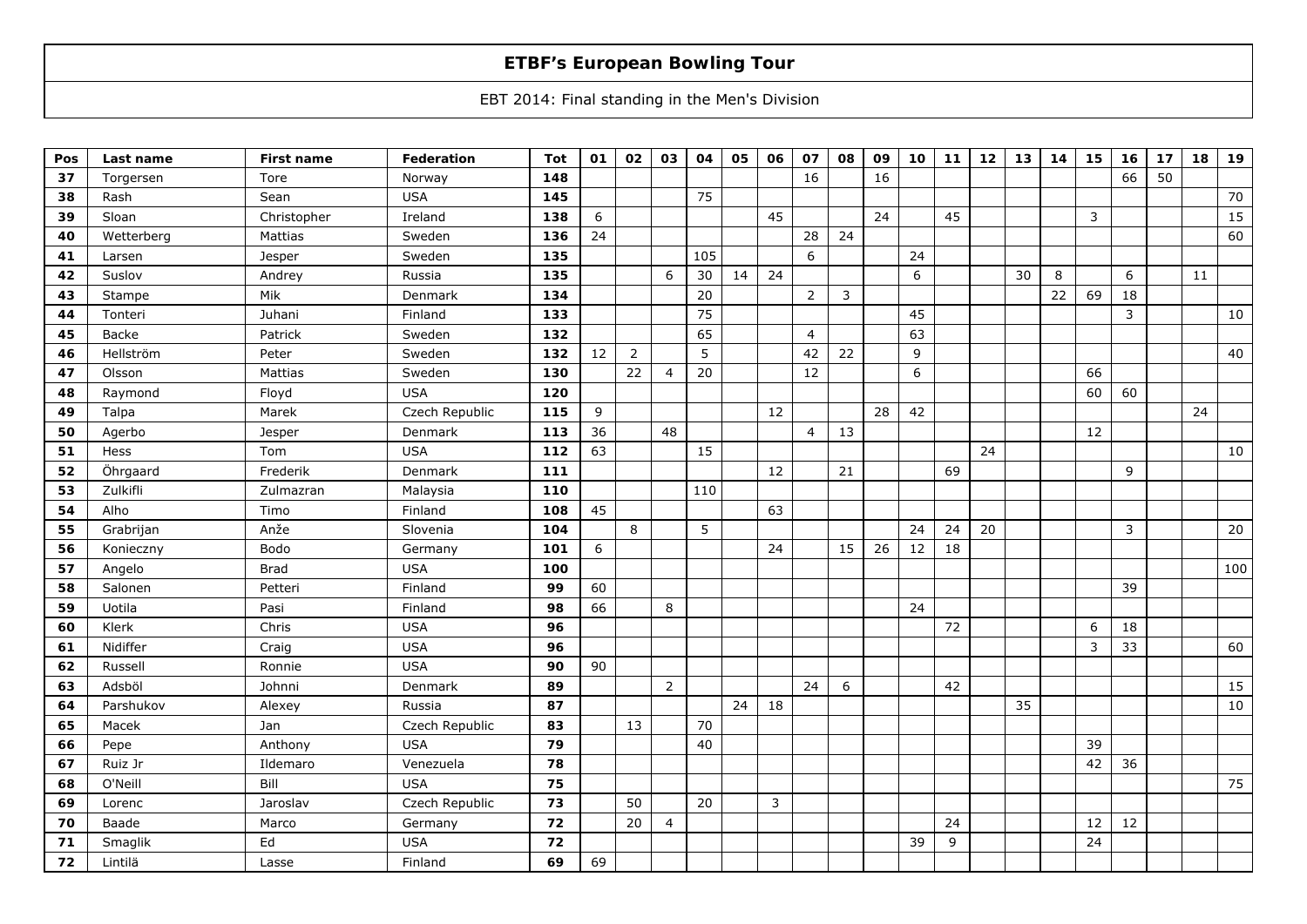| Pos | Last name    | First name   | Federation  | <b>Tot</b> | 01 | 02 | 03 | 04 | 05 | 06             | 07 | 08 | 09             | 10 | 11 | 12 | 13 | 14 | 15 <sub>1</sub> | 16 | 17 | 18 | 19 |
|-----|--------------|--------------|-------------|------------|----|----|----|----|----|----------------|----|----|----------------|----|----|----|----|----|-----------------|----|----|----|----|
| 73  | Medveditskov | Alexander    | Russia      | 66         | 12 |    |    |    |    | $\overline{3}$ |    |    | $\overline{2}$ |    |    |    | 11 | 3  |                 |    |    | 35 |    |
| 74  | Daugherty    | Tom          | <b>USA</b>  | 65         |    |    |    |    |    |                |    |    |                |    |    |    |    |    |                 |    |    |    | 65 |
| 75  | Jähi         | Joonas       | Finland     | 64         | 24 |    |    | 40 |    |                |    |    |                |    |    |    |    |    |                 |    |    |    |    |
| 76  | Wahlgren     | Karl         | Sweden      | 63         | 42 | 21 |    |    |    |                |    |    |                |    |    |    |    |    |                 |    |    |    |    |
| 77  | Mortensen    | Jimmy        | Denmark     | 61         |    |    |    | 5  |    |                | 8  | 15 |                |    | 33 |    |    |    |                 |    |    |    |    |
| 78  | Frouvelle    | Serge        | France      | 60         |    |    |    |    |    |                |    |    | $\overline{4}$ | 6  |    |    |    |    |                 |    |    | 50 |    |
| 79  | Glasl        | Hansi        | Germany     | 60         |    |    |    |    |    |                |    |    |                |    | 60 |    |    |    |                 |    |    |    |    |
| 80  | Lebon        | Jean Marc    | Belgium     | 60         |    |    | 60 |    |    |                |    |    |                |    |    |    |    |    |                 |    |    |    |    |
| 81  | Ridhwan      | Syafiq       | Malaysia    | 60         |    |    |    | 60 |    |                |    |    |                |    |    |    |    |    |                 |    |    |    |    |
| 82  | Tangermann   | Lars         | Germany     | 60         |    |    |    | 60 |    |                |    |    |                |    |    |    |    |    |                 |    |    |    |    |
| 83  | Lousdal      | Anders       | Denmark     | 59         |    |    |    |    |    |                | 12 | 8  |                | 3  | 6  |    |    | 12 | 18              |    |    |    |    |
| 84  | Pedersen     | Glenn-Morten | Norway      | 59         |    |    | 16 | 30 |    |                |    |    |                |    |    |    |    |    |                 |    | 13 |    |    |
| 85  | Kallio       | Jesse        | Finland     | 58         | 18 |    |    | 10 |    | 24             |    |    |                |    |    |    |    |    |                 | 6  |    |    |    |
| 86  | Novak        | Steve        | <b>USA</b>  | 58         |    |    |    | 10 |    |                |    |    |                |    |    |    |    |    | 3               | 45 |    |    |    |
| 87  | Mak          | Michael      | Hong Kong   | 55         |    |    |    |    |    |                |    |    |                |    |    |    |    |    |                 |    |    |    | 55 |
| 88  | Radi         | Tommaso      | Italy       | 55         |    |    |    |    |    |                |    |    | 16             | 12 |    | 12 |    |    |                 |    |    | 15 |    |
| 89  | Ratia        | Jari         | Finland     | 54         | 9  |    |    |    |    | 45             |    |    |                |    |    |    |    |    |                 |    |    |    |    |
| 90  | Rodriguez    | Paco         | Spain       | 53         |    |    |    |    |    |                |    |    | 40             |    |    | 13 |    |    |                 |    |    |    |    |
| 91  | Wilhelmsson  | Filip        | Sweden      | 53         |    |    |    |    |    |                | 50 |    |                |    |    |    |    |    |                 |    | 3  |    |    |
| 92  | Gripp        | Andreas      | Germany     | 52         |    |    |    | 10 |    |                |    |    |                |    |    |    |    |    | 42              |    |    |    |    |
| 93  | Jacobs       | Mark         | Netherlands | 51         |    |    | 28 |    |    |                |    |    |                |    |    |    |    | 23 |                 |    |    |    |    |
| 94  | Bolleby      | Kim          | Sweden      | 50         | 12 |    |    | 15 |    |                |    |    |                | 3  |    |    |    |    |                 |    |    |    | 20 |
| 95  | Gamal        | Ahmed        | Egypt       | 50         |    |    |    |    |    |                |    |    |                |    |    |    | 50 |    |                 |    |    |    |    |
| 96  | Rossi        | Federico     | Italy       | 50         |    |    |    |    |    |                |    |    |                | 36 |    | 6  |    |    |                 |    |    | 8  |    |
| 97  | Gill         | Steven       | Scotland    | 48         |    |    |    |    |    |                |    |    | 48             |    |    |    |    |    |                 |    |    |    |    |
| 98  | Gross        | Thomas       | Austria     | 48         |    |    |    | 15 |    |                |    |    |                |    | 24 |    |    |    |                 | 9  |    |    |    |
| 99  | Nilsson      | Mattias      | Sweden      | 48         |    | 8  |    |    |    |                |    |    |                |    |    |    |    |    |                 |    |    | 40 |    |
| 100 | Jakobsson    | Christoffer  | Sweden      | 47         |    |    |    |    |    |                | 12 | 35 |                |    |    |    |    |    |                 |    |    |    |    |
| 101 | Belenky      | Mikhail      | Russia      | 46         |    |    |    |    | 40 | 6              |    |    |                |    |    |    |    |    |                 |    |    |    |    |
| 102 | Gutsche      | Falco        | Germany     | 46         |    |    | 46 |    |    |                |    |    |                |    |    |    |    |    |                 |    |    |    |    |
| 103 | Teece        | Ray          | England     | 46         |    |    |    |    |    |                |    |    | 46             |    |    |    |    |    |                 |    |    |    |    |
| 104 | Kabowski     | Eike         | Germany     | 45         |    |    |    |    |    |                |    |    |                |    | 45 |    |    |    |                 |    |    |    |    |
| 105 | Korshak      | Yan          | Russia      | 44         |    |    |    |    | 21 |                |    |    |                |    |    |    | 23 |    |                 |    |    |    |    |
| 106 | van Weeren   | Jord         | Netherlands | 44         |    |    | 24 |    |    |                |    |    |                |    |    |    |    | 20 |                 |    |    |    |    |
| 107 | Celli        | Maurizio     | Italy       | 43         |    |    |    | 10 |    |                |    |    |                | 18 |    |    |    |    |                 |    |    | 15 |    |
| 108 | Mineev       | Evgeniy      | Russia      | 43         |    |    |    |    | 35 |                |    |    |                |    |    |    | 8  |    |                 |    |    |    |    |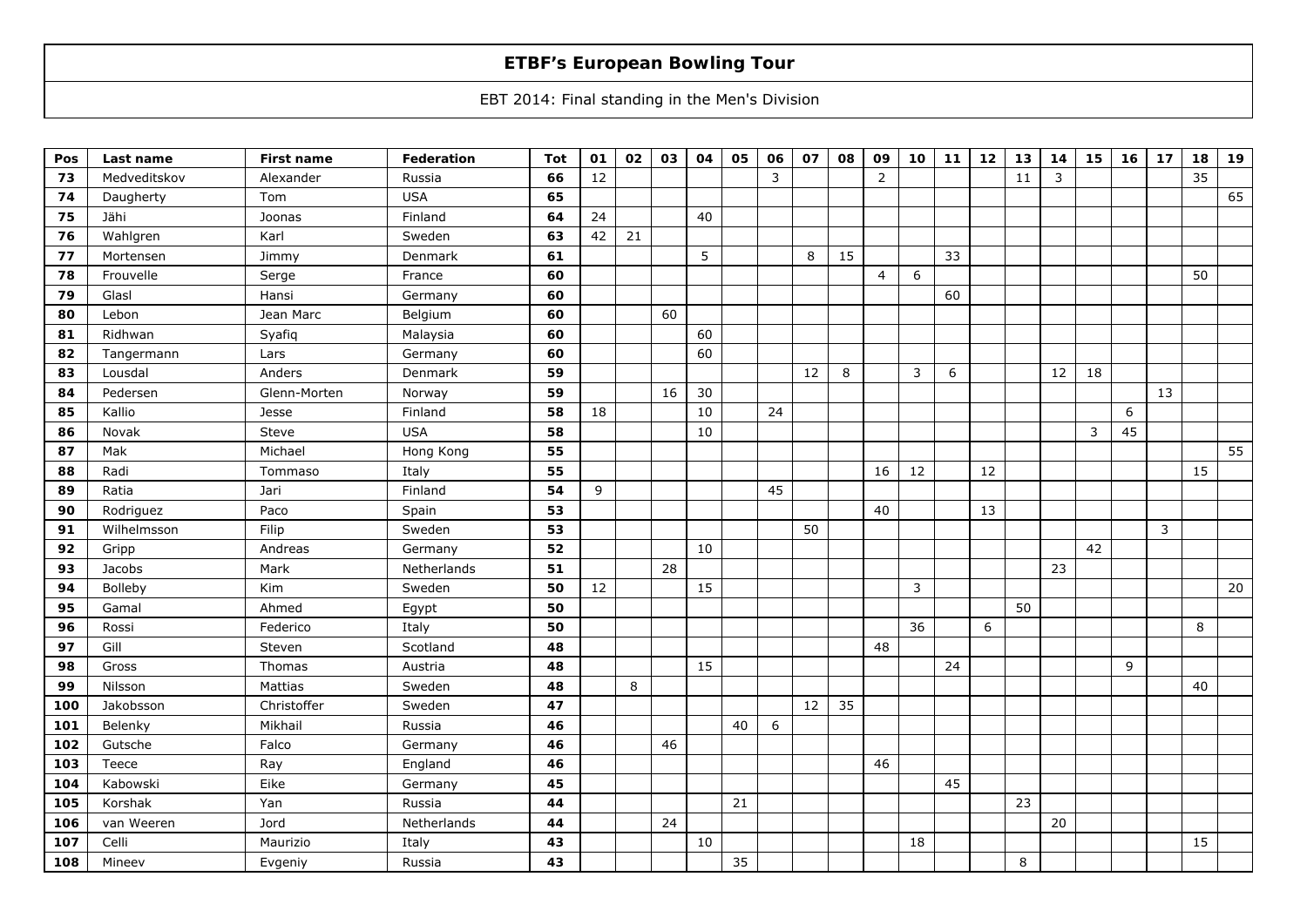| Pos | Last name     | First name    | Federation     | Tot | 01 | 02 | 03 | 04 | 05 | 06 | 07 | 08 | 09 | 10 | 11           | 12 | 13 | 14             | 15             | 16 | 17             | 18 | 19 |
|-----|---------------|---------------|----------------|-----|----|----|----|----|----|----|----|----|----|----|--------------|----|----|----------------|----------------|----|----------------|----|----|
| 109 | Ahokas        | Jarmo         | Finland        | 42  |    |    |    |    |    | 42 |    |    |    |    |              |    |    |                |                |    |                |    |    |
| 110 | Bohr          | Nathan        | <b>USA</b>     | 42  | 42 |    |    |    |    |    |    |    |    |    |              |    |    |                |                |    |                |    |    |
| 111 | Fens          | Youri         | Netherlands    | 42  |    |    | 42 |    |    |    |    |    |    |    |              |    |    |                |                |    |                |    |    |
| 112 | Foley         | Barry         | <b>USA</b>     | 42  |    |    |    |    |    |    |    |    |    |    |              | 22 |    |                |                |    |                | 20 |    |
| 113 | Pascual       | Erwin         | Spain          | 42  |    |    |    |    |    |    |    |    | 42 |    |              |    |    |                |                |    |                |    |    |
| 114 | Tolga         | Şişmanoğullar | Turkey         | 42  |    |    |    |    |    | 42 |    |    |    |    |              |    |    |                |                |    |                |    |    |
| 115 | Stenko        | Nino          | Slovenia       | 41  |    | 8  |    |    |    |    |    |    |    |    |              |    |    |                | 33             |    |                |    |    |
| 116 | Ciminelli     | Ryan          | <b>USA</b>     | 40  |    |    |    | 40 |    |    |    |    |    |    |              |    |    |                |                |    |                |    |    |
| 117 | Falah         | Yousif        | Bahrain        | 40  |    |    |    |    |    |    |    |    |    |    |              |    |    |                |                |    |                |    | 40 |
| 118 | Hardarson     | Hafthor       | Iceland        | 40  |    |    |    |    |    |    | 40 |    |    |    |              |    |    |                |                |    |                |    |    |
| 119 | Rogov         | Sergei        | Russia         | 40  |    |    |    |    |    |    |    |    |    |    |              |    | 40 |                |                |    |                |    |    |
| 120 | Sandbækken    | Mads          | Norway         | 40  |    |    |    |    |    |    |    |    |    |    |              |    |    |                |                |    | 40             |    |    |
| 121 | van de Wakker | Jeffrey       | Netherlands    | 40  |    |    | 26 |    |    |    |    |    |    |    |              |    |    | 14             |                |    |                |    |    |
| 122 | Catalin       | Gheorghe      | Romania        | 39  |    |    |    |    |    | 39 |    |    |    |    |              |    |    |                |                |    |                |    |    |
| 123 | Lam           | Christopher   | England        | 39  |    |    |    |    |    |    |    |    |    |    | 39           |    |    |                |                |    |                |    |    |
| 124 | Luukkonen     | Marko         | Finland        | 39  | 39 |    |    |    |    |    |    |    |    |    |              |    |    |                |                |    |                |    |    |
| 125 | Semenov       | Ivan          | Russia         | 39  |    |    |    |    | 15 |    |    |    |    |    |              |    | 24 |                |                |    |                |    |    |
| 126 | Winternheimer | Pascal        | Germany        | 39  |    |    | 6  |    |    |    |    |    |    |    | 9            |    |    |                | 24             |    |                |    |    |
| 127 | Borg          | Anton         | Sweden         | 38  |    | 14 |    |    |    |    | 24 |    |    |    |              |    |    |                |                |    |                |    |    |
| 128 | Brändeskov    | Mikael        | Denmark        | 38  |    |    |    |    |    |    |    | 20 |    | 18 |              |    |    |                |                |    |                |    |    |
| 129 | Meka          | Patrick       | Netherlands    | 37  |    |    |    |    |    |    |    |    | 16 |    | $\mathbf{3}$ |    |    |                | 18             |    |                |    |    |
| 130 | Erkeskin      | Taygun        | Turkey         | 36  |    |    |    |    |    | 36 |    |    |    |    |              |    |    |                |                |    |                |    |    |
| 131 | Leandersson   | Tomas         | Sweden         | 36  | 36 |    |    |    |    |    |    |    |    |    |              |    |    |                |                |    |                |    |    |
| 132 | Shilkin       | Dmitry        | <b>Belarus</b> | 36  |    |    |    |    | 30 |    |    |    |    |    |              |    | 6  |                |                |    |                |    |    |
| 133 | Valaranta     | Samu          | Finland        | 36  | 18 |    |    |    |    | 18 |    |    |    |    |              |    |    |                |                |    |                |    |    |
| 134 | Ragusa        | Giancarlo     | Belgium        | 35  |    |    |    |    |    |    |    |    |    |    | 3            | 8  |    | 24             |                |    |                |    |    |
| 135 | Valenta       | <b>Brian</b>  | <b>USA</b>     | 35  |    |    |    |    |    |    |    |    |    |    |              |    |    | $\mathbf{1}$   | $\overline{9}$ |    |                | 25 |    |
| 136 | Olsen         | Olav J.       | Norway         | 34  |    |    |    |    |    |    |    |    |    |    |              |    |    |                |                |    | $\overline{4}$ |    | 30 |
| 137 | Ravez         | Jimmy         | Belgium        | 34  |    |    | 30 |    |    |    |    |    |    |    |              |    |    | $\overline{4}$ |                |    |                |    |    |
| 138 | Gorodnichiy   | Igor          | Russia         | 33  |    |    |    |    | 25 |    |    |    |    |    |              |    | 8  |                |                |    |                |    |    |
| 139 | Holmström     | Ville         | Finland        | 33  | 33 |    |    |    |    |    |    |    |    |    |              |    |    |                |                |    |                |    |    |
| 140 | Petersen      | Tommy         | Sweden         | 33  |    |    |    |    |    |    |    |    |    |    |              |    |    |                | 33             |    |                |    |    |
| 141 | Spacey        | Tanner        | <b>USA</b>     | 32  |    |    |    |    |    |    |    |    |    |    |              |    |    | 8              |                | 24 |                |    |    |
| 142 | Hachatur      | Mouradian     | Ukraine        | 30  |    | 30 |    |    |    |    |    |    |    |    |              |    |    |                |                |    |                |    |    |
| 143 | Klitte        | Martin        | Denmark        | 30  |    |    |    |    |    |    | 16 | 14 |    |    |              |    |    |                |                |    |                |    |    |
| 144 | Ocando        | Melvin        | Spain          | 30  |    |    |    |    |    |    |    |    | 30 |    |              |    |    |                |                |    |                |    |    |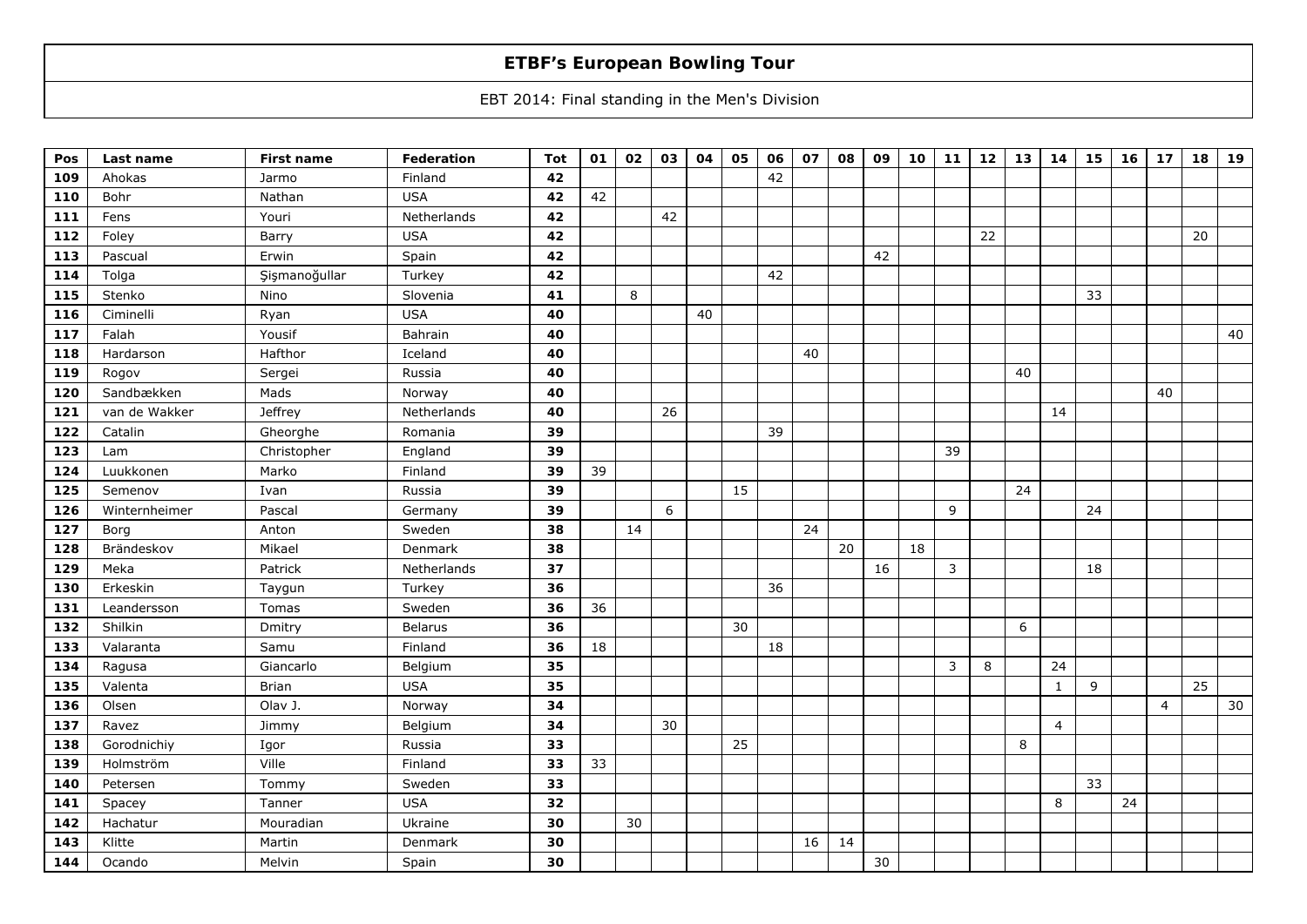| Pos | Last name         | First name   | Federation     | <b>Tot</b> | 01 | 02 | 03 | 04 | 05 | 06 | 07             | 08             | 09 | 10 | 11 | 12 | 13 | 14 | 15 | 16 | 17 | 18 | 19 |
|-----|-------------------|--------------|----------------|------------|----|----|----|----|----|----|----------------|----------------|----|----|----|----|----|----|----|----|----|----|----|
| 145 | Peters            | Jake         | <b>USA</b>     | 30         |    |    |    | 30 |    |    |                |                |    |    |    |    |    |    |    |    |    |    |    |
| 146 | Tseng             | Eric         | Hiong Kong     | 30         |    |    |    |    |    |    |                |                |    |    |    |    |    |    |    |    |    |    | 30 |
| 147 | West              | Joakim       | Sweden         | 30         |    |    |    |    |    |    |                |                |    |    |    |    |    |    |    |    | 30 |    |    |
| 148 | Aaneby            | Frode Jørgen | Norway         | 29         |    |    |    |    |    |    |                | 23             |    |    |    |    |    |    |    |    | 6  |    |    |
| 149 | Howison-Johnstone | <b>Ben</b>   | England        | 28         |    |    |    |    |    |    |                |                | 28 |    |    |    |    |    |    |    |    |    |    |
| 150 | Leroy             | Olivier      | Belgium        | 28         |    |    | 28 |    |    |    |                |                |    |    |    |    |    |    |    |    |    |    |    |
| 151 | Mack              | Tim          | <b>USA</b>     | 28         |    |    |    |    |    |    |                |                |    | 18 |    |    |    |    |    |    |    |    | 10 |
| 152 | Ranta             | Tony         | Finland        | 28         | 6  |    |    |    |    | 18 |                |                |    |    |    |    |    | 1  |    | 3  |    |    |    |
| 153 | Bergendorff       | Markus       | Denmark        | 27         |    |    |    |    |    |    | 6              | 6              |    |    |    |    |    |    |    |    | 15 |    |    |
| 154 | Grabovac          | Michael      | Germany        | 27         |    |    |    |    |    |    |                |                |    |    | 18 |    |    |    | 9  |    |    |    |    |
| 155 | Zelenkov          | Anton        | Russia         | 27         |    |    |    |    | 13 |    |                |                |    |    |    |    | 14 |    |    |    |    |    |    |
| 156 | Höberg            | Lars         | Denmark        | 26         |    |    |    |    |    |    | $\overline{2}$ | $\overline{4}$ |    |    |    |    |    |    |    |    |    |    | 20 |
| 157 | Spil              | Johnny       | Netherlands    | 26         |    |    | 26 |    |    |    |                |                |    |    |    |    |    |    |    |    |    |    |    |
| 158 | Janahi            | Mohamed      | <b>Bahrain</b> | 25         |    |    |    |    |    |    |                |                |    |    |    | 25 |    |    |    |    |    |    |    |
| 159 | Laine             | Henry        | Finland        | 25         |    |    |    |    |    |    |                |                |    |    |    |    | 25 |    |    |    |    |    |    |
| 160 | Smith             | Allan        | <b>USA</b>     | 25         |    | 25 |    |    |    |    |                |                |    |    |    |    |    |    |    |    |    |    |    |
| 161 | Aernoudt          | Marawan      | Belgium        | 24         |    |    | 22 |    |    |    |                |                |    |    |    |    |    | 2  |    |    |    |    |    |
| 162 | Aviram            | Or           | Israel         | 24         |    |    |    |    |    |    |                |                |    |    |    |    |    |    | 24 |    |    |    |    |
| 163 | Canady            | David        | Germany        | 24         |    |    |    |    |    | 6  |                |                |    |    | 18 |    |    |    |    |    |    |    |    |
| 164 | Grabowski         | Achim        | Germany        | 24         |    |    |    |    |    |    |                |                |    |    |    |    |    |    | 24 |    |    |    |    |
| 165 | Hagberg           | Jesper       | Sweden         | 24         |    |    |    |    |    |    | 16             |                | 8  |    |    |    |    |    |    |    |    |    |    |
| 166 | Hilferink         | Ramon        | Netherlands    | 24         |    |    |    |    |    |    |                |                |    |    | 24 |    |    |    |    |    |    |    |    |
| 167 | Jonsson           | Arnar        | Iceland        | 24         |    |    |    |    |    |    | 12             |                |    |    |    |    |    |    |    |    | 12 |    |    |
| 168 | Reyna             | Alejandro    | Costa Rica     | 24         |    |    |    |    |    |    |                |                | 24 |    |    |    |    |    |    |    |    |    |    |
| 169 | Roos              | Mikael       | Sweden         | 24         |    |    |    |    |    |    |                |                |    |    |    |    |    |    |    |    | 24 |    |    |
| 170 | Silletti          | Alessandro   | Poland         | 24         |    |    |    |    |    |    |                |                |    | 24 |    |    |    |    |    |    |    |    |    |
| 171 | Spagnoli          | Davide       | Italy          | 24         |    |    |    |    |    |    |                |                |    | 9  |    | 15 |    |    |    |    |    |    |    |
| 172 | Arpa              | Kenneth      | Malta          | 23         |    |    |    |    |    |    |                |                |    |    |    | 23 |    |    |    |    |    |    |    |
| 173 | Bortolon          | Renato       | Italy          | 23         |    |    |    |    |    |    |                |                |    |    |    |    |    |    |    |    |    | 23 |    |
| 174 | Grünheid          | Dennis       | Germany        | 23         |    | 23 |    |    |    |    |                |                |    |    |    |    |    |    |    |    |    |    |    |
| 175 | Jonsson           | Benjamin     | Sweden         | 23         |    |    |    |    |    |    |                |                | 2  |    |    |    |    |    |    |    | 21 |    |    |
| 176 | McDermott         | Jamie        | Scotland       | 23         |    |    |    |    |    |    |                |                |    |    |    |    |    | 14 | 9  |    |    |    |    |
| 177 | Sharov            | Anton        | Russia         | 23         |    |    |    |    | 23 |    |                |                |    |    |    |    |    |    |    |    |    |    |    |
| 178 | Stikbakke         | Martin Moen  | Norway         | 23         |    |    |    |    |    |    |                |                |    |    |    |    |    |    |    |    | 23 |    |    |
| 179 | Danielsson        | Johan        | Sweden         | 22         |    |    |    |    |    |    | 22             |                |    |    |    |    |    |    |    |    |    |    |    |
| 180 | Efremov           | Aleksandr    | Russia         | 22         |    |    |    |    | 14 |    |                |                |    |    |    |    | 8  |    |    |    |    |    |    |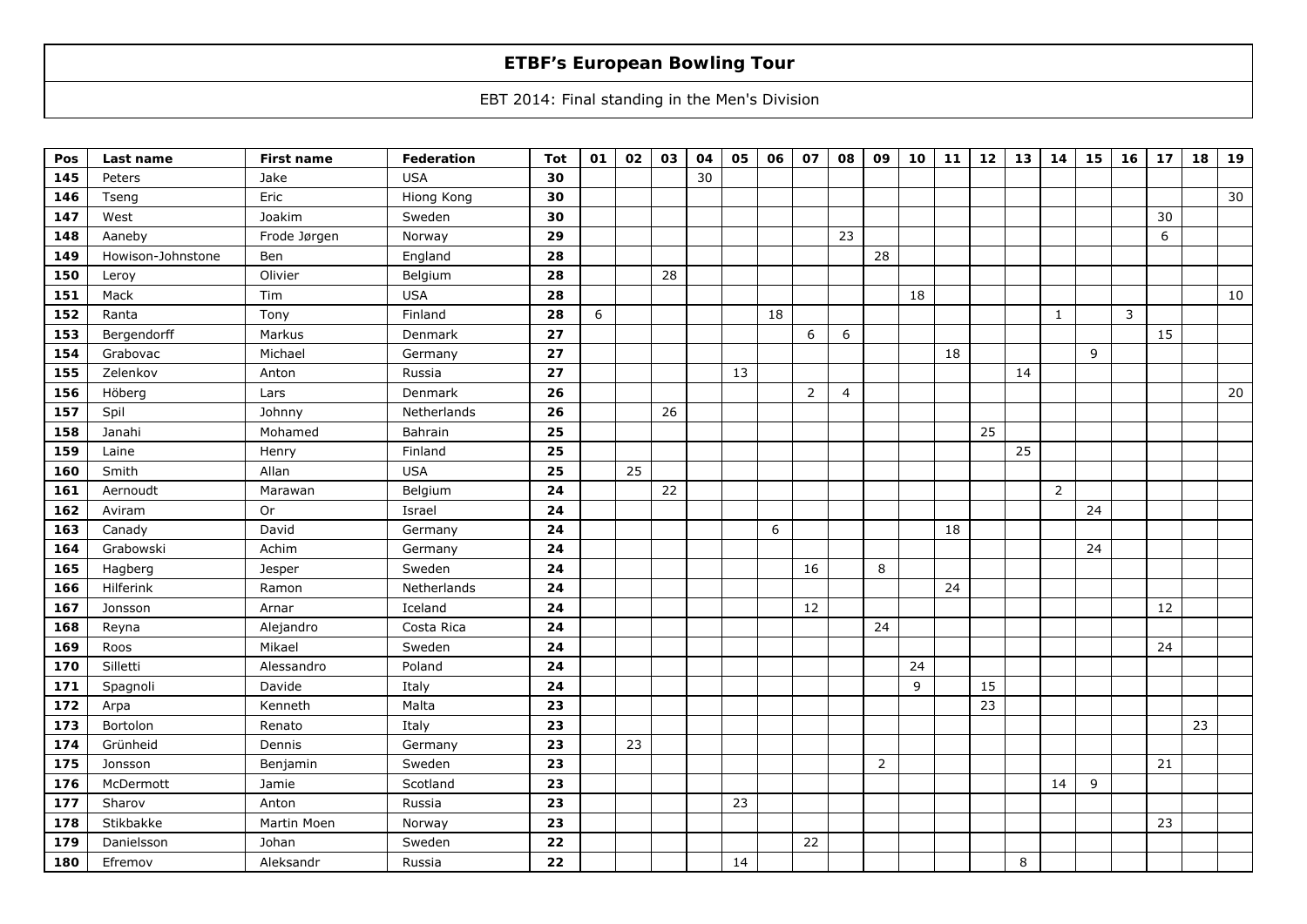| Pos | Last name    | First name | Federation  | Tot | 01 | 02 | 03 | 04 | 05 | 06 | 07 | 08 | 09 | 10           | 11 | 12 | 13 | 14 | 15 | 16 | 17 | 18 | 19 |
|-----|--------------|------------|-------------|-----|----|----|----|----|----|----|----|----|----|--------------|----|----|----|----|----|----|----|----|----|
| 181 | Emelianov    | Andrey     | Russia      | 22  |    |    |    |    | 22 |    |    |    |    |              |    |    |    |    |    |    |    |    |    |
| 182 | Fiorentino   | Antonino   | Italy       | 22  |    |    |    |    |    |    |    |    |    |              |    |    |    |    |    |    |    | 22 |    |
| 183 | Lee llamas   | Carlos     | Mexico      | 22  |    |    |    |    |    |    |    |    | 22 |              |    |    |    |    |    |    |    |    |    |
| 184 | Pashkovskiy  | Alexsander | Russia      | 22  |    |    |    |    |    |    |    |    |    |              |    |    | 22 |    |    |    |    |    |    |
| 185 | Rokkones     | Tore       | Norway      | 22  |    |    |    |    |    |    |    |    |    |              |    |    |    |    |    |    | 22 |    |    |
| 186 | Schuurman    | Joshua     | Netherlands | 22  |    |    | 22 |    |    |    |    |    |    |              |    |    |    |    |    |    |    |    |    |
| 187 | Ulsamer      | Clemens    | Germany     | 22  |    |    | 16 |    |    |    |    |    |    |              |    |    |    |    |    | 6  |    |    |    |
| 188 | Corney       | Miles      | England     | 21  |    |    |    |    |    |    |    |    |    |              |    |    |    |    |    |    |    | 21 |    |
| 189 | Guldbaek     | John       | Denmark     | 21  |    |    | 16 |    |    | 3  | 2  |    |    |              |    |    |    |    |    |    |    |    |    |
| 190 | Mrosek       | Manuel     | Germany     | 21  |    |    | 12 |    |    |    |    |    |    |              | 3  |    |    |    |    | 6  |    |    |    |
| 191 | Sverchkov    | Vladimir   | Russia      | 21  |    |    |    |    | 3  | 18 |    |    |    |              |    |    |    |    |    |    |    |    |    |
| 192 | Aboujassoum  | Ghanim     | Qatar       | 20  |    |    |    |    |    |    |    |    |    |              |    |    |    |    |    |    |    |    | 20 |
| 193 | Jansen       | Tor Inge   | Norway      | 20  |    |    |    |    |    |    |    |    |    |              |    |    |    |    |    |    | 20 |    |    |
| 194 | Okorokov     | Maxim      | Russia      | 20  |    |    |    |    |    |    |    |    |    |              |    |    | 20 |    |    |    |    |    |    |
| 195 | Raheemi      | Ahmed Mohd | Bahrain     | 20  |    |    |    |    |    |    |    |    |    |              |    |    |    |    |    |    |    |    | 20 |
| 196 | Tjernes      | Fredrik    | Norway      | 20  |    |    |    |    |    |    | 12 |    |    |              |    |    |    |    |    |    | 8  |    |    |
| 197 | Yaroslavtsev | Alexey     | Russia      | 20  |    |    |    |    | 20 |    |    |    |    |              |    |    |    |    |    |    |    |    |    |
| 198 | Crosby       | Elliot     | England     | 18  |    |    |    |    |    | 12 |    |    |    |              | 6  |    |    |    |    |    |    |    |    |
| 199 | Elofsson     | Anton      | Sweden      | 18  |    |    |    |    |    |    |    |    |    | 12           | 6  |    |    |    |    |    |    |    |    |
| 200 | Gomez        | Andres     | Colombia    | 18  |    |    |    |    |    |    |    |    |    |              |    |    |    |    | 6  | 12 |    |    |    |
| 201 | Grundschober | Leo        | Austria     | 18  |    |    |    |    |    |    |    |    |    |              |    |    |    |    |    | 18 |    |    |    |
| 202 | Günther      | Kai        | Germany     | 18  |    |    |    |    |    |    |    |    |    |              | 18 |    |    |    |    |    |    |    |    |
| 203 | Gäbler       | Tobias     | Germany     | 18  |    |    |    |    |    |    |    |    |    |              |    |    |    |    | 18 |    |    |    |    |
| 204 | Hooper       | Curtis     | England     | 18  |    |    |    |    |    | 18 |    |    |    |              |    |    |    |    |    |    |    |    |    |
| 205 | Morig        | Oliver     | Germany     | 18  |    |    |    |    |    |    |    |    |    | 18           |    |    |    |    |    |    |    |    |    |
| 206 | Pakonen      | Olli       | Finland     | 18  | 18 |    |    |    |    |    |    |    |    |              |    |    |    |    |    |    |    |    |    |
| 207 | Schneider    | Torsten    | Germany     | 18  |    |    |    |    |    |    |    |    |    |              |    |    |    |    | 18 |    |    |    |    |
| 208 | Tiainen      | Samuli     | Finland     | 18  | 18 |    |    |    |    |    |    |    |    |              |    |    |    |    |    |    |    |    |    |
| 209 | Manderscheid | David      | Luxemburg   | 17  |    |    | 6  |    |    |    |    |    |    |              |    |    |    | 11 |    |    |    |    |    |
| 210 | Helldén      | Johan      | Sweden      | 16  |    |    |    |    |    |    | 16 |    |    |              |    |    |    |    |    |    |    |    |    |
| 211 | Spada        | Amedeo     | Italy       | 16  |    |    |    |    |    |    |    |    |    | $\mathbf{3}$ |    |    |    |    |    |    |    | 13 |    |
| 212 | Al-Merekhi   | Mohammed   | Qatar       | 15  |    |    |    |    |    |    |    |    |    |              |    |    |    |    |    |    |    |    | 15 |
| 213 | Al-Muraikhi  | Hazeem     | Qatar       | 15  |    |    |    |    |    |    |    |    |    |              |    |    |    |    |    |    |    |    | 15 |
| 214 | Bielski      | Paweł      | Poland      | 15  |    | 15 |    |    |    |    |    |    |    |              |    |    |    |    |    |    |    |    |    |
| 215 | Coussens     | Michael    | Belgium     | 15  |    |    |    |    |    |    |    |    |    |              |    |    |    | 15 |    |    |    |    |    |
| 216 | Guinomla     | Hashim     | Philippines | 15  |    |    |    |    |    |    |    |    |    |              |    | 15 |    |    |    |    |    |    |    |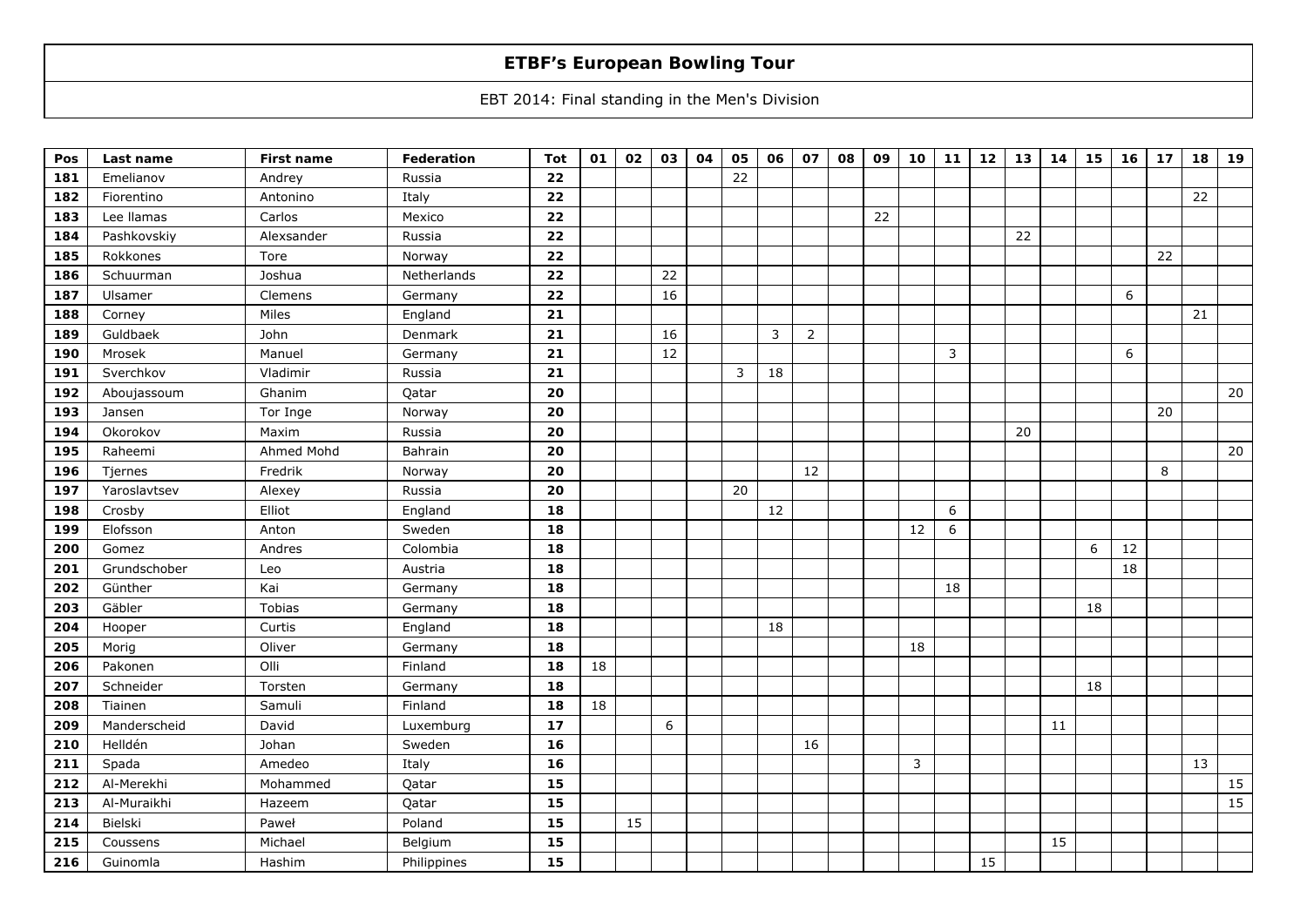| Pos | Last name   | First name  | Federation  | Tot | 01             | 02 | 03 | 04 | 05 | 06 | 07 | 08 | 09 | 10 <sub>1</sub> | 11 | 12 | 13 | 14             | 15 | 16 | 17 | 18           | 19 |
|-----|-------------|-------------|-------------|-----|----------------|----|----|----|----|----|----|----|----|-----------------|----|----|----|----------------|----|----|----|--------------|----|
| 217 | Heinonen    | Markus      | Finland     | 15  | $\overline{3}$ |    |    |    |    |    |    |    | 12 |                 |    |    |    |                |    |    |    |              |    |
| 218 | Kalika      | Mykhaylo    | Ukraine     | 15  |                |    |    |    |    |    |    |    |    |                 |    |    | 15 |                |    |    |    |              |    |
| 219 | Minenko     | Alexander   | Russia      | 15  |                |    |    |    |    |    |    |    |    |                 |    |    | 15 |                |    |    |    |              |    |
| 220 | Rasputin    | Andrey      | Russia      | 15  |                |    |    |    | 15 |    |    |    |    |                 |    |    |    |                |    |    |    |              |    |
| 221 | Świtalski   | Michał      | Poland      | 15  |                | 15 |    |    |    |    |    |    |    |                 |    |    |    |                |    |    |    |              |    |
| 222 | Bellomonte  | Francesco   | Italy       | 14  |                |    |    |    |    |    |    |    |    |                 |    | 14 |    |                |    |    |    |              |    |
| 223 | Drojbin     | Alexey      | Russia      | 14  |                |    |    |    |    |    |    |    |    |                 |    |    | 14 |                |    |    |    |              |    |
| 224 | Haukås      | Kenneth     | Norway      | 14  |                |    |    |    |    |    |    |    |    |                 |    |    |    |                |    |    | 14 |              |    |
| 225 | Kondratyev  | Olexandr    | Ukraine     | 14  |                | 14 |    |    |    |    |    |    |    |                 |    |    |    |                |    |    |    |              |    |
| 226 | Krämer      | Michael     | Germany     | 14  |                |    | 12 |    |    |    |    |    |    |                 |    |    |    | $\overline{2}$ |    |    |    |              |    |
| 227 | Lambertini  | Luciano     | Italy       | 14  |                |    |    |    |    |    |    |    |    |                 |    |    |    |                |    |    |    | 14           |    |
| 228 | Lund        | Erland      | Norway      | 14  |                |    |    |    |    |    |    |    |    |                 |    |    |    |                |    |    | 14 |              |    |
| 229 | Roig        | Héctor Roca | Catalonia   | 14  |                |    |    |    |    |    |    | 14 |    |                 |    |    |    |                |    |    |    |              |    |
| 230 | Stefopoulos | Vasileios   | Greece      | 14  |                |    |    |    |    |    |    |    |    |                 |    |    |    |                |    |    |    | 14           |    |
| 231 | Vaccaro     | Francesco   | Italy       | 14  |                |    |    |    |    |    |    |    |    |                 |    | 14 |    |                |    |    |    |              |    |
| 232 | Fiege       | Stephan     | Germany     | 13  |                | 13 |    |    |    |    |    |    |    |                 |    |    |    |                |    |    |    |              |    |
| 233 | Flori       | Alessandro  | Italy       | 13  |                |    |    |    |    |    |    |    |    |                 |    |    |    |                |    |    |    | 13           |    |
| 234 | Jonsson     | Andreas     | Sweden      | 13  |                |    |    |    |    |    |    |    |    |                 |    |    |    |                |    |    | 13 |              |    |
| 235 | Massimino   | Concetto    | Italy       | 13  |                |    |    |    |    |    |    |    |    |                 |    | 13 |    |                |    |    |    |              |    |
| 236 | Sobolev     | Pavel       | Belarus     | 13  |                |    |    |    |    |    |    |    |    |                 |    |    | 13 |                |    |    |    |              |    |
| 237 | Sokolov     | Oleg        | Russia      | 13  |                |    |    |    |    |    |    |    |    |                 |    |    | 13 |                |    |    |    |              |    |
| 238 | Sörensen    | Mikkel Brus | Denmark     | 13  |                |    |    |    |    |    |    | 13 |    |                 |    |    |    |                |    |    |    |              |    |
| 239 | Verbruggen  | Gery        | Belgium     | 13  |                |    |    |    |    |    |    |    |    |                 |    |    |    | 13             |    |    |    |              |    |
| 240 | Ahlgren     | Anton       | Sweden      | 12  |                |    |    |    |    |    |    | 12 |    |                 |    |    |    |                |    |    |    |              |    |
| 241 | Arjonilla   | Alejandro   | Spain       | 12  |                |    |    |    |    |    |    |    | 12 |                 |    |    |    |                |    |    |    |              |    |
| 242 | Barriopedro | Pablo       | Spain       | 12  |                |    |    |    |    |    |    |    | 12 |                 |    |    |    |                |    |    |    |              |    |
| 243 | Bartel      | Dustin      | Germany     | 12  |                |    |    |    |    |    |    |    |    |                 |    |    |    |                | 12 |    |    |              |    |
| 244 | Beier       | Tobias      | Germany     | 12  |                |    |    |    |    |    |    |    |    |                 |    |    |    |                | 12 |    |    |              |    |
| 245 | Birlinger   | Christian   | Germany     | 12  |                |    |    |    |    |    |    |    |    |                 | 12 |    |    |                |    |    |    |              |    |
| 246 | de Vries    | Alex        | Netherlands | 12  |                |    | 12 |    |    |    |    |    |    |                 |    |    |    |                |    |    |    |              |    |
| 247 | DeCarvajal  | Jaime       | Spain       | 12  |                |    |    |    |    |    |    |    | 12 |                 |    |    |    |                |    |    |    |              |    |
| 248 | Dogan       | Habib       | Turkey      | 12  |                |    |    |    |    | 12 |    |    |    |                 |    |    |    |                |    |    |    |              |    |
| 249 | Friedrichs  | Tim         | Germany     | 12  |                |    |    |    |    |    |    |    |    |                 | 12 |    |    |                |    |    |    |              |    |
| 250 | Gykis       | Vytautas    | Lithuania   | 12  |                | 3  |    |    |    |    |    |    |    |                 |    | 8  |    |                |    |    |    | $\mathbf{1}$ |    |
| 251 | Hansson     | Johan       | Sweden      | 12  |                |    |    |    |    |    |    | 12 |    |                 |    |    |    |                |    |    |    |              |    |
| 252 | Hulst       | Phil        | Netherlands | 12  |                |    | 12 |    |    |    |    |    |    |                 |    |    |    |                |    |    |    |              |    |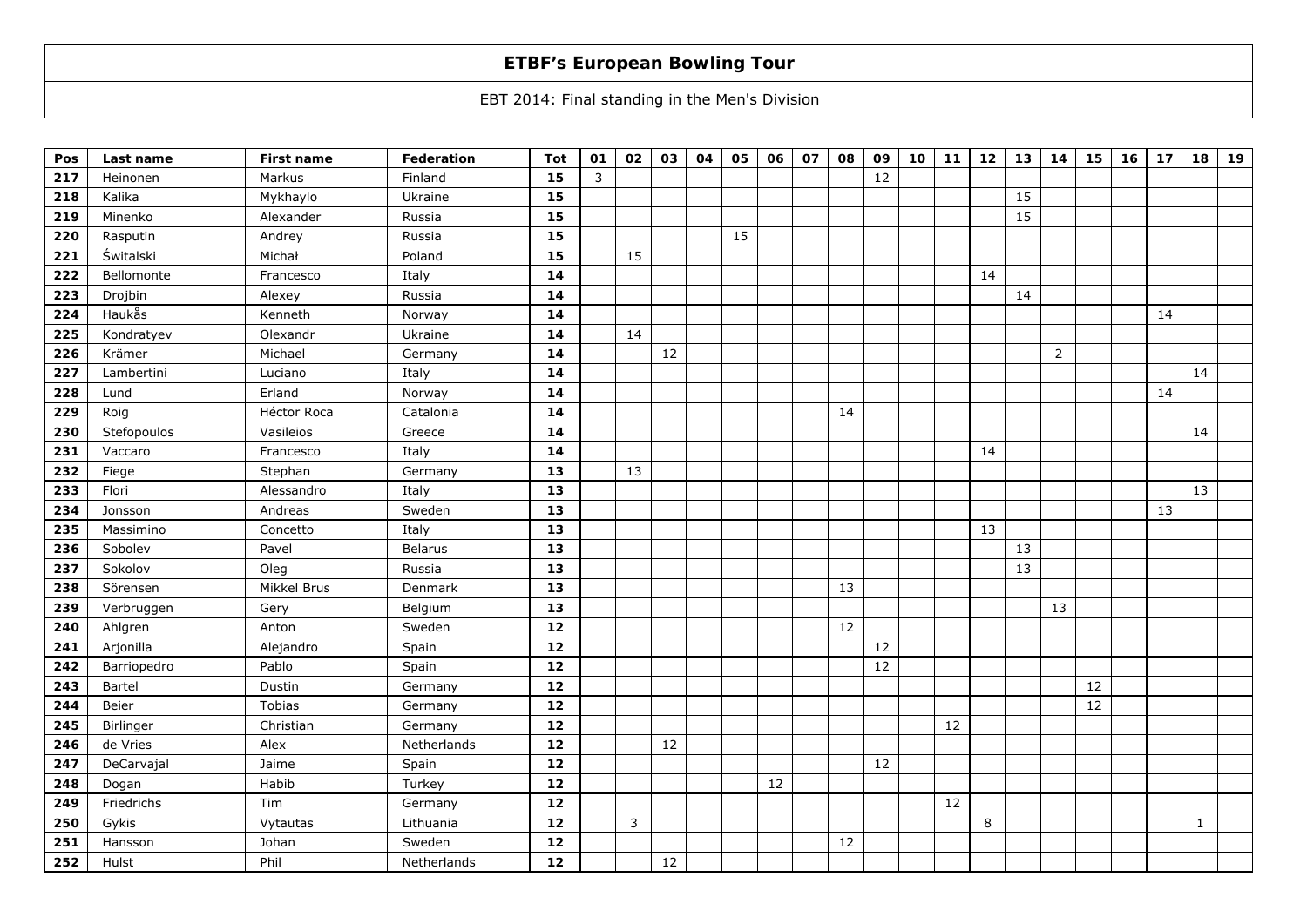| Pos | Last name     | First name    | Federation     | Tot  | 01           | 02 | 03 | 04 | 05 | 06 | 07             | 08           | 09 | 10 | 11 | 12 | 13             | 14 | 15 | 16 | 17 | 18 | 19 |
|-----|---------------|---------------|----------------|------|--------------|----|----|----|----|----|----------------|--------------|----|----|----|----|----------------|----|----|----|----|----|----|
| 253 | Kobelkov      | Maksim        | Russia         | 12   |              |    |    |    | 12 |    |                |              |    |    |    |    |                |    |    |    |    |    |    |
| 254 | Kuznetsov     | Nikita        | Russia         | $12$ |              |    |    |    |    |    |                |              |    |    |    |    | 12             |    |    |    |    |    |    |
| 255 | Kweens        | Christian     | Netherlands    | 12   |              |    | 12 |    |    |    |                |              |    |    |    |    |                |    |    |    |    |    |    |
| 256 | Lüttke        | Christopher   | Sweden         | 12   |              |    |    |    |    |    |                | $\mathbf{1}$ |    |    |    |    |                |    |    |    | 11 |    |    |
| 257 | Mambelli      | Omar          | Italy          | 12   |              |    |    |    |    |    |                |              |    |    |    |    |                |    |    |    |    | 12 |    |
| 258 | Olesiński     | Krzysztof     | Poland         | 12   |              | 12 |    |    |    |    |                |              |    |    |    |    |                |    |    |    |    |    |    |
| 259 | Orche         | Ruben         | Spain          | 12   |              |    |    |    |    |    |                |              | 12 |    |    |    |                |    |    |    |    |    |    |
| 260 | Polizzotto    | Salvatore     | Italy          | 12   |              |    |    |    |    |    |                |              |    |    |    | 12 |                |    |    |    |    |    |    |
| 261 | Potorochin    | Vladimir      | Russia         | 12   |              |    |    |    | 12 |    |                |              |    |    |    |    |                |    |    |    |    |    |    |
| 262 | Reva          | Andrey        | Russia         | 12   |              |    |    |    |    |    |                |              |    |    |    |    | 12             |    |    |    |    |    |    |
| 263 | Spadavecchia  | Andrea        | Italy          | 12   |              |    |    |    |    |    |                |              |    | 12 |    |    |                |    |    |    |    |    |    |
| 264 | Stefanidis    | George        | Greece         | 12   |              |    |    |    |    |    |                |              |    |    | 6  |    |                |    |    |    |    | 6  |    |
| 265 | Andersson     | Kim           | Sweden         | 11   |              |    |    |    |    |    |                | 11           |    |    |    |    |                |    |    |    |    |    |    |
| 266 | Andreev       | Sergey        | Russia         | 11   |              |    |    |    |    |    |                |              |    |    |    |    | 11             |    |    |    |    |    |    |
| 267 | Biolghini     | Diego         | Italy          | 11   |              |    |    |    |    |    |                |              |    |    |    | 11 |                |    |    |    |    |    |    |
| 268 | <b>Brandt</b> | Sandro        | Germany        | 11   |              | 11 |    |    |    |    |                |              |    |    |    |    |                |    |    |    |    |    |    |
| 269 | Del Carmine   | Alessandro    | Italy          | 11   |              |    |    |    |    |    |                |              |    |    |    |    |                |    |    |    |    | 11 |    |
| 270 | Eriksson      | Sebastian     | Sweden         | 11   |              |    |    |    |    |    |                |              |    |    |    |    |                |    |    |    | 11 |    |    |
| 271 | Hauchwitz     | Sascha        | Germany        | 11   |              | 11 |    |    |    |    |                |              |    |    |    |    |                |    |    |    |    |    |    |
| 272 | Il Grande     | Francesco     | Italy          | 11   |              |    |    |    |    |    |                |              |    |    |    | 11 |                |    |    |    |    |    |    |
| 273 | Karpov        | Aleksandr     | Russia         | 11   |              |    |    |    | 11 |    |                |              |    |    |    |    |                |    |    |    |    |    |    |
| 274 | Kulseng       | Öyvin         | Norway         | 11   |              |    |    |    |    |    | 8              |              |    |    |    |    |                |    |    |    | 3  |    |    |
| 275 | Melnichenko   | Mikhail       | Russia         | 11   |              |    |    |    | 11 |    |                |              |    |    |    |    |                |    |    |    |    |    |    |
| 276 | Al-Marzouqi   | Salem         | Qatar          | 10   |              |    |    |    |    |    |                |              |    |    |    |    |                |    |    |    |    |    | 10 |
| 277 | Hopka         | Julius Emil   | Norway         | 10   |              |    |    |    |    |    | $\overline{4}$ | 6            |    |    |    |    |                |    |    |    |    |    |    |
| 278 | Pribylev      | Vladimir      | Latvia         | 10   |              |    |    |    |    |    |                |              |    |    |    |    | $\overline{2}$ | 8  |    |    |    |    |    |
| 279 | Sterner       | Jason         | <b>USA</b>     | 10   |              |    |    | 10 |    |    |                |              |    |    |    |    |                |    |    |    |    |    |    |
| 280 | Aagren        | Emil          | Sweden         | 10   |              |    |    |    |    |    | $\overline{2}$ | 8            |    |    |    |    |                |    |    |    |    |    |    |
| 281 | Coşkun        | Firat         | Turkey         | 9    |              |    |    |    |    | 9  |                |              |    |    |    |    |                |    |    |    |    |    |    |
| 282 | Hergenröder   | Dominik       | Germany        | 9    |              |    |    |    |    |    |                |              |    |    | 9  |    |                |    |    |    |    |    |    |
| 283 | Kontas        | <b>Barlas</b> | Turkey         | 9    |              |    |    |    |    | 9  |                |              |    |    |    |    |                |    |    |    |    |    |    |
| 284 | Loos          | Michael       | Austria        | 9    |              |    |    |    |    |    |                |              |    |    |    |    |                |    |    | 9  |    |    |    |
| 285 | Melanen       | Markus        | Finland        | 9    | 9            |    |    |    |    |    |                |              |    |    |    |    |                |    |    |    |    |    |    |
| 286 | Michajlow     | Michael       | Germany        | 9    |              |    |    |    |    | 9  |                |              |    |    |    |    |                |    |    |    |    |    |    |
| 287 | Muzik         | Michal        | Czech Republic | 9    |              |    |    |    |    | 9  |                |              |    |    |    |    |                |    |    |    |    |    |    |
| 288 | Robinson      | Ian           | Sweden         | 9    | $\mathsf{3}$ | 6  |    |    |    |    |                |              |    |    |    |    |                |    |    |    |    |    |    |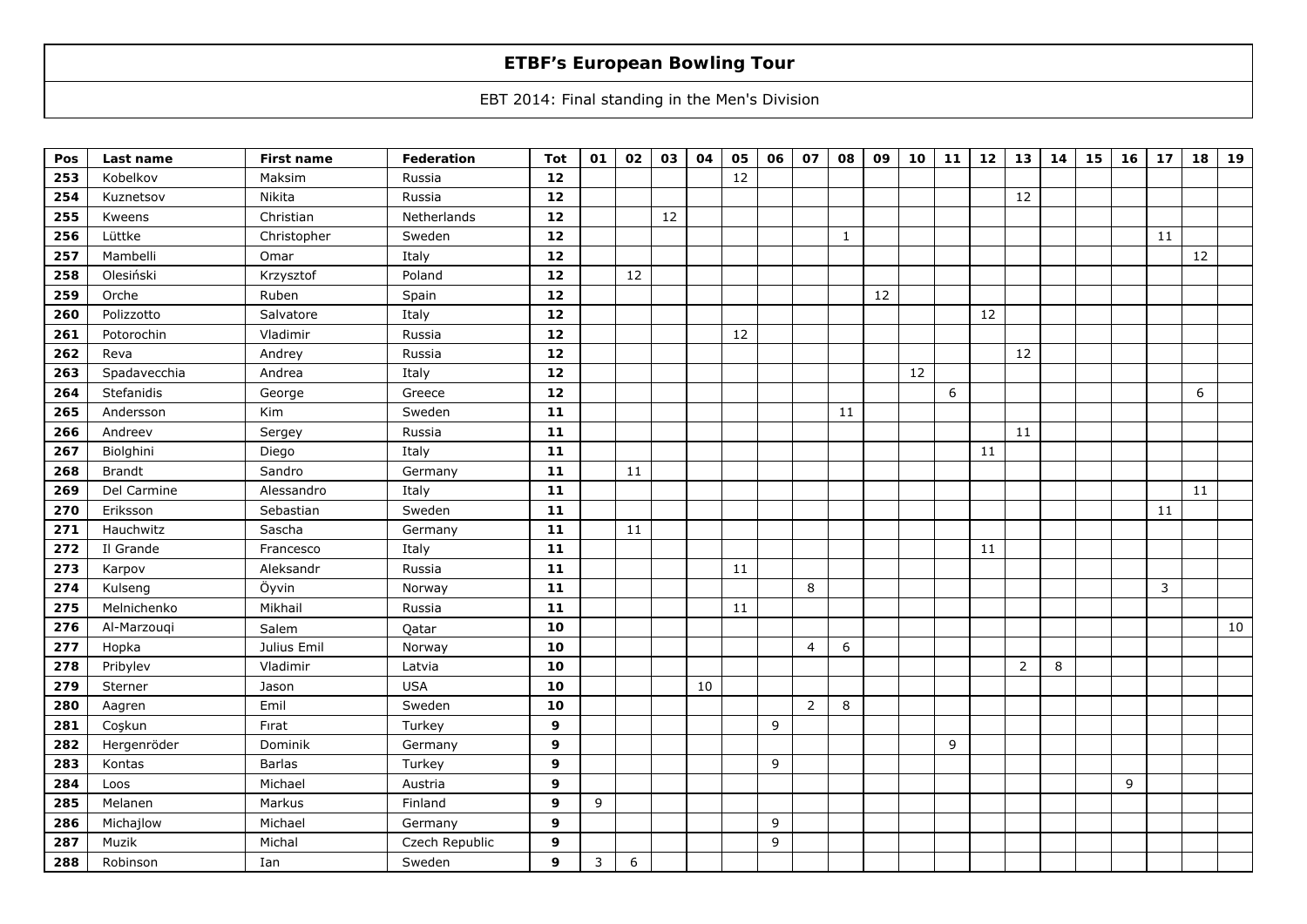| Pos | Last name       | First name | Federation     | Tot | 01 | 02 | 03      | 04 | 05             | 06 | 07 | 08 | 09 | 10 | 11 | 12 | 13 | 14 | 15 | 16           | 17             | 18 | 19 |
|-----|-----------------|------------|----------------|-----|----|----|---------|----|----------------|----|----|----|----|----|----|----|----|----|----|--------------|----------------|----|----|
| 289 | Schröder        | Timo       | Germany        | 9   |    |    |         |    |                |    |    |    |    |    |    |    |    |    |    | $\mathsf{q}$ |                |    |    |
| 290 | Schurian        | Christoph  | Germany        | 9   |    |    |         |    |                |    |    |    |    |    | 6  |    |    |    | 3  |              |                |    |    |
| 291 | Stevenson       | Peter      | England        | 9   |    |    |         |    |                |    |    |    |    |    | 9  |    |    |    |    |              |                |    |    |
| 292 | Tidbeck         | Marcus     | Sweden         | 9   | 9  |    |         |    |                |    |    |    |    |    |    |    |    |    |    |              |                |    |    |
| 293 | Yilmaz          | Hasan      | Turkey         | 9   |    |    |         |    |                | 9  |    |    |    |    |    |    |    |    |    |              |                |    |    |
| 294 | Alberghetti     | Danilo     | Italy          | 8   |    |    |         |    |                |    |    |    |    |    |    |    |    |    |    |              |                | 8  |    |
| 295 | Anastasi        | Maurizio   | Malta          | 8   |    |    |         |    |                |    |    |    |    |    |    | 8  |    |    |    |              |                |    |    |
| 296 | Andersen        | Jan        | Denmark        | 8   |    |    |         |    |                |    |    | 8  |    |    |    |    |    |    |    |              |                |    |    |
| 297 | Badin           | Vadim      | Russia         | 8   |    |    |         |    | $\overline{2}$ |    |    |    |    |    |    |    | 6  |    |    |              |                |    |    |
| 298 | Bai             | Michael    | Denmark        | 8   |    |    |         |    |                |    | 8  |    |    |    |    |    |    |    |    |              |                |    |    |
| 299 | Bering          | Rasmus     | Denmark        | 8   |    |    |         |    |                |    |    |    |    |    |    |    |    |    |    |              | 8              |    |    |
| 300 | Danielsson      | Christer   | Sweden         | 8   |    |    |         |    |                |    | 8  |    |    |    |    |    |    |    |    |              |                |    |    |
| 301 | Espen           | Arvid      | Norway         | 8   |    |    |         |    |                |    | 6  |    |    |    |    |    |    |    |    |              | $\overline{2}$ |    |    |
| 302 | Galeone         | Nicola     | Italy          | 8   |    |    |         |    |                |    |    |    |    |    |    |    |    |    |    |              |                | 8  |    |
| 303 | Garcia          | Inigo      | Spain          | 8   |    |    |         |    |                |    |    |    | 8  |    |    |    |    |    |    |              |                |    |    |
| 304 | Goncharov       | Vladimir   | Russia         | 8   |    |    |         |    | 8              |    |    |    |    |    |    |    |    |    |    |              |                |    |    |
| 305 | Hansen          | Anders     | Denmark        | 8   |    |    |         |    |                |    |    | 8  |    |    |    |    |    |    |    |              |                |    |    |
| 306 | Hansen          | Henrik     | Norway         | 8   |    |    |         |    |                |    |    |    |    |    |    |    |    |    |    |              | 8              |    |    |
| 307 | Khasenevich     | Evgeny     | <b>Belarus</b> | 8   |    |    |         |    | 8              |    |    |    |    |    |    |    |    |    |    |              |                |    |    |
| 308 | Kirilov         | Igor       | Russia         | 8   |    |    |         |    | 8              |    |    |    |    |    |    |    |    |    |    |              |                |    |    |
| 309 | Lindqvist       | Björn      | Sweden         | 8   |    |    |         |    |                |    |    |    |    |    |    |    |    |    |    |              | 8              |    |    |
| 310 | Makarov         | Anton      | Bulgaria       | 8   |    |    |         |    | 8              |    |    |    |    |    |    |    |    |    |    |              |                |    |    |
| 311 | Meylemans       | Ziggy      | Belgium        | 8   |    |    | 8       |    |                |    |    |    |    |    |    |    |    |    |    |              |                |    |    |
| 312 | Mudhafar        | Isa        | Bahrain        | 8   |    |    |         |    |                |    |    |    |    |    |    | 8  |    |    |    |              |                |    |    |
| 313 | Murto           | Petri      | Finland        | 8   |    |    |         |    |                |    |    |    |    |    |    |    | 8  |    |    |              |                |    |    |
| 314 | Nieri           | Alessandro | Italy          | 8   |    |    |         |    |                |    |    |    |    |    |    |    |    |    |    |              |                | 8  |    |
| 315 | Pangolini       | Nicola     | Italy          | 8   |    |    |         |    |                |    |    |    |    |    |    |    |    |    |    |              |                | 8  |    |
| 316 | Sasnauskas      | Linas      | Lithuania      | 8   |    |    |         |    |                |    |    |    |    |    |    | 2  | 6  |    |    |              |                |    |    |
| 317 | Selier          | Wesley     | Netherlands    | 8   |    |    | 8       |    |                |    |    |    |    |    |    |    |    |    |    |              |                |    |    |
| 318 | Sullivan        | Neil       | Malta          | 8   |    |    |         |    |                |    |    |    |    |    |    | 8  |    |    |    |              |                |    |    |
| 319 | Sundin          | Mattias    | Sweden         | 8   |    | 8  |         |    |                |    |    |    |    |    |    |    |    |    |    |              |                |    |    |
| 320 | Timofeev        | Nikita     | Russia         | 8   |    |    |         |    | 8              |    |    |    |    |    |    |    |    |    |    |              |                |    |    |
| 321 | van den Bogaard | Ron        | Netherlands    | 8   |    |    |         |    |                |    |    |    |    |    |    |    |    | 8  |    |              |                |    |    |
| 322 | van der Heide   | Jeroen     | Netherlands    | 8   |    |    | 8       |    |                |    |    |    |    |    |    |    |    |    |    |              |                |    |    |
| 323 | van der Vliet   | Tom        | Netherlands    | 8   |    |    |         |    |                |    |    |    |    |    |    |    |    | 8  |    |              |                |    |    |
| 324 | van Meerbergen  | Bram       | Belgium        | 8   |    |    | $\bf 8$ |    |                |    |    |    |    |    |    |    |    |    |    |              |                |    |    |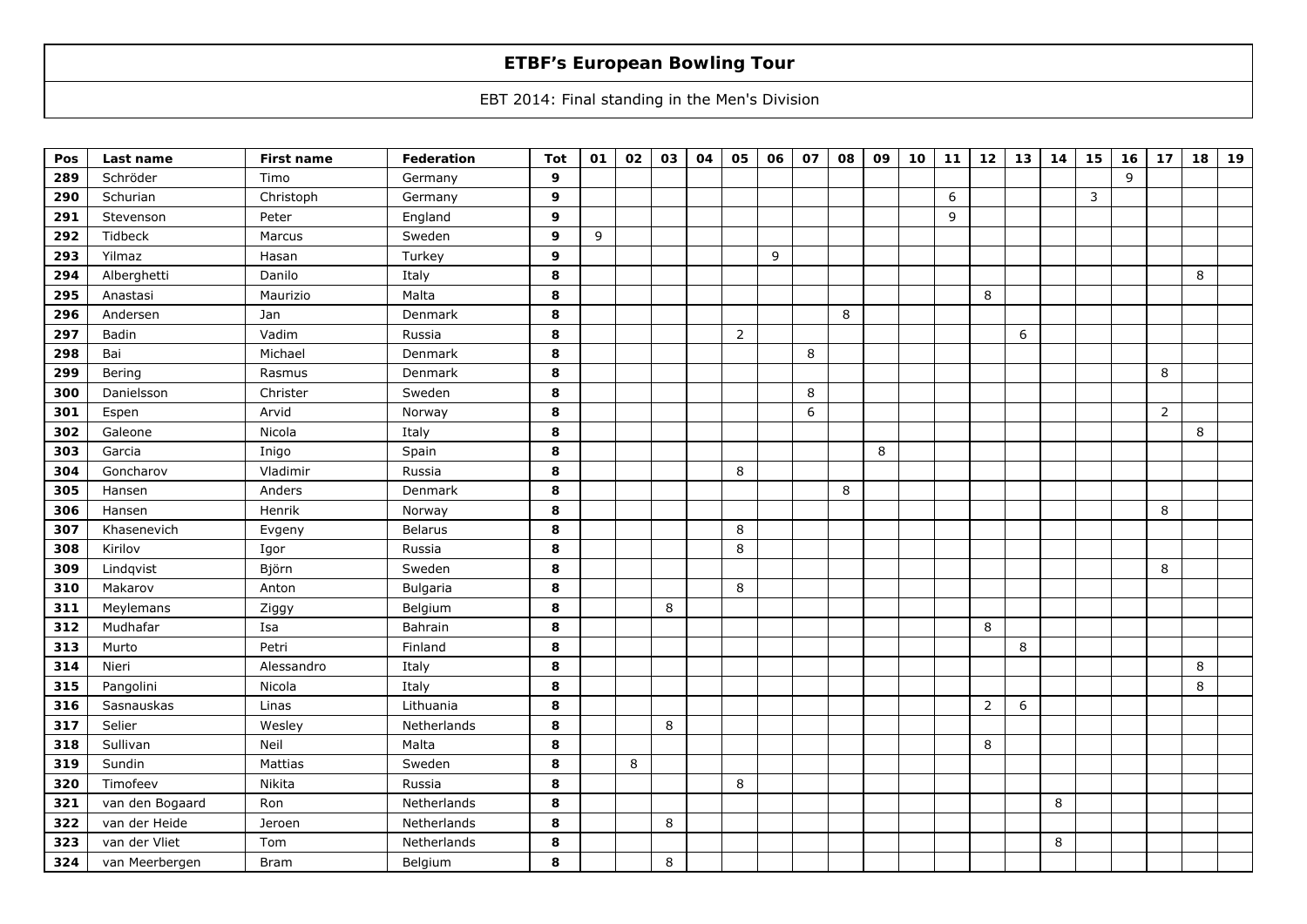| Pos | Last name          | First name    | Federation  | Tot            | 01 | 02 | 03 | 04 | 05 | 06 | 07 | 08 | 09 | 10 <sub>1</sub> | 11 | 12 | 13 | 14 | 15 | 16 | 17 | 18 | 19 |
|-----|--------------------|---------------|-------------|----------------|----|----|----|----|----|----|----|----|----|-----------------|----|----|----|----|----|----|----|----|----|
| 325 | Zarzycki           | Michał        | Poland      | 8              |    | 8  |    |    |    |    |    |    |    |                 |    |    |    |    |    |    |    |    |    |
| 326 | Zubkov             | Artemy        | Russia      | 8              |    |    |    |    |    |    |    |    |    |                 |    |    | 8  |    |    |    |    |    |    |
| 327 | Östergaard-Poulsen | Dan           | Denmark     | 8              |    |    |    |    |    |    |    | 8  |    |                 |    |    |    |    |    |    |    |    |    |
| 328 | Østlie Solberg     | Thor Kristian | Norway      | 8              |    |    |    |    |    |    |    |    |    |                 |    |    |    |    |    |    | 8  |    |    |
| 329 | Klockgether        | Stefan        | Germany     | $\overline{7}$ |    |    |    |    |    |    |    | 1  |    |                 |    |    |    | 6  |    |    |    |    |    |
| 330 | Balzer             | Martin        | Germany     | 6              |    |    |    |    |    |    |    |    |    |                 |    |    |    |    | 6  |    |    |    |    |
| 331 | Berganza           | Guillermo     | Spain       | 6              |    |    |    |    |    |    |    |    | 6  |                 |    |    |    |    |    |    |    |    |    |
| 332 | Blank              | Uwe           | Germany     | 6              |    |    |    |    |    |    |    |    |    |                 |    | 6  |    |    |    |    |    |    |    |
| 333 | Chernykh           | Aleksandr     | Russia      | 6              |    |    |    |    | 6  |    |    |    |    |                 |    |    |    |    |    |    |    |    |    |
| 334 | Colomer            | Artur         | Spain       | 6              |    |    |    |    |    |    |    |    | 6  |                 |    |    |    |    |    |    |    |    |    |
| 335 | Fabbietti          | Sergio        | Italy       | 6              |    |    |    |    |    |    |    |    |    |                 |    |    |    |    |    |    |    | 6  |    |
| 336 | Fascella           | Francesco     | Italy       | 6              |    |    |    |    |    |    |    |    |    |                 |    | 6  |    |    |    |    |    |    |    |
| 337 | Ferretti           | Paolo         | Italy       | 6              |    |    |    |    |    |    |    |    |    |                 |    |    |    |    |    |    |    | 6  |    |
| 338 | Filippov           | Alexey        | Russia      | 6              |    |    |    |    | 6  |    |    |    |    |                 |    |    |    |    |    |    |    |    |    |
| 339 | Galluzzo           | Giorgio       | Italy       | 6              |    |    |    |    |    |    |    |    |    |                 |    |    |    |    |    |    |    | 6  |    |
| 340 | Geraskin           | Alexey        | Russia      | 6              |    |    |    |    |    |    |    |    |    |                 |    |    | 6  |    |    |    |    |    |    |
| 341 | Glassau            | Stephan       | Denmark     | 6              |    | 6  |    |    |    |    |    |    |    |                 |    |    |    |    |    |    |    |    |    |
| 342 | Gundersby          | Fredrik G     | Norway      | 6              |    |    |    |    |    |    |    |    |    |                 |    |    |    |    |    |    | 6  |    |    |
| 343 | Hansen Sælen       | Ruben         | Norway      | 6              |    |    |    |    |    |    |    |    |    |                 |    |    |    |    |    |    | 6  |    |    |
| 344 | Harang             | Øyvind        | Norway      | 6              |    |    |    |    |    |    |    |    |    |                 |    |    |    |    |    |    | 6  |    |    |
| 345 | Hendrickx          | Gianny        | Belgium     | 6              |    |    | 6  |    |    |    |    |    |    |                 |    |    |    |    |    |    |    |    |    |
| 346 | Karlsson           | Kevin         | Sweden      | 6              |    |    |    |    |    |    |    |    |    |                 |    |    |    |    |    |    | 6  |    |    |
| 347 | Kaya               | Mehmet        | Turkey      | 6              |    |    |    |    |    | 6  |    |    |    |                 |    |    |    |    |    |    |    |    |    |
| 348 | Kok                | Eric          | Netherlands | 6              |    |    |    |    |    |    |    |    |    |                 |    |    |    | 6  |    |    |    |    |    |
| 349 | Kumru              | Emre          | Turkey      | 6              |    |    |    |    |    | 6  |    |    |    |                 |    |    |    |    |    |    |    |    |    |
| 350 | Lange              | Sebastian     | Germany     | 6              |    |    |    |    |    |    |    |    |    |                 |    |    |    | 6  |    |    |    |    |    |
| 351 | Larragan           | Fco. Javier   | <b>USA</b>  | 6              |    |    |    |    |    |    |    |    | 6  |                 |    |    |    |    |    |    |    |    |    |
| 352 | Madaloni           | Antonio       | Italy       | 6              |    |    |    |    |    |    |    |    |    |                 |    |    |    |    |    |    |    | 6  |    |
| 353 | Massimino          | Giovanni      | Italy       | 6              |    |    |    |    |    |    |    |    |    |                 |    | 6  |    |    |    |    |    |    |    |
| 354 | Mattsson           | John          | Sweden      | 6              |    |    |    |    |    |    |    | 6  |    |                 |    |    |    |    |    |    |    |    |    |
| 355 | Moreno             | Javier        | Spain       | 6              |    |    |    |    |    |    |    |    | 6  |                 |    |    |    |    |    |    |    |    |    |
| 356 | Morgan             | Selwyn        | England     | 6              |    |    |    |    |    |    |    |    |    |                 |    |    |    | 6  |    |    |    |    |    |
| 357 | Muggelberg         | Marcel        | Germany     | 6              |    |    |    |    |    |    |    |    |    |                 |    |    |    |    | 6  |    |    |    |    |
| 358 | Määttä             | Harri         | Finland     | 6              | 6  |    |    |    |    |    |    |    |    |                 |    |    |    |    |    |    |    |    |    |
| 359 | Nielsen            | Lars          | Denmark     | 6              |    | 6  |    |    |    |    |    |    |    |                 |    |    |    |    |    |    |    |    |    |
| 360 | Nordenson          | Peter         | Sweden      | 6              |    |    |    |    |    |    | 6  |    |    |                 |    |    |    |    |    |    |    |    |    |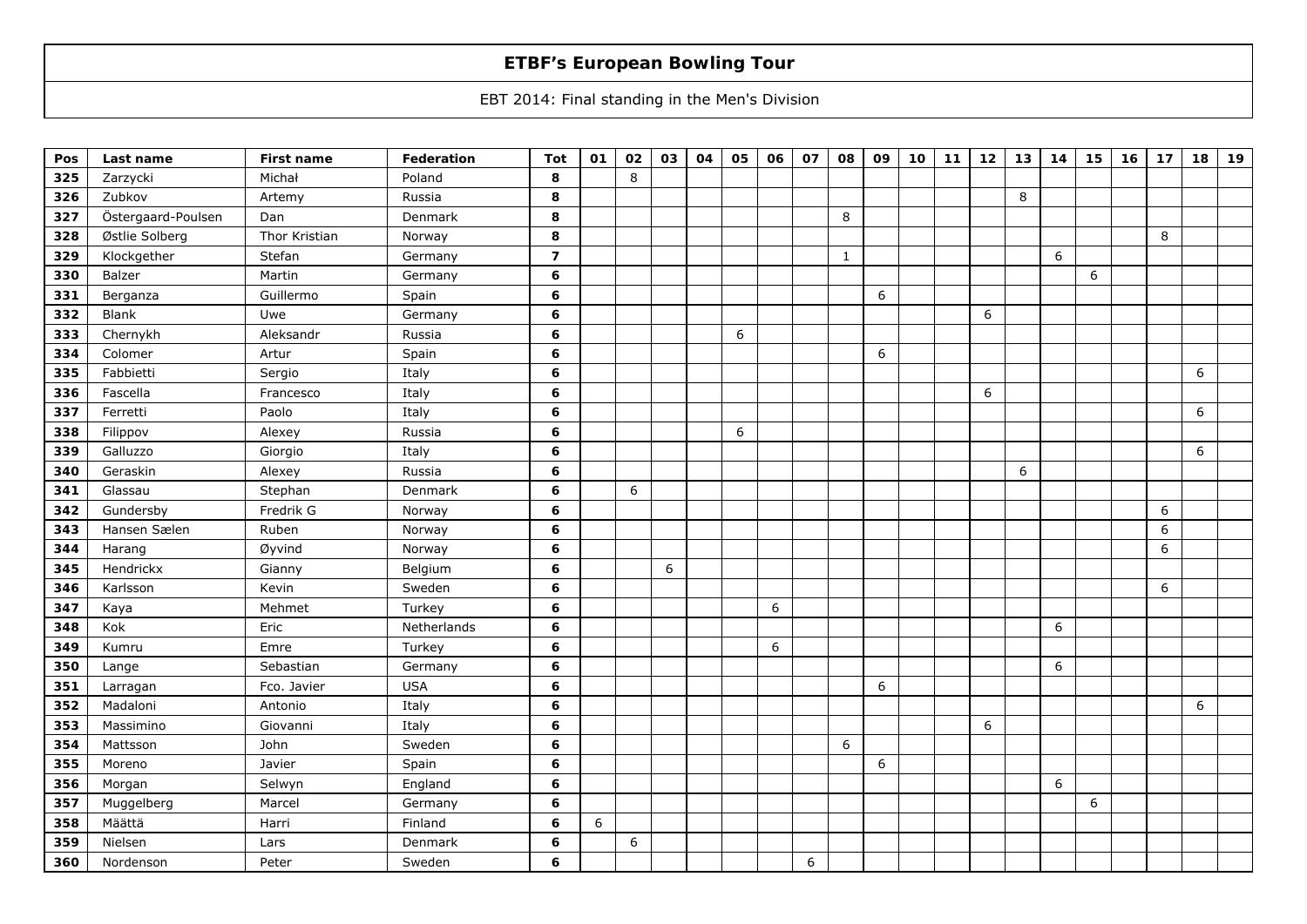| Pos | Last name     | First name   | Federation   | Tot                     | 01 | 02             | 03 | 04 | 05               | 06 | 07 | 08 | 09 | 10 | 11 | 12             | 13             | 14             | 15 | 16 | 17             | 18             | 19              |
|-----|---------------|--------------|--------------|-------------------------|----|----------------|----|----|------------------|----|----|----|----|----|----|----------------|----------------|----------------|----|----|----------------|----------------|-----------------|
| 361 | Palmér        | Carl-Oskar   | Sweden       | 6                       |    |                |    |    |                  |    |    | 6  |    |    |    |                |                |                |    |    |                |                |                 |
| 362 | Pedersen      | Martin Öager | Denmark      | 6                       |    |                |    |    |                  |    | 6  |    |    |    |    |                |                |                |    |    |                |                |                 |
| 363 | Ramondini     | Paolo        | Italy        | 6                       |    |                |    |    |                  |    |    |    |    | 6  |    |                |                |                |    |    |                |                |                 |
| 364 | Sandowski     | David        | Germany      | 6                       |    | 6              |    |    |                  |    |    |    |    |    |    |                |                |                |    |    |                |                |                 |
| 365 | Senna         | Giuseppe     | Italy        | 6                       |    |                |    |    |                  |    |    |    |    |    |    | 6              |                |                |    |    |                |                |                 |
| 366 | Sermand       | Julien       | France       | 6                       |    |                |    |    |                  |    |    |    |    | 6  |    |                |                |                |    |    |                |                |                 |
| 367 | Shevyakov     | Evgeniy      | Russia       | 6                       |    |                |    |    | 6                |    |    |    |    |    |    |                |                |                |    |    |                |                |                 |
| 368 | Starchenkov   | Sergey       | Russia       | 6                       |    |                |    |    | $\boldsymbol{6}$ |    |    |    |    |    |    |                |                |                |    |    |                |                |                 |
| 369 | Sturt         | Jonathan     | England      | 6                       |    |                |    |    |                  |    |    |    | 6  |    |    |                |                |                |    |    |                |                |                 |
| 370 | Staar         | Lieven       | Germany      | 6                       |    | 6              |    |    |                  |    |    |    |    |    |    |                |                |                |    |    |                |                |                 |
| 371 | Surat         | Sergey       | Russia       | 6                       |    |                |    |    | 6                |    |    |    |    |    |    |                |                |                |    |    |                |                |                 |
| 372 | Tekeli        | Fatih        | Turkey       | 6                       |    |                |    |    |                  | 6  |    |    |    |    |    |                |                |                |    |    |                |                |                 |
| 373 | Truus         | Kert         | Estinia      | 6                       | 6  |                |    |    |                  |    |    |    |    |    |    |                |                |                |    |    |                |                |                 |
| 374 | Tsarenko      | Ilya         | Russia       | 6                       |    |                |    |    |                  |    |    |    |    |    |    |                | 6              |                |    |    |                |                |                 |
| 375 | van Dommelen  | Remco        | Netherlands  | 6                       |    |                |    |    |                  |    |    |    |    |    |    |                |                | 6              |    |    |                |                |                 |
| 376 | Al Saud       | Mohammed     | Saudi Arabia | 5                       |    |                |    |    |                  |    |    |    |    |    |    |                |                |                |    |    |                |                | 5               |
| 377 | Al-Deyab      | Ahmed        | Qatar        | 5                       |    |                |    |    |                  |    |    |    |    |    |    |                |                |                |    |    |                |                | 5               |
| 378 | Al-Dossari    | Khaled       | Qatar        | 5                       |    |                |    |    |                  |    |    |    |    |    |    |                |                |                |    |    |                |                | 5               |
| 379 | Al-Muraikhi   | Mubarak      | Qatar        | 5                       |    |                |    |    |                  |    |    |    |    |    |    |                |                |                |    |    |                |                | 5               |
| 380 | Gasn          | Matt         | <b>USA</b>   | 5                       |    |                |    | 5  |                  |    |    |    |    |    |    |                |                |                |    |    |                |                |                 |
| 381 | Jamal         | Mohamed      | Qatar        | 5                       |    |                |    |    |                  |    |    |    |    |    |    |                |                |                |    |    |                |                | $5\overline{)}$ |
| 382 | Soerensen     | Patrik       | Denmark      | 5                       |    | $\mathbf{1}$   |    |    |                  |    |    |    |    |    |    |                |                |                |    |    | $\overline{4}$ |                |                 |
| 383 | Ahlstrand     | Erik         | Sweden       | 4                       |    | $\overline{4}$ |    |    |                  |    |    |    |    |    |    |                |                |                |    |    |                |                |                 |
| 384 | Artemenko     | Sergey       | Russia       | 4                       |    |                |    |    | 3                |    |    |    |    |    |    |                | 1              |                |    |    |                |                |                 |
| 385 | Balan         | Marius       | Romania      | 4                       |    |                |    |    |                  |    |    |    |    |    |    |                |                |                |    |    |                | $\overline{4}$ |                 |
| 386 | <b>Brokan</b> | Vladimir     | Russia       | 4                       |    |                |    |    |                  |    |    |    |    |    |    |                | $\overline{4}$ |                |    |    |                |                |                 |
| 387 | Cannata       | Guido        | Italy        | 4                       |    |                |    |    |                  |    |    |    |    |    |    | $\overline{4}$ |                |                |    |    |                |                |                 |
| 388 | Castillo      | Sammy        | Spain        | 4                       |    |                |    |    |                  |    |    |    | 4  |    |    |                |                |                |    |    |                |                |                 |
| 389 | Chamberlain   | Matt         | England      | 4                       |    | $\overline{4}$ |    |    |                  |    |    |    |    |    |    |                |                |                |    |    |                |                |                 |
| 390 | Chelpanov     | Dmitry       | Russia       | 4                       |    |                |    |    | 4                |    |    |    |    |    |    |                |                |                |    |    |                |                |                 |
| 391 | Colombani     | Piero        | Italy        | 4                       |    |                |    |    |                  |    |    |    |    |    |    |                |                |                |    |    |                | $\overline{4}$ |                 |
| 392 | De Filippi    | Pierpaolo    | Italy        | $\overline{\mathbf{A}}$ |    |                |    |    |                  |    |    |    |    |    |    |                |                |                |    |    |                | $\overline{4}$ |                 |
| 393 | Di Caccamo    | Antonino     | Italy        | 4                       |    |                |    |    |                  |    |    |    |    |    |    | 4              |                |                |    |    |                |                |                 |
| 394 | Di Urso       | Salvatore    | Italy        | 4                       |    |                |    |    |                  |    |    |    |    |    |    | 4              |                |                |    |    |                |                |                 |
| 395 | Donini        | Fabrizio     | Italy        | 4                       |    |                |    |    |                  |    |    |    |    |    |    |                |                |                |    |    |                | $\overline{4}$ |                 |
| 396 | Dreyer        | Dirk         | Germany      | 4                       |    |                |    |    |                  |    |    |    |    |    |    |                |                | $\overline{4}$ |    |    |                |                |                 |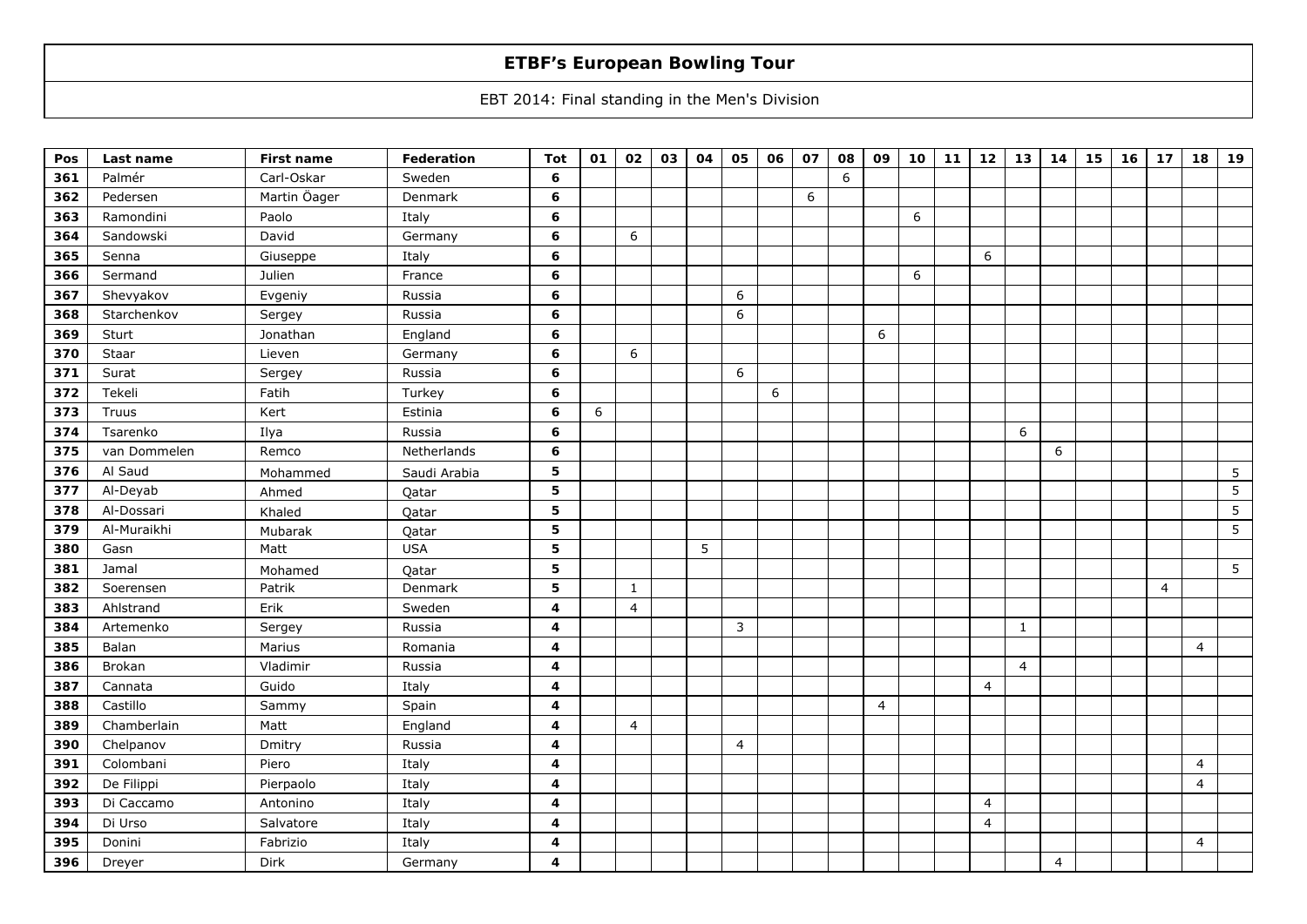| Pos | Last name   | First name  | Federation     | <b>Tot</b>              | 01 | 02             | 03 | 04 | 05             | 06 | 07             | 08             | 09             | 10 <sub>1</sub> | 11 | 12             | 13             | 14             | 15 | 16 | 17             | 18             | 19 |
|-----|-------------|-------------|----------------|-------------------------|----|----------------|----|----|----------------|----|----------------|----------------|----------------|-----------------|----|----------------|----------------|----------------|----|----|----------------|----------------|----|
| 397 | Eriksson    | Jonathan    | Sweden         | $\overline{\mathbf{4}}$ |    |                |    |    |                |    |                | $\overline{4}$ |                |                 |    |                |                |                |    |    |                |                |    |
| 398 | Evgeniy     | Karmazin    | Ukraine        | 4                       |    | $\overline{4}$ |    |    |                |    |                |                |                |                 |    |                |                |                |    |    |                |                |    |
| 399 | Hansen      | Audun Boye  | Norway         | $\overline{\mathbf{4}}$ |    |                |    |    |                |    |                |                |                |                 |    |                |                |                |    |    | $\overline{4}$ |                |    |
| 400 | Hernitschek | Andreas     | Germany        | 4                       |    |                |    |    |                |    |                | $\overline{4}$ |                |                 |    |                |                |                |    |    |                |                |    |
| 401 | Ivanov      | Anatoly     | Russia         | 4                       |    |                |    |    |                |    |                |                |                |                 |    |                | $\overline{4}$ |                |    |    |                |                |    |
| 402 | Jimenez     | Raul        | Spain          | 4                       |    |                |    |    |                |    |                |                | 4              |                 |    |                |                |                |    |    |                |                |    |
| 403 | Joris       | Nico        | Belgium        | 4                       |    |                |    |    |                |    |                |                |                |                 |    |                |                | $\overline{4}$ |    |    |                |                |    |
| 404 | Kalinin     | Konstantin  | Russia         | 4                       |    |                |    |    | 4              |    |                |                |                |                 |    |                |                |                |    |    |                |                |    |
| 405 | Kirienko    | Andrey      | Russia         | 4                       |    |                |    |    | $\overline{4}$ |    |                |                |                |                 |    |                |                |                |    |    |                |                |    |
| 406 | La spina    | Salvatore   | Italy          | 4                       |    |                |    |    |                |    |                |                |                |                 |    | $\overline{4}$ |                |                |    |    |                |                |    |
| 407 | Lindberg    | Robert      | Sweden         | 4                       |    |                |    |    |                |    |                |                |                |                 |    |                |                |                |    |    | 4              |                |    |
| 408 | Lindbjer    | Filip       | Sweden         | 4                       |    |                |    |    |                |    |                | $\overline{4}$ |                |                 |    |                |                |                |    |    |                |                |    |
| 409 | Miceli      | Daniele     | Italy          | 4                       |    |                |    |    |                |    |                |                |                |                 |    | 3              |                |                |    |    |                | $\mathbf{1}$   |    |
| 410 | Milet       | Xavier      | Belgium        | 4                       |    |                |    |    |                |    |                |                |                |                 |    |                |                | $\overline{4}$ |    |    |                |                |    |
| 411 | Moshkin     | Anton       | Russia         | 4                       |    |                |    |    | 4              |    |                |                |                |                 |    |                |                |                |    |    |                |                |    |
| 412 | Olsen       | Arne Egil   | Norway         | 4                       |    |                |    |    |                |    |                |                |                |                 |    |                |                |                |    |    | $\overline{4}$ |                |    |
| 413 | Paeaschiv   | Lucian      | Romania        | 4                       |    |                |    |    |                |    |                |                |                |                 |    |                |                |                |    |    |                | $\overline{4}$ |    |
| 414 | Pelekanos   | Pavlos      | Cyprus         | 4                       |    |                |    |    |                |    |                |                |                |                 |    | 4              |                |                |    |    |                |                |    |
| 415 | Pescher     | Oliver      | Germany        | 4                       |    |                |    |    |                |    |                |                |                |                 |    |                |                | $\overline{4}$ |    |    |                |                |    |
| 416 | Puente      | <b>Txus</b> | Spain          | 4                       |    |                |    |    |                |    |                |                | $\overline{4}$ |                 |    |                |                |                |    |    |                |                |    |
| 417 | Rothborg    | Karsten     | Denmark        | 4                       |    | $\overline{4}$ |    |    |                |    |                |                |                |                 |    |                |                |                |    |    |                |                |    |
| 418 | Seburev     | Kirill      | Russia         | 4                       |    |                |    |    |                |    |                |                |                |                 |    |                | $\overline{4}$ |                |    |    |                |                |    |
| 419 | Selvnes     | Pål         | Norway         | 4                       |    |                |    |    |                |    | $\overline{4}$ |                |                |                 |    |                |                |                |    |    |                |                |    |
| 420 | Sevket      | Kutay       | Turkey         | 4                       |    |                |    |    | $\overline{4}$ |    |                |                |                |                 |    |                |                |                |    |    |                |                |    |
| 421 | Sidorov     | Alexey      | Russia         | 4                       |    |                |    |    | $\overline{2}$ |    |                |                |                |                 |    |                | $\mathbf 2$    |                |    |    |                |                |    |
| 422 | Tazin       | Sergey      | <b>Belarus</b> | 4                       |    |                |    |    |                |    |                |                |                |                 |    |                | $\overline{4}$ |                |    |    |                |                |    |
| 423 | Abdusamadov | Ravshan     | Uzbekistan     | 3                       |    |                |    |    |                |    |                |                |                |                 |    |                | $\mathsf 3$    |                |    |    |                |                |    |
| 424 | Ankerdal    | Kenneth     | Denmark        | 3                       |    | $\mathbf{3}$   |    |    |                |    |                |                |                |                 |    |                |                |                |    |    |                |                |    |
| 425 | Barkald     | Vidar       | Norway         | $\mathbf{3}$            |    |                |    |    |                |    |                |                |                |                 |    |                |                |                |    |    | 3              |                |    |
| 426 | <b>Buch</b> | Thomas      | Denmark        | 3                       |    |                |    |    |                |    |                | $\mathsf{3}$   |                |                 |    |                |                |                |    |    |                |                |    |
| 427 | Cardona Jr. | Alvar       | Catalonia      | 3                       |    |                |    |    |                |    |                |                |                |                 |    |                |                |                |    |    |                | 3              |    |
| 428 | De Cenzo    | Piero       | Italy          | 3                       |    |                |    |    |                |    |                |                |                |                 |    |                |                |                |    |    |                | 3              |    |
| 429 | De Luca     | Samuel      | Italy          | 3                       |    |                |    |    |                |    |                |                |                |                 |    |                |                |                |    |    |                | 3              |    |
| 430 | Dishlov     | Dmitry      | Russia         | 3                       |    |                |    |    | 3              |    |                |                |                |                 |    |                |                |                |    |    |                |                |    |
| 431 | Drevenstedt | Frank       | Germany        | 3                       |    |                |    |    |                |    |                |                |                |                 |    |                |                |                | 3  |    |                |                |    |
| 432 | Eklund      | Dennis      | Sweden         | 3                       | 3  |                |    |    |                |    |                |                |                |                 |    |                |                |                |    |    |                |                |    |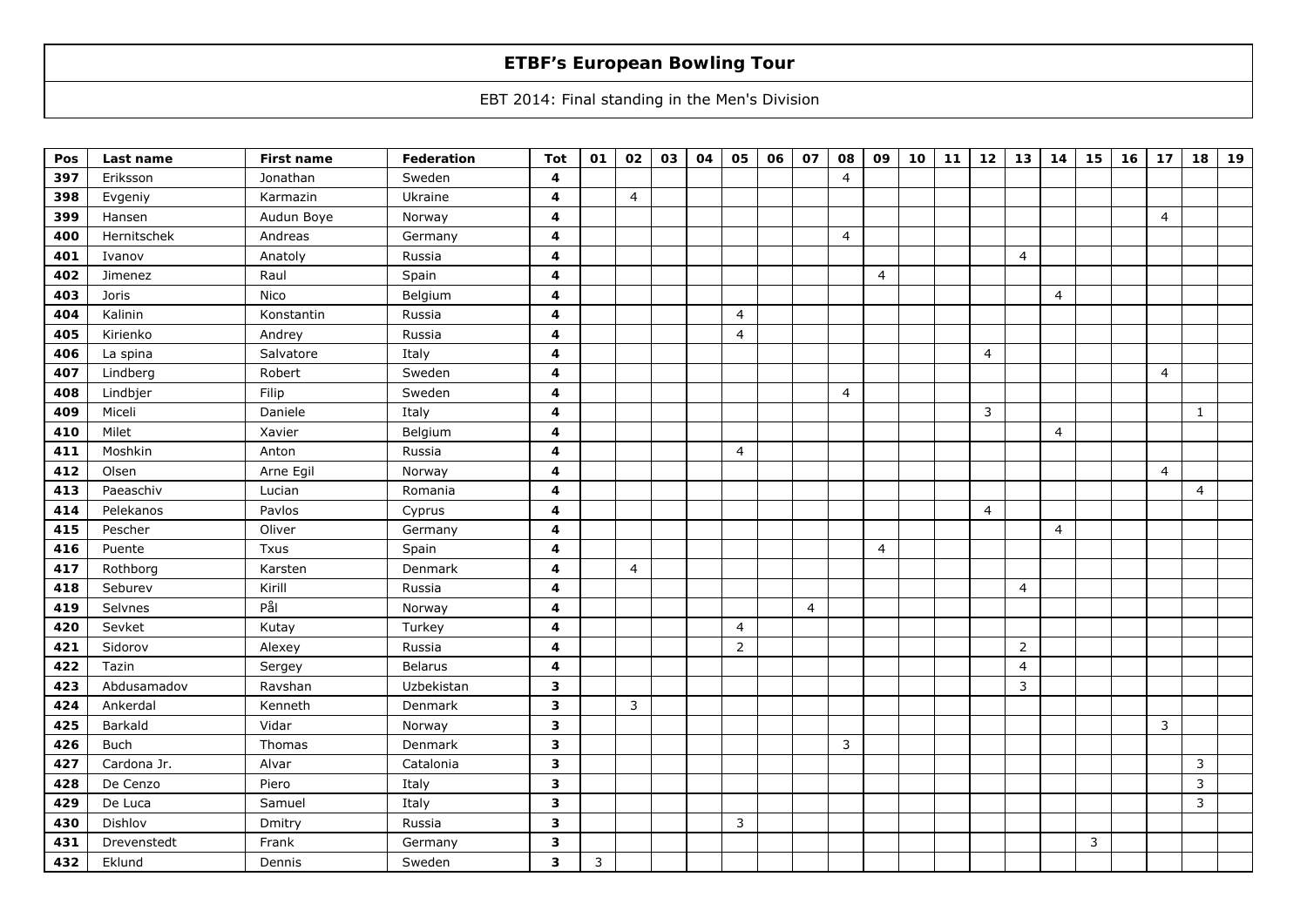| Pos | Last name   | First name     | Federation  | <b>Tot</b>     | 01 | 02             | 03 | 04 | 05 | 06 | 07 | 08             | 09             | 10 | 11 | 12 | 13             | 14             | 15 | 16 | 17 | 18             | 19 |
|-----|-------------|----------------|-------------|----------------|----|----------------|----|----|----|----|----|----------------|----------------|----|----|----|----------------|----------------|----|----|----|----------------|----|
| 433 | Essa        | Mohamed        | Egypt       | 3              |    |                |    |    |    |    |    |                |                |    |    |    | $\overline{3}$ |                |    |    |    |                |    |
| 434 | Fammilume   | Giordano       | Italy       | $\mathbf{3}$   |    |                |    |    |    |    |    |                |                | 3  |    |    |                |                |    |    |    |                |    |
| 435 | Gastmans    | Steve          | Belgium     | 3              |    |                |    |    |    |    |    |                |                |    |    |    |                | 3              |    |    |    |                |    |
| 436 | Gorter      | Wesley         | Netherlands | 3              |    |                |    |    |    |    |    |                |                |    |    |    |                | $\mathbf{3}$   |    |    |    |                |    |
| 437 | Grassi      | Antonio        | Italy       | 3              |    |                |    |    |    |    |    |                |                |    |    | 3  |                |                |    |    |    |                |    |
| 438 | Hadley      | Morgan         | Germany     | 3              |    |                |    |    |    |    |    |                |                |    | 3  |    |                |                |    |    |    |                |    |
| 439 | Holvoet     | Cyril          | Belgium     | 3              |    |                |    |    |    |    |    |                |                |    |    |    |                | 3              |    |    |    |                |    |
| 440 | Kjær        | <b>Brian</b>   | Norway      | 3              |    |                |    |    |    |    |    |                |                |    |    |    |                |                |    |    | 3  |                |    |
| 441 | Krasavkin   | Viktor         | Russia      | 3              |    |                |    |    |    |    |    |                |                |    |    |    | 3              |                |    |    |    |                |    |
| 442 | Lammers     | Marco          | Netherlands | 3              |    |                |    |    |    |    |    |                |                |    |    |    |                | 3              |    |    |    |                |    |
| 443 | Lehtonen    | Tatu           | Finland     | 3              |    |                |    |    |    | 3  |    |                |                |    |    |    |                |                |    |    |    |                |    |
| 444 | Luoto       | Mika           | Finland     | 3              | 3  |                |    |    |    |    |    |                |                |    |    |    |                |                |    |    |    |                |    |
| 445 | Mizin       | Andrey         | Russia      | 3              |    |                |    |    | 3  |    |    |                |                |    |    |    |                |                |    |    |    |                |    |
| 446 | Moro        | Andrea         | Italy       | 3              |    |                |    |    |    |    |    |                |                |    |    |    |                |                |    |    |    | 3              |    |
| 447 | Norberg     | Robert         | Sweden      | 3              |    | 3              |    |    |    |    |    |                |                |    |    |    |                |                |    |    |    |                |    |
| 448 | Olavesen    | Ronny          | Norway      | 3              |    |                |    |    |    |    |    |                |                |    |    |    |                |                |    |    | 3  |                |    |
| 449 | Paraschiv   | Lucian         | Romania     | 3              |    |                |    |    |    |    |    |                |                |    |    | 3  |                |                |    |    |    |                |    |
| 450 | Persson     | Robin          | Sweden      | 3              |    |                |    |    |    |    |    |                |                | 3  |    |    |                |                |    |    |    |                |    |
| 451 | Pietraszek  | Janusz         | Poland      | 3              |    |                |    |    |    |    |    | 3              |                |    |    |    |                |                |    |    |    |                |    |
| 452 | Rauscher    | Michael        | Austria     | 3              |    |                |    |    |    |    |    |                |                |    |    |    |                |                |    | 3  |    |                |    |
| 453 | Sciuto      | Enzo           | Italy       | 3              |    |                |    |    |    |    |    |                |                |    |    | 3  |                |                |    |    |    |                |    |
| 454 | Sereda      | Ivan           | Russia      | 3              |    |                |    |    | 3  |    |    |                |                |    |    |    |                |                |    |    |    |                |    |
| 455 | Shamshuro   | Andrey         | Russia      | 3              |    |                |    |    |    |    |    |                |                |    |    |    | 3              |                |    |    |    |                |    |
| 456 | Soerensen   | Egon           | Denmark     | 3              |    | $\overline{3}$ |    |    |    |    |    |                |                |    |    |    |                |                |    |    |    |                |    |
| 457 | Spampinato  | Giovanni       | Italy       | 3              |    |                |    |    |    |    |    |                |                |    |    | 3  |                |                |    |    |    |                |    |
| 458 | Stefani     | Massimo        | Italy       | 3              |    |                |    |    |    |    |    |                |                |    |    |    |                |                |    |    |    | 3              |    |
| 459 | Ussing      | Rasmus         | Denmark     | 3              |    |                |    |    |    |    |    | 3              |                |    |    |    |                |                |    |    |    |                |    |
| 460 | Volpert     | Nati           | Israel      | 3              |    |                |    |    |    |    |    |                |                |    |    |    | $\overline{3}$ |                |    |    |    |                |    |
| 461 | Wahlgren    | Joakim         | Sweden      | 3              |    | $\mathbf{3}$   |    |    |    |    |    |                |                |    |    |    |                |                |    |    |    |                |    |
| 462 | Yeşilkaya   | Fahrettin      | Turkey      | 3              |    |                |    |    |    | 3  |    |                |                |    |    |    |                |                |    |    |    |                |    |
| 463 | Acin        | Ion            | Spain       | $\overline{2}$ |    |                |    |    |    |    |    |                | $\overline{2}$ |    |    |    |                |                |    |    |    |                |    |
| 464 | Andersen    | Svend H.       | Denmark     | $\overline{2}$ |    |                |    |    |    |    |    | $\mathsf{2}\,$ |                |    |    |    |                |                |    |    |    |                |    |
| 465 | Andresen    | Kenneth        | Denmark     | $\overline{2}$ |    |                |    |    |    |    |    | $\mathsf{2}\,$ |                |    |    |    |                |                |    |    |    |                |    |
| 466 | Basner      | Peter          | Germany     | $\overline{2}$ |    |                |    |    |    |    |    |                |                |    |    |    |                | $\overline{2}$ |    |    |    |                |    |
| 467 | Boccaro     | Marco          | Italy       | $\mathbf{2}$   |    |                |    |    |    |    |    |                |                |    |    |    |                |                |    |    |    | $\overline{2}$ |    |
| 468 | Christensen | <b>Nichlas</b> | Denmark     | $\overline{2}$ |    |                |    |    |    |    |    | $\overline{2}$ |                |    |    |    |                |                |    |    |    |                |    |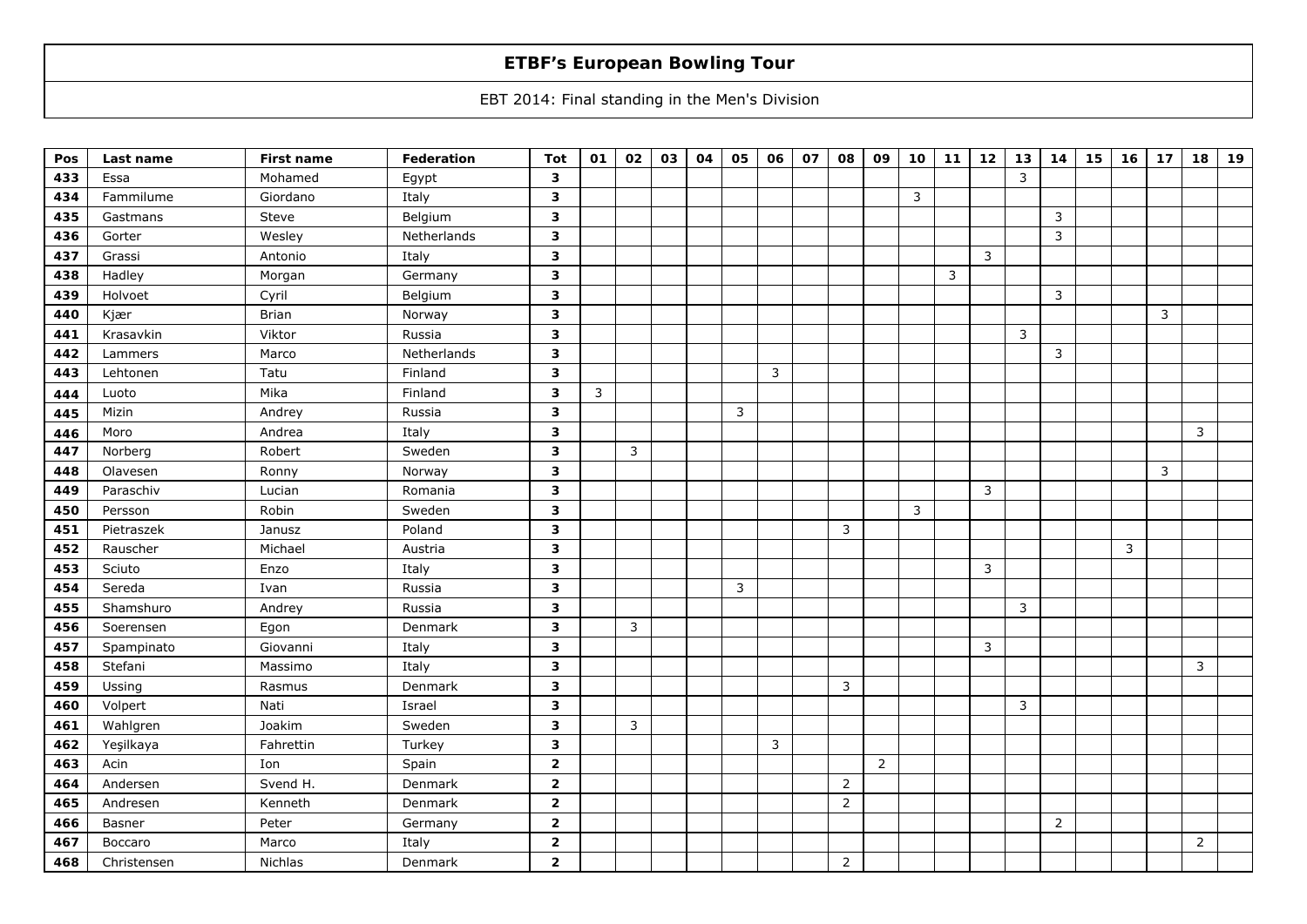| Pos | Last name      | First name        | Federation  | <b>Tot</b>              | 01 | 02             | 03             | 04 | 05             | 06 | 07             | 08             | 09 | 10 <sub>1</sub> | 11 | 12             | 13             | 14             | 15 | 16 | 17             | 18             | 19 |
|-----|----------------|-------------------|-------------|-------------------------|----|----------------|----------------|----|----------------|----|----------------|----------------|----|-----------------|----|----------------|----------------|----------------|----|----|----------------|----------------|----|
| 469 | Conti          | Giovanni          | Italy       | $\overline{2}$          |    |                |                |    |                |    |                |                |    |                 |    | $\overline{2}$ |                |                |    |    |                |                |    |
| 470 | Corsale        | Antonino          | Italy       | $\overline{2}$          |    |                |                |    |                |    |                |                |    |                 |    | $\overline{2}$ |                |                |    |    |                |                |    |
| 471 | Di Astolfi     | Giovanni          | Italy       | $\overline{2}$          |    |                |                |    |                |    |                |                |    |                 |    | $\overline{2}$ |                |                |    |    |                |                |    |
| 472 | Elsendoorn     | Patrick           | Netherlands | $\overline{2}$          |    |                |                |    |                |    |                |                |    |                 |    |                |                | $\overline{2}$ |    |    |                |                |    |
| 473 | Emblem         | Patrick Gimmestad | Norway      | $\overline{2}$          |    |                |                |    |                |    |                |                | 2  |                 |    |                |                |                |    |    |                |                |    |
| 474 | Gabrielsen     | Ingar             | Norway      | $\overline{2}$          |    |                |                |    |                |    |                |                |    |                 |    |                |                |                |    |    | 2              |                |    |
| 475 | Giovannelli    | Maurizio          | Italy       | $\overline{2}$          |    |                |                |    |                |    |                |                |    |                 |    |                |                |                |    |    |                | $\overline{2}$ |    |
| 476 | Hagberg        | Anders            | Sweden      | $\overline{2}$          |    |                |                |    |                |    | $\overline{2}$ |                |    |                 |    |                |                |                |    |    |                |                |    |
| 477 | Hournon        | Christophe        | France      | $\overline{2}$          |    |                | 2              |    |                |    |                |                |    |                 |    |                |                |                |    |    |                |                |    |
| 478 | Isoppp         | Massimo           | Italy       | $\overline{2}$          |    |                |                |    |                |    |                |                |    |                 |    |                |                |                |    |    |                | $\overline{2}$ |    |
| 479 | Jansson        | Mattias           | Norway      | $\mathbf{2}$            |    |                |                |    |                |    |                |                |    |                 |    |                |                |                |    |    | $\overline{2}$ |                |    |
| 480 | Jonsson        | Emanuel           | Sweden      | $\overline{2}$          |    |                |                |    |                |    |                |                |    |                 |    |                |                |                |    |    | 2              |                |    |
| 481 | Kostenkov      | Sergey            | Russia      | $\overline{2}$          |    |                |                |    |                |    |                |                |    |                 |    |                | $\overline{2}$ |                |    |    |                |                |    |
| 482 | Kudimov        | Sergey            | Russia      | $\mathbf{2}$            |    |                |                |    | $\overline{2}$ |    |                |                |    |                 |    |                |                |                |    |    |                |                |    |
| 483 | Lanzafame      | Salvatore         | Italy       | $\mathbf{2}$            |    |                |                |    |                |    |                |                |    |                 |    | $\overline{2}$ |                |                |    |    |                |                |    |
| 484 | Maddaloni      | Enrico            | Italy       | $\overline{2}$          |    |                |                |    |                |    |                |                |    |                 |    |                |                |                |    |    |                | $\overline{2}$ |    |
| 485 | Mastroberti    | Joele             | Italy       | $\overline{2}$          |    |                |                |    |                |    |                |                |    |                 |    |                |                |                |    |    |                | $\overline{2}$ |    |
| 486 | Mosyakov       | Pavel             | Russia      | $\overline{2}$          |    |                |                |    | $\overline{2}$ |    |                |                |    |                 |    |                |                |                |    |    |                |                |    |
| 487 | Nilsen         | Terje             | Norway      | $\overline{2}$          |    |                |                |    |                |    |                |                |    |                 |    |                |                |                |    |    | $\overline{2}$ |                |    |
| 488 | Nyman          | Lennart           | Sweden      | $\overline{2}$          |    |                |                |    |                |    |                | $\overline{2}$ |    |                 |    |                |                |                |    |    |                |                |    |
| 489 | Oseredko       | Viacheslav        | Ukraine     | $\overline{2}$          |    | $\overline{2}$ |                |    |                |    |                |                |    |                 |    |                |                |                |    |    |                |                |    |
| 490 | Osman          | Nemli             | Turkey      | $\overline{2}$          |    |                |                |    | $\overline{2}$ |    |                |                |    |                 |    |                |                |                |    |    |                |                |    |
| 491 | Polanisz       | Emil              | Poland      | $\overline{2}$          |    | $\overline{2}$ |                |    |                |    |                |                |    |                 |    |                |                |                |    |    |                |                |    |
| 492 | Pöhler         | Lars              | Germany     | $\overline{2}$          |    | $\overline{2}$ |                |    |                |    |                |                |    |                 |    |                |                |                |    |    |                |                |    |
| 493 | Riegel         | Sven              | Germany     | $\overline{2}$          |    | $\overline{2}$ |                |    |                |    |                |                |    |                 |    |                |                |                |    |    |                |                |    |
| 494 | Samain         | Jean-Marc         | Belgium     | $\overline{2}$          |    |                |                |    |                |    |                |                |    |                 |    |                |                | $\overline{2}$ |    |    |                |                |    |
| 495 | van Kerckhoven | Bart              | Belgium     | $\overline{\mathbf{2}}$ |    |                | $\overline{2}$ |    |                |    |                |                |    |                 |    |                |                |                |    |    |                |                |    |
| 496 | Vasilenko      | Alexey            | Russia      | $\overline{2}$          |    |                |                |    |                |    |                |                |    |                 |    |                | $\overline{2}$ |                |    |    |                |                |    |
| 497 | Vysotskiy      | Julian            | Latvia      | $\overline{2}$          |    |                |                |    |                |    |                |                |    |                 |    |                | $\overline{2}$ |                |    |    |                |                |    |
| 498 | Wigman         | Kent              | Denmark     | $\overline{2}$          |    |                |                |    |                |    |                | $\overline{2}$ |    |                 |    |                |                |                |    |    |                |                |    |
| 499 | Albihn         | Viktor            | Sweden      | $\mathbf{1}$            |    |                |                |    |                |    |                |                |    |                 |    | $\mathbf{1}$   |                |                |    |    |                |                |    |
| 500 | Andersen       | Rune              | Norway      | $\mathbf{1}$            |    |                |                |    |                |    |                |                |    |                 |    |                |                |                |    |    | $\mathbf{1}$   |                |    |
| 501 | Aperi          | Simone            | Italy       | $\mathbf{1}$            |    |                |                |    |                |    |                |                |    |                 |    | $\mathbf{1}$   |                |                |    |    |                |                |    |
| 502 | Barstad        | Stig Rune         | Norway      | $\mathbf{1}$            |    |                |                |    |                |    |                |                |    |                 |    |                |                |                |    |    | $\mathbf{1}$   |                |    |
| 503 | Camilleri      | Luke              | Malta       | $\mathbf{1}$            |    |                |                |    |                |    |                |                |    |                 |    | $\mathbf{1}$   |                |                |    |    |                |                |    |
| 504 | Cardinale      | Phil              | <b>USA</b>  | $\mathbf{1}$            |    |                |                |    |                |    |                |                |    |                 |    | $\mathbf{1}$   |                |                |    |    |                |                |    |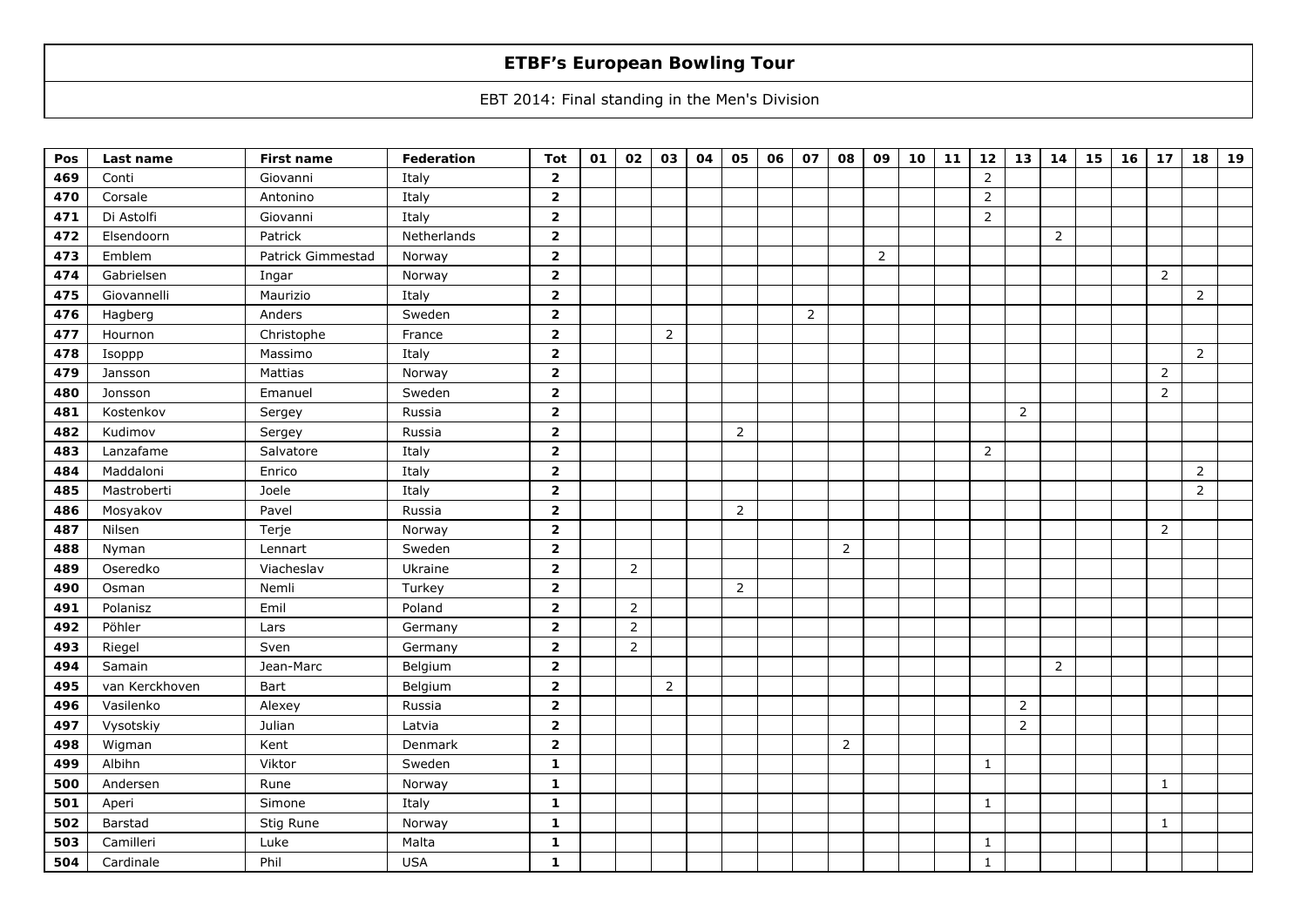| Pos | Last name | <b>First name</b> | Federation  | Tot          | 01 | 02           | 03 | 04 | 05 | 06 | 07 | 08           | 09 | 10 | 11 | 12 | 13           | 14           | 15 | 16 | 17 | 18           | 19 |
|-----|-----------|-------------------|-------------|--------------|----|--------------|----|----|----|----|----|--------------|----|----|----|----|--------------|--------------|----|----|----|--------------|----|
| 505 | Claessens | Wim               | Belgium     | $\mathbf{1}$ |    |              |    |    |    |    |    |              |    |    |    |    |              | $\mathbf{1}$ |    |    |    |              |    |
| 506 | de Boer   | Jeroen            | Netherlands | 1            |    |              |    |    |    |    |    |              |    |    |    |    |              | $\mathbf{1}$ |    |    |    |              |    |
| 507 | Dyakov    | Alexander         | Ukraine     | $\mathbf{1}$ |    | $\mathbf{1}$ |    |    |    |    |    |              |    |    |    |    |              |              |    |    |    |              |    |
| 508 | Ek        | Svein Åke         | Norway      | $\mathbf{1}$ |    |              |    |    |    |    |    |              |    |    |    |    |              |              |    |    | 1  |              |    |
| 509 | Eriksen   | Klavs T.          | Denmark     | $\mathbf{1}$ |    |              |    |    |    |    |    | $\mathbf{1}$ |    |    |    |    |              |              |    |    |    |              |    |
| 510 | Glazkov   | Yuriy             | Russia      | 1            |    |              |    |    |    |    |    |              |    |    |    |    | 1            |              |    |    |    |              |    |
| 511 | Grødal    | Tor Ivar          | Norway      | $\mathbf{1}$ |    |              |    |    |    |    |    |              |    |    |    |    |              |              |    |    | 1  |              |    |
| 512 | Hansen    | Søren             | Denmark     | 1            |    |              |    |    |    |    |    | 1            |    |    |    |    |              |              |    |    |    |              |    |
| 513 | Hansen    | Søren Aahman      | Denmark     | $\mathbf{1}$ |    |              |    |    |    |    |    | $\mathbf{1}$ |    |    |    |    |              |              |    |    |    |              |    |
| 514 | Knijff    | Dennis            | Netherlands | 1            |    |              |    |    |    |    |    |              |    |    |    |    |              | $\mathbf{1}$ |    |    |    |              |    |
| 515 | Kovalov   | Sergey            | Ukraine     | 1            |    |              |    |    |    |    |    |              |    |    |    |    | $\mathbf{1}$ |              |    |    |    |              |    |
| 516 | Krokhin   | Mikhail           | Russia      | $\mathbf{1}$ |    |              |    |    | 1  |    |    |              |    |    |    |    |              |              |    |    |    |              |    |
| 517 | Kråkmo    | Trond             | Norway      | $\mathbf{1}$ |    |              |    |    |    |    |    |              |    |    |    |    |              |              |    |    | 1  |              |    |
| 518 | Matvienko | Konstantin        | Russia      | 1            |    |              |    |    |    |    |    |              |    |    |    |    |              |              |    |    |    | 1            |    |
| 519 | Mitchell  | Pat               | <b>USA</b>  | 1            |    |              |    |    |    |    |    |              |    |    |    | 1  |              |              |    |    |    |              |    |
| 520 | Preus     | Patryk            | Poland      | 1            |    | $\mathbf{1}$ |    |    |    |    |    |              |    |    |    |    |              |              |    |    |    |              |    |
| 521 | Rybicki   | Marek             | Poland      | 1            |    | $\mathbf{1}$ |    |    |    |    |    |              |    |    |    |    |              |              |    |    |    |              |    |
| 522 | Slobodin  | Timofey           | Russia      | 1            |    |              |    |    |    |    |    |              |    |    |    |    |              |              |    |    |    |              |    |
| 523 | Staritsyn | Vladimir          | Russia      | 1            |    |              |    |    | 1  |    |    |              |    |    |    |    |              |              |    |    |    |              |    |
| 524 | Tonelli   | Alessandro        | Italy       | 1            |    |              |    |    |    |    |    |              |    |    |    |    |              |              |    |    |    | $\mathbf{1}$ |    |
| 525 | Trofimov  | Mikhail           | Russia      | 1            |    |              |    |    | 1  |    |    |              |    |    |    |    |              |              |    |    |    |              |    |
| 526 | Uluc      | Atigan            | Turkey      | 1            |    |              |    |    | -1 |    |    |              |    |    |    |    |              |              |    |    |    |              |    |
| 527 | Vodolin   | Fedor             | Russia      | 1            |    |              |    |    |    |    |    |              |    |    |    |    | $\mathbf{1}$ |              |    |    |    |              |    |
| 528 | Volkov    | Michail           | Russia      | 1            |    |              |    |    |    |    |    |              |    |    |    |    | $\mathbf{1}$ |              |    |    |    |              |    |
| 529 | Zjawiony  | Piotr             | Poland      | 1            |    | $\mathbf{1}$ |    |    |    |    |    |              |    |    |    |    |              |              |    |    |    |              |    |
| 530 | Zorzan    | Marco             | Italy       | 1            |    |              |    |    |    |    |    |              |    |    |    |    |              |              |    |    |    | $\mathbf{1}$ |    |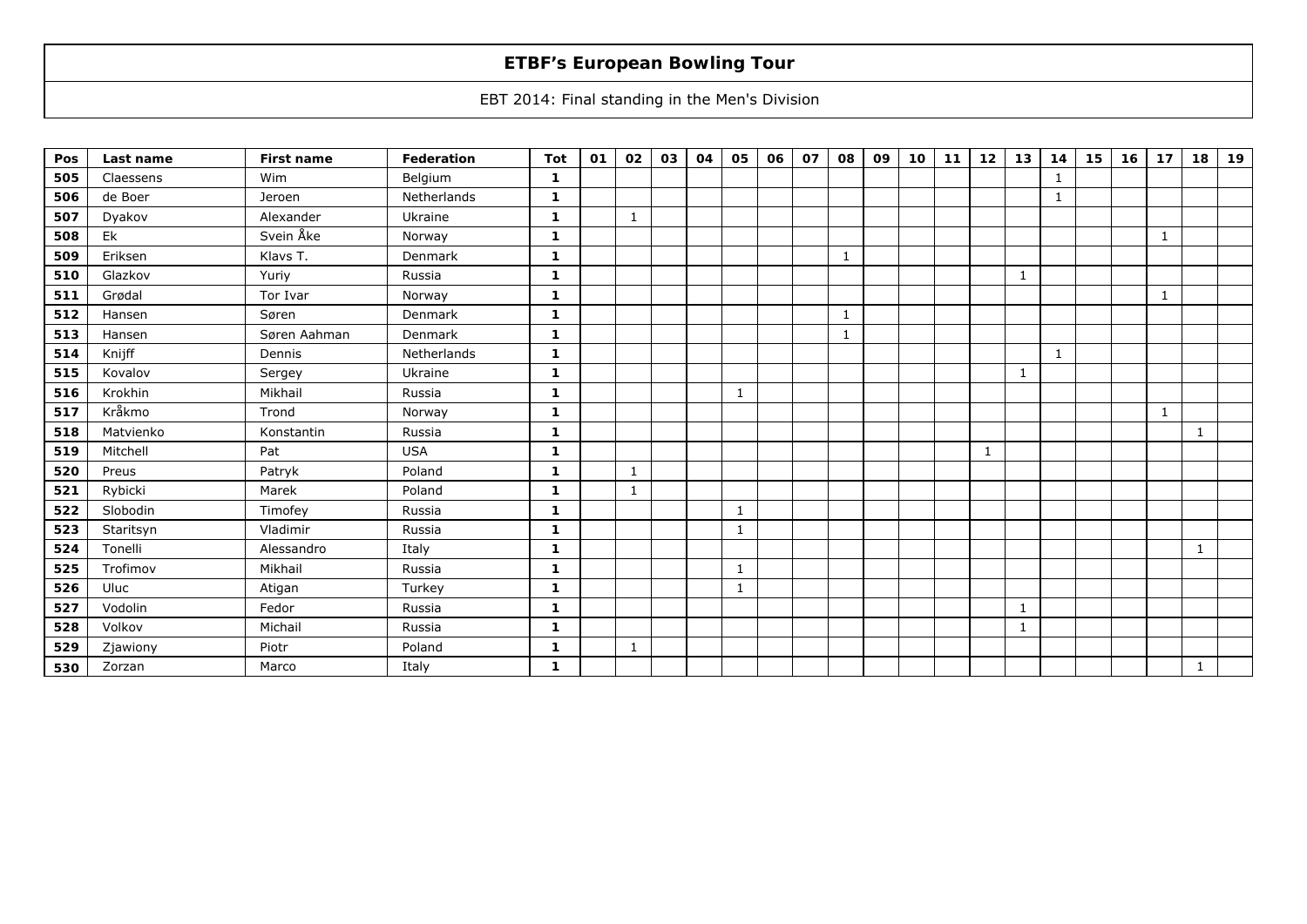### **Brunswick Ballmaster Open / Finland / Gold**

| Pos.           | <b>Points</b>  | Last name      | First name   | Federation     |
|----------------|----------------|----------------|--------------|----------------|
| $\mathbf{1}$   | 150            | Koivuniemi     | Mika         | Finland        |
| $\overline{2}$ | 120            | <b>Barrett</b> | Dominic      | England        |
| $\overline{3}$ | 105            | Jehkinen       | Joonas       | Finland        |
| $\overline{4}$ | 90             | Russell        | Ronnie       | <b>USA</b>     |
| 5              | 75             | Johnson Jr.    | Magnus       | Sweden         |
| 6              | 72             | Lehtonen       | Kimmo        | Finland        |
| $\overline{7}$ | 69             | Lintilä        | Lasse        | Finland        |
| 8              | 66             | Uotila         | Pasi         | Finland        |
| 9              | 63             | Hess           | Tom          | <b>USA</b>     |
| 10             | 60             | Salonen        | Petteri      | Finland        |
| 11             | 45             | Alho           | Timo         | Finland        |
| 12             | 45             | Moor           | Paul         | England        |
| 13             | 42             | Bohr           | Nathan       | <b>USA</b>     |
| 14             | 42             | Wahlgren       | Karl         | Sweden         |
| 15             | 39             | Larsen         | Thomas       | Denmark        |
| 16             | 39             | Luukkonen      | Marko        | Finland        |
| 17             | 36             | Agerbo         | Jesper       | Denmark        |
| 18             | 36             | Leandersson    | Tomas        | Sweden         |
| 19             | 33             | Holmström      | Ville        | Finland        |
| 20             | 33             | Palermaa       | Osku         | Finland        |
| 21             | 24             | Larsen         | Martin       | Sweden         |
| 22             | 24             | Wetterberg     | Mattias      | Sweden         |
| 23             | 24             | Jähi           | Joonas       | Finland        |
| 24             | 24             | Hansen         | Carsten W.   | Denmark        |
| 25             | 24             | Johansson      | Alexander    | Sweden         |
| 26             | 18             | Kallio         | <b>Jesse</b> | Finland        |
| 27             | 18             | Svensson       | Jesper       | Sweden         |
| 28             | 18             | Valaranta      | Samu         | Finland        |
| 29             | 18             | Pakonen        | Olli         | Finland        |
| 30             | 18             | Tiainen        | Samuli       | Finland        |
| 31             | 12             | Jussila        | Perttu       | Finland        |
| 32             | 12             | Bolleby        | Kim          | Sweden         |
| 33             | 12             | Loschetter     | Chris        | <b>USA</b>     |
| 34             | 12             | Hellström      | Peter        | Sweden         |
| 35             | 12             | Medveditskov   | Alexander    | Russia         |
| 36             | 9              | Andersson      | Pontus       | Sweden         |
| 37             | $\overline{9}$ | Ratia          | Jari         | Finland        |
| 38             | 9              | Melanen        | Markus       | Finland        |
| 39             | $\overline{9}$ | Talpa          | Marek        | Czech Republic |
| 40             | 9              | <b>Tidbeck</b> | Marcus       | Sweden         |
| 41             | $\overline{6}$ | Truus          | Kert         | Estinia        |
| 42             | 6              | Määttä         | Harri        | Finland        |
| 43             | 6              | Konieczny      | <b>Bodo</b>  | Germany        |
| 44             | 6              | Ranta          | Tony         | Finland        |
| 45             | $\overline{6}$ | Sloan          | Christopher  | Ireland        |
| 46             | 3              | Andersson      | Robert       | Sweden         |
| 47             | $\overline{3}$ | Luoto          | Mika         | Finland        |
| 48             | $\overline{3}$ | Heinonen       | Markus       | Finland        |
| 49             | $\overline{3}$ | Eklund         | Dennis       | Sweden         |
| 50             | $\overline{3}$ | Robinson       | Ian          | Sweden         |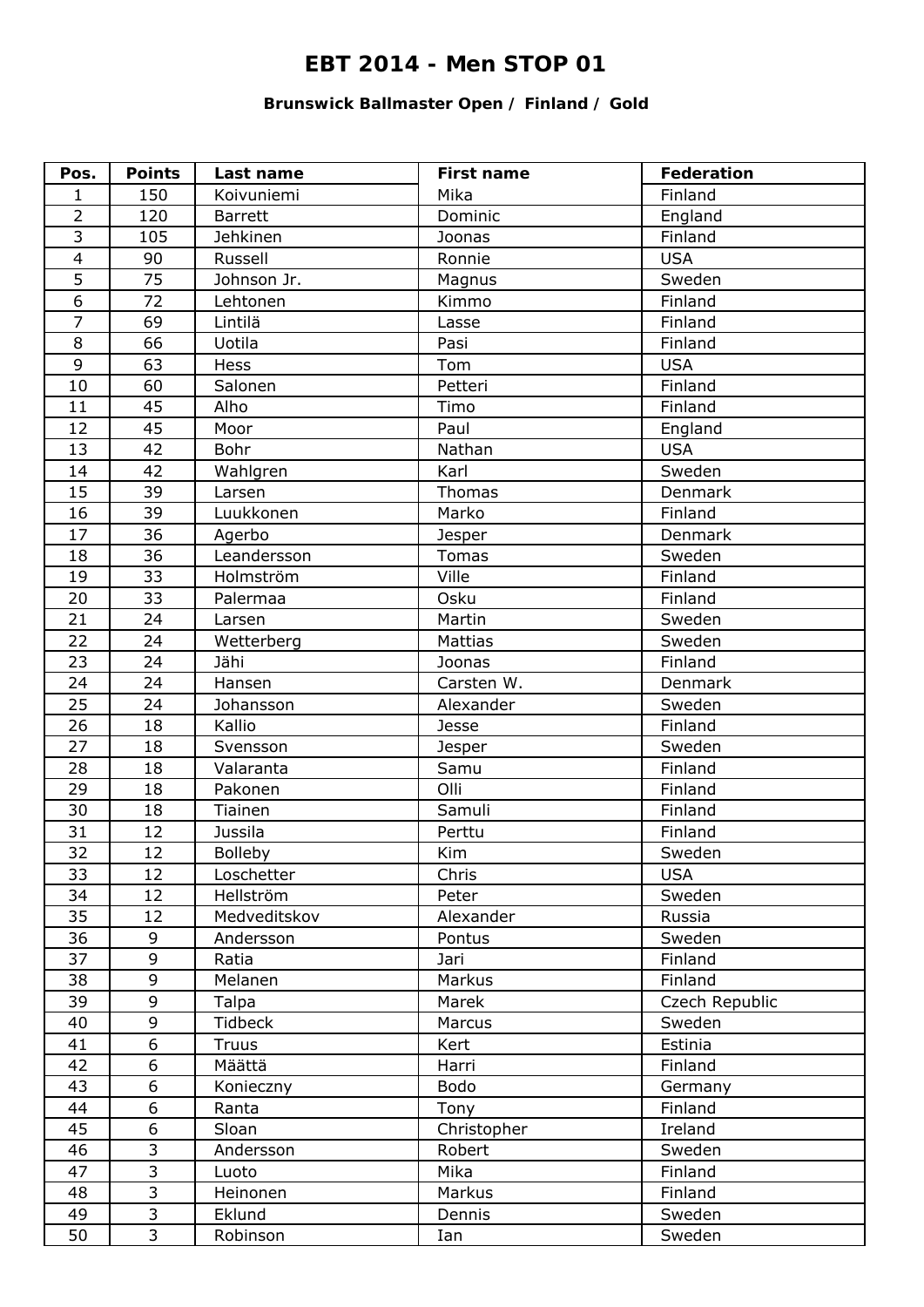### **8th International Wroclaw Open by Hammer / Poland / Satellite**

| Pos.            | <b>Points</b>            | Last name     | <b>First name</b> | Federation     |
|-----------------|--------------------------|---------------|-------------------|----------------|
| $\mathbf{1}$    | 50                       | Lorenc        | Jaroslav          | Czech Republic |
| $\overline{2}$  | 40                       | Jehkinen      | Joonas            | Finland        |
| 3               | 35                       | Hansen        | Carsten           | Denmark        |
| $\overline{4}$  | 30                       | Hachatur      | Mouradian         | Ukraine        |
| 5               | 25                       | Smith         | Allan             | <b>USA</b>     |
| 6               | 24                       | Vezis         | Daniel            | Latvia         |
| $\overline{7}$  | 23                       | Grünheid      | Dennis            | Germany        |
| $\overline{8}$  | 22                       | Olsson        | <b>Mattias</b>    | Sweden         |
| $\overline{9}$  | 21                       | Wahlgren      | Karl              | Sweden         |
| 10              | 20                       | <b>Baade</b>  | Marco             | Germany        |
| 11              | 15                       | Bielski       | Paweł             | Poland         |
| 12              | 15                       | Świtalski     | Michał            | Poland         |
| 13              | 14                       | Kondratyev    | Olexandr          | Ukraine        |
| 14              | 14                       | <b>Borg</b>   | Anton             | Sweden         |
| 15              | 13                       | Macek         | Jan               | Czech Republic |
| 16              | 13                       | Fiege         | Stephan           | Germany        |
| 17              | 12                       | Olesiński     | Krzysztof         | Poland         |
| 18              | 12                       | Maggi         | Mats              | Belgium        |
| 19              | 11                       | <b>Brandt</b> | Sandro            | Germany        |
| 20              | 11                       | Hauchwitz     | Sascha            | Germany        |
| 21              | 8                        | Grabrijan     | Anže              | Slovenia       |
| 22              | $\overline{8}$           | Stenko        | Nino              | Slovenia       |
| 23              | 8                        | Nilsson       | <b>Mattias</b>    | Sweden         |
| 24              | $\overline{8}$           | Sundin        | <b>Mattias</b>    | Sweden         |
| 25              | 8                        | Zarzycki      | Michał            | Poland         |
| 26              | $\overline{6}$           | Sandowski     | David             | Germany        |
| 27              | 6                        | Staar         | Lieven            | Germany        |
| 28              | 6                        | Robinson      | Ian               | Sweden         |
| 29              | 6                        | Glassau       | Stephan           | Denmark        |
| 30              | 6                        | Nielsen       | Lars              | Denmark        |
| 31              | $\overline{\mathbf{4}}$  | Chamberlain   | Matt              | England        |
| $\overline{32}$ | $\overline{\mathcal{A}}$ | Evgeniy       | Karmazin          | Ukraine        |
| 33              | $\overline{4}$           | Ahlstrand     | Erik              | Sweden         |
| 34              | $\overline{4}$           | Voss          | <b>Brian</b>      | <b>USA</b>     |
| 35              | $\overline{\mathbf{4}}$  | Rothborg      | Karsten           | Denmark        |
| 36              | $\overline{3}$           | Soerensen     | Egon              | Denmark        |
| 37              | $\overline{3}$           | Norberg       | Robert            | Sweden         |
| 38              | $\overline{3}$           | Gykis         | Vytautas          | Lithuania      |
| 39              | $\overline{3}$           | Wahlgren      | Joakim            | Sweden         |
| 40              | $\overline{3}$           | Ankerdal      | Kenneth           | Denmark        |
| 41              | $\overline{2}$           | Polanisz      | Emil              | Poland         |
| 42              | $\overline{2}$           | Hellström     | Peter             | Sweden         |
| 43              | $\overline{2}$           | Riegel        | Sven              | Germany        |
| 44              | $\overline{2}$           | Oseredko      | Viacheslav        | Ukraine        |
| 45              | $\overline{2}$           | Pöhler        | Lars              | Germany        |
| 46              | $\mathbf{1}$             | Dyakov        | Alexander         | Ukraine        |
| 47              | $\mathbf 1$              | Zjawiony      | Piotr             | Poland         |
| 48              | $\mathbf{1}$             | Rybicki       | Marek             | Poland         |
| 49              | $\mathbf{1}$             | Soerensen     | Patrik            | Denmark        |
| 50              | $\mathbf{1}$             | Preus         | Patryk            | Poland         |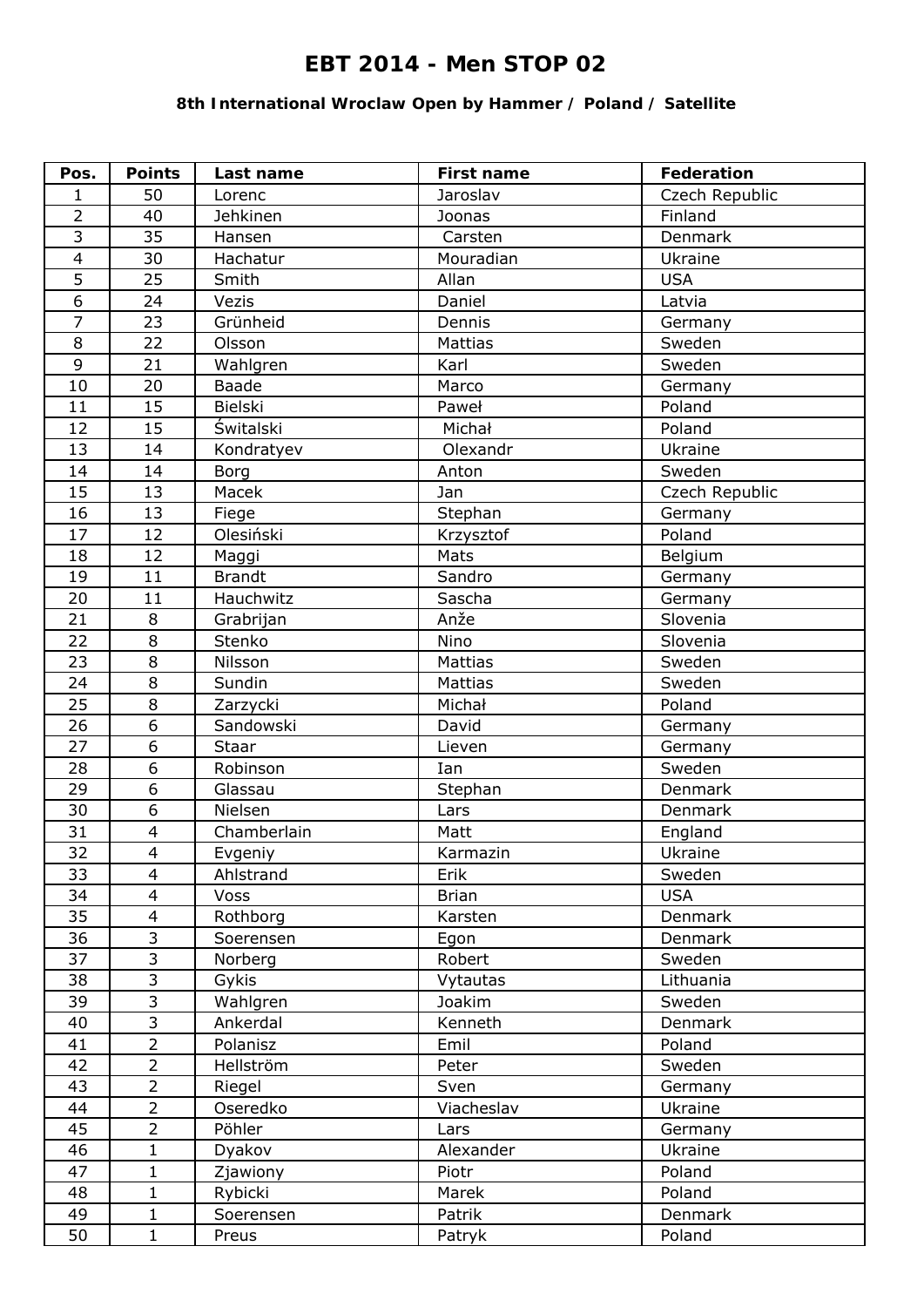### **Hammer Bronzen Schietspoel Tournament 2014 / Netherlands / Silver**

| Pos.            | <b>Points</b>  | Last name      | <b>First name</b> | Federation  |
|-----------------|----------------|----------------|-------------------|-------------|
| $\mathbf{1}$    | 100            | Wells          | John              | England     |
| $\overline{2}$  | 80             | Larsen         | Thomas            | Denmark     |
| 3               | 70             | Voss           | <b>Brian</b>      | <b>USA</b>  |
| $\overline{4}$  | 60             | Lebon          | Jean Marc         | Belgium     |
| 5               | 50             | Rudshagen      | Björn Einar       | Norway      |
| 6               | 48             | Agerbo         | Jesper            | Denmark     |
| $\overline{7}$  | 46             | Gutsche        | Falco             | Germany     |
| 8               | 44             | Svensson       | Jesper            | Sweden      |
| 9               | 42             | Fens           | Youri             | Netherlands |
| 10              | 40             | Hansen         | Carsten W.        | Denmark     |
| 11              | 30             | Ravez          | Jimmy             | Belgium     |
| 12              | 30             | Maggi          | Mats              | Belgium     |
| 13              | 28             | Leroy          | Olivier           | Belgium     |
| 14              | 28             | <b>Jacobs</b>  | Mark              | Netherlands |
| 15              | 26             | Spil           | Johnny            | Netherlands |
| 16              | 26             | van de Wakker  | <b>Jeffrey</b>    | Netherlands |
| 17              | 24             | Fransson       | Daniel            | Sweden      |
| 18              | 24             | van Weeren     | Jord              | Netherlands |
| 19              | 22             | Schuurman      | Joshua            | Netherlands |
| 20              | 22             | Aernoudt       | Marawan           | Belgium     |
| 21              | 16             | Pedersen       | Glenn-Morten      | Norway      |
| 22              | 16             | Ulsamer        | Clemens           | Germany     |
| 23              | 16             | Guldbaek       | John              | Denmark     |
| 24              | 16             | Teece          | Richie            | England     |
| 25              | 16             | Larsen         | Martin            | Sweden      |
| 26              | 12             | Mrosek         | Manuel            | Germany     |
| 27              | 12             | Hulst          | Phil              | Netherlands |
| 28              | 12             | Kweens         | Christian         | Netherlands |
| 29              | 12             | de Vries       | Alex              | Netherlands |
| 30              | 12             | Krämer         | Michael           | Germany     |
| 31              | 8              | Uotila         | Pasi              | Finland     |
| $\overline{32}$ | $\overline{8}$ | van Meerbergen | <b>Bram</b>       | Belgium     |
| 33              | 8              | van der Heide  | Jeroen            | Netherlands |
| 34              | 8              | Selier         | Wesley            | Netherlands |
| 35              | $\overline{8}$ | Meylemans      | Ziggy             | Belgium     |
| 36              | 6              | Manderscheid   | David             | Luxemburg   |
| 37              | 6              | Paulsson       | Martin            | Sweden      |
| 38              | 6              | Winternheimer  | Pascal            | Gwermany    |
| 39              | 6              | Hendrickx      | Gianny            | Belgium     |
| 40              | 6              | Suslov         | Andrey            | Russia      |
| 41              | 4              | Olsson         | Mattias           | Sweden      |
| 42              | $\overline{4}$ | Börding        | <b>Tobias</b>     | Germany     |
| 43              | $\overline{4}$ | Jehkinen       | Joonas            | Finland     |
| 44              | $\overline{4}$ | <b>Baade</b>   | Marco             | Germany     |
| 45              | $\overline{4}$ | Gruffman       | James             | Sweden      |
| 46              | $\overline{2}$ | Andersson      | Robert            | Sweden      |
| 47              | $\overline{2}$ | Lehtonen       | Kimmo             | Finland     |
| 48              | $\overline{2}$ | van Kerckhoven | <b>Bart</b>       | Belgium     |
| 49              | $\overline{2}$ | Hournon        | Christophe        | France      |
| 50              | $\overline{2}$ | Adsböl         | Johnni            | Denmark     |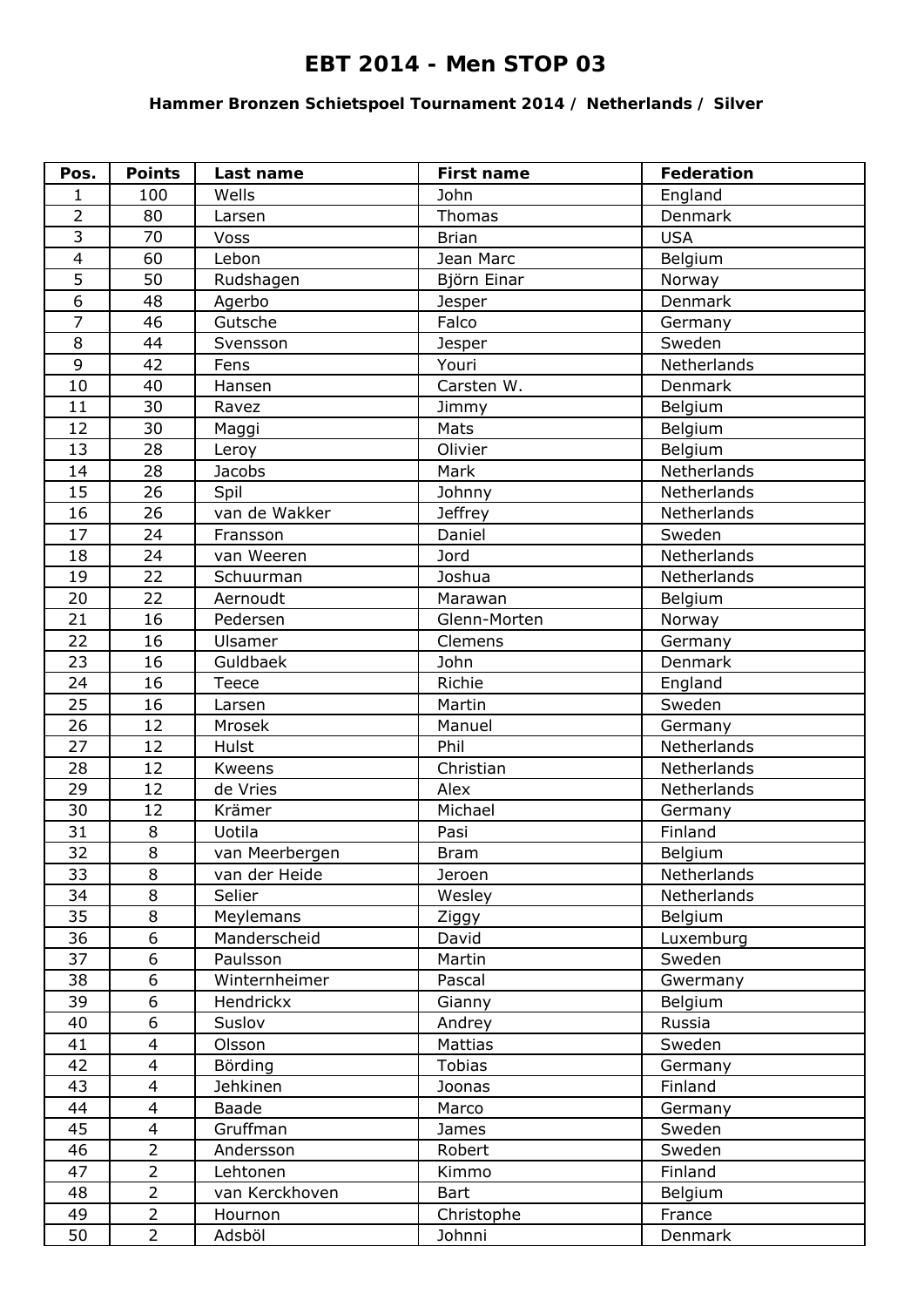### **Brunswick Euro Challenge / Germany / Platinum**

| Pos.            | <b>Points</b>  | Last name      | First name    | Federation     |
|-----------------|----------------|----------------|---------------|----------------|
| $\mathbf{1}$    | 250            | Kent           | Marshall      | <b>USA</b>     |
| $\overline{2}$  | 200            | Fransson       | Daniel        | Sweden         |
| 3               | 175            | Loschetter     | Chris         | <b>USA</b>     |
| $\overline{4}$  | 150            | Larsen         | Thomas        | Denmark        |
| 5               | 125            | <b>Barnes</b>  | Chris         | <b>USA</b>     |
| $\overline{6}$  | 120            | Wells          | John          | England        |
| $\overline{7}$  | 115            | Jehkinen       | Joonas        | Finland        |
| 8               | 110            | Zulkifli       | Zulmazran     | Malaysia       |
| 9               | 105            | Larsen         | Jesper        | Sweden         |
| 10              | 100            | Karlsson       | Joachim       | Sweden         |
| 11              | 75             | Tonteri        | Juhani        | Finland        |
| 12              | 75             | Rash           | Sean          | <b>USA</b>     |
| 13              | 70             | Moor           | Paul          | England        |
| 14              | 70             | Mack           | Tim           | <b>USA</b>     |
| 15              | 65             | <b>Backe</b>   | Patrick       | Sweden         |
| 16              | 65             | Fagan          | Mike          | <b>USA</b>     |
| 17              | 60             | Tangermann     | Lars          | Germany        |
| 18              | 60             | Ridhwan        | Syafig        | Malaysia       |
| 19              | 55             | Hansen         | Carsten W.    | Denmark        |
| 20              | 55             | Svensson       | Jesper        | Sweden         |
| 21              | 40             | Börding        | <b>Tobias</b> | Germany        |
| 22              | 40             | Jähi           | Joonas        | Finland        |
| 23              | 40             | Pepe           | Anthony       | <b>USA</b>     |
| 24              | 40             | Ciminelli      | Ryan          | <b>USA</b>     |
| 25              | 40             | Williams       | Stuart        | England        |
| 26              | 30             | Pedersen       | Glenn Morten  | Norway         |
| 27              | 30             | Larsen         | Martin        | Sweden         |
| 28              | 30             | Suslov         | Andrey        | Russia         |
| 29              | 30             | Palermaa       | Osku          | Finland        |
| 30              | 30             | Peters         | Jake          | <b>USA</b>     |
| $\overline{31}$ | 20             | Lorenc         | Jaroslav      | Czech Republic |
| 32              | 20             | Olsson         | Mattias       | Sweden         |
| 33              | 20             | Stampe         | Mik           | Denmark        |
| 34              | 20             | Barrett        | Dominic       | England        |
| 35              | 20             | Paulsson       | Martin        | Sweden         |
| 36              | 15             | Gross          | Thomas        | Austria        |
| 37              | 15             | Koivuniemi     | Mika          | Finland        |
| 38              | 15             | <b>Bolleby</b> | <b>Kim</b>    | Sweden         |
| 39              | 15             | Hess           | Tom           | <b>USA</b>     |
| 40              | 15             | Gruffman       | James         | Sweden         |
| 41              | 10             | Sterner        | Jason         | <b>USA</b>     |
| 42              | 10             | Kallio         | Jesse         | Finland        |
| 43              | 10             | Celli          | Maurizio      | Italy          |
| 44              | 10             | Novak          | Steve         | <b>USA</b>     |
| 45              | 10             | Gripp          | Andreas       | Germany        |
| 46              | 5              | Lehtonen       | Kimmo         | Finland        |
| 47              | $\overline{5}$ | Hellström      | Peter         | Sweden         |
| 48              | 5              | Gasn           | Matt          | <b>USA</b>     |
| 49              | $\overline{5}$ | Grabrijan      | Anze          | Slovenia       |
| 50              | $\overline{5}$ | Mortensen      | Jimmy         | Denmark        |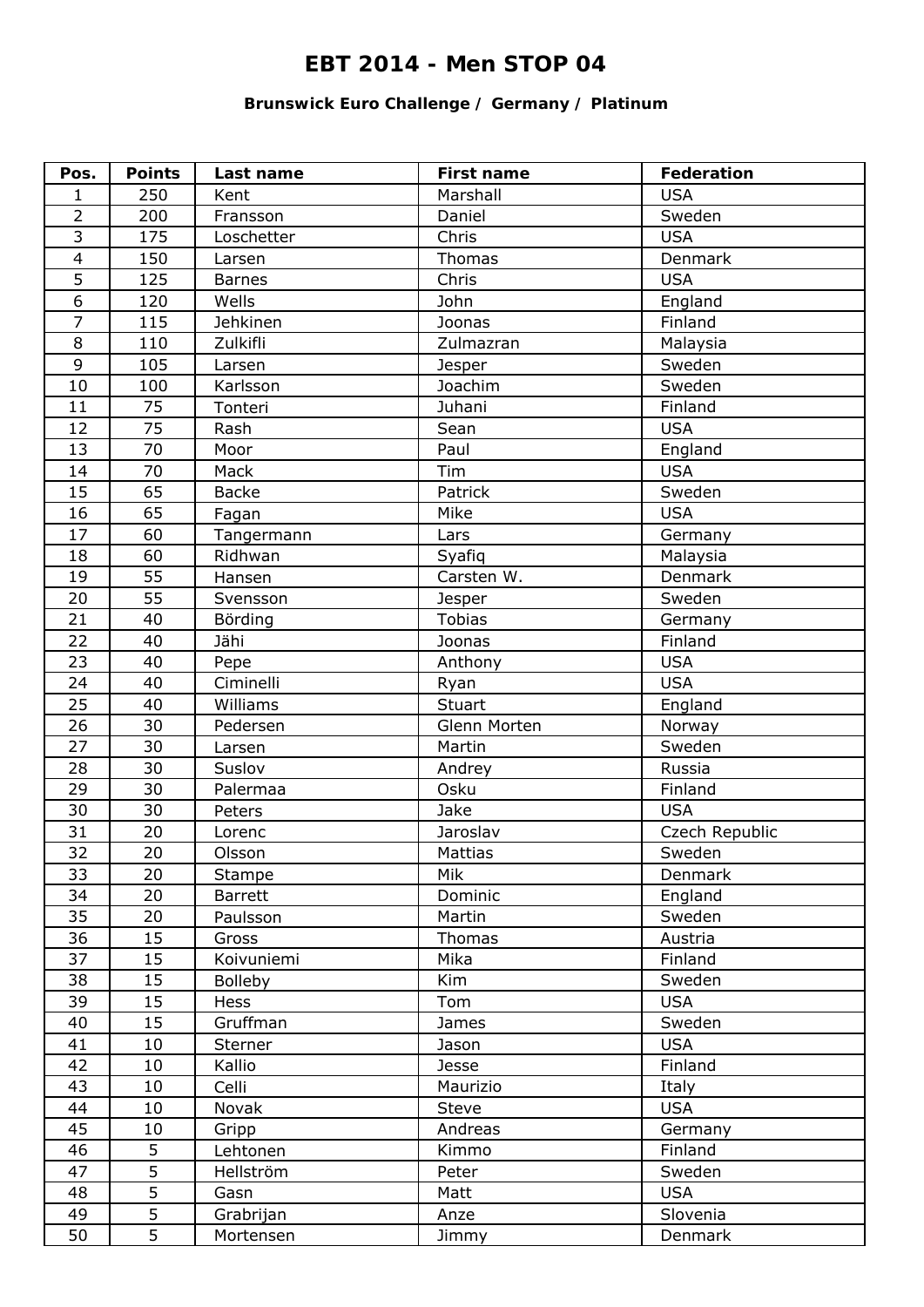### **Ekaterinburg Open 2014 / Russia / Satellite**

| Pos.           | <b>Points</b>           | Last name    | First name | <b>Federation</b> |
|----------------|-------------------------|--------------|------------|-------------------|
| $\mathbf{1}$   | 50                      | Koshelev     | Nikita     | Russia            |
| $\overline{2}$ | 40                      | Belenky      | Mikhail    | Russia            |
| 3              | 35                      | Mineev       | Evgeniy    | Russia            |
| $\overline{4}$ | 30                      | Shilkin      | Dmitry     | <b>Belarus</b>    |
| 5              | 25                      | Gorodnichiy  | Igor       | Russia            |
| 6              | 24                      | Parshukov    | Alexey     | Russia            |
| $\overline{7}$ | 23                      | Sharov       | Anton      | Russia            |
| 8              | 22                      | Emelianov    | Andrey     | Russia            |
| 9              | 21                      | Korshak      | Yan        | Russia            |
| 10             | 20                      | Yaroslavtsev | Alexey     | Russia            |
| 11             | 15                      | Rasputin     | Andrey     | Russia            |
| 12             | 15                      | Semenov      | Ivan       | Russia            |
| 13             | 14                      | Efremov      | Aleksandr  | Russia            |
| 14             | 14                      | Suslov       | Andrey     | Russia            |
| 15             | 13                      | Zelenkov     | Anton      | Russia            |
| 16             | 13                      | Vezis        | Daniel     | Latvia            |
| 17             | 12                      | Potorochin   | Vladimir   | Russia            |
| 18             | 12                      | Kobelkov     | Maksim     | Russia            |
| 19             | 11                      | Melnichenko  | Mikhail    | Russia            |
| 20             | 11                      | Karpov       | Aleksandr  | Russia            |
| 21             | 8                       | Goncharov    | Vladimir   | Russia            |
| 22             | 8                       | Kirilov      | Igor       | Russia            |
| 23             | 8                       | Timofeev     | Nikita     | Russia            |
| 24             | $\overline{8}$          | Makarov      | Anton      | <b>Bulgaria</b>   |
| 25             | 8                       | Khasenevich  | Evgeny     | <b>Belarus</b>    |
| 26             | 6                       | Chernykh     | Aleksandr  | Russia            |
| 27             | 6                       | Starchenkov  | Sergey     | Russia            |
| 28             | 6                       | Filippov     | Alexey     | Russia            |
| 29             | $\overline{6}$          | Surat        | Sergey     | Russia            |
| 30             | 6                       | Shevyakov    | Evgeniy    | Russia            |
| 31             | $\overline{4}$          | Kirienko     | Andrey     | Russia            |
| 32             | $\overline{4}$          | Moshkin      | Anton      | Russia            |
| 33             | $\overline{\mathbf{4}}$ | Kalinin      | Konstantin | Russia            |
| 34             | $\overline{4}$          | Sevket       | Kutay      | Turkey            |
| 35             | $\overline{4}$          | Chelpanov    | Dmitry     | Russia            |
| 36             | $\overline{3}$          | Sverchkov    | Vladimir   | Russia            |
| 37             | $\overline{3}$          | Mizin        | Andrey     | Russia            |
| 38             | $\overline{3}$          | Dishlov      | Dmitry     | Russia            |
| 39             | $\overline{3}$          | Artemenko    | Sergey     | Russia            |
| 40             | $\overline{3}$          | Sereda       | Ivan       | Russia            |
| 41             | $\overline{2}$          | Sidorov      | Alexey     | Russia            |
| 42             | $\overline{2}$          | Mosyakov     | Pavel      | Russia            |
| 43             | $\overline{2}$          | <b>Badin</b> | Vadim      | Russia            |
| 44             | $\overline{2}$          | Kudimov      | Sergey     | Russia            |
| 45             | $\overline{2}$          | Osman        | Nemli      | Turkey            |
| 46             | $\mathbf{1}$            | <b>Uluc</b>  | Atigan     | Turkey            |
| 47             | $\mathbf{1}$            | Slobodin     | Timofey    | Russia            |
| 48             | $\mathbf{1}$            | Krokhin      | Mikhail    | Russia            |
| 49             | $\mathbf{1}$            | Trofimov     | Mikhail    | Russia            |
| 50             | $\mathbf{1}$            | Staritsyn    | Vladimir   | Russia            |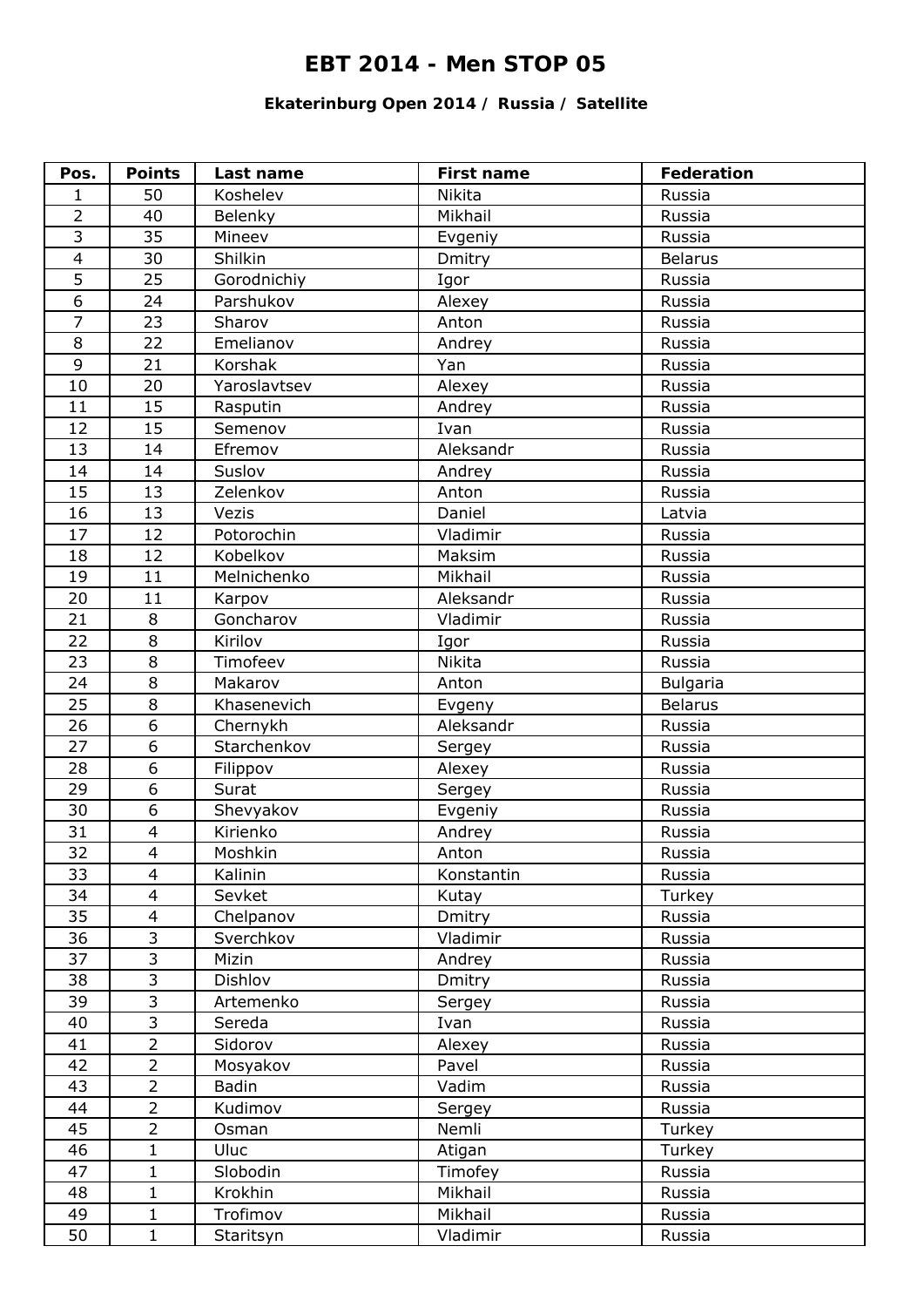### **9th Istanbul Bowling Open / Slovakia / Gold**

| Pos.           | <b>Points</b>  | Last name    | First name    | Federation     |
|----------------|----------------|--------------|---------------|----------------|
| 1              | 150            | Larsen       | <b>Thomas</b> | Denmark        |
| $\overline{2}$ | 120            | Jehkinen     | Joonas        | Finland        |
| 3              | 105            | Jussila      | Perttu        | Finland        |
| $\overline{4}$ | 90             | Wells        | John          | England        |
| 5              | 75             | Gruffman     | James         | Sweden         |
| 6              | 72             | Paulsson     | Martin        | Sweden         |
| $\overline{7}$ | 69             | Koshelev     | Nikita        | Russia         |
| 8              | 66             | Voss         | <b>Brian</b>  | <b>USA</b>     |
| 9              | 63             | Alho         | Timo          | Finland        |
| 10             | 60             | Moor         | Paul          | England        |
| 11             | 45             | Ratia        | Jari          | Finland        |
| 12             | 45             | Sloan        | Christopher   | Ireland        |
| 13             | 42             | Tolga        | Sişmanoğullar | Turkey         |
| 14             | 42             | Ahokas       | Jarmo         | Finland        |
| 15             | 39             | Teece        | Richie        | England        |
| 16             | 39             | Catalin      | Gheorghe      | Romania        |
| 17             | 36             | Vezis        | Daniel        | Latvia         |
| 18             | 36             | Erkeskin     | Taygun        | Turkey         |
| 19             | 33             | Hansen       | Carsten W.    | Denmark        |
| 20             | 33             | Lehtonen     | Kimmo         | Finland        |
| 21             | 24             | Kallio       | Jesse         | Finland        |
| 22             | 24             | Konieczny    | Bodo          | Germany        |
| 23             | 24             | Suslov       | Andrey        | Russia         |
| 24             | 24             | Johansson    | Alexander     | Sweden         |
| 25             | 24             | Williams     | Stuart        | England        |
| 26             | 18             | Parshukov    | Aleksie       | Russia         |
| 27             | 18             | Sverchkov    | Vladimir      | Russia         |
| 28             | 18             | Ranta        | Tony          | Finland        |
| 29             | 18             | Valaranta    | Samu          | Finland        |
| 30             | 18             | Hooper       | Curtis        | England        |
| 31             | 12             | Koivuniemi   | Mika          | Finland        |
| 32             | 12             | Crosby       | Elliot        | England        |
| 33             | 12             | Dogan        | Habib         | Turkey         |
| 34             | 12             | Öhrgaard     | Frederik      | Denmark        |
| 35             | 12             | Talpa        | Marek         | Czech Republic |
| 36             | 9              | Muzik        | Michal        | Czech Republic |
| 37             | $\overline{9}$ | Kontas       | <b>Barlas</b> | Turkey         |
| 38             | 9              | Yilmaz       | Hasan         | Turkey         |
| 39             | 9              | Michajlow    | Michael       | Germany        |
| 40             | 9              | Coşkun       | Firat         | Turkey         |
| 41             | $\overline{6}$ | Canady       | David         | Germany        |
| 42             | 6              | Belenkiy     | Mikhail       | Russia         |
| 43             | $\overline{6}$ | Kumru        | Emre          | Turkey         |
| 44             | $\overline{6}$ | Kaya         | Mehmet        | Turkey         |
| 45             | 6              | Tekeli       | Fatih         | Turkey         |
| 46             | 3              | Medveditskov | Alexander     | Russia         |
| 47             | $\overline{3}$ | Guldbaek     | John          | Denmark        |
| 48             | $\overline{3}$ | Lorenc       | Jaroslav      | Czech Republic |
| 49             | $\overline{3}$ | Yeşilkaya    | Fahrettin     | Turkey         |
| 50             | $\overline{3}$ | Lehtonen     | Tatu          | Finland        |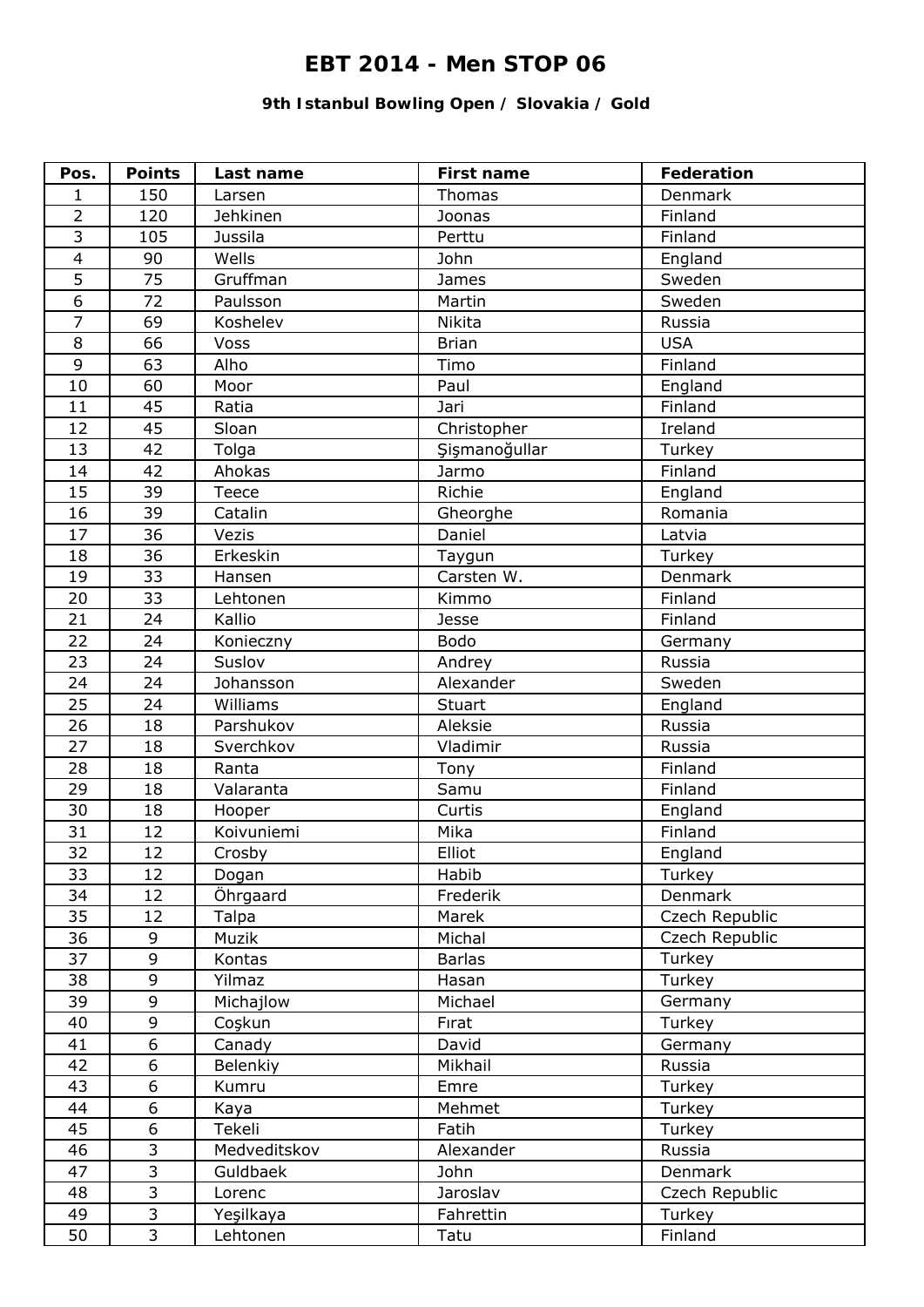### **Kegel Aalborg International 2014 / Denmark / Silver**

| Pos.            | <b>Points</b>           | Last name    | <b>First name</b> | Federation |
|-----------------|-------------------------|--------------|-------------------|------------|
| 1               | 100                     | Svensson     | Jesper            | Sweden     |
| $\overline{2}$  | 80                      | Palermaa     | Osku              | Finland    |
| 3               | 70                      | Rudshagen    | Björn-Einar       | Norway     |
| $\overline{4}$  | 60                      | Vezis        | Daniel            | Latvia     |
| 5               | 50                      | Wilhelmsson  | Filip             | Sweden     |
| $\overline{6}$  | 48                      | Johansson    | Alexander         | Sweden     |
| $\overline{7}$  | 46                      | Johnsson     | Magnus            | Sweden     |
| 8               | 44                      | Jansson      | Marcus            | Sweden     |
| 9               | 42                      | Hellström    | Peter             | Sweden     |
| 10              | 40                      | Hardarson    | Hafthor           | Iceland    |
| 11              | 30                      | Voss         | <b>Brian</b>      | <b>USA</b> |
| 12              | 30                      | Andersson    | Robert            | Sweden     |
| 13              | 28                      | Fransson     | Daniel            | Sweden     |
| 14              | 28                      | Wetterberg   | Mattias           | Sweden     |
| 15              | 26                      | Hansen       | Carsten W.        | Denmark    |
| 16              | 26                      | Paulsson     | Martin            | Sweden     |
| 17              | 24                      | Borg         | Anton             | Sweden     |
| 18              | 24                      | Adsböl       | Johnni            | Denmark    |
| 19              | 22                      | Danielsson   | Johan             | Sweden     |
| 20              | 22                      | Karlsson     | Joachim           | Sweden     |
| 21              | 16                      | Hagberg      | Jesper            | Sweden     |
| 22              | 16                      | Andersson    | Pontus            | Sweden     |
| 23              | 16                      | Torgersen    | Tore              | Norway     |
| 24              | 16                      | Klitte       | Martin            | Denmark    |
| 25              | 16                      | Helldén      | Johan             | Sweden     |
| 26              | 12                      | Jakobsson    | Christoffer       | Sweden     |
| 27              | 12                      | Olsson       | Mattias           | Sweden     |
| 28              | 12                      | Tjernes      | Fredrik           | Norway     |
| 29              | 12                      | Lousdal      | Anders            | Denmark    |
| 30              | 12                      | Jonsson      | Arnar             | Iceland    |
| $\overline{31}$ | $\,8\,$                 | Bai          | Michael           | Denmark    |
| 32              | 8                       | Kulseng      | Öyvin             | Norway     |
| 33              | 8                       | Danielsson   | Christer          | Sweden     |
| 34              | 8                       | Larsen       | Thomas            | Denmark    |
| 35              | 8                       | Mortensen    | Jimmy             | Denmark    |
| 36              | 6                       | Nordenson    | Peter             | Sweden     |
| 37              | $\overline{6}$          | Larsen       | Jesper            | Sweden     |
| 38              | 6                       | Espen        | Arvid             | Norway     |
| 39              | 6                       | Pedersen     | Martin Öager      | Denmark    |
| 40              | 6                       | Bergendorff  | Markus            | Denmark    |
| 41              | $\overline{\mathbf{4}}$ | <b>Backe</b> | Patrick           | Sweden     |
| 42              | $\overline{4}$          | Gruffman     | James             | Sweden     |
| 43              | $\overline{4}$          | Emil Hopka   | <b>Julius</b>     | Norway     |
| 44              | $\overline{4}$          | Selvnes      | Pål               | Norway     |
| 45              | $\overline{4}$          | Agerbo       | Jesper            | Denmark    |
| 46              | $\overline{2}$          | Stampe       | Mik               | Denmark    |
| 47              | $\overline{2}$          | Aagren       | Emil              | Sweden     |
| 48              | $\overline{2}$          | Höberg       | Lars              | Denmark    |
| 49              | $\overline{2}$          | Hagberg      | Anders            | Sweden     |
| 50              | $\overline{2}$          | Guldbäk      | John              | Denmark    |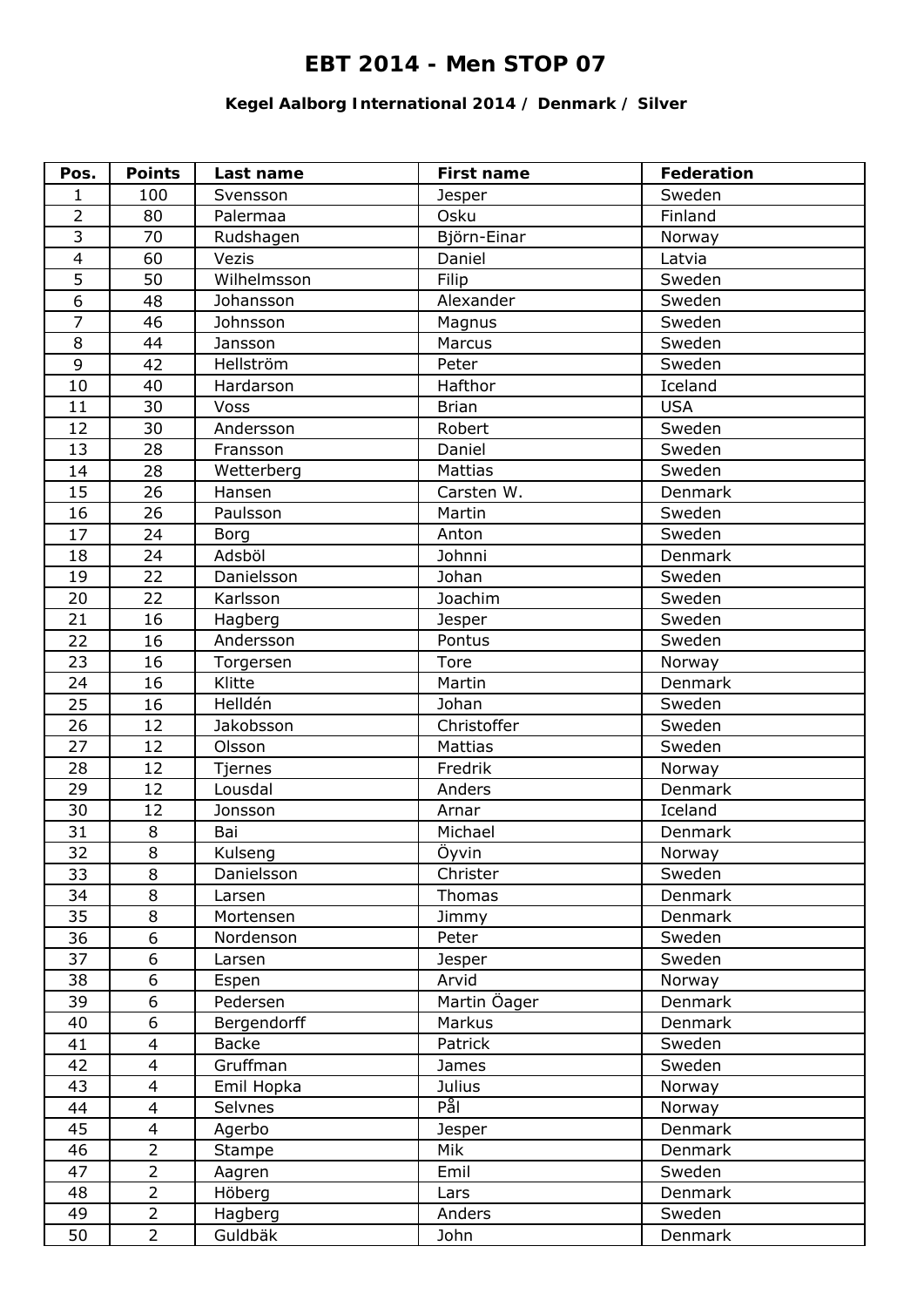#### **Odense International / Denmark / Satellite**

| Pos.           | <b>Points</b>           | Last name          | <b>First name</b> | <b>Federation</b> |
|----------------|-------------------------|--------------------|-------------------|-------------------|
| $\mathbf{1}$   | 50                      | Karlsson           | Joachim           | Sweden            |
| $\overline{2}$ | 40                      | Larsen             | Thomas            | Denmark           |
| 3              | 35                      | Jakobsson          | Christoffer       | Sweden            |
| $\overline{4}$ | 30                      | Hansen             | Carsten W.        | <b>Denmark</b>    |
| 5              | 25                      | van Geel           | Jeroen            | Netherlands       |
| 6              | 24                      | Wetterberg         | <b>Mattias</b>    | Sweden            |
| $\overline{7}$ | 23                      | Aaneby             | Frode Jørgen      | Norway            |
| 8              | 22                      | Hellström          | Peter             | Sweden            |
| 9              | 21                      | Öhrgaard           | Frederik          | Denmark           |
| 10             | 20                      | Brändeskov         | Mikael            | Denmark           |
| 11             | 15                      | Konieczny          | <b>Bodo</b>       | Germany           |
| 12             | 15                      | Mortensen          | Jimmy             | Denmark           |
| 13             | 14                      | Klitte             | Martin            | Denmark           |
| 14             | 14                      | Roig               | Héctor Roca       | Catalonia         |
| 15             | 13                      | Agerbo             | Jesper            | Denmark           |
| 16             | 13                      | Sörensen           | Mikkel Brus       | Denmark           |
| 17             | 12                      | Ahlgren            | Anton             | Sweden            |
| 18             | 12                      | Hansson            | Johan             | Sweden            |
| 19             | 11                      | Gruffman           | <b>James</b>      | Sweden            |
| 20             | 11                      | Andersson          | <b>Kim</b>        | Sweden            |
| 21             | 8                       | Lousdal            | Anders            | Denmark           |
| 22             | 8                       | Östergaard-Poulsen | Dan               | Denmark           |
| 23             | 8                       | Aagren             | Emil              | Sweden            |
| 24             | 8                       | Andersen           | Jan               | Denmark           |
| 25             | 8                       | Hansen             | Anders            | Denmark           |
| 26             | $\overline{6}$          | Palmér             | Carl-Oskar        | Sweden            |
| 27             | $\overline{6}$          | Hopka              | Julius Emil       | Norway            |
| 28             | 6                       | Adsböl             | Johnni            | Denmark           |
| 29             | 6                       | Bergendorff        | Markus            | Denmark           |
| 30             | 6                       | Mattsson           | John              | Sweden            |
| 31             | $\overline{4}$          | Hernitschek        | Andreas           | Germany           |
| 32             | $\overline{\mathbf{4}}$ | Jehkinen           | Joonas            | Finland           |
| 33             | 4                       | Lindbjer           | Filip             | Sweden            |
| 34             | 4                       | Eriksson           | Jonathan          | Sweden            |
| 35             | $\overline{4}$          | Höberg             | Lars              | Denmark           |
| 36             | $\overline{3}$          | <b>Buch</b>        | Thomas            | Denmark           |
| 37             | $\overline{3}$          | Pietraszek         | Janusz            | Poland            |
| 38             | $\overline{3}$          | Ussing             | Rasmus            | Denmark           |
| 39             | $\overline{3}$          | Stampe             | Mik               | Denmark           |
| 40             | $\overline{3}$          | Vezis              | Daniels           | Latvia            |
| 41             | $\overline{2}$          | Andresen           | Kenneth           | Denmark           |
| 42             | $\overline{2}$          | Christensen        | <b>Nichlas</b>    | Denmark           |
| 43             | $\overline{2}$          | Wigman             | Kent              | Denmark           |
| 44             | $\overline{2}$          | Nyman              | Lennart           | Sweden            |
| 45             | $\overline{2}$          | Andersen           | Svend H.          | Denmark           |
| 46             | $\mathbf 1$             | Lüttke             | Christopher       | Sweden            |
| 47             | $\mathbf 1$             | Eriksen            | Klavs T.          | Denmark           |
| 48             | $\mathbf{1}$            | Hansen             | Søren Aahman      | Denmark           |
| 49             | $\mathbf{1}$            | Klockgether        | Stefan            | Germany           |
| 50             | $\mathbf{1}$            | Hansen             | Søren             | Denmark           |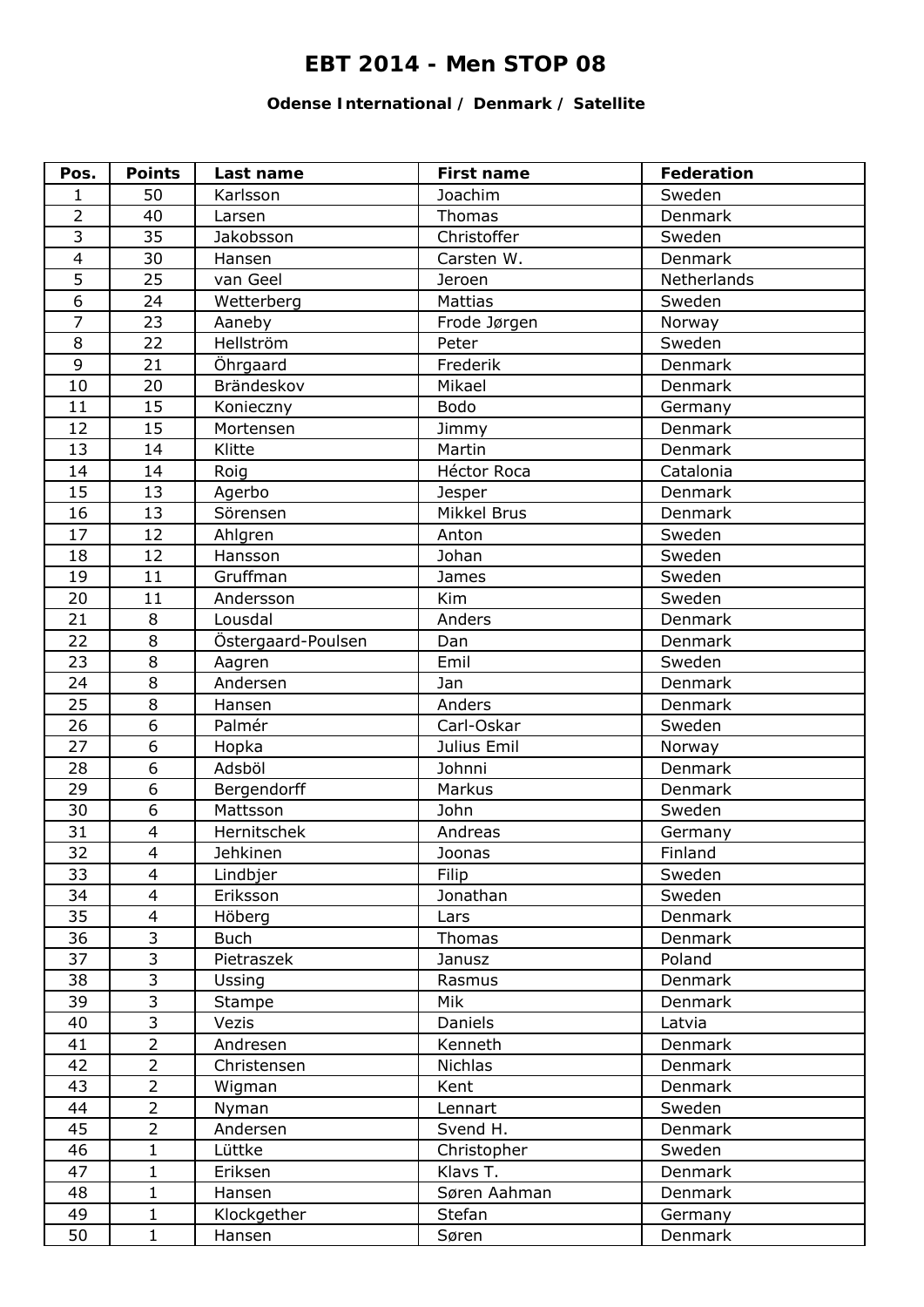### **II Brunswick Madrid Challenge / Spain / Silver**

| Pos.           | <b>Points</b>  | Last name         | First name        | Federation     |
|----------------|----------------|-------------------|-------------------|----------------|
| $\mathbf 1$    | 100            | Larsen            | Martin            | Sweden         |
| $\overline{2}$ | 80             | Dominic           | <b>Barrett</b>    | England        |
| 3              | 70             | Hansen            | Carsten           | Denmark        |
| $\overline{4}$ | 60             | Maggi             | Mats              | Belgium        |
| 5              | 50             | Svensson          | Jesper            | Sweden         |
| $\overline{6}$ | 48             | Gill              | Steven            | Scotland       |
| $\overline{7}$ | 46             | Teece             | Ray               | England        |
| 8              | 44             | Larsen            | <b>Thomas</b>     | Denmark        |
| 9              | 42             | Pascual           | Erwin             | Spain          |
| 10             | 40             | Rodriguez         | Paco              | Spain          |
| 11             | 30             | Voss              | <b>Brian</b>      | <b>USA</b>     |
| 12             | 30             | Ocando            | Melvin            | Spain          |
| 13             | 28             | Talpa             | Marek             | Czech Republic |
| 14             | 28             | Howison-Johnstone | Ben               | England        |
| 15             | 26             | Andersson         | Robert            | Sweden         |
| 16             | 26             | Konieczny         | Bodo              | Germany        |
| 17             | 24             | Sloan             | Christopher       | Ireland        |
| 18             | 24             | Reyna             | Alejandro         | Costa Rica     |
| 19             | 22             | Lee Ilamas        | Carlos            | Mexico         |
| 20             | 22             | Koshelev          | Nikita            | Russia         |
| 21             | 16             | Meka              | Patrick           | Netherlands    |
| 22             | 16             | Palermaa          | Osku              | Finland        |
| 23             | 16             |                   | Richard           |                |
| 24             |                | Teece             |                   | England        |
|                | 16             | Radi              | Tommaso           | Italy          |
| 25             | 16             | Torgersen         | Tore              | Norway         |
| 26             | 12             | DeCarvajal        | Jaime             | Spain          |
| 27             | 12             | Orche             | Ruben             | Spain          |
| 28             | 12             | Arjonilla         | Alejandro         | Spain          |
| 29             | 12             | Heinonen          | Markus            | Finland        |
| 30             | 12             | Barriopedro       | Pablo             | Spain          |
| 31             | 8              | Moor              | Paul              | England        |
| 32             | 8              | <b>Hagberg</b>    | <b>Jesper</b>     | Sweden         |
| 33             | 8              | Vezis             | Daniel            | Latvia         |
| 34             | 8              | Garcia            | Inigo             | Spain          |
| 35             | 8              | Jussila           | Perttu            | Finland        |
| 36             | 6              | Moreno            | Javier            | Spain          |
| 37             | 6              | Colomer           | Artur             | Spain          |
| 38             | $\overline{6}$ | <b>Sturt</b>      | Jonathan          | England        |
| 39             | 6              | Larragan          | Fco. Javier       | <b>USA</b>     |
| 40             | 6              | Berganza          | Guillermo         | Spain          |
| 41             | 4              | Puente            | <b>Txus</b>       | Spain          |
| 42             | $\overline{4}$ | Castillo          | Sammy             | Spain          |
| 43             | 4              | Frouvelle         | Serge             | France         |
| 44             | $\overline{4}$ | Jimenez           | Raul              | Spain          |
| 45             | $\overline{4}$ | Gruffman          | James             | Sweden         |
| 46             | $\overline{2}$ | Johansson         | Alexander         | Sweden         |
| 47             | $\overline{2}$ | Medveditskov      | Alexander         | Russia         |
| 48             | $\overline{2}$ | Jonsson           | Benjamin          | Sweden         |
| 49             | $\overline{2}$ | Emblem            | Patrick Gimmestad | Norway         |
| 50             | $\overline{2}$ | Acin              | Ion               | Spain          |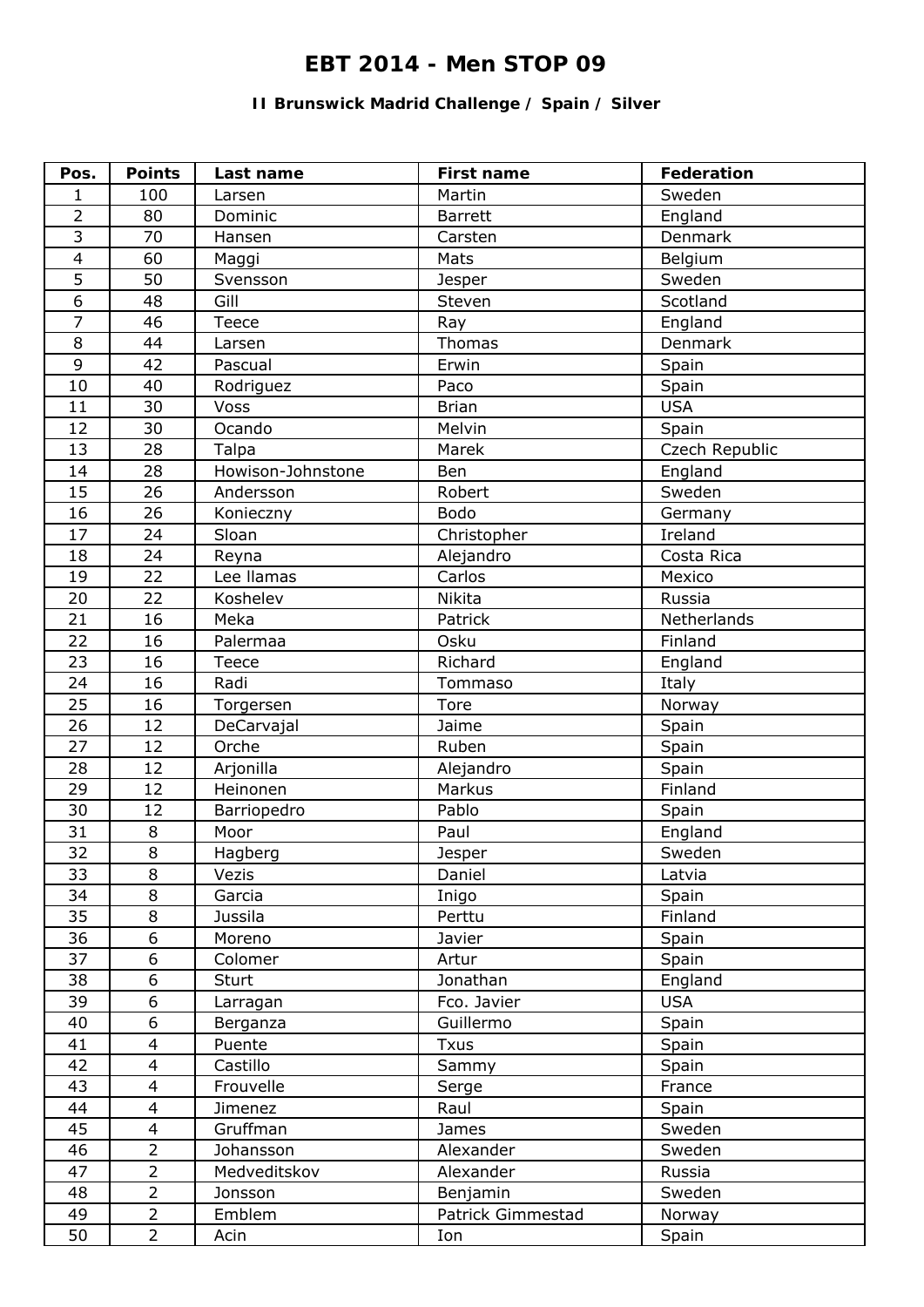### **10th San Marino Open / San Marino / Gold**

| Pos.           | <b>Points</b>       | Last name         | <b>First name</b> | Federation     |
|----------------|---------------------|-------------------|-------------------|----------------|
| 1              | 150                 | <b>Barrett</b>    | Dominic           | England        |
| $\overline{2}$ | 120                 | Williams          | <b>Stuart</b>     | England        |
| 3              | 105                 | Karlsson          | Joachim           | Sweden         |
| $\overline{4}$ | 90                  | Jansson           | Markus            | Sweden         |
| 5              | 75                  | Larsen            | Thomas            | Denmark        |
| 6              | 72                  | Voss              | <b>Brian</b>      | <b>USA</b>     |
| $\overline{7}$ | 69                  | Jones             | Tommy             | <b>USA</b>     |
| 8              | 66                  | Moor              | Paul              | England        |
| 9              | 63                  | <b>Backe</b>      | Patrick           | Sweden         |
| 10             | 60                  | Paulsson          | Martin            | Sweden         |
| 11             | 45                  | Larsen            | Martin            | Sweden         |
| 12             | 45                  | Tonteri           | Juhani            | Finland        |
| 13             | 42                  | Koivuniemi        | Mika              | Finland        |
| 14             | 42                  | Talpa             | Marek             | Czech Republic |
| 15             | 39                  | Smaglik           | Ed                | <b>USA</b>     |
| 16             | 39                  | Palermaa          | Osku              | Finland        |
| 17             | 36                  | Rossi             | Federico          | Italy          |
| 18             | 36                  | Johnson Jr.       | Magnus            | Sweden         |
| 19             | 33                  | Andersson         | Pontus            | Sweden         |
| 20             | 33                  | Andersson         | Robert            | Swden          |
| 21             | 24                  | Grabrijan         | Anže              | Slovenia       |
| 22             | 24                  | Uotila            | Pasi              | Finland        |
| 23             | 24                  | Larsen            | Jesper            | Sweden         |
| 24             | 24                  | Silletti          | Alessandro        | Poland         |
| 25             | 24                  | Jehkinen          | Joonas            | Finland        |
| 26             | 18                  | Mack              | Tim               | <b>USA</b>     |
| 27             | 18                  | Fransson          | Daniel            | Sweden         |
| 28             | 18                  | Brändeskov        | Mikael            | Denmark        |
| 29             | 18                  | Morig             | Oliver            | Germany        |
| 30             | 18                  | Celli             | Maurizio          | Italiy         |
| 31             | 12                  | Hansen            | Carsten W.        | Denmark        |
| 32             | 12                  | Radi              | Tommaso           | Italy          |
| 33             | 12                  | Konieczny         | Bodo              | Germany        |
| 34             | 12                  | Spadavecchia      | Andrea            | Italy          |
| 35             | 12                  | Elofsson          | Anton             | Sweden         |
| 36             | 9                   | Hellström         | Peter             | Sweden         |
| 37             | $\overline{9}$      | Teece             | Richard           | England        |
| 38             | 9                   |                   |                   | Latvia         |
| 39             | 9                   | Vezis<br>Svensson | Daniel            | Sweden         |
| 40             | 9                   |                   | Jesper<br>Davide  |                |
| 41             | $\overline{6}$      | Spagnoli          |                   | Italy          |
|                |                     | Olsson            | Mattias           | Sweden         |
| 42             | 6<br>$\overline{6}$ | Suslov            | Andrey            | Russia         |
| 43             | $\overline{6}$      | Frouvelle         | Serge             | France         |
| 44             |                     | Ramondini         | Paolo             | Italy          |
| 45             | 6                   | Sermand           | Julien            | France         |
| 46             | 3<br>$\overline{3}$ | Spada             | Amedeo            | Italy          |
| 47             |                     | Persson           | Robin             | Sweden         |
| 48             | $\overline{3}$      | Lousdal           | Anders            | Denmark        |
| 49             | $\overline{3}$      | <b>Bolleby</b>    | Kim               | Sweden         |
| 50             | $\overline{3}$      | Fammilume         | Giordano          | Italy          |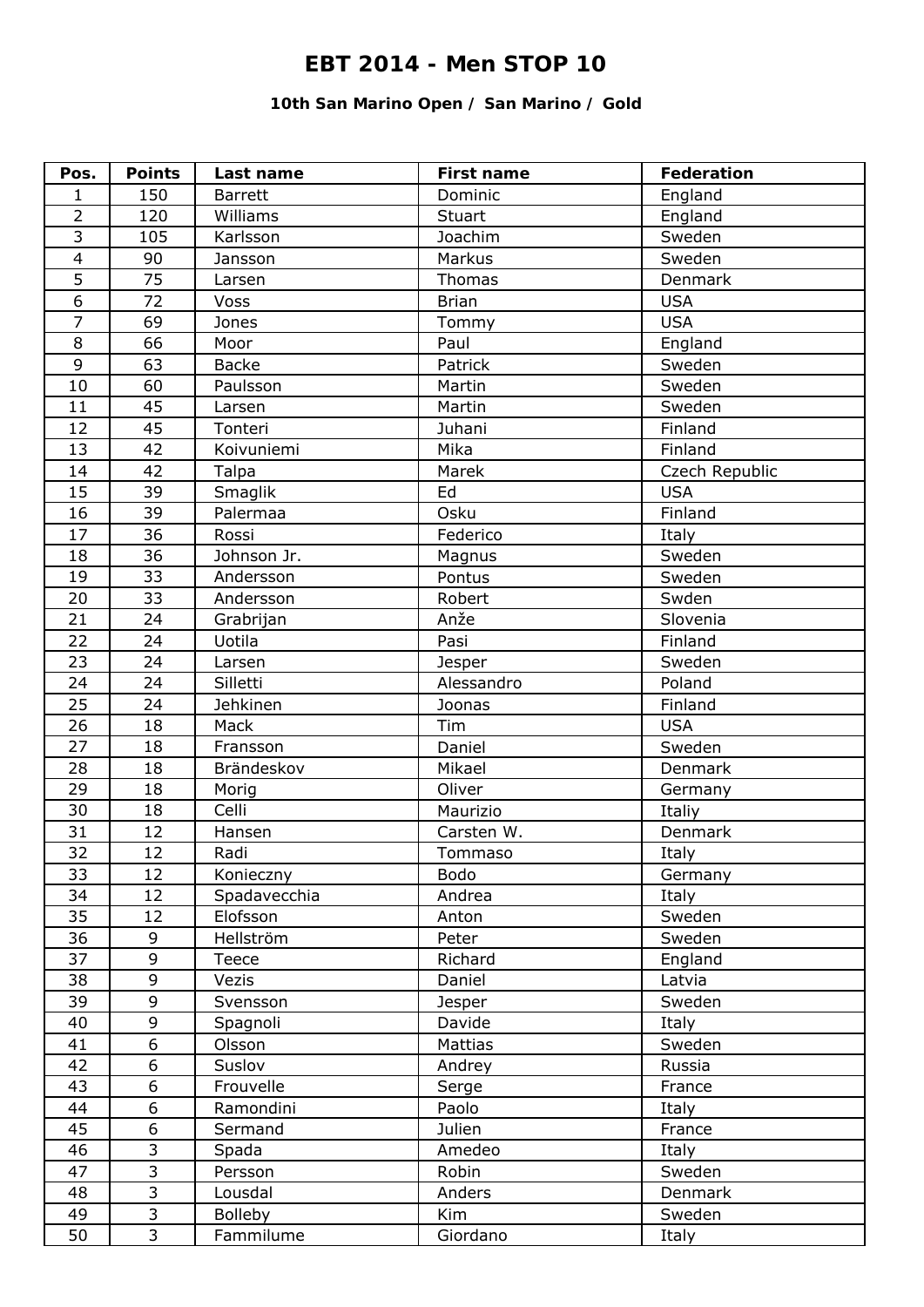### **Track Dream-Bowl Palace Open by Erdinger / Germany / Gold**

| Pos.            | <b>Points</b>           | Last name        | First name    | Federation  |
|-----------------|-------------------------|------------------|---------------|-------------|
| $\mathbf{1}$    | 150                     | Koivuniemi       | Mika          | Finland     |
| $\overline{2}$  | 120                     | Jehkinen         | Joonas        | Finland     |
| 3               | 105                     | Teece            | Richie        | England     |
| $\overline{4}$  | 90                      | Börding          | <b>Tobias</b> | Germany     |
| 5               | 75                      | <b>Barrett</b>   | Dominic       | England     |
| $\overline{6}$  | 72                      | Klerk            | Chris         | <b>USA</b>  |
| $\overline{7}$  | 69                      | Öhrgaard         | Frederik      | Denmark     |
| 8               | 66                      | Jones            | Tommy         | <b>USA</b>  |
| 9               | 63                      | Fransson         | Daniel        | Sweden      |
| 10              | 60                      | Glasl            | Hansi         | Germany     |
| 11              | 45                      | Kabowski         | Eike          | Germany     |
| 12              | 45                      | Sloan            | Christopher   | Ireland     |
| 13              | 42                      | Adsböl           | Johnni        | Denmark     |
| 14              | 42                      | Hansen           | Carsten W.    | Denmark     |
| 15              | 39                      | Lam              | Christopher   | England     |
| 16              | 39                      | Karlsson         | Joachim       | Sweden      |
| 17              | 36                      | Palermaa         | Osku          | Finland     |
| 18              | 36                      | Larsen           | Thomas        | Denmark     |
| 19              | 33                      | Mortensen        | Jimmy         | Denmark     |
| 20              | 33                      | Williams         | Stuart        | England     |
| 21              | 24                      | <b>Hilferink</b> | Ramon         | Netherlands |
| 22              | 24                      | <b>Baade</b>     | Marco         | Germany     |
| 23              | 24                      | Gross            | Thomas        | Austria     |
| 24              | 24                      | Andersson        | Robert        | Sweden      |
| 25              | 24                      | Grabrijan        | Anže          | Slovenia    |
| 26              | 18                      | Konieczny        | <b>Bodo</b>   | Germany     |
| 27              | 18                      | Grabovac         | Michael       | Germany     |
| 28              | 18                      | Voss             | <b>Brian</b>  | <b>USA</b>  |
| 29              | 18                      | Günther          | Kai           | Germany     |
| 30              | 18                      | Canady           | David         | Germany     |
| 31              | 12                      | Koshelev         | Nikita        | Russia      |
| $\overline{32}$ | 12                      | <b>Birlinger</b> | Christian     | Germany     |
| 33              | 12                      | Johansson        | Alexander     | Sweden      |
| 34              | 12                      | Maggi            | Mats          | Belgium     |
| 35              | 12                      | Friedrichs       | Tim           | Germany     |
| 36              | 9                       | Wells            | John          | Germany     |
| 37              | $\overline{9}$          | Stevenson        | Peter         | England     |
| 38              | 9                       | Smaglik          | Ed            | <b>USA</b>  |
| 39              | 9                       | Winternheimer    | Pascal        | Germany     |
| 40              | $\overline{9}$          | Hergenröder      | Dominik       | Germany     |
| 41              | $\overline{6}$          | Elofsson         | Anton         | Sweden      |
| 42              | $\boldsymbol{6}$        | Schurian         | Christoph     | Germany     |
| 43              | 6                       | Stefanidis       | George        | Greece      |
| 44              | $\overline{6}$          | Crosby           | Elliot        | England     |
| 45              | 6                       | Lousdal          | Anders        | Denmark     |
| 46              | $\overline{\mathbf{3}}$ | Jussila          | Perttu        | Finland     |
| 47              | $\overline{\mathbf{3}}$ | Ragusa           | Giancarlo     | Belgium     |
| 48              | $\overline{3}$          | Mrosek           | Manuel        | Germany     |
| 49              | $\overline{3}$          | Hadley           | Morgan        | Germany     |
| 50              | $\overline{3}$          | Meka             | Patrick       | Netherlands |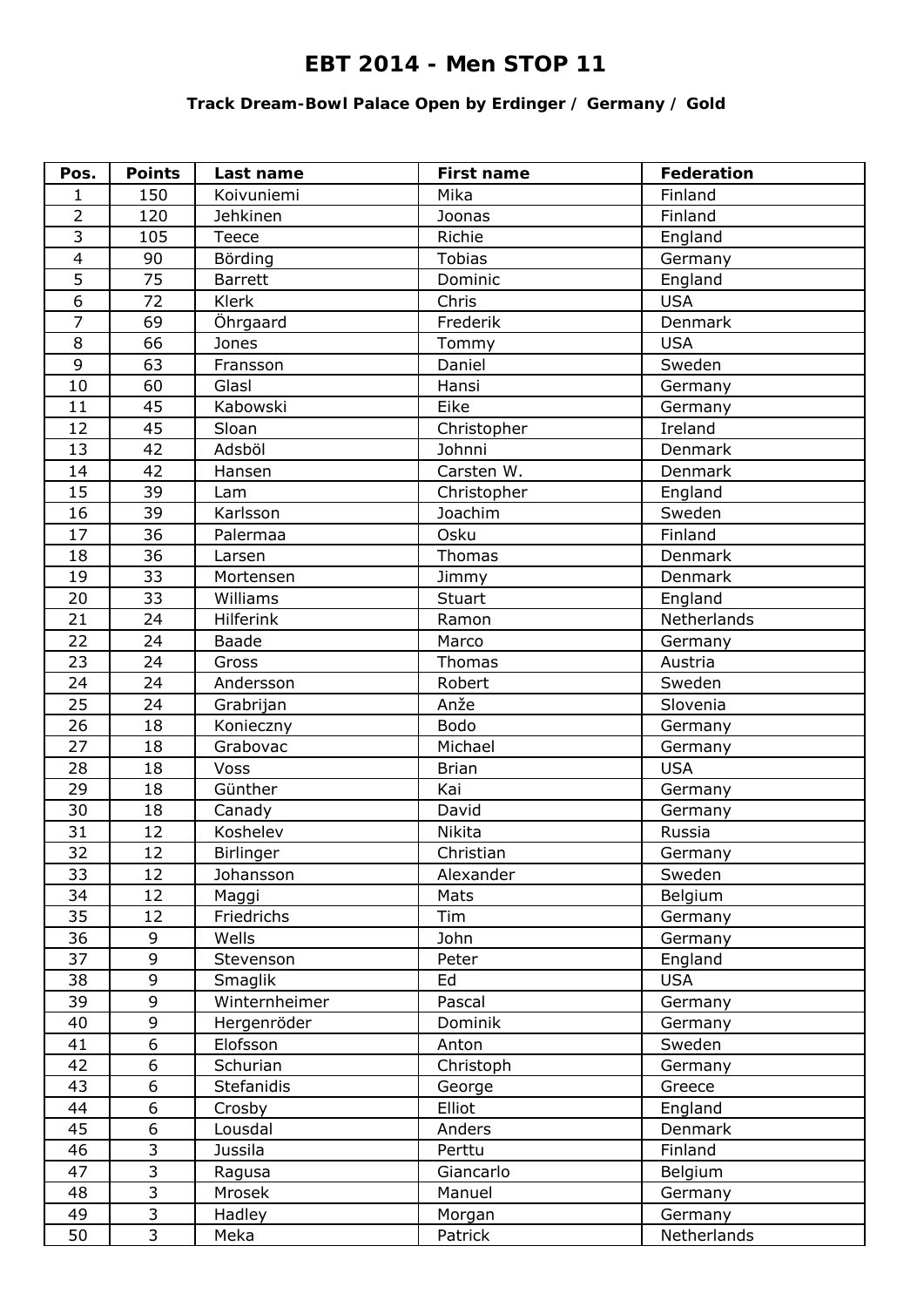### **Brunswick Etna Open / Italy / Satellite**

| Pos.           | <b>Points</b>            | Last name    | First name   | Federation  |
|----------------|--------------------------|--------------|--------------|-------------|
| $\mathbf{1}$   | 50                       | Johansson    | Alexander    | Sweden      |
| $\overline{2}$ | 40                       | Vesiz        | Daniele      | Latvia      |
| 3              | 35                       | Voss         | <b>Brian</b> | <b>USA</b>  |
| $\overline{4}$ | 30                       | Larsen       | Thomas       | Denmark     |
| 5              | 25                       | Janahi       | Mohamed      | Bahrain     |
| 6              | 24                       | Hess         | Tommaso      | <b>USA</b>  |
| $\overline{7}$ | 23                       | Arpa         | Kenneth      | Malta       |
| 8              | 22                       | Foley        | Barry        | <b>USA</b>  |
| 9              | 21                       | Moor         | Paul         | England     |
| 10             | 20                       | Grabrijan    | Anze         | Slovenia    |
| 11             | 15                       | Guinomla     | Hashim       | Philippines |
| 12             | 15                       | Spagnoli     | Davide       | Italy       |
| 13             | 14                       | Vaccaro      | Francesco    | Italy       |
| 14             | 14                       | Bellomonte   | Francesco    | Italy       |
| 15             | 13                       | Rodriguez    | Paco         | Spain       |
| 16             | 13                       | Massimino    | Concetto     | Italy       |
| 17             | 12                       | Polizzotto   | Salvatore    | Italy       |
| 18             | 12                       | Radi         | Tommaso      | Italy       |
| 19             | 11                       | Biolghini    | Diego        | Italy       |
| 20             | 11                       | Il Grande    | Francesco    | Italy       |
| 21             | $\,8\,$                  | Anastasi     | Maurizio     | Malta       |
| 22             | 8                        | Ragusa       | Giancarlo    | Belgium     |
| 23             | 8                        | Mudhafar     | Isa          | Bahrain     |
| 24             | 8                        | Gykis        | Vytautas     | Lithuania   |
| 25             | 8                        | Sullivan     | Neil         | Malta       |
| 26             | $\overline{6}$           | Fascella     | Francesco    | Italy       |
| 27             | $\overline{6}$           | Rossi        | Federico     | Italy       |
| 28             | 6                        | <b>Blank</b> | Uwe          | Germany     |
| 29             | 6                        | Massimino    | Giovanni     | Italy       |
| 30             | 6                        | Senna        | Giuseppe     | Italy       |
| 31             | $\overline{4}$           | Pelekanos    | Pavlos       | Cyprus      |
| 32             | 4                        | Di Caccamo   | Antonino     | Italy       |
| 33             | $\overline{4}$           | Di Urso      | Salvatore    | Italy       |
| 34             | $\overline{\mathbf{4}}$  | Cannata      | Guido        | Italy       |
| 35             | $\overline{\mathcal{L}}$ | La spina     | Salvatore    | Italy       |
| 36             | $\overline{3}$           | Miceli       | Daniele      | Italy       |
| 37             | $\overline{3}$           | Grassi       | Antonio      | Italy       |
| 38             | $\overline{3}$           | Paraschiv    | Lucian       | Romania     |
| 39             | $\overline{3}$           | Spampinato   | Giovanni     | Italy       |
| 40             | $\overline{3}$           | Sciuto       | Enzo         | Italy       |
| 41             | $\overline{2}$           | Di Astolfi   | Giovanni     | Italy       |
| 42             | $\overline{2}$           | Lanzafame    | Salvatore    | Italy       |
| 43             | $\overline{2}$           | Corsale      | Antonino     | Italy       |
| 44             | $\overline{2}$           | Conti        | Giovanni     | Italy       |
| 45             | $\overline{2}$           | Sasnauskas   | Linas        | Lithuania   |
| 46             | $\mathbf{1}$             | Camilleri    | Luke         | Malta       |
| 47             | $\mathbf 1$              | Albihn       | Viktor       | Sweden      |
| 48             | $\mathbf{1}$             | Cardinale    | Phil         | <b>USA</b>  |
| 49             | $\mathbf{1}$             | Mitchell     | Pat          | <b>USA</b>  |
| 50             | $\mathbf{1}$             | Aperi        | Simone       | Italy       |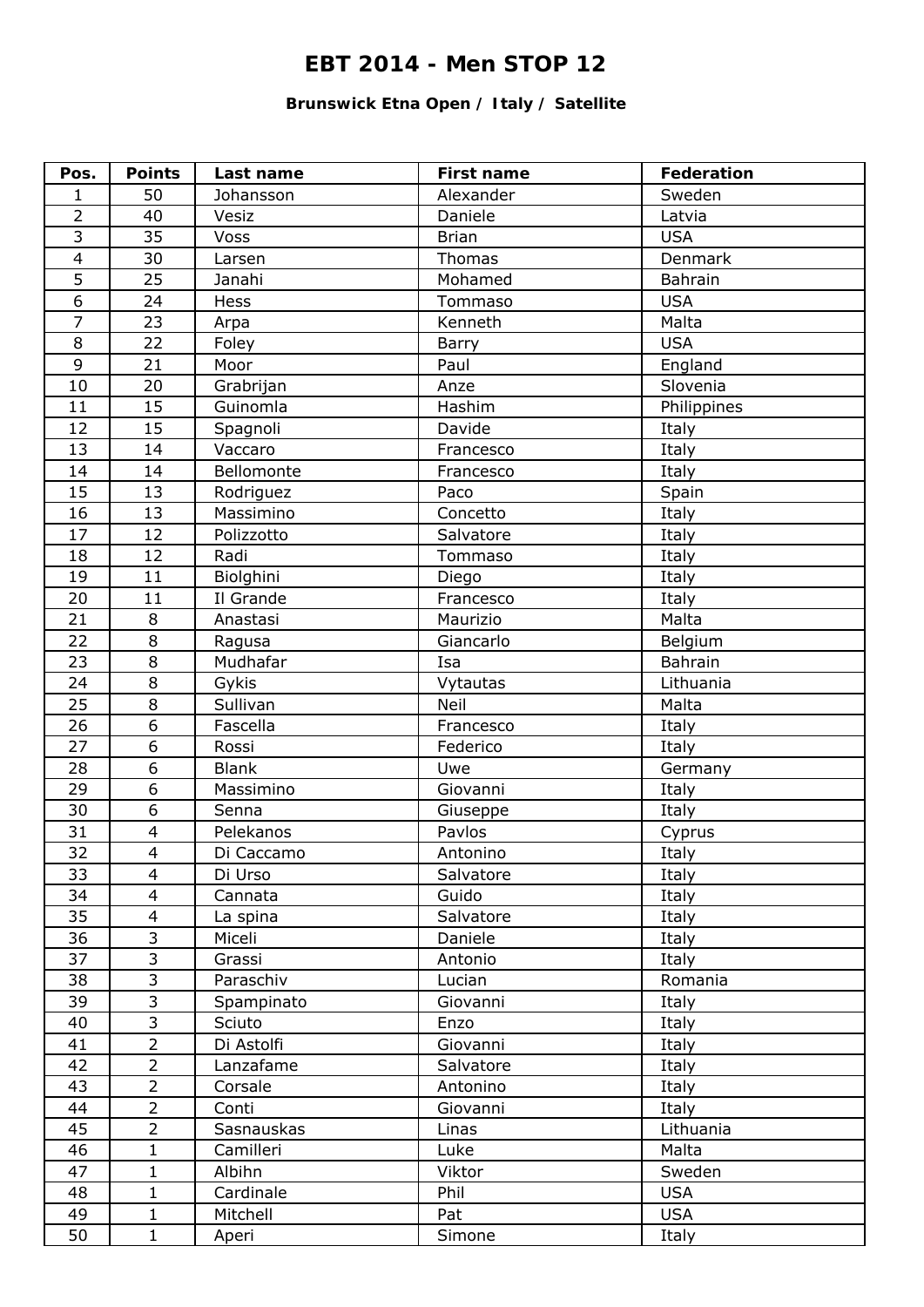#### **Russian Open / Russia / Satellite**

| Pos.           | <b>Points</b>           | Last name     | First name | Federation     |
|----------------|-------------------------|---------------|------------|----------------|
| $\mathbf{1}$   | 50                      | Gamal         | Ahmed      | Egypt          |
| $\overline{2}$ | 40                      | Rogov         | Sergei     | Russia         |
| $\overline{3}$ | 35                      | Parshukov     | Alexey     | Russia         |
| $\overline{4}$ | 30                      | Suslov        | Andrey     | Russia         |
| 5              | 25                      | Henry         | Laine      | Finland        |
| 6              | 24                      | Semenov       | Ivan       | Russia         |
| $\overline{7}$ | 23                      | Korshak       | Yan        | Russia         |
| 8              | 22                      | Pashkovskiy   | Alexsander | Russia         |
| 9              | 21                      | Vezis         | Daniel     | Latvia         |
| 10             | 20                      | Okorokov      | Maxim      | Russia         |
| 11             | 15                      | Kalika        | Mykhaylo   | Ukraine        |
| 12             | 15                      | Minenko       | Alexander  | Russia         |
| 13             | 14                      | Drojbin       | Alexey     | Russia         |
| 14             | 14                      | Zelenkov      | Anton      | Russia         |
| 15             | 13                      | Sobolev       | Pavel      | <b>Belarus</b> |
| 16             | 13                      | Sokolov       | Oleg       | Russia         |
| 17             | 12                      | Reva          | Andrey     | Russia         |
| 18             | 12                      | Kuznetsov     | Nikita     | Russia         |
| 19             | 11                      | Medveditskov  | Alexander  | Russia         |
| 20             | 11                      | Andreev       | Sergey     | Russia         |
| 21             | 8                       | Zubkov        | Artemy     | Russia         |
| 22             | 8                       | Gorodnichiy   | Igor       | Russia         |
| 23             | 8                       | Mineev        | Evgeniy    | Russia         |
| 24             | 8                       | Murto         | Petri      | Finland        |
| 25             | 8                       | Efremov       | Alexander  | Russia         |
| 26             | $\overline{6}$          | Tsarenko      | Ilya       | Russia         |
| 27             | 6                       | <b>Badin</b>  | Vadim      | Russia         |
| 28             | 6                       | Shilkin       | Dmitriy    | <b>Belarus</b> |
| 29             | 6                       | Sasnauskas    | Linas      | Lithuania      |
| 30             | 6                       | Geraskin      | Alexey     | Russia         |
| 31             | $\overline{4}$          | Tazin         | Sergey     | <b>Belarus</b> |
| 32             | $\overline{\mathbf{4}}$ | Ivanov        | Anatoly    | Russia         |
| 33             | $\overline{4}$          | Seburev       | Kirill     | Russia         |
| 34             | $\overline{\mathbf{4}}$ | <b>Brokan</b> | Vladimir   | Russia         |
| 35             | $\overline{4}$          | Koshelev      | Nikita     | Russia         |
| 36             | $\overline{3}$          | Shamshuro     | Andrey     | Russia         |
| 37             | $\overline{\mathbf{3}}$ | Essa          | Mohamed    | Egypt          |
| 38             | $\overline{3}$          | Volpert       | Nati       | Israel         |
| 39             | $\overline{3}$          | Abdusamadov   | Ravshan    | Uzbekistan     |
| 40             | $\overline{3}$          | Krasavkin     | Viktor     | Russia         |
| 41             | $\overline{2}$          | Vasilenko     | Alexey     | Russia         |
| 42             | $\overline{2}$          | Vysotskiy     | Julian     | Latvia         |
| 43             | $\overline{2}$          | Sidorov       | Alexey     | Russia         |
| 44             | $\overline{2}$          | Pribylev      | Vladimir   | Latvia         |
| 45             | $\overline{2}$          | Kostenkov     | Sergey     | Russia         |
| 46             | $\mathbf{1}$            | Vodolin       | Fedor      | Russia         |
| 47             | $\mathbf{1}$            | Glazkov       | Yuriy      | Russia         |
| 48             | $\mathbf 1$             | Kovalov       | Sergey     | Ukraine        |
| 49             | $\mathbf{1}$            | Volkov        | Michail    | Russia         |
| 50             | $\mathbf{1}$            | Artemenko     | Sergey     | Russia         |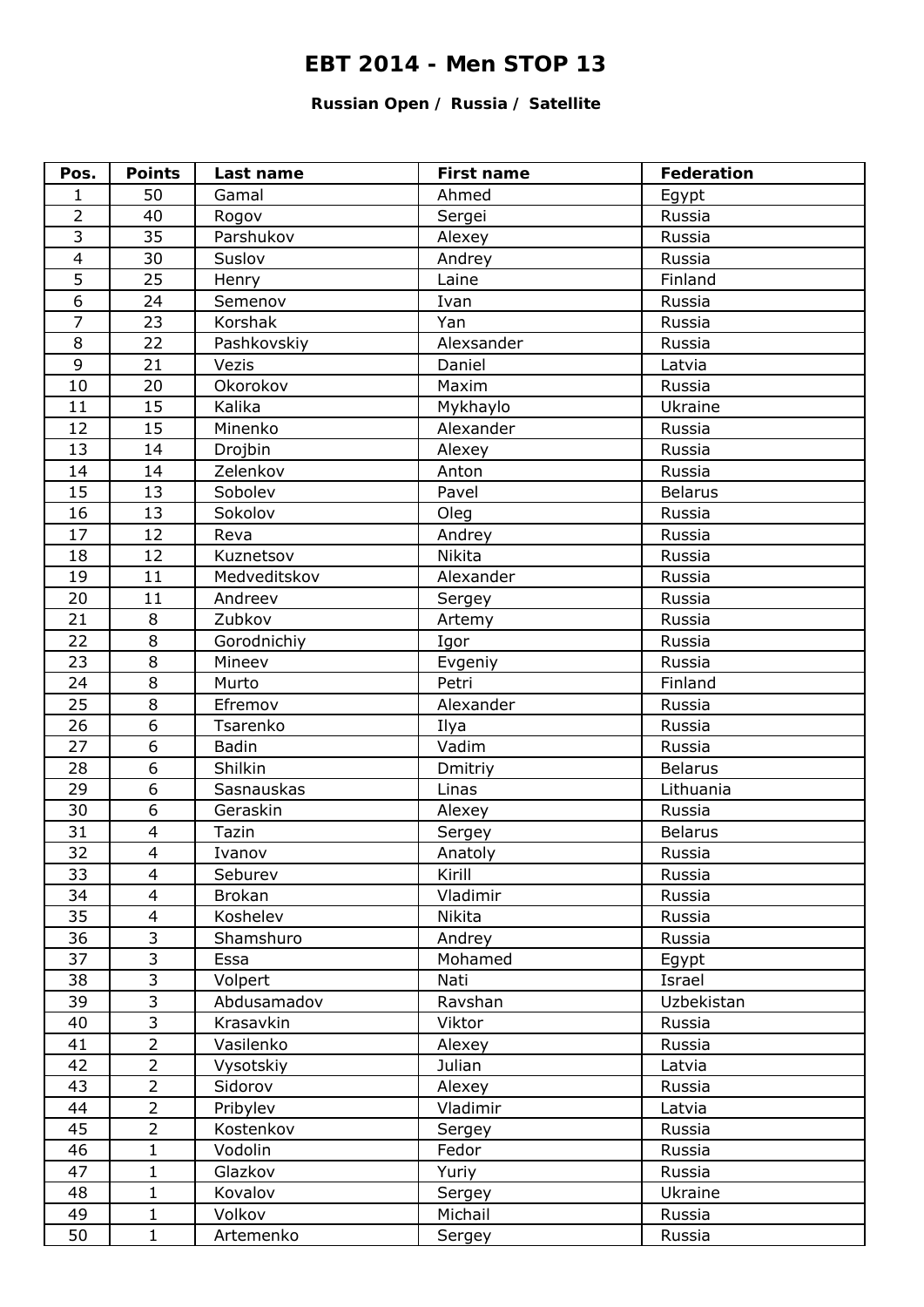### **Chandra Open 2014 / Netherlands / Satellite**

| Pos.            | <b>Points</b>           | Last name       | First name     | Federation     |
|-----------------|-------------------------|-----------------|----------------|----------------|
| $\mathbf{1}$    | 50                      | Moor            | Paul           | England        |
| $\overline{2}$  | 40                      | <b>Barrett</b>  | Dominic        | England        |
| $\overline{3}$  | 35                      | Palermaa        | Osku           | Finland        |
| $\overline{4}$  | 30                      | Hansen          | Carsten        | Denmark        |
| 5               | 25                      | Voss            | <b>Brian</b>   | <b>USA</b>     |
| $\overline{6}$  | 24                      | Ragusa          | Giancarlo      | Belgium        |
| $\overline{7}$  | 23                      | <b>Jacobs</b>   | Mark           | Netherlands    |
| 8               | 22                      | Stampe          | Mik            | Denmark        |
| 9               | 21                      | Maggi           | Mats           | Belgium        |
| 10              | 20                      | van Weeren      | Jord           | Netherlands    |
| 11              | 15                      | Coussens        | Michael        | Belgium        |
| 12              | 15                      | Vezis           | Daniel         | Latvia         |
| 13              | 14                      | McDermott       | Jamie          | Scotland       |
| 14              | 14                      | van de Wakker   | <b>Jeffrey</b> | Netherlands    |
| 15              | 13                      | Larsen          | Thomas         | Denmark        |
| 16              | 13                      | Verbruggen      | Gery           | Belgium        |
| 17              | 12                      | Teece           | Richie         | England        |
| 18              | 12                      | Lousdal         | Anders         | <b>Denmark</b> |
| 19              | 11                      | Manderscheid    | David          | Luxembourg     |
| 20              | 11                      | van Geel        | Jeroen         | Netherlands    |
| 21              | 8                       | van den Bogaard | Ron            | Netherlands    |
| 22              | $\overline{8}$          | Pribilevs       | Vladimirs      | Latvia         |
| 23              | 8                       | van der Vliet   | Tom            | Netherlands    |
| 24              | $\overline{8}$          | Suslov          | Andrey         | Russia         |
| 25              | 8                       | Spacey          | Tanner         | <b>USA</b>     |
| 26              | 6                       | Kok             | Eric           | Netherlands    |
| 27              | $\overline{6}$          | Klockgether     | Stefan         | Germanny       |
| 28              | 6                       | van Dommelen    | Remco          | Netherlands    |
| 29              | $\overline{6}$          | Morgan          | Selwyn         | England        |
| 30              | 6                       | Lange           | Sebastian      | Germanny       |
| $\overline{31}$ | $\overline{4}$          | Milet           | Xavier         | Belgium        |
| 32              | $\overline{\mathbf{4}}$ | Ravez           | <b>Jimmy</b>   | Belgium        |
| 33              | $\overline{4}$          | Pescher         | Oliver         | Germanny       |
| 34              | $\overline{4}$          | Joris           | Nico           | Belgium        |
| 35              | $\overline{\mathbf{4}}$ | Dreyer          | <b>Dirk</b>    | Germanny       |
| 36              | $\overline{\mathbf{3}}$ | Gorter          | Wesley         | Netherlands    |
| 37              | $\overline{3}$          | Medveditskov    | Alexander      | Russia         |
| 38              | $\overline{3}$          | Holvoet         | Cyril          | Belgium        |
| 39              | $\overline{3}$          | Gastmans        | Steve          | Belgium        |
| 40              | $\overline{3}$          | Lammers         | Marco          | Netherlands    |
| 41              | $\overline{2}$          | Basner          | Peter          | Germanny       |
| 42              | $\overline{2}$          | Elsendoorn      | Patrick        | Netherlands    |
| 43              | $\overline{2}$          | Kramer          | Michael        | Germanny       |
| 44              | $\overline{2}$          | Aernoudt        | Marawan        | Belgium        |
| 45              | $\overline{2}$          | Samain          | Jean-Marc      | Belgium        |
| 46              | $\mathbf{1}$            | de Boer         | Jeroen         | Netherlands    |
| 47              | $\mathbf{1}$            | Claessens       | Wim            | Belgium        |
| 48              | $\mathbf{1}$            | Knijff          | Dennis         | Netherlands    |
| 49              | $\mathbf{1}$            | Valenta         | <b>Brian</b>   | <b>USA</b>     |
| 50              | $\mathbf{1}$            | Ranta           | Tony           | Finland        |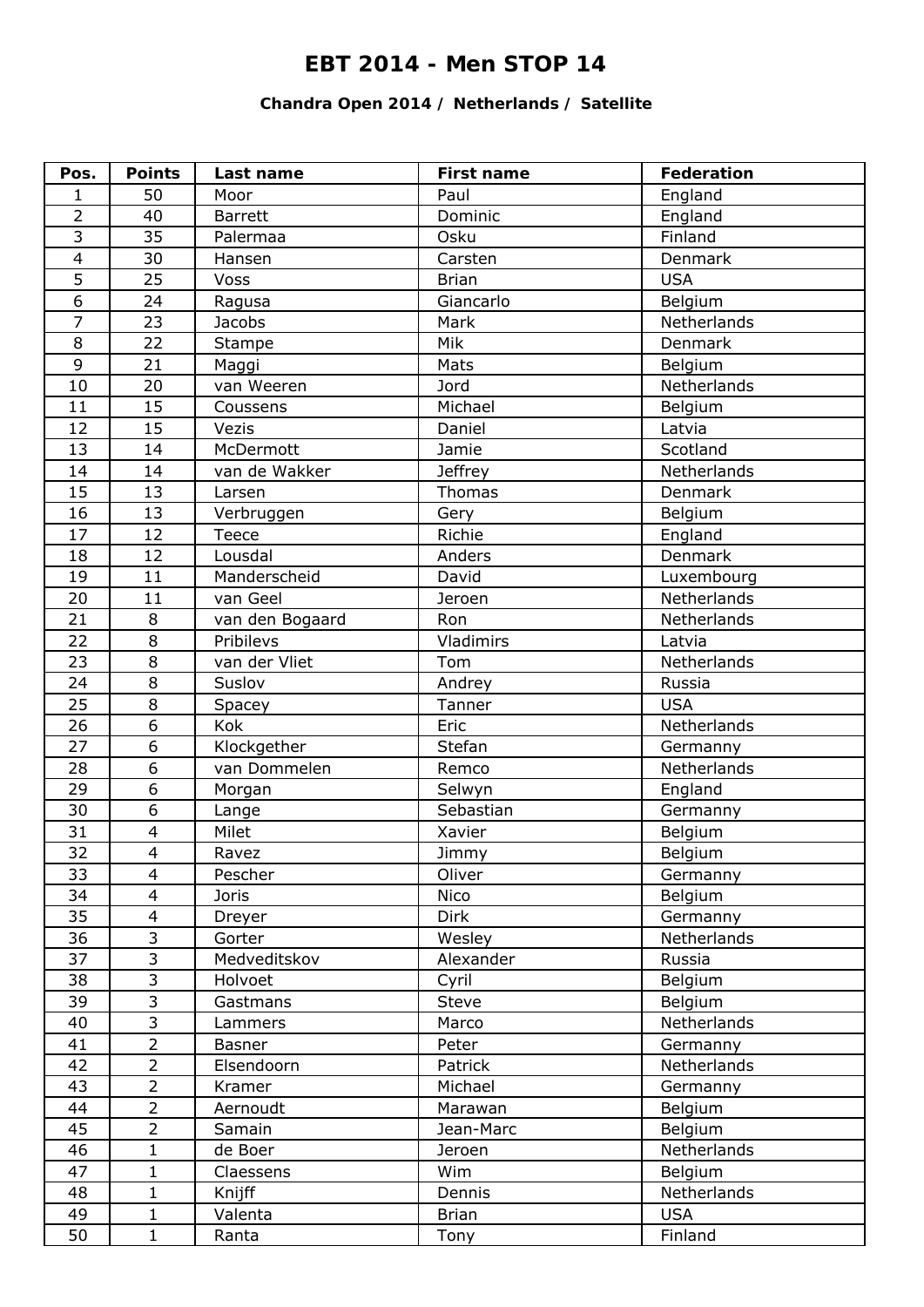### **QubicaAMF German Open 2014 / Germany / Gold**

| Pos.           | <b>Points</b>  | Last name      | <b>First name</b> | <b>Federation</b> |
|----------------|----------------|----------------|-------------------|-------------------|
| $\mathbf{1}$   | 150            | Svensson       | Jesper            | Sweden            |
| $\overline{2}$ | 120            | Jansson        | Markus            | Sweden            |
| 3              | 105            | <b>Barrett</b> | Dominic           | England           |
| $\overline{4}$ | 90             | Andersson      | Pontus            | Sweden            |
| 5              | 75             | Van Geel       | Jeroen            | Netherlands       |
| 6              | 72             | Koivuniemi     | Mika              | Finland           |
| $\overline{7}$ | 69             | Stampe         | Mik               | Denmark           |
| 8              | 66             | Olsson         | Mattias           | Sweden            |
| 9              | 63             | Johnson Jr     | Magnus            | Sweden            |
| 10             | 60             | Raymond        | Floyd             | <b>USA</b>        |
| 11             | 45             | Larsen         | Thomas            | Denmark           |
| 12             | 45             | Fransson       | Daniel            | Sweden            |
| 13             | 42             | Ruiz Jr        | Ildemaro          | Venezuela         |
| 14             | 42             | Gripp          | Andreas           | Germany           |
| 15             | 39             | Pepe           | Anthony           | <b>USA</b>        |
| 16             | 39             | Börding        | <b>Tobias</b>     | Germany           |
| 17             | 36             | Rudshagen      | Bjorn Einar       | Norway            |
| 18             | 36             | Moor           | Paul              | England           |
| 19             | 33             | Petersen       | Tommy             | Sweden            |
| 20             | 33             | Stenko         | Nino              | Slovenia          |
| 21             | 24             | Teece          | Richard           | England           |
| 22             | 24             | Winternheimer  | Pascal            | Germany           |
| 23             | 24             | Aviram         | <b>Or</b>         | Israel            |
| 24             | 24             | Smaglik        | Edward            | <b>USA</b>        |
| 25             | 24             | Grabowski      | Achim             | Germany           |
| 26             | 18             | Schneider      | Torsten           | Germany           |
| 27             | 18             | Meka           | Patrick           | Netherlands       |
| 28             | 18             | Gäbler         | <b>Tobias</b>     | Germany           |
| 29             | 18             | Vezis          | Daniel            | Latvia            |
| 30             | 18             | Lousdal        | Anders            | Denmark           |
| 31             | 12             | <b>Bartel</b>  | Dustin            | Germany           |
| 32             | 12             | Hansen         | Carsten Warming   | Denmark           |
| 33             | 12             | Baade          | Marco             | Germany           |
| 34             | 12             | Agerbo         | Jesper            | Denmark           |
| 35             | 12             | <b>Beier</b>   | <b>Tobias</b>     | Germany           |
| 36             | 9              | Voss           | <b>Brian</b>      | <b>USA</b>        |
| 37             | 9              | Johansson      | Alexander         | Sweden            |
| 38             | 9              | Grabovac       | Michael           | Germany           |
| 39             | 9              | Mc Dermott     | Jamie             | Scotland          |
| 40             | 9              | Valenta        | <b>Brian</b>      | <b>USA</b>        |
| 41             | $\overline{6}$ | <b>Balzer</b>  | Martin            | Germany           |
| 42             | 6              | Muggelberg     | Marcel            | Germany           |
| 43             | $\overline{6}$ | Maggi          | Mats              | Belgium           |
| 44             | 6              | Klerk          | Chris             | <b>USA</b>        |
| 45             | 6              | Gomez          | Andres            | Colombia          |
| 46             | 3              | Novak          | Steve             | <b>USA</b>        |
| 47             | $\overline{3}$ | Nidiffer       | Craig             | <b>USA</b>        |
| 48             | $\overline{3}$ | Sloan          | Christopher       | Ireland           |
| 49             | $\overline{3}$ | Drevenstedt    | Frank             | Germany           |
| 50             | $\overline{3}$ | Schurian       | Christoph         | Germany           |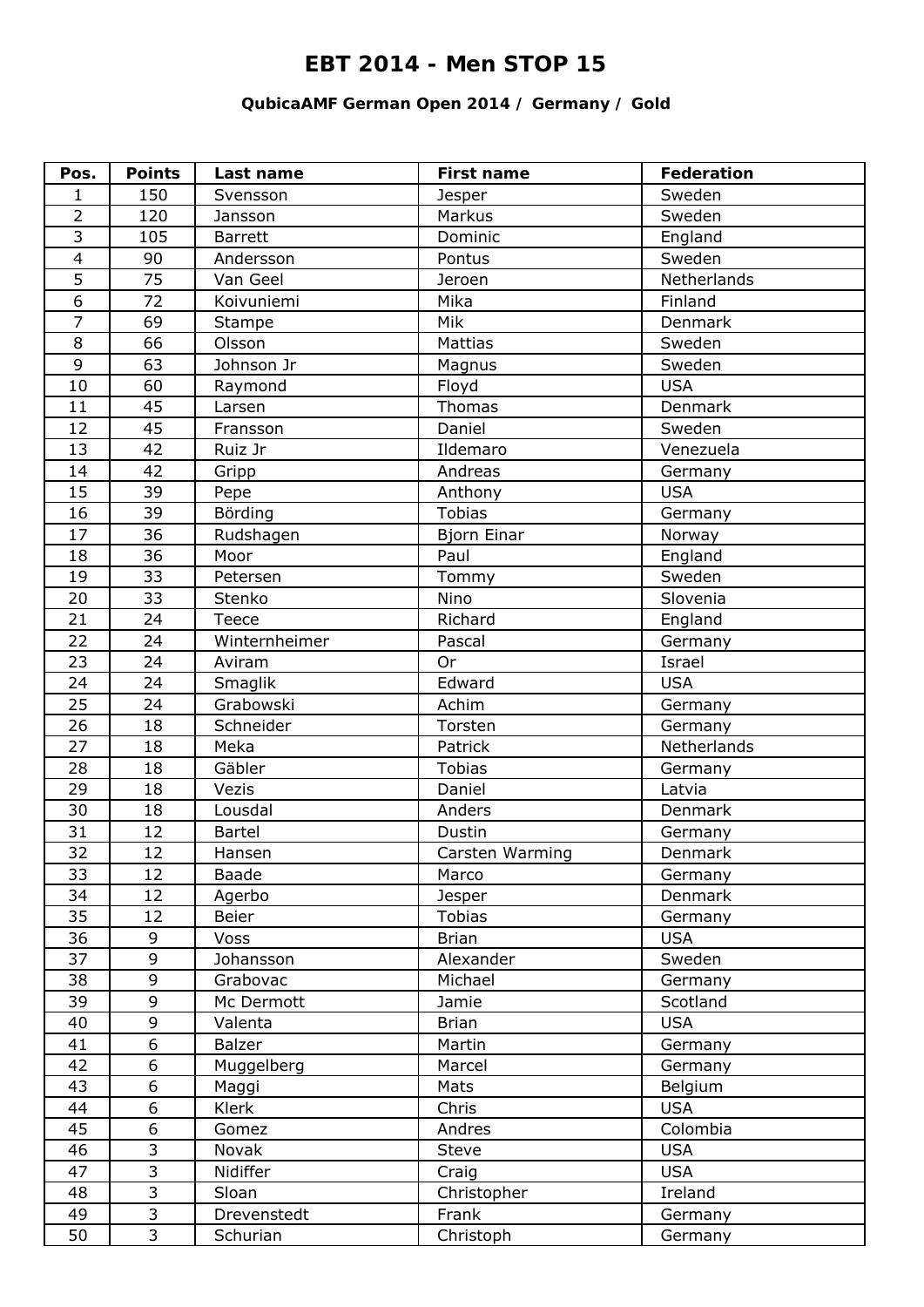### **12th Vianna Open / Austria / Gold**

| Pos.           | <b>Points</b>       | Last name         | First name        | Federation         |
|----------------|---------------------|-------------------|-------------------|--------------------|
| 1              | 150                 | Moor              | Paul              | England            |
| $\overline{2}$ | 120                 | Jones             | Tommy             | <b>USA</b>         |
| 3              | 105                 | Jehkinen          | Joonas            | Finland            |
| $\overline{4}$ | 90                  | <b>Barnes</b>     | Chris             | <b>USA</b>         |
| 5              | 75                  | Fagan             | Mike              | <b>USA</b>         |
| 6              | 72                  | Lehtonen          | Kimmo             | Finland            |
| $\overline{7}$ | 69                  | Rudshagen         | Björn             | Norway             |
| 8              | 66                  | Torgersen         | <b>Tore</b>       | Norway             |
| 9              | 63                  | Larsen            | Thomas            | Denmark            |
| 10             | 60                  | Raymond           | Floyd             | <b>USA</b>         |
| 11             | 45                  | Andersson         | Robert            | Sweden             |
| 12             | 45                  | Novak             | Steven            | <b>USA</b>         |
| 13             | 42                  | Palermaa          | Osku              | Finland            |
| 14             | 42                  | van Geel          | Jeroen            | Netherlands        |
| 15             | 39                  | Salonen           | Petteri           | Finland            |
| 16             | 39                  | Johnson Jr.       | Magnus            | Sweden             |
| 17             | 36                  | Williams          | Stuart            | England            |
| 18             | 36                  | Ruiz Jr.          | Ildemaro          | Venezuela          |
| 19             | 33                  | Nidiffer          | Craig             | <b>USA</b>         |
| 20             | 33                  | Larsen            | Martin            | Sweden             |
| 21             | 24                  | Fransson          | Daniel            | Sweden             |
| 22             | 24                  | Maggi             | Mats              | Belgium            |
| 23             | 24                  | Paulsson          | Martin            | Sweden             |
| 24             | 24                  | <b>Barrett</b>    | Dominic           | England            |
| 25             | 24                  | Spacey            | Tanner            | <b>USA</b>         |
| 26             | 18                  | Klerk             | Chris             | <b>USA</b>         |
| 27             | 18                  | Hansen            | Carsten W.        | Denmark            |
| 28             | 18                  | Grundschober      | Leo               | Austria            |
| 29             | 18                  | Stampe            | Mik               | Denmark            |
| 30             | 18                  | Svensson          | Jesper            | Sweden             |
| 31             | 12                  | Gomez             | Andres            | Colombia           |
| 32             | 12                  | Baade             | Marco             | Germany            |
| 33             | 12                  | Koivuniemi        | Mika              | Finland            |
| 34             | 12                  | Johansson         | Alexander         | Sweden             |
| 35             | 12                  | Jansson           | Markus            | Sweden             |
| 36             | 9                   | Öhrgaard          | Frederik          | Denmark            |
| 37             | 9                   | Loos              | Michael           | Austria            |
| 38             | 9                   | Schröder          | Timo              |                    |
| 39             | 9                   | Gross             | Thomas            | Germany<br>Austria |
| 40             | 9                   | Teece             | Richard           | England            |
| 41             | $\overline{6}$      |                   |                   |                    |
|                | 6                   | Suslov            | Andrey            | Russia             |
| 42<br>43       | $\overline{6}$      | Ulsamer<br>Mrosek | Clemens<br>Manuel | Germany            |
|                | 6                   |                   |                   | Germany            |
| 44             |                     | Kallio            | Jesse             | Finland            |
| 45             | 6                   | Voss              | <b>Brian</b>      | <b>USA</b>         |
| 46             | 3<br>$\overline{3}$ | Rauscher          | Michael           | Austria            |
| 47             |                     | Ranta             | Tony              | Finland            |
| 48             | $\overline{3}$      | Tonteri           | Juhani            | Finland            |
| 49             | $\overline{3}$      | Vezis             | Daniel            | Latvia             |
| 50             | $\overline{3}$      | Grabrijan         | Anze              | Slovenia           |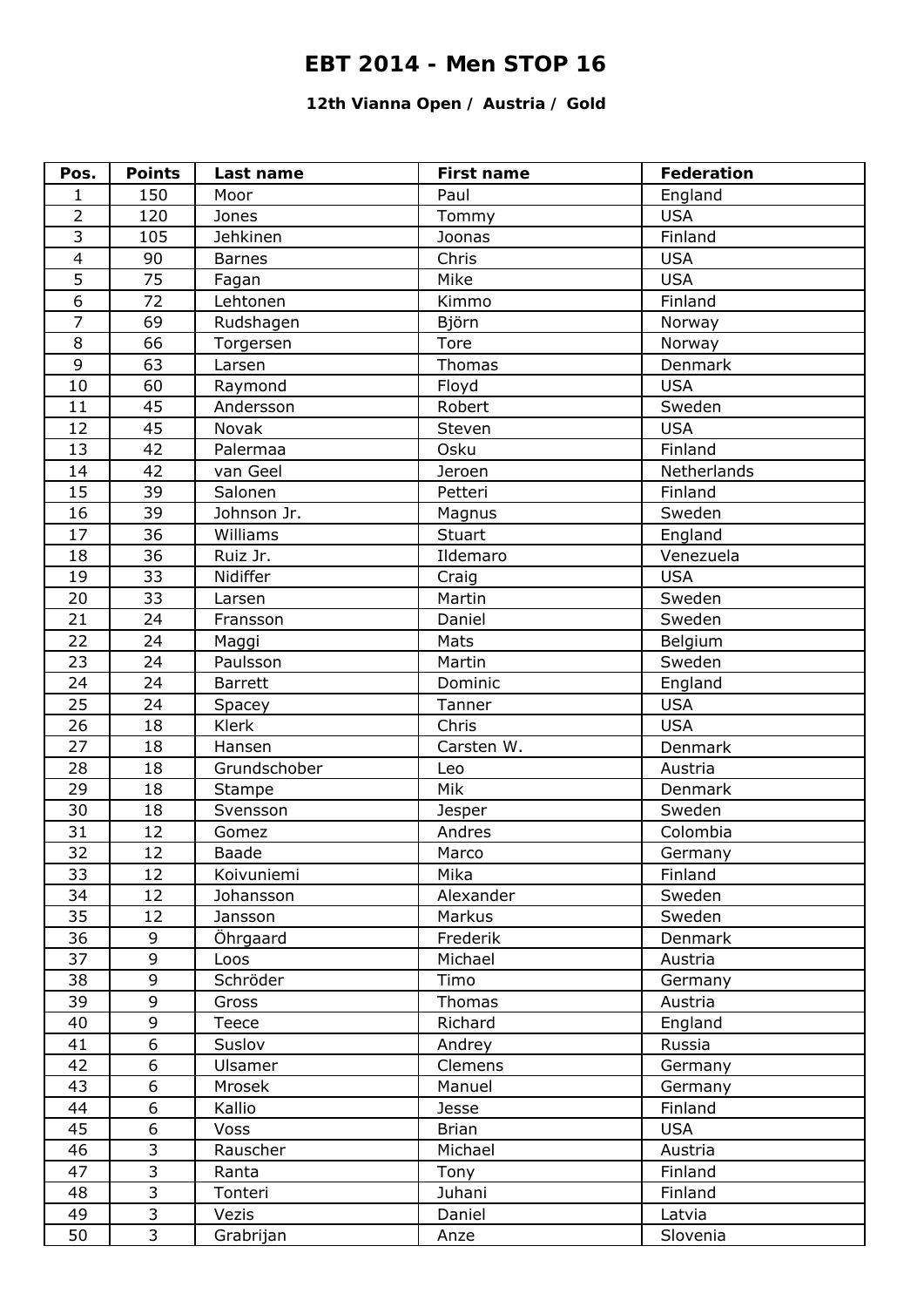### **Norwegian Open 2014 by Brunswick / Norway / Satellite**

| Pos.            | <b>Points</b>           | Last name        | First name     | Federation |
|-----------------|-------------------------|------------------|----------------|------------|
| 1               | 50                      | Torgersen        | Tore           | Norway     |
| $\overline{2}$  | 40                      | Sandbækken       | Mads           | Norway     |
| 3               | 35                      | Gruffman         | <b>James</b>   | Sweden     |
| $\overline{4}$  | 30                      | West             | Joakim         | Sweden     |
| 5               | 25                      | Fagan            | Mike           | <b>USA</b> |
| 6               | 24                      | Roos             | Mikael         | Sweden     |
| $\overline{7}$  | 23                      | Stikbakke        | Martin Moen    | Norway     |
| 8               | 22                      | Rokkones         | Tore           | Norway     |
| 9               | 21                      | Jonsson          | Benjamin       | Sweden     |
| 10              | 20                      | Jansen           | Tor Inge       | Norway     |
| 11              | 15                      | Bergendorf       | Markus         | Denmark    |
| 12              | 15                      | Hansen           | Carsten W.     | Denmark    |
| 13              | 14                      | Haukas           | Kenneth        | Norway     |
| 14              | 14                      | Lund             | Erland         | Norway     |
| 15              | 13                      | Jonsson          | Andreas        | Sweden     |
| 16              | 13                      | Pedersen         | Glenn Morten   | Norway     |
| 17              | 12                      | Jonsson          | Arnar David    | Norway     |
| 18              | 12                      | Vezis            | Daniel         | Latvia     |
| 19              | 11                      | Eriksson         | Sebastian      | Sweden     |
| 20              | 11                      | Lüttke           | Christopher    | Sweden     |
| 21              | $\,8\,$                 | Østlie Solberg   | Thor Kristian  | Norway     |
| 22              | 8                       | Lindqvist        | Björn          | Sweden     |
| 23              | $\overline{8}$          | Hansen           | Henrik         | Norway     |
| 24              | $\overline{8}$          | Bering           | Rasmus         | Denmark    |
| 25              | $\overline{8}$          | Tjernes          | Fredrik        | Norway     |
| 26              | $\overline{6}$          | Gundersby        | Fredrik G      | Norway     |
| 27              | 6                       | Aaneby           | Frode Jørgen   | Norway     |
| 28              | 6                       | Hansen Sælen     | Ruben          | Norway     |
| 29              | 6                       | Harang           | Øyvind         | Norway     |
| 30              | $\overline{6}$          | Karlsson         | Kevin          | Sweden     |
| $\overline{31}$ | $\overline{4}$          | Hansen           | Audun Boye     | Norway     |
| $\overline{32}$ | $\overline{\mathbf{4}}$ | Olsen            | Arne Egil      | Norway     |
| 33              | $\overline{4}$          | Jannik Soerensen | Patrik         | Denmark    |
| 34              | $\overline{4}$          | Olsen            | Olav J.        | Norway     |
| 35              | $\overline{4}$          | Lindberg         | Robert         | Sweden     |
| 36              | $\overline{3}$          | Wilhelmsson      | Filip          | Sweden     |
| 37              | $\overline{3}$          | Kjær             | <b>Brian</b>   | Norway     |
| 38              | $\overline{3}$          | Kulseng          | Øyvin          | Norway     |
| 39              | $\overline{3}$          | Olavesen         | Ronny          | Norway     |
| 40              | $\overline{3}$          | <b>Barkald</b>   | Vidar          | Norway     |
| 41              | $\overline{2}$          | Jansson          | <b>Mattias</b> | Norway     |
| 42              | $\overline{2}$          | Espen            | Arvid          | Norway     |
| 43              | $\overline{2}$          | Jonsson          | Emanuel        | Sweden     |
| 44              | $\overline{2}$          | Nilsen           | Terje          | Norway     |
| 45              | $\overline{2}$          | Gabrielsen       | Ingar          | Norway     |
| 46              | $\mathbf{1}$            | Kråkmo           | Trond          | Norway     |
| 47              | $\mathbf{1}$            | <b>Barstad</b>   | Stig Rune      | Norway     |
| 48              | $\mathbf{1}$            | Ek               | Svein Åke      | Norway     |
| 49              | $\mathbf{1}$            | Andersen         | Rune           | Norway     |
| 50              | $\mathbf{1}$            | Grødal           | Tor Ivar       | Norway     |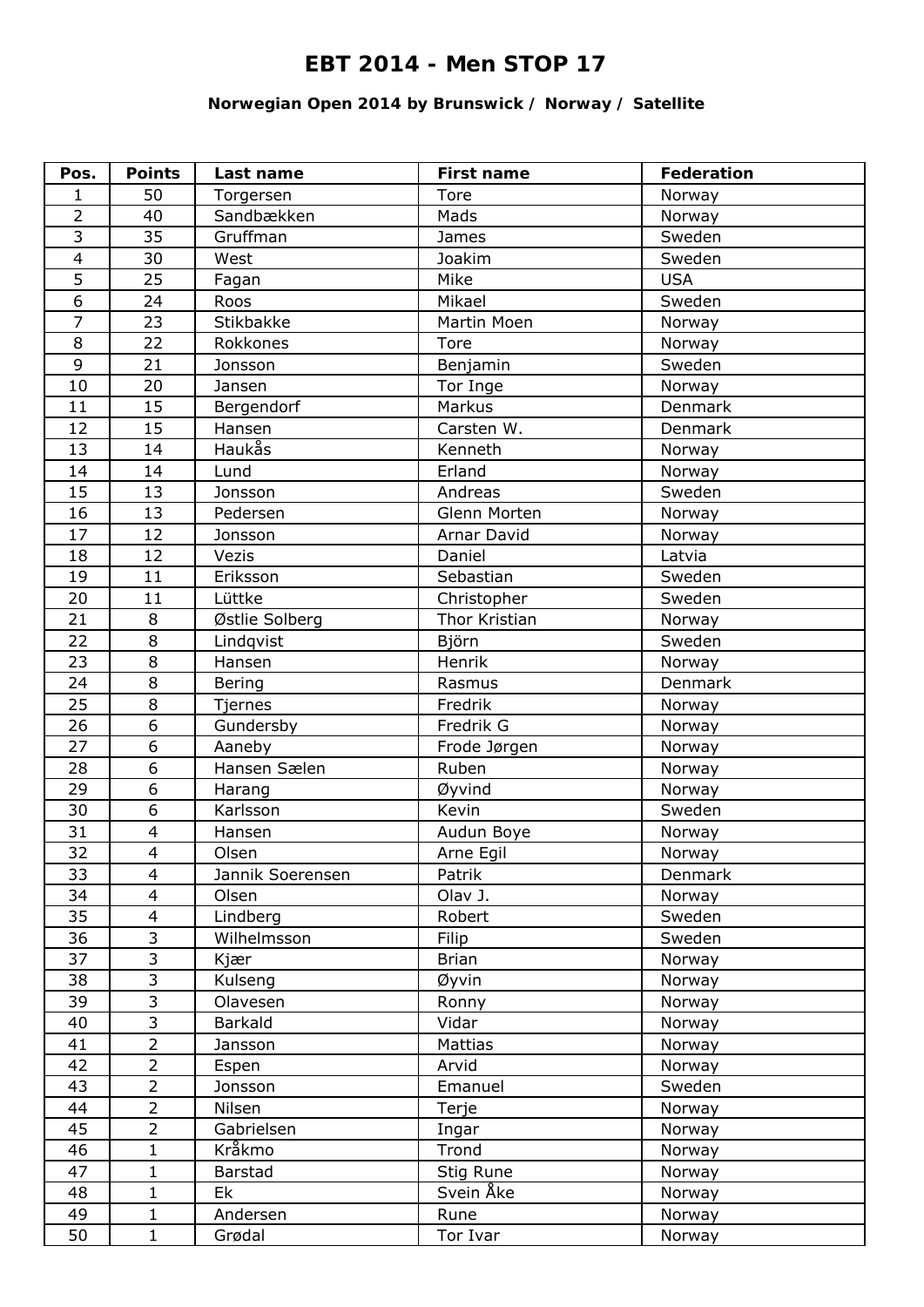### **3th Ebonite Florence International / Italy / Satellite**

| Pos.            | <b>Points</b>           | Last name   | First name   | Federation     |
|-----------------|-------------------------|-------------|--------------|----------------|
| $\mathbf{1}$    | 50                      | Frouvelle   | Serge        | France         |
| $\overline{2}$  | 40                      | Nilsson     | Mattias      | Sweden         |
| 3               | 35                      | Medvidtskov | Alexander    | Russia         |
| $\overline{4}$  | 30                      | Vezis       | Daniel       | Latvia         |
| 5               | 25                      | Valenta     | <b>Brian</b> | <b>USA</b>     |
| 6               | 24                      | Talpa       | Marek        | Czech Republic |
| $\overline{7}$  | 23                      | Bortolon    | Renato       | Italy          |
| 8               | 22                      | Fiorentino  | Antonino     | Italy          |
| 9               | 21                      | Corney      | Miles        | England        |
| 10              | 20                      | Foley       | Barry        | Ireland        |
| 11              | 15                      | Radi        | Tomasso      | Italy          |
| 12              | 15                      | Celli       | Maurizio     | Italy          |
| 13              | 14                      | Stefopoulos | Vasileios    | Greece         |
| 14              | 14                      | Lambertini  | Luciano      | Italy          |
| 15              | 13                      | Spada       | Amedeo       | Italy          |
| 16              | 13                      | Flori       | Alessandro   | Italy          |
| 17              | 12                      | Mambelli    | Omar         | Italy          |
| 18              | 12                      | Voss        | <b>Brian</b> | <b>USA</b>     |
| 19              | 11                      | Suslov      | Andrey       | Russia         |
| 20              | 11                      | Del Carmine | Alessandro   | Italy          |
| 21              | $\,8\,$                 | Rossi       | Federico     | Italy          |
| 22              | 8                       | Alberghetti | Danilo       | Italy          |
| 23              | $\overline{8}$          | Nieri       | Alessandro   | Italy          |
| 24              | $\overline{8}$          | Pangolini   | Nicola       | Italy          |
| 25              | $\overline{8}$          | Galeone     | Nicola       | Italy          |
| 26              | $\overline{6}$          | Ferretti    | Paolo        | Italy          |
| 27              | 6                       | Fabbietti   | Sergio       | Italy          |
| 28              | 6                       | Madaloni    | Antonio      | Italy          |
| 29              | 6                       | Stefanidis  | Georgios     | Greece         |
| 30              | $\overline{6}$          | Galluzzo    | Giorgio      | Italy          |
| $\overline{31}$ | $\overline{\mathbf{4}}$ | Colombani   | Piero        | Italy          |
| $\overline{32}$ | $\overline{\mathbf{4}}$ | De Filippi  | Pierpaolo    | Italy          |
| 33              | $\overline{4}$          | Donini      | Fabrizio     | Italy          |
| 34              | $\overline{4}$          | Balan       | Marius       | Romania        |
| 35              | $\overline{\mathbf{4}}$ | Paeaschiv   | Lucian       | Romania        |
| 36              | $\overline{3}$          | Moro        | Andrea       | Italy          |
| 37              | $\overline{3}$          | Stefani     | Massimo      | Italy          |
| 38              | $\overline{3}$          | De Cenzo    | Piero        | Italy          |
| 39              | $\overline{3}$          | De Luca     | Samuel       | Italy          |
| 40              | $\overline{3}$          | Cardona Jr. | Alvar        | Catalonia      |
| 41              | $\overline{2}$          | Isoppp      | Massimo      | Italy          |
| 42              | $\overline{2}$          | Mastroberti | Joele        | Italy          |
| 43              | $\overline{2}$          | Giovannelli | Maurizio     | Italy          |
| 44              | $\overline{2}$          | Maddaloni   | Enrico       | Italy          |
| 45              | $\overline{2}$          | Boccaro     | Marco        | Italy          |
| 46              | $\mathbf{1}$            | Gykis       | Vytautas     | Lithuania      |
| 47              | $\mathbf{1}$            | Miceli      | Daniele      | Italy          |
| 48              | $\mathbf{1}$            | Matvienko   | Konstantin   | Russia         |
| 49              | $\mathbf{1}$            | Zorzan      | Marco        | Italy          |
| 50              | $\mathbf{1}$            | Tonelli     | Alessandro   | Italy          |